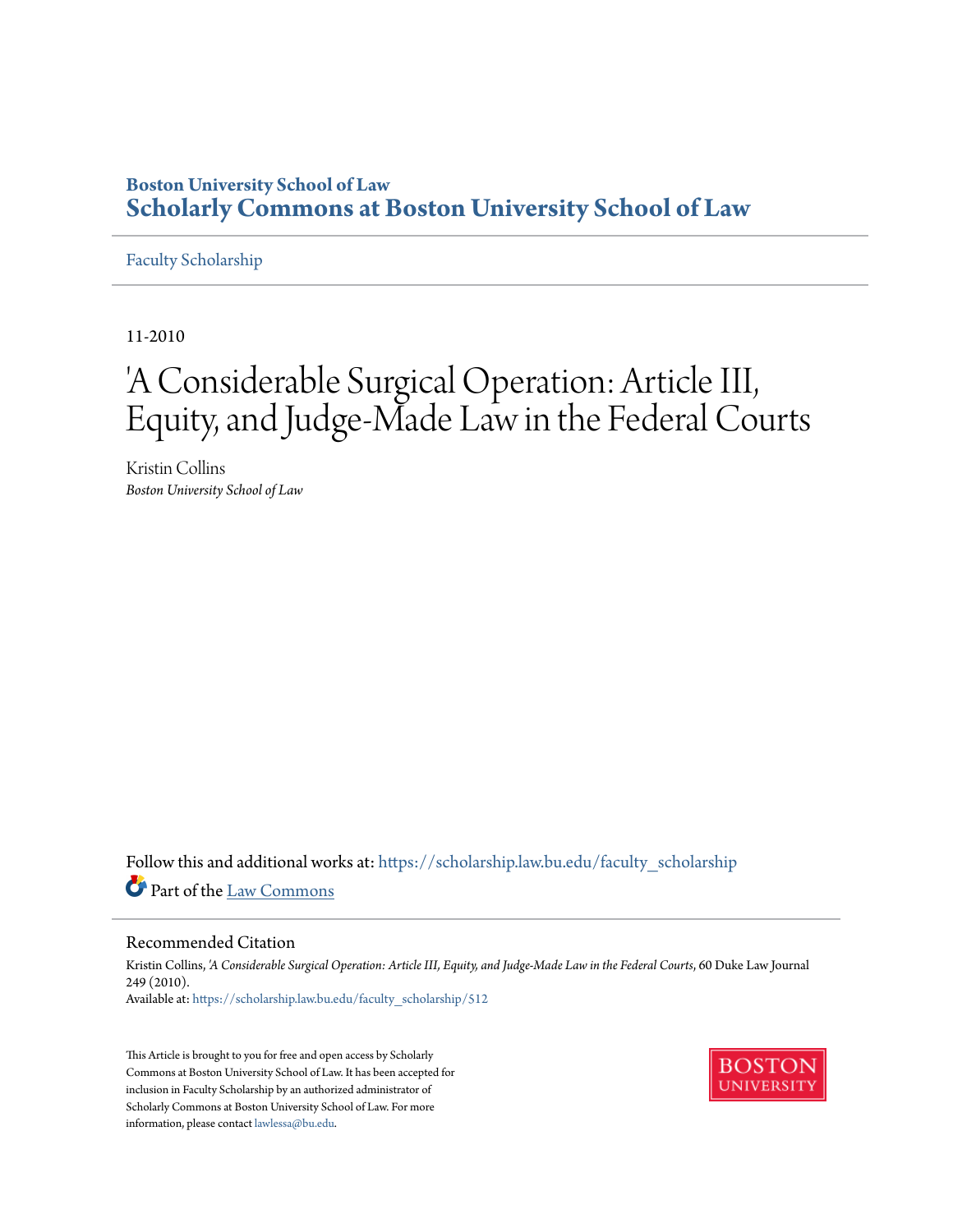

# **"A CONSIDERABLE SURGICAL OPERATION": ARTICLE III, EQUITY, AND JUDGE-MADE LAW IN THE FEDERAL COURTS**

60 Duke Law Journal 249 (November 2010, Number 2)

Boston University School of Law Working Paper No. 11-23 (June 2, 2011)

Kristin A. Collins

This paper can be downloaded without charge at:

http://www.bu.edu/law/faculty/scholarship/workingpapers/2011.html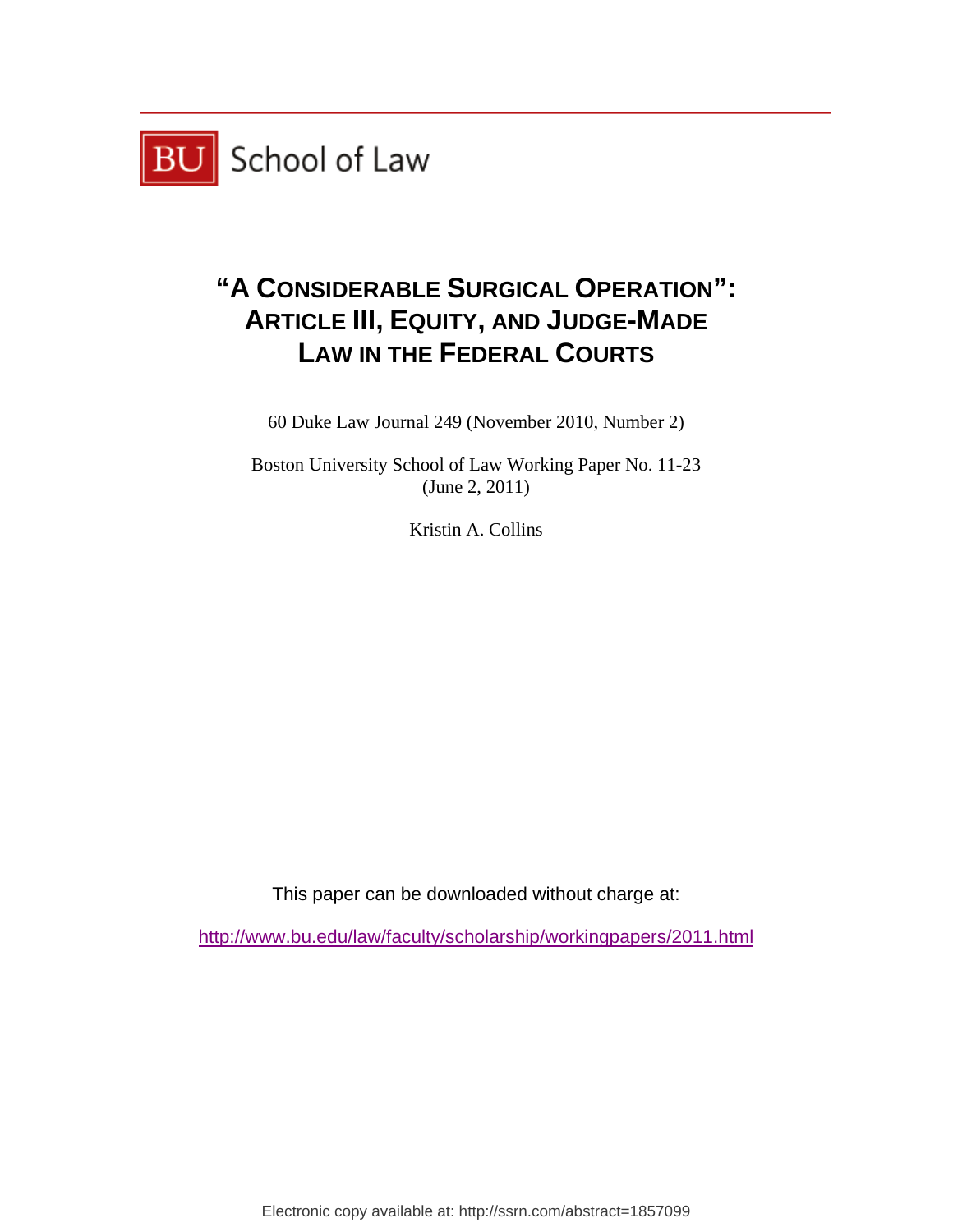## Duke Law Journal

VOLUME 60 NOVEMBER 2010 NUMBER 2

### **"A CONSIDERABLE SURGICAL OPERATION": ARTICLE III, EQUITY, AND JUDGE-MADE LAW IN THE FEDERAL COURTS**

KRISTIN A. COLLINS†

#### ABSTRACT

 *This Article examines the history of judge-made law in the federal courts through the lens of the early-nineteenth-century federal courts' equity powers. In a series of equity cases, and in the Federal Equity Rules promulgated by the Court in 1822 and 1842, the Supreme Court vehemently insisted that lower federal courts employ a uniform corpus of nonstate equity principles with respect to procedure, remedies, and—in certain instances—primary rights and liabilities. Careful attention to the historical sources suggests that the uniform equity doctrine was not simply the product of an overreaching, consolidationist Supreme Court, but is best understood in the context of important and surprisingly underappreciated early-nineteenth-*

Copyright © 2010 by Kristin A. Collins.

 <sup>†</sup> Associate Professor of Law & Peter Paul Development Professor, Boston University. Many people have given generously of their time and insight, including Hugh Baxter, Jack Beermann, Hamilton Bryson, Michael Collins, Martha Field, Philip Hamburger, Peter Charles Hoffer, Andrew Kull, Alison LaCroix, Gary Lawson, Gerry Leonard, Maeva Marcus, Caleb Nelson, Nick Parillo, Jim Pfander, Jed Shugerman, David Seipp, Ann Woolhandler, and Larry Yackle. Earlier versions of this Article benefited from participants' comments at the 2010 Stanford/Yale Junior Faculty Forum, at workshops held at the University of Virginia and Boston University law schools, and at sessions held at the 2009 annual meeting of the American Society for Legal History and the 2009 Junior Federal Courts Conference. My research assistants, Kimberly Parr, Jarrod Schaeffer, and Diana Snyder, and Boston University law librarian Stefanie Weigman, provided excellent assistance and tolerated completely unreasonable research requests with good humor. The editors of the *Duke Law Journal*  provided superb editorial assistance. Any errors are mine.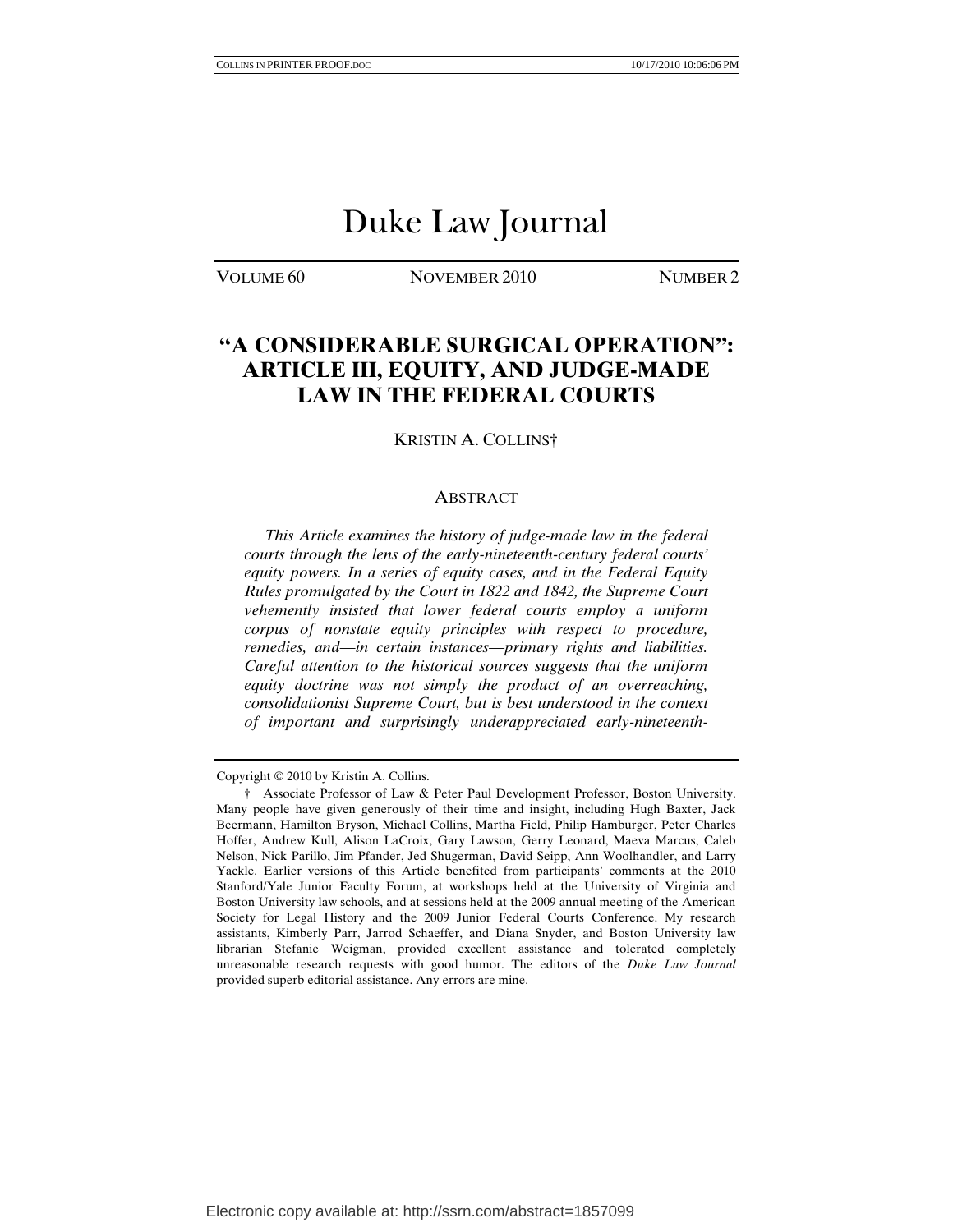*century debates concerning judicial reform. During this period, both Congress and the Court were preoccupied with the disuniformity in the administration of the federal judicial system, especially in the farther reaches of the republic. When reform was not forthcoming through legislation, the Supreme Court achieved a modicum of uniformity in the federal courts through the application of a single body of equity principles drawn from federal and English sources. But the Court did not act unilaterally. Congress's repeated acquiescence to, and extension of, the Court's uniform equity doctrine reveals a complex, interbranch dynamic at work.* 

 *Retelling the story of nonstate, judge-made law in the federal courts through the lens of equity is not intended to demonstrate that such a formulation of federal judicial power was (or is) correct. Rather, by recuperating the history of federal equity power, this Article illuminates the significant metamorphosis of the meaning of Article III's grant of judicial power. This change has been elided in modern accounts of federal judge-made law in an effort to bolster the legitimacy of a modern vision of federal judicial power.* 

#### TABLE OF CONTENTS

|                                                             |                                                               | .251 |
|-------------------------------------------------------------|---------------------------------------------------------------|------|
|                                                             |                                                               | .257 |
|                                                             |                                                               |      |
|                                                             |                                                               |      |
|                                                             | 1. The Origins of Federal Equity Power266                     |      |
|                                                             |                                                               | .271 |
|                                                             |                                                               |      |
|                                                             | A. New States, Orphan States, and Quasi-Circuit Courts  293   |      |
|                                                             | B. Kentucky: Panic, Process, and Alien Law301                 |      |
|                                                             | 1. Senator Rowan Versus Senator Webster, and the              |      |
|                                                             |                                                               | .304 |
|                                                             | 2. Judicial Reform and Federal Equity in Kentucky308          |      |
|                                                             | C. Louisiana: "Foreign Law" in the Federal Courts315          |      |
|                                                             | 1. Equity in Louisiana Federal Courts317                      |      |
|                                                             |                                                               |      |
|                                                             | 3. Federal Equity and Institutional Uniformity in             |      |
|                                                             |                                                               | 328  |
|                                                             | D. Instituting the Federal Courts and Courting the Nation 330 |      |
| III. "A Considerable Surgical Operation" and the Erasure of |                                                               |      |
|                                                             |                                                               | .334 |
|                                                             |                                                               |      |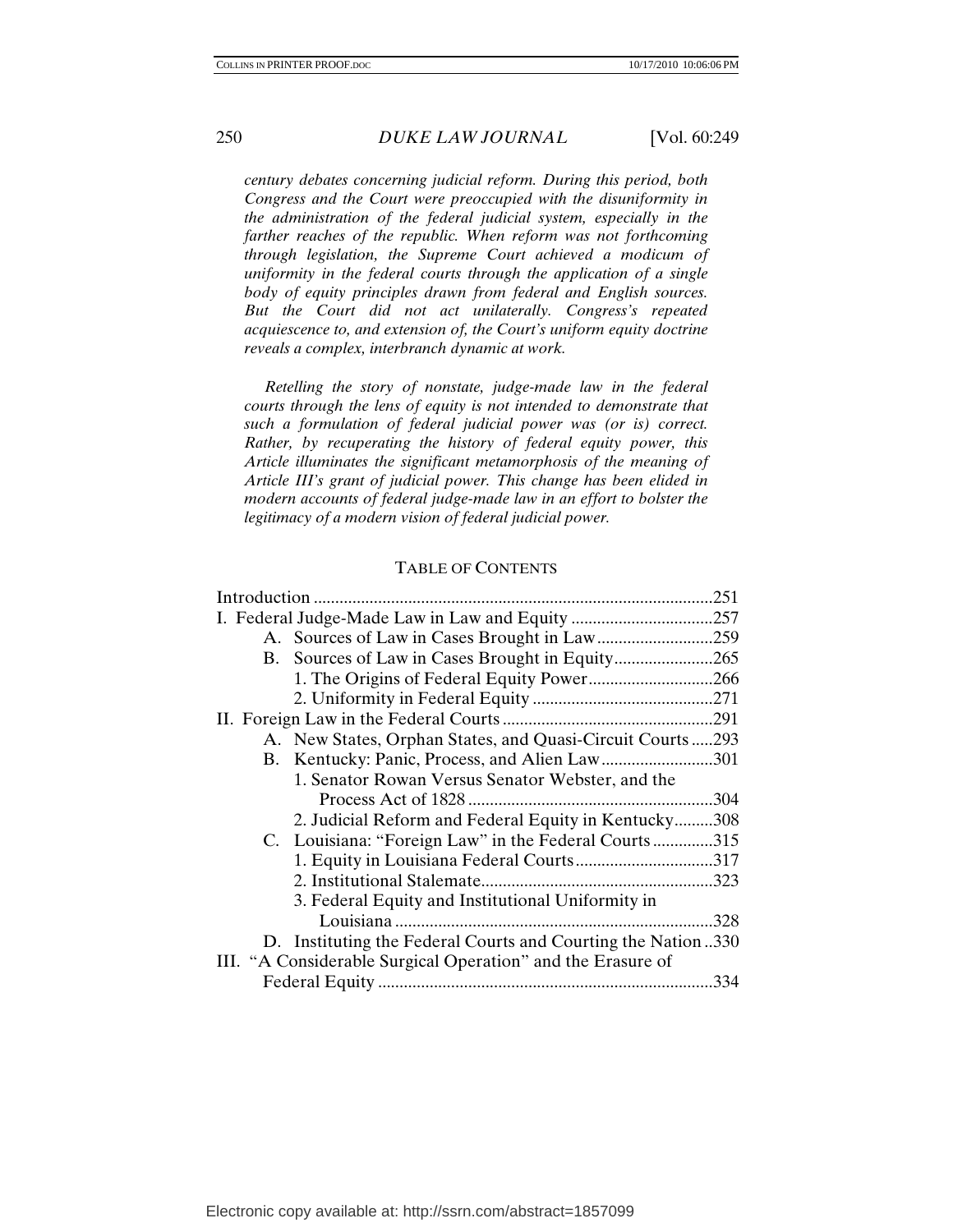#### **INTRODUCTION**

The history of judge-made law in federal civil cases is commonly examined through the lens of Section 34 of the Judiciary Act of  $1789<sup>1</sup>$ (the original Rules of Decision Act) and the Supreme Court's famous interpretation of that Act in *Swift v. Tyson.*<sup>2</sup> This Article examines the history of judge-made law in the federal courts, but shifts attention away from Section 34, focusing instead on early-nineteenth-century federal courts' equity powers.<sup>3</sup> This alternative doctrinal perspective

 2. Swift v. Tyson, 41 U.S. (16 Pet.) 1, 18–19 (1842). In this Article, I use the term "judgemade law" and variations thereof to describe judicial decisionmaking in the absence or near absence of statutory or constitutional direction. *Cf.* Martha A. Field, *Sources of Law: The Scope of Federal Common Law*, 99 HARV. L. REV. 881, 890 (1986) (defining "federal common law" as "any rule of federal law created by a court . . . when the substance of that rule is not clearly suggested by federal enactments—constitutional or congressional"). While commentators generally use the term "common law" instead of "judge-made law," I use the latter because my focus is on cases brought in equity. Using the term "common law" to describe the judicial exercise of equity power would be needlessly confusing. *See infra* Part I.B. I use the term "common law" in this Article only when discussing judge-made law in the context of cases brought in law. Some readers will object that the use of the term "judge-made law" necessarily and incorrectly imposes a modern gloss on early-nineteenth-century judicial practices because, at that time, it was generally understood that judges declared law, rather than made law. I address this concern later in the article. *See infra* text accompanying notes 367–69.

 3. This Article focuses on the federal courts' adjudication of private-law litigation in which a party sought enforcement of traditional equitable rights or remedies, or sought the benefit of procedures available in equity. *See infra* Part I.B.1. The term "equity," or "equity of the statute," was also used more broadly to describe a form of statutory interpretation employed in law and in equity—that authorized judges to follow a restrictive or expansive interpretation of a statute to "prevent a failure of justice." GORDON S. WOOD, THE CREATION OF THE AMERICAN REPUBLIC, 1776–1787, at 457 (1969). Other scholars have examined the early role of equitable principles as interpretive tools. *See, e.g.*, William N. Eskridge, Jr., *All About Words: Early Understandings of the "Judicial Power" in Statutory Interpretation, 1776– 1806*, 101 COLUM. L. REV. 990, 1040–55 (2001) (observing that founding-era judges did not generally resort to the notion of "equity of the statute" to justify non-literal statutory interpretation); John F. Manning, *Textualism and the Equity of the Statute*, 101 COLUM. L. REV. 1, 79–85 (2001) (arguing that the ratification debates are inconclusive about whether the Framers intended to imbue the judiciary with the discretion inherent in the equity of the statute). Equity of the statute is not my focus here. Likewise, I do not consider the debates concerning the scope of federal equity power with respect to remediation of constitutional violations, nor the related debate concerning the federal courts' inherent power to craft equitable remedies in that field. *See, e.g.*, PETER C. HOFFER, THE LAW'S CONSCIENCE: EQUITABLE CONSTITUTIONALISM IN AMERICA 198 (1990) ("[F]ederal district courts transformed the rudimentary Balance of Equity in *Brown [v. Board of Education*, 349 U.S. 294 (1955),] from a remedial tool to a way of reading the Constitution."); GARY L. MCDOWELL, EQUITY AND THE CONSTITUTION: THE SUPREME COURT, EQUITABLE RELIEF, AND PUBLIC POLICY 3–4 (1982) (arguing that since the mid-twentieth century, the Supreme Court has distorted the traditional view of equitable principles, resulting in excessive judicial discretion); John Yoo, *Who Measures the Chancellor's Foot: The Inherent Remedial Authority of the Federal* 

 <sup>1.</sup> Judiciary Act of 1789, ch. 20, § 34, 1 Stat. 73, 92.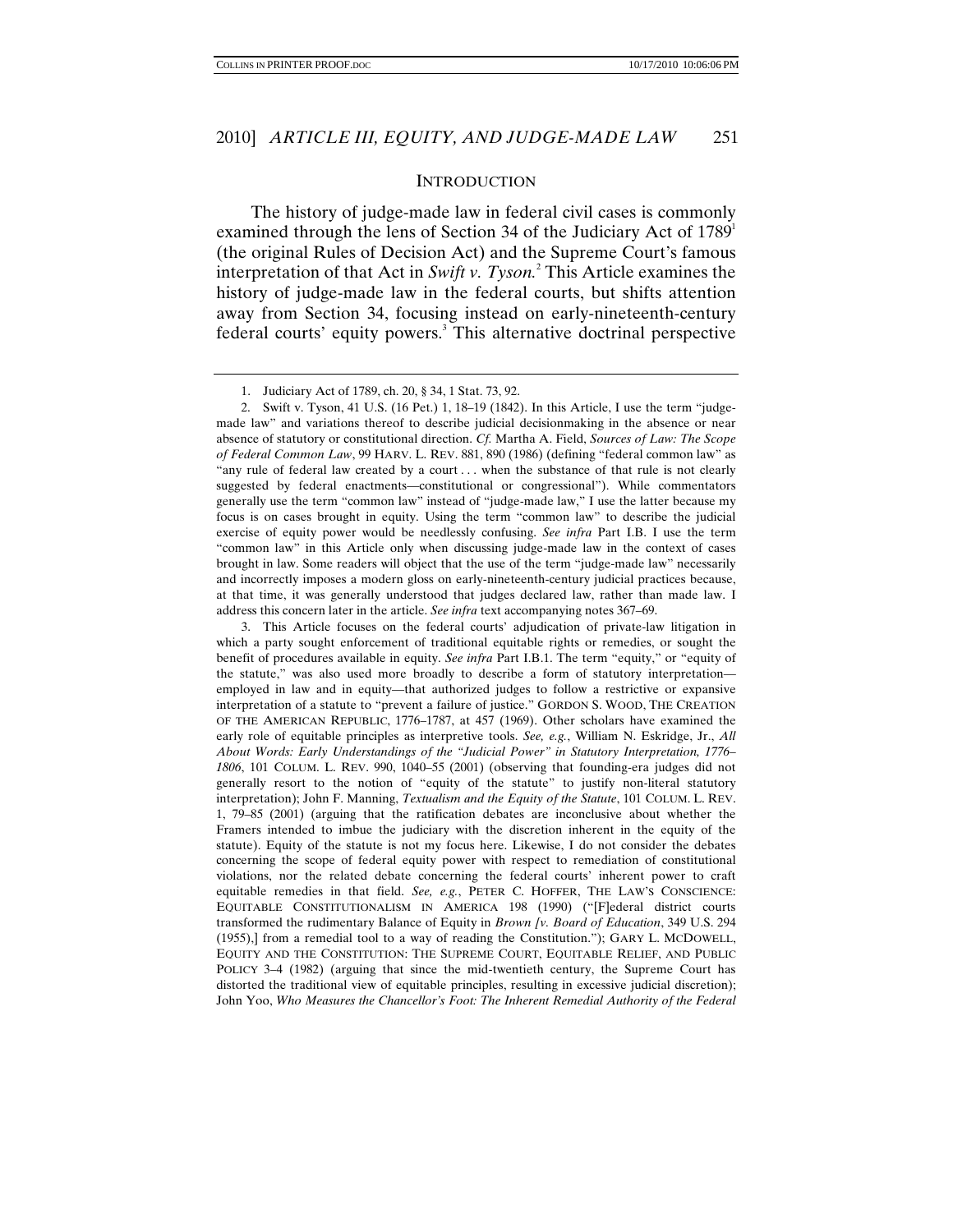allows a fresh look at a long-standing debate concerning the historical scope of federal judges' power to apply nonstate, judge-made law, and enables reevaluation of some of the historiographic and doctrinal claims that are often at stake in that debate.<sup>4</sup> The history of federal equity told in this Article challenges the notion that one can make broad generalizations about early-nineteenth-century views regarding the use of nonstate, judge-made law in federal court and instead forces one to recognize that modern conceptions of federal judicial power are just that: modern.

Intense focus on the history of Section 34 can in part be traced to the years leading up to *Erie Railroad Co. v. Tompkins*, 5 and in particular to Charles Warren's research concerning the drafting of Section 34 and his contention that the *Swift* opinion departed from the Judiciary Act of 1789's original intent.<sup>6</sup> A decade later, Justice Louis Brandeis famously relied on Warren's work to repudiate the Swift doctrine.<sup>7</sup> For several decades after *Erie*, scholars largely followed Warren's and Brandeis's lead, understanding *Swift*'s ratification of the application of "general common law" in federal courts as a perplexing, ill-advised, or even unconstitutional departure from the otherwise standard practice of applying state law, including "unwritten law," in diversity actions.<sup>8</sup> This characterization of *Swift*'s

6. *See* Charles Warren, *New Light on the Federal Judiciary Act of 1789*, 37 HARV. L. REV. 49, 52 (1923); *see also* text accompanying *infra* notes 52–54.

7. *Erie*, 304 U.S. at 72–73 & n.5.

 8. As William Fletcher observed in 1984, "[t]he conventional wisdom of modern legal scholarship is that [*Swift v. Tyson*] marked a sudden and dramatic change from prior practice." William A. Fletcher, *The General Common Law and Section 34 of the Judiciary Act of 1789: The Example of Marine Insurance*, 97 HARV. L. REV. 1513, 1513 (1984).

*Courts*, 84 CALIF. L. REV. 1121, 1123–24 (1996) ("If the remedies needed to correct a constitutional violation lie outside a court's traditional remedial powers, then separation of powers principles require that the answer come from the political branches . . . .").

 <sup>4.</sup> Although Section 34 is often at the center of modern discussions of the metes and bounds of nonstate, judge-made law in early-nineteenth-century federal courts, those debates have certainly extended beyond Section 34. *See, e.g.*, Anthony J. Bellia, Jr. & Bradford R. Clark, *The Federal Common Law of Nations*, 109 COLUM. L. REV. 1, 46–64 (2009) (examining the debate over whether federal courts have power to enforce the law of nations without legislative codification); Stewart Jay, *Origins of Federal Common Law: Part One*, 133 U. PA. L. REV. 1003, 1039–84 (1985) (outlining early debate over federal courts' common-law powers, with particular attention to common-law crimes); Stewart Jay, *Origins of Federal Common Law: Part Two*, 133 U. PA. L. REV. 1231, 1254–90 (1985) (explaining how the association of expansive federal power with federal common law shaped political debate between Federalists and Republicans); Beth Stephens, *The Law of Our Land: Customary International Law as Federal Law After* Erie, 66 FORDHAM L. REV. 393, 399–418 (1997) (analyzing the history of federal courts' application of customary international law).

 <sup>5.</sup> Erie R.R. Co. v. Tompkins, 304 U.S. 64 (1938).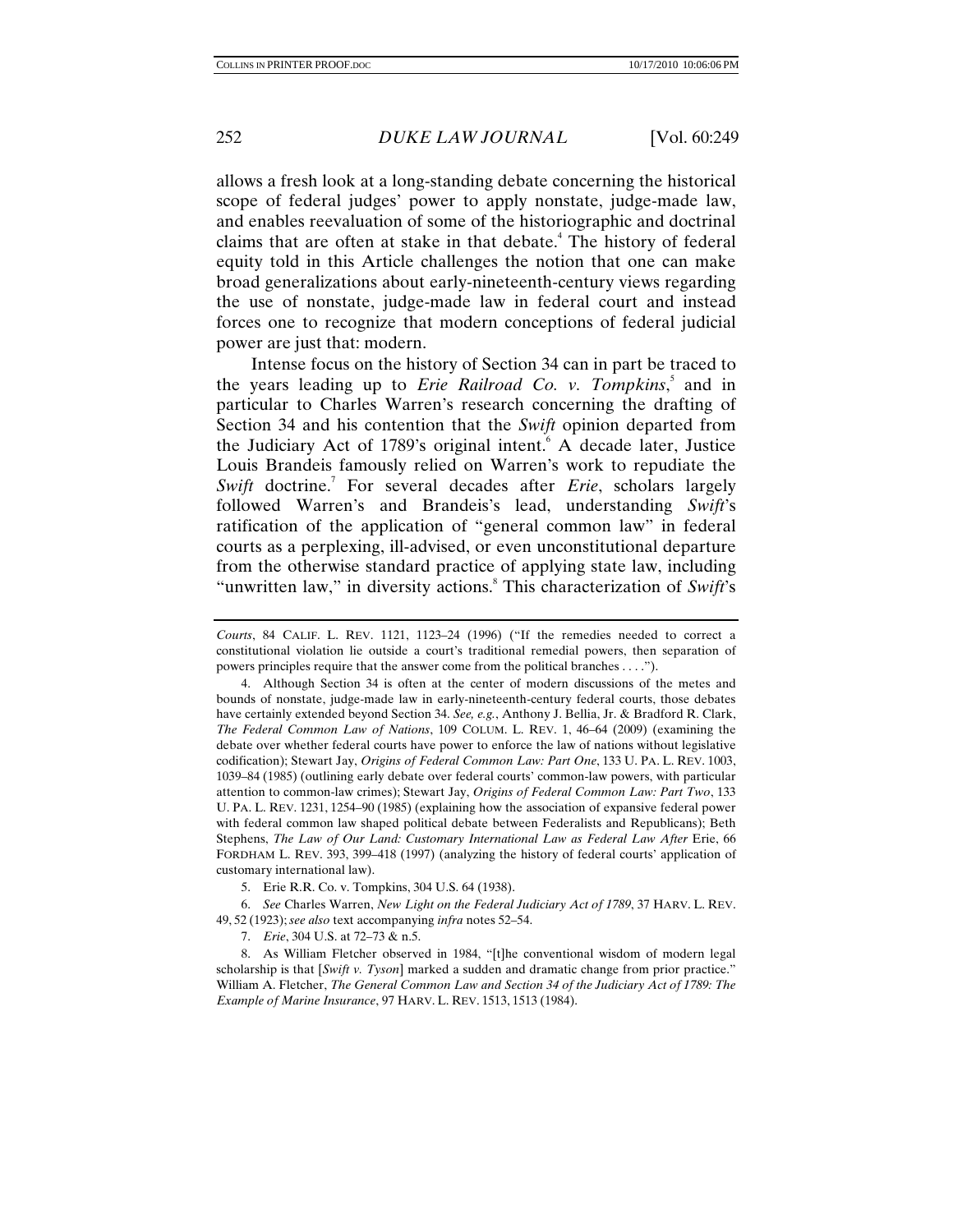significance did not go unchallenged. Over time, several scholars marshaled impressive evidence demonstrating that during the early nineteenth century, the application of general common law in federal court was uncontroversial and consistent with contemporary interpretations of Section 34.<sup>9</sup> Nevertheless, the belief that application of nonstate, judge-made law in federal civil actions was, as a general matter, anomalous and problematic during the early nineteenth century continues to inform some modern scholarly and judicial accounts.<sup>10</sup>

The persistence of such views is especially notable given that the modern focus on Section 34 and *Swift* has dwarfed consideration of various classes of federal cases in which Section 34 did not apply or applied in an especially limited fashion, including federal equity cases.11 Prior to 1938, when law and equity were merged in the federal system, they occupied separate sides of a federal court's civil docket and were subject to distinct choice-of-law principles. As shown in Part I, federal judges enjoyed considerably greater power to apply nonstate, judge-made principles when sitting in equity than when sitting in law—greater, even, than the power they were allowed under

<sup>9.</sup> *See id.* at 1516–54; sources cited *infra* note 55.

 <sup>10.</sup> For example, Professor Bradford Clark asserts that "[f]ederal common law is a modern phenomenon," explaining that "[p]rior to this century, the Supreme Court confidently asserted that '[t]here is no principle which pervades the Union and has the authority of law, that is not embodied in the constitution or laws of the Union.'" Bradford R. Clark, *Federal Common Law: A Structural Reinterpretation*, 144 U. PA. L. REV. 1245, 1255 (1996) (quoting Wheaton v. Peters, 33 U.S. (8 Pet.) 591, 657–58 (1834)); *see also* Kermit L. Hall, *The Courts, 1790*–*1920*, *in* 2 THE CAMBRIDGE HISTORY OF LAW IN AMERICA 106, 123 (Michael Grossberg & Christopher Tomlins eds., 2008) ("[O]n comparable points of law federal judges had to regard holdings in state courts as the rule of decision in their courts."); EARL M. MALTZ, SLAVERY AND THE SUPREME COURT, 1825–1861, at 149 (2009) ("Prior to 1842 [and the *Swift* opinion], the Court had uniformly held that the legal issues surrounding such a claim [to recover on a promissory note] would be determined according to the common law of New York, pursuant to the Judiciary Act of 1789 . . . ."); sources cited *infra* notes 385–86.

 <sup>11.</sup> Cases brought in equity were not the only subset of cases in which federal courts had significant power to apply nonstate, judge-made law. For example, the federal courts had exclusive jurisdiction over certain types of admiralty cases and exercised significant discretionary powers to apply nonstate admiralty law principles in some such cases. *See* Caleb Nelson, *The Persistence of General Law*, 106 COLUM. L. REV. 503, 514 (2006) ("At least with respect to the high seas, the Supreme Court has long understood the Constitution to displace the local law of individual states."); The Chusan, 5 F. Cas. 680, 683 (C.C.D. Mass. 1843) (No. 2717) (Story, J.) ("The subject-matter of admiralty and maritime law is withdrawn from state legislation, and belongs exclusively to the national government and its proper functionaries."); *United States v. Burr*, 25 F. Cas. 187, 188 (C.C.D. Va. 1807) (No. 14,694) (observing that Section 34 applies in "suits at common law as contradistinguished from those which come before the court sitting as a court of equity or admiralty").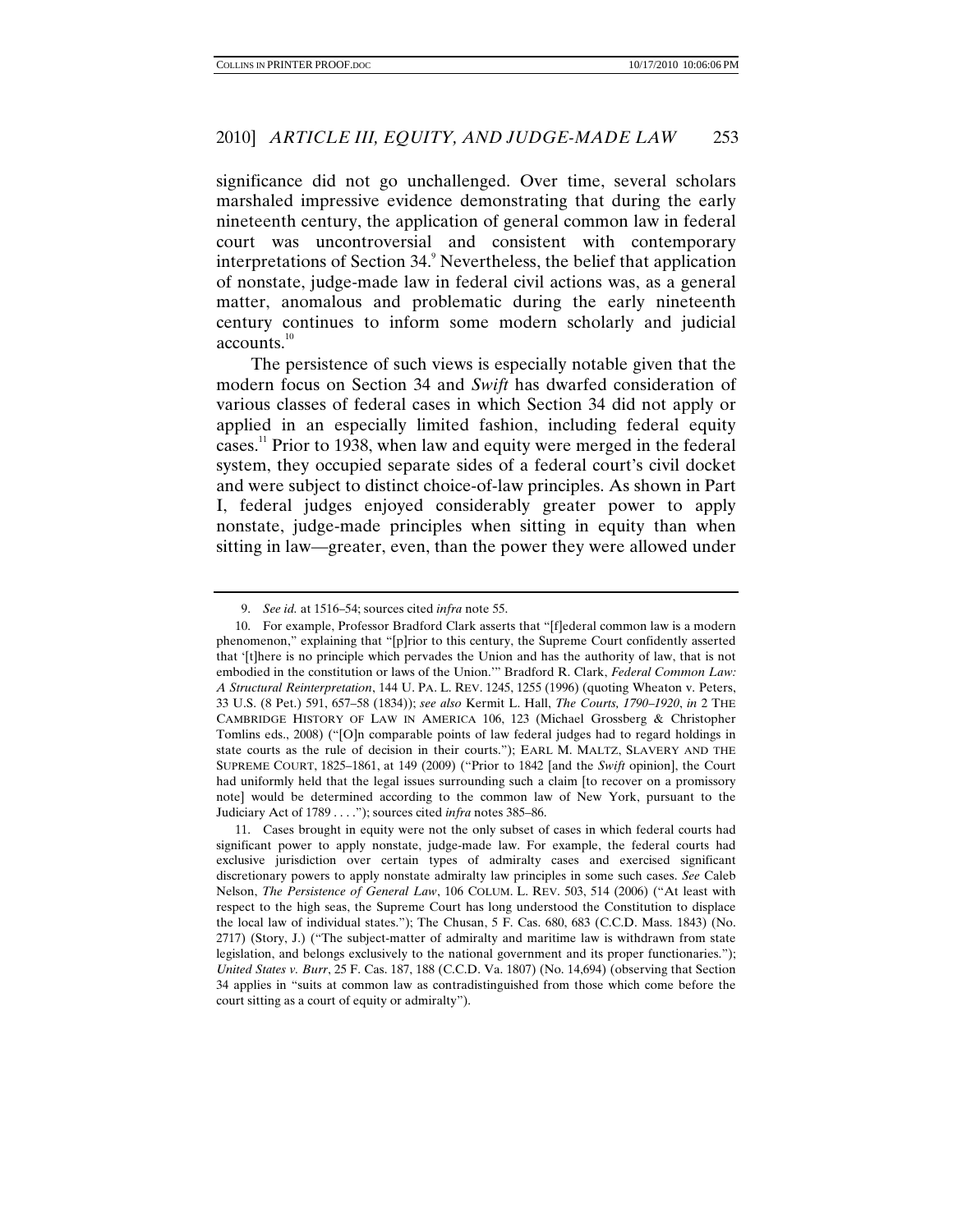the *Swift* doctrine. Indeed, federal courts generally applied a uniform body of nonstate, judge-made equity principles with respect to procedure, remedial laws, and—in certain instances—the primary rights and liabilities of litigants.<sup>12</sup> Importantly, these principles which were drawn from federal and English sources—were applied in equity cases not despite, but precisely because of the failure of the forum state's laws to provide adequate relief. Accordingly, the uniform equity principles applied in federal court in the early nineteenth century were not drawn from a common reservoir of general principles available to state and federal judges alike, but rather in many jurisdictions were available in federal court only.

To be certain, some legal historians have considered equity's significance in light of the *Swift* doctrine,<sup>13</sup> and recently a handful of legal scholars have focused on early federal equity power in studies of constitutional remedies, early administrative law, and federal subject matter jurisdiction.<sup>14</sup> Nevertheless, when describing judge-made law in early-nineteenth-century federal courts, legal scholarship and casebooks tend to ignore the equity side of the docket or significantly understate the scope of federal judges' power to apply nonstate, judge-made principles in equity cases.<sup>15</sup> As a consequence of the narrow focus on Section 34 and *Swift*, and of the failure to fully acknowledge the range of sources of law applicable in federal court,

<sup>12.</sup> *See infra* Part I.B.2.

<sup>13.</sup> *See* TONY ALLAN FREYER, FORUMS OF ORDER: THE FEDERAL COURTS AND BUSINESS IN AMERICAN HISTORY 26 (1979) [hereinafter FREYER, FORUMS OF ORDER] (stating that in the early nineteenth century, "[M]any litigants used [federal] diversity jurisdiction in order to gain the benefit of equitable doctrines and procedures"); TONY FREYER, HARMONY AND DISSONANCE: THE *SWIFT* AND *ERIE* CASES IN AMERICAN FEDERALISM 35 (1981) [hereinafter FREYER, HARMONY AND DISSONANCE] ("[I]n equity . . . federal courts did not consider themselves obligated to follow the state law."); MORTON J. HORWITZ, THE TRANSFORMATION OF AMERICAN LAW, 1780–1860, at 222–23 (1977) (discussing the Supreme Court's use of "an independent equity power to establish the principle of negotiability in the federal courts").

<sup>14.</sup> *See, e.g.*, sources cited *infra* notes 149–52.

 <sup>15.</sup> Other common sources more or less overlook federal equity power when describing the history of judge-made law in the federal courts. *See, e.g.*, ERWIN CHEMERINSKY, FEDERAL JURISDICTION 321–27 (5th ed. 2007); STEPHEN C. YEAZELL, CIVIL PROCEDURE 222–24 (7th ed. 2008). Hart and Wechsler's famous Federal Courts casebook briefly discusses the tradition of federal equity power but gives a strangely contradictory assessment, first declaring that federal courts sitting in equity had substantive lawmaking power, but then describing the cases as "inconclusive." RICHARD H. FALLON, JR., JOHN F. MANNING, DANIEL J. MELTZER & DAVID L. SHAPIRO, HART AND WECHSLER'S THE FEDERAL COURTS AND THE FEDERAL SYSTEM 576 (6th ed. 2009); *see also* Fletcher, *supra* note 8, at 1529 (noting that "the federal courts sitting in equity followed local state law").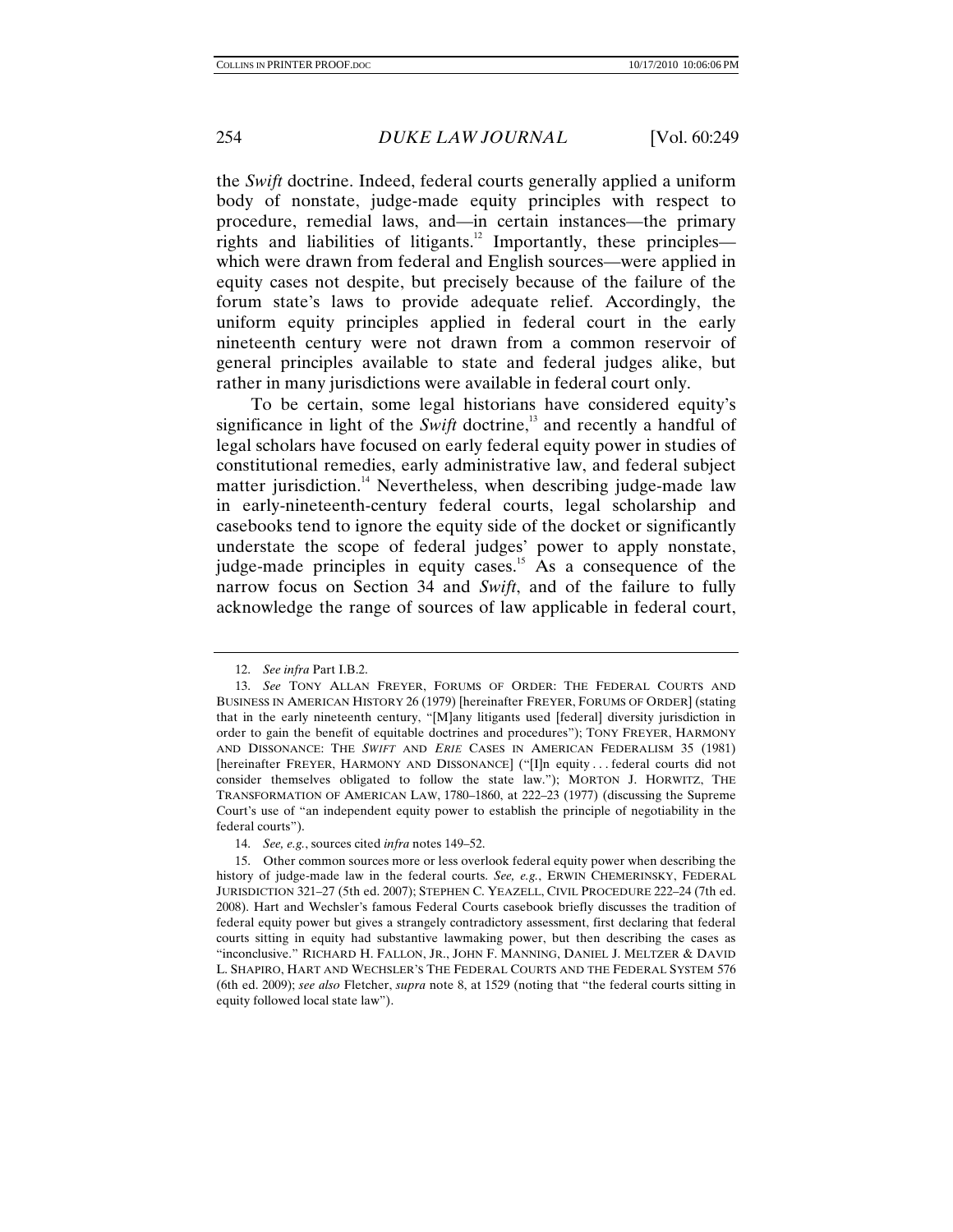highly generalized statements about antipathy for nonstate, judgemade law in early-nineteenth-century federal courts are common in treatises and articles that purport to explain the limits on the application of nonstate, judge-made law by federal courts today.<sup>16</sup> This Article demonstrates that such generalizations lack foundation.

The purpose of retelling the story of judge-made law in the federal courts through the lens of equity is not to provide an originalist or quasi-originalist justification for a particular understanding of modern federal judicial power.<sup>17</sup> Rather, by focusing on federal equity, this Article sheds light on the radical transformations that have occurred in our understanding of the judicial power as set forth in Article III and, in that regard, the limitations of originalist methodology in this context. Acknowledging the dynamic and historically contingent nature of our understanding of Article III also raises the question of why, notwithstanding an unchanged textual constitutional mandate, federal equity power and the federal courts' power to apply nonstate, judge-made law have evolved over the decades and centuries. Why did the uniform equity doctrine take hold in the early nineteenth century, surviving multiple direct challenges in the Supreme Court and in Congress? Why is it no longer part of our commonsense understanding of federal judicial power? And why is the story of federal equity's earlier formulation and its transformation in modern jurisprudence—frequently elided in accounts of judge-made law in the federal courts today?

Part II addresses the first of these questions. One could easily attempt to explain the vitality of the federal uniform equity doctrine using the familiar explanatory trope that animates many accounts of *Swift* and Supreme Court behavior more generally during the early nineteenth century: an overreaching Supreme Court used equity as a means of further empowering itself and the lower federal courts at the expense of state sovereignty.<sup>18</sup> But careful attention to previously unexamined historical sources suggests that such an assessment is simplistic and misleading if applied to federal equity. Instead, this Article argues that the Supreme Court's insistence that lower federal

<sup>16.</sup> *See, e.g.*, Clark, *supra* note 10, at 1255; sources cited *infra* notes 385–86.

 <sup>17.</sup> William Crosskey offers such an analysis in WILLIAM CROSSKEY, POLITICS AND THE CONSTITUTION IN THE HISTORY OF THE UNITED STATES 877–902 (1953).

 <sup>18.</sup> For example, Grant Gilmore confidently asserted that in *Swift*, "[t]he federalizing Supreme Court also succeeded in reversing, for all practical purposes, the outcome of the constitutional debate which had allocated control of the substantive law to the states." GRANT GILMORE, THE AGES OF AMERICAN LAW 30 (1977).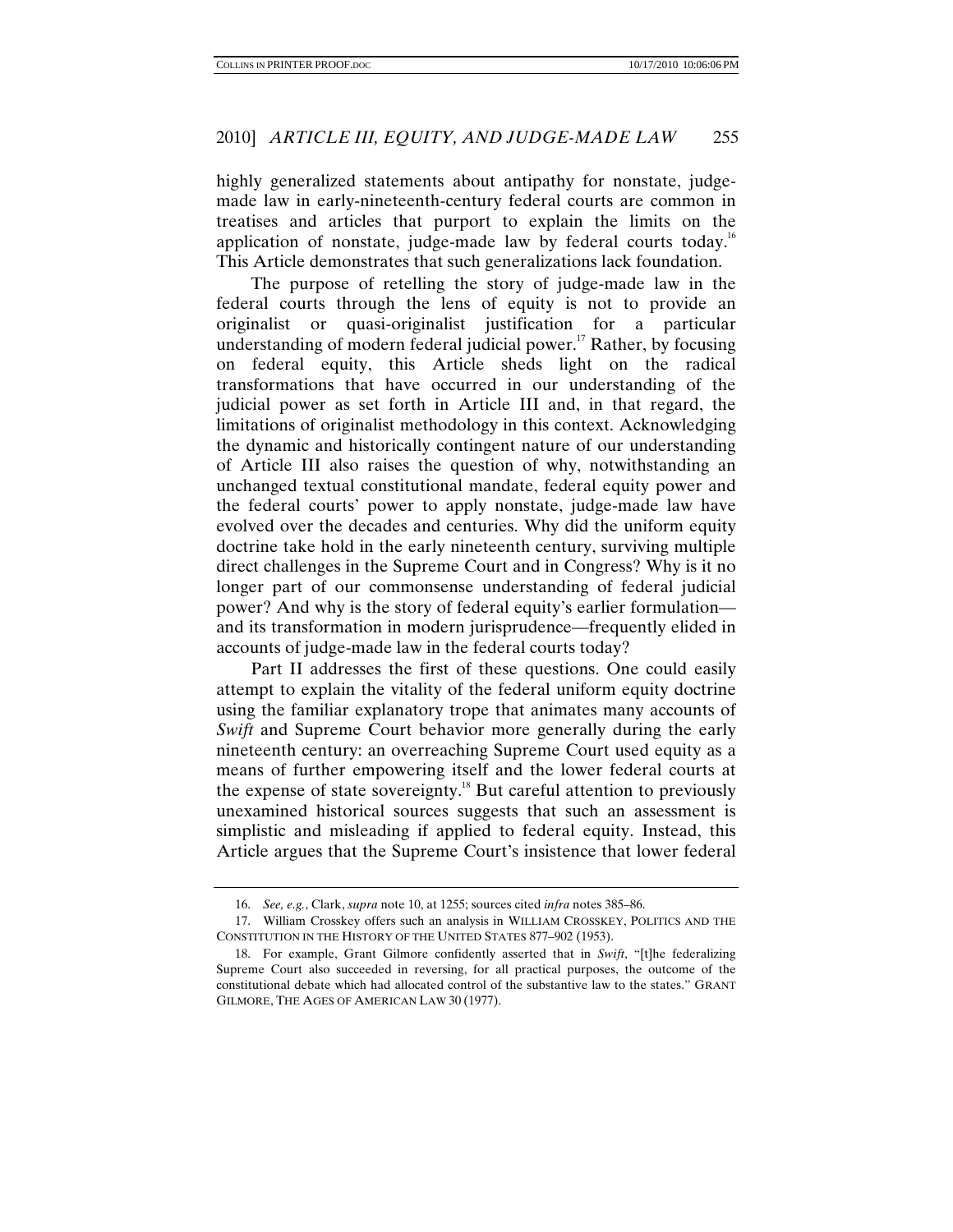courts apply a uniform body of equity principles is best understood as a response to contemporary concerns about disuniformity and institutional incapacity in the federal judicial system—concerns shared by many jurists and legislators with otherwise substantially different views regarding the proper scope of federal power.

Two heated contests regarding federal equity power originating in Kentucky and Louisiana invite attention to an important and surprisingly overlooked set of issues that preoccupied both the Court and Congress during this period: the spectacular failure of the federal judicial system to serve the needs of the rapidly expanding nation and the related calls for judicial reform.<sup>19</sup> For example, many states that became part of the Union after 1789—the "new states"—were not included in a federal judicial circuit and hence lacked a circuit court.<sup>20</sup> And for nearly four decades, federal legislation governing judicial process in the federal courts simply did not apply in federal courts located in the new states. $21$  But despite a constant stream of petitions and complaints, especially from the new states, Congress consistently failed to enact judicial-reform legislation that would have helped ensure uniform federal judicial services throughout the nation. In the absence of legislative judicial reform, the Court sought to secure a modicum of institutional uniformity in the lower federal courts, in part through the development of a uniform corpus of equity principles that applied in federal court.<sup>22</sup>

For some students of the federal courts, the most interesting aspect of the uniform equity doctrine is not why it thrived in the early nineteenth century but that it existed at all. Part III considers why accounts of nonstate, judge-made law in the federal courts tend to marginalize the story of federal equity power told in this Article. There are surely many reasons, but an important factor is that the story of federal equity and its demise does not fit neatly into a standard narrative of continuity that characterizes many accounts of

 <sup>19.</sup> The best analysis of the debates over judicial reform in the nineteenth century remains FELIX FRANKFURTER & JAMES M. LANDIS, THE BUSINESS OF THE SUPREME COURT: A STUDY IN THE FEDERAL JUDICIAL SYSTEM (1927).

<sup>20.</sup> *See infra* Part II.A.

<sup>21.</sup> *See infra* Part II.A.

 <sup>22.</sup> By calling attention to the way institutional pressures and concerns shaped Supreme Court jurisprudence, this Article builds on and contributes to a body of scholarship that focuses on the centrality of institutional dynamics to the development of law. *See infra* Part II.D.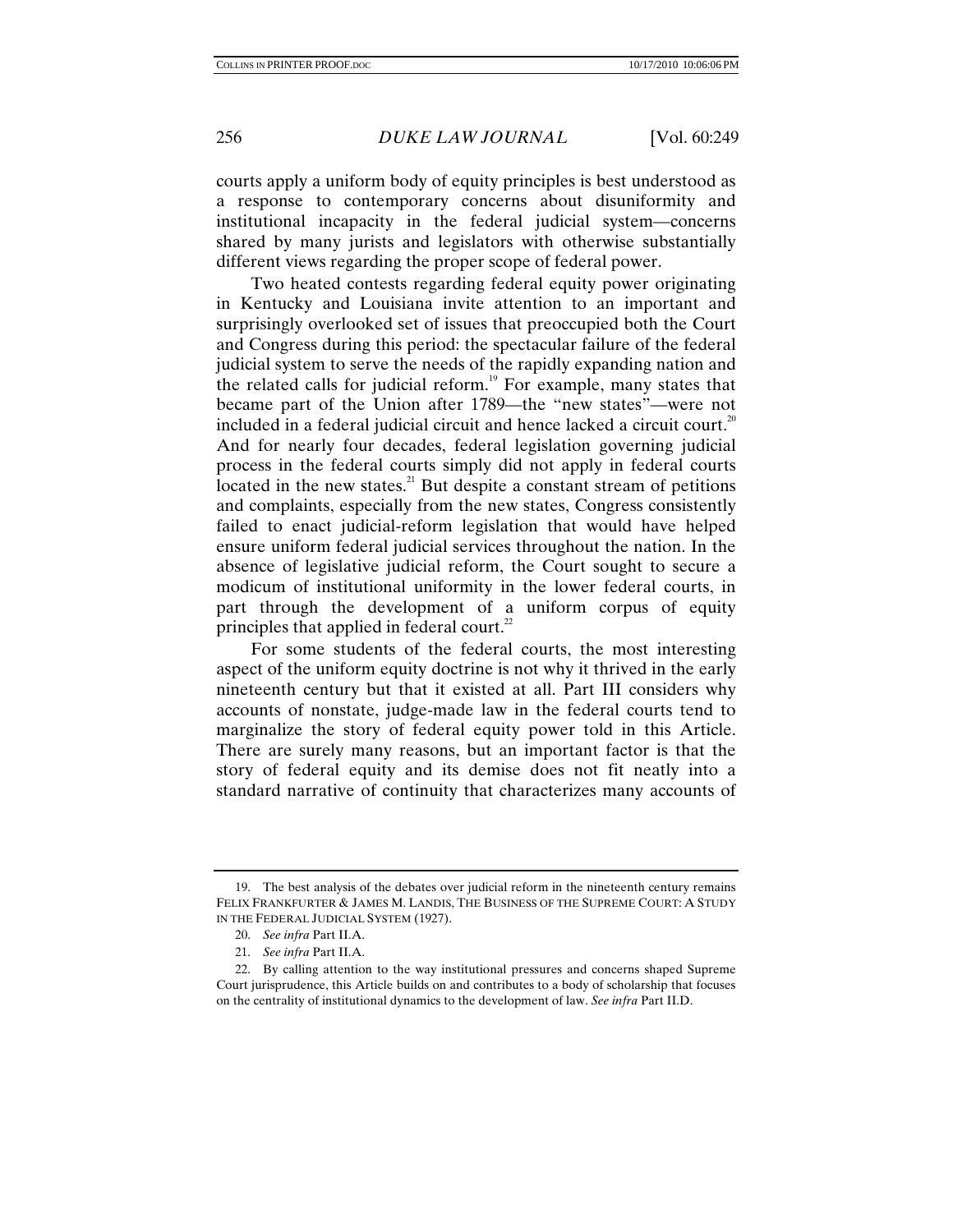the modern *Erie* doctrine.<sup>23</sup> Thus, even as many jurists and scholars acknowledge *Erie* as "a dramatic reversal in the relation between the federal courts and state law,"<sup>24</sup> they tend to tell the story of judgemade law in the federal courts as a story of the stasis of—or a return to—purportedly timeless federalism and separation-of-powers principles*.* 25

This point is demonstrated rather transparently in the minimization of the federal uniform equity doctrine in modern case law. A brief look at Justice Felix Frankfurter's "surgical" treatment of the history of federal equity in *Guaranty Trust Co. v. York*<sup>26</sup> illuminates why the early equity cases are obscured in modern accounts of judge-made law in the federal courts. Under Frankfurter's pen, the robust uniform equity doctrine was largely erased in modern jurisprudence to make way for the "outcome determinative" principle: the notion that the "outcome of the litigation in the federal court should be substantially the same . . . as it would be if tried in a State court."<sup>27</sup> Such erasure is not unusual. Indeed, it is symptomatic of the generic conventions of the judicial opinion in our precedentbased system, conventions that harness historical sources as authority while simultaneously erasing any sense of "pastness" from the past and any sense of change in our legal traditions.

#### I. FEDERAL JUDGE-MADE LAW IN LAW AND EQUITY

Although today we generally speak of one Rules of Decision Act, which applies to all "civil actions,"<sup>28</sup> in fact, the modern vertical choice-of-law doctrine—the determination of whether to apply state, federal, or another body of nonstate law in a given action—is far more complex. Different statutes and standards apply depending on whether the law in question is procedural or substantive. And the most difficult *Erie* questions arise when it is impossible to neatly classify the law at issue as either. The state of affairs in the late

<sup>23.</sup> *See* Morton J. Horwitz, *The Conservative Tradition in the Writing of American Legal History*, 17 AM. J. LEGAL HIST. 275, 275–76 (1973) (arguing that legal history's "most characteristic mark has been an emphasis on continuity and a corresponding deemphasis of change").

 <sup>24.</sup> MARTIN H. REDISH, FEDERAL JURISDICTION: TENSIONS IN THE ALLOCATION OF JUDICIAL POWER 169 (1980).

<sup>25.</sup> *See infra* Part III.

 <sup>26.</sup> Guar. Trust Co. v. York, 326 U.S. 99 (1945).

 <sup>27.</sup> *Id.* at 109.

 <sup>28. 28</sup> U.S.C. § 1652 (2006).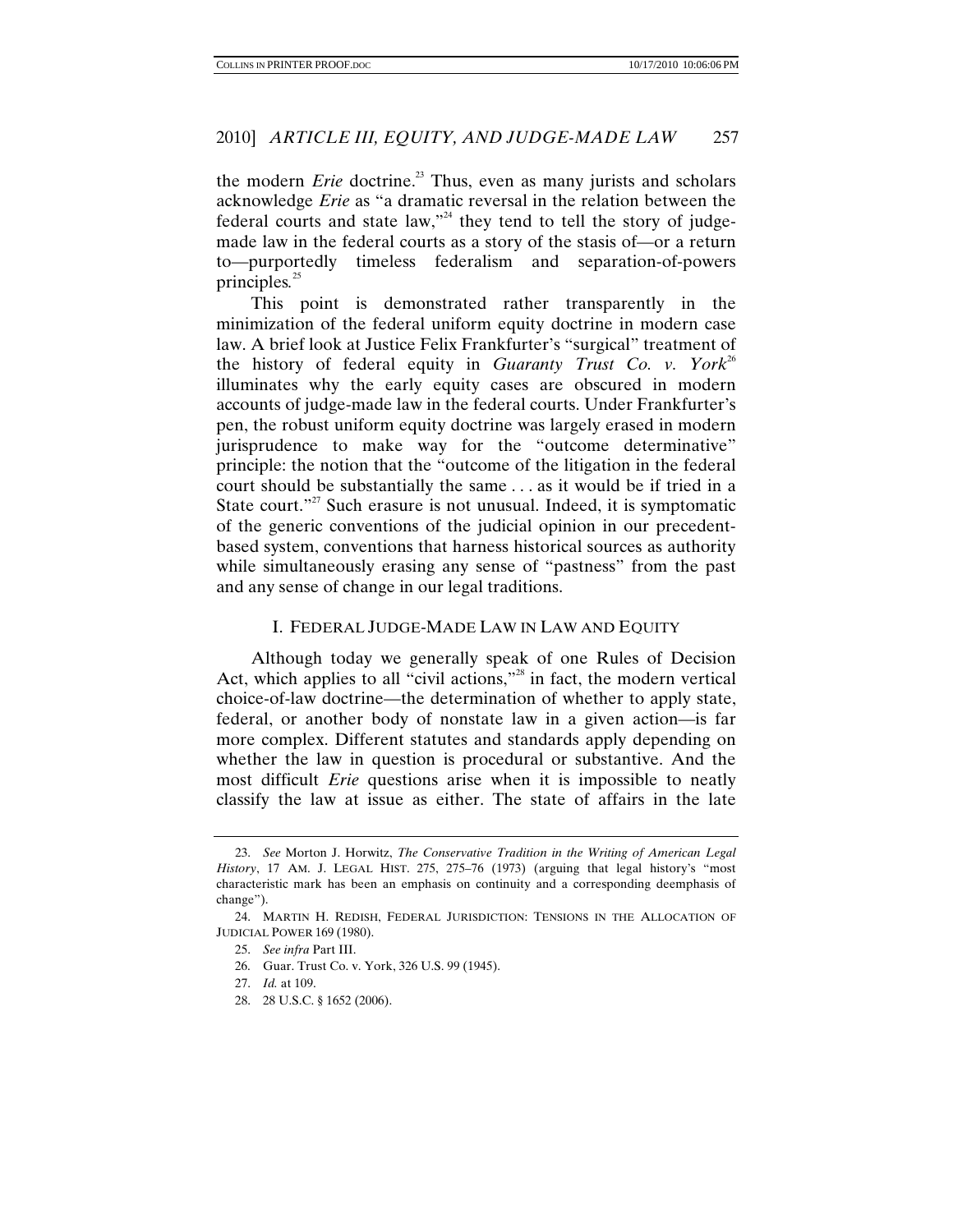eighteenth and early nineteenth centuries was even more complicated. Article III specifies three different substantive fields of competence for federal courts: law, equity, and admiralty.<sup>29</sup> Many accounts of the history of vertical choice-of-law rules in civil cases are framed in terms of the modern concern of whether the law in question is procedural or substantive. Although such a focus is not anachronistic, it obfuscates the categorization most salient to earlynineteenth-century jurists: whether a civil case arose in law, equity, or admiralty. In each of these fields, different statutes and different precedents governed the sources of law that would determine the applicable procedures, the primary liability rules, and the remedies. $30$ 

This Part examines the vertical choice-of-law doctrines that applied in two tracks of federal litigation, law and equity, and focuses in particular on the underexamined rules governing the exercise of federal equity power. It is fruitful to study law and equity together, in part because they were frequently paired in practice. Some cases could have been brought in law or equity, depending on the specifics of the case and on the remedy sought. $31$  Although a particular case might be heard by a federal judge in law or in equity, the normative and doctrinal predispositions of the vertical choice-of-law regimes that applied on these two sides of the federal docket were distinctive. On the law side of the docket, although the details are famously contested and there are important exceptions, it is fair to conclude that there was substantial recognition of the applicability of state law in federal court, absent a controlling federal statute, treaty, or

<sup>29.</sup> *See* U.S. CONST. art. III, § 2 ("The judicial Power shall extend to all Cases, in Law and Equity,  $\ldots$  [and] to all Cases of admiralty and maritime Jurisdiction  $\ldots$ .").

 <sup>30.</sup> The situation was more complex than I can reasonably describe in this Article. According to G. Edward White, "[a] precise description of the nature and sources of American law at the time of the Marshall Court requires the designation not only of source categories but of subcategories within those categories and of hierarchies among the categories." G. Edward White, *The Marshall Court and Cultural Change, 1815–35*, *in* HISTORY OF THE SUPREME COURT OF THE UNITED STATES 1, 112 (Paul A. Freund & Stanley N. Katz eds., 1988).

 <sup>31.</sup> For example, the plaintiffs in *Riddle v. Mandeville* first sued for payment on a promissory note on the law side of the federal circuit court in Virginia, Mandeville v. Riddle, 5 U.S. (1 Cranch) 290, 292 (1803), but the Supreme Court found that no action could be brought in law "by the assignee of a promissory note made in Virginia, against a remote assignor." *Id.* at 298. Years later, the same plaintiff filed a bill in equity in the same court. The Supreme Court found that in equity the remote endorsers would be "immediately responsible." Riddle v. Mandeville, 9 U.S. (5 Cranch) 322, 330, 333 (1809). Morton Horwitz provides a careful analysis of the *Riddle* cases and argues that in the 1809 opinion, the Court "invoked an independent equity power to establish the principle of negotiability in the federal courts." *See* HORWITZ, *supra* note 13, at 223.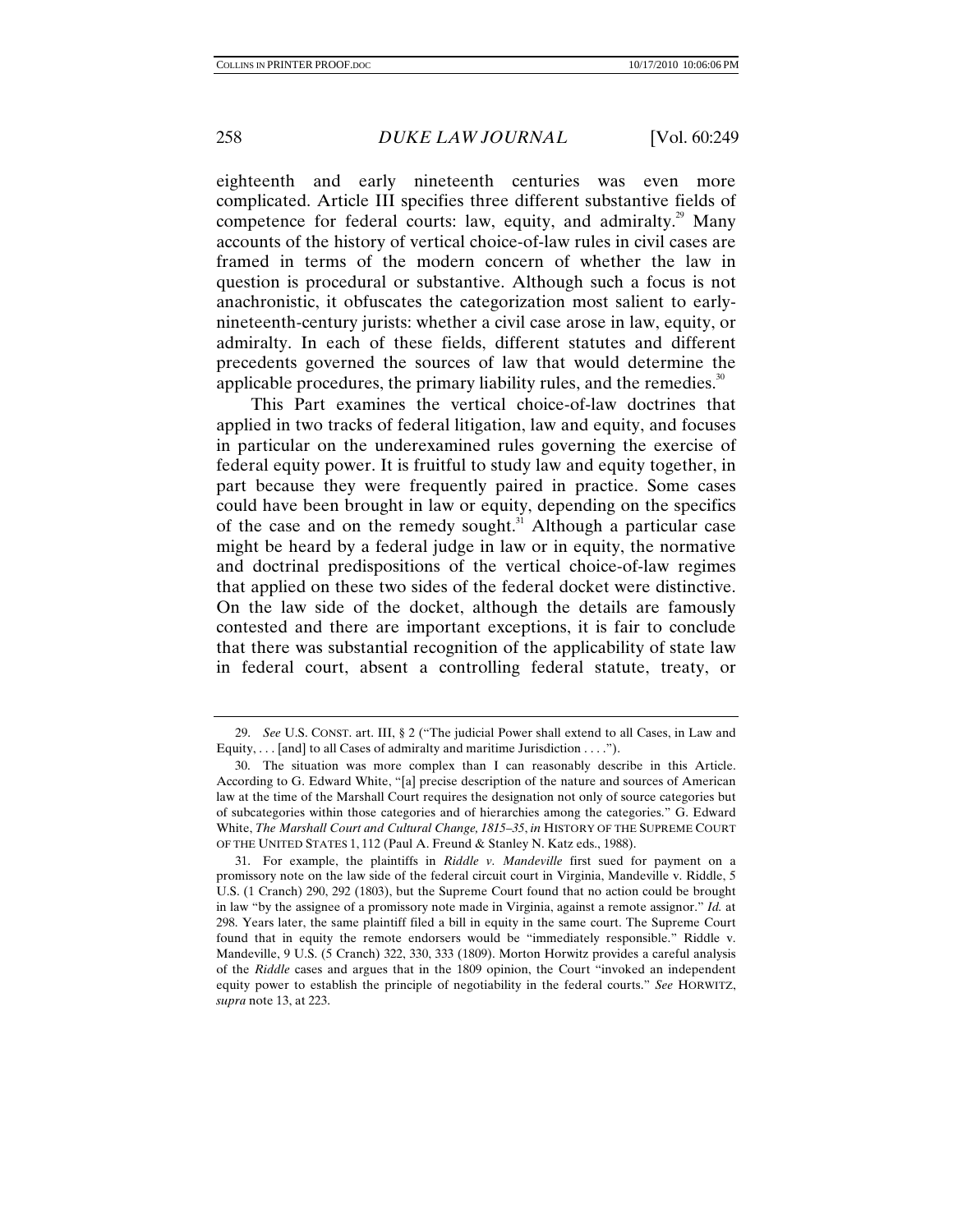constitutional provision.<sup>32</sup> This state-law-respecting norm applied to a certain extent to substantive law and, to an even greater degree, to remedial and procedural law. In equity, a significantly different vertical choice-of-law doctrine prevailed. That doctrine empowered federal judges to apply uniform, nonstate, judge-made equity principles without regard to state legal or equity principles, sometimes including those codified in state statutes.<sup>33</sup>

#### *A. Sources of Law in Cases Brought in Law*

Article III ensures that federal courts have the power to decide cases "in law,"34 but defining the contours of this power was left to Congress and the Supreme Court. In particular, Article III says nothing about which sources of law will guide adjudication in federal court (for example, state law, federal law, or the law of nations). Nor does it answer the related question of how much discretion federal judges have in crafting or declaring the law.<sup>35</sup> In the late eighteenth and early nineteenth centuries, Congress and the Court gradually attempted to resolve these ambiguities, but the resulting system for determining which source of law would apply in federal cases was complex. In actions brought at law, different statutes and precedents governed this question, depending on whether the legal rule at issue governed procedures, remedies, or substantive law.

With respect to procedures applicable in law, two judicial process acts directed federal judges to generally conform to the procedural laws of the forum state. Four days after it enacted the famed Judiciary Act of 1789, Congress enacted a temporary process act, which provided that the "modes of process . . . in the circuit and district courts, *in suits at common law*, shall be the same in each state respectively as are now used or allowed in the supreme courts of the same."<sup>36</sup> This rule was explicitly reconfirmed in 1792 in what is often called the Permanent Process Act, which stated that the processes in common law suits "shall be the same as are now used in the said courts" under the 1789 Process Act.<sup>37</sup>

<sup>32.</sup> *See infra* Part II.A.

<sup>33.</sup> *See infra* Part II.B.

<sup>34.</sup> U.S. CONST. art. III, § 2.

<sup>35.</sup> *See* White, *supra* note 30, at 113 (noting "that judges could themselves fashion the rules for deciding which sources to give more prominence than others").

 <sup>36.</sup> Act of Sept. 29, 1789 (Temporary Process Act), ch. 21, § 2, 1 Stat. 93, 93 (emphasis added).

 <sup>37.</sup> Act of May 8, 1792 (Permanent Process Act), ch. 36, § 2, 1 Stat. 275, 276.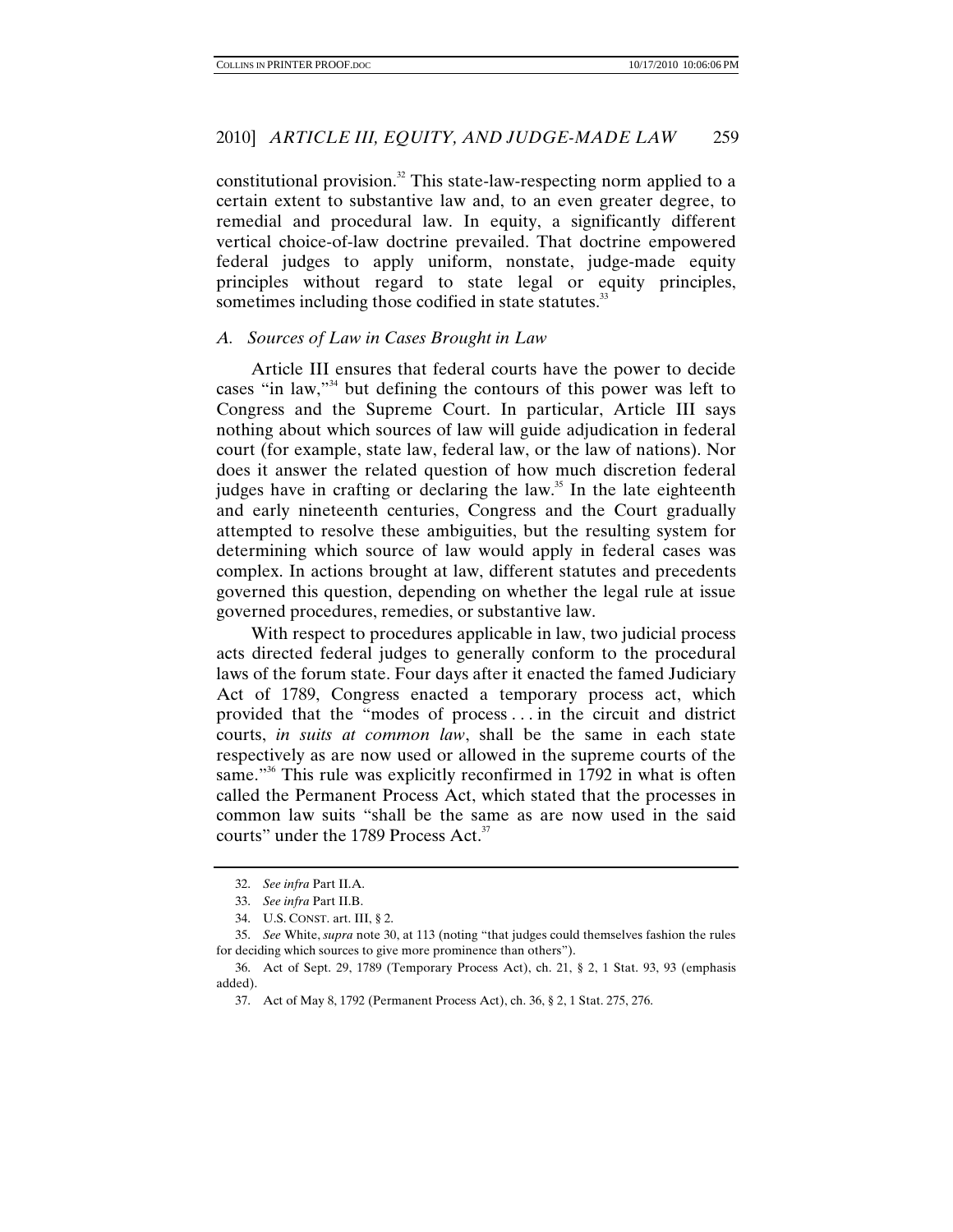Similarly, federal courts deciding cases brought in law generally applied the state remedies and procedures used to execute judgments. Although the distinction between state and federal remedial regimes in law was unlikely to have been significant to determining damage judgments, the federal-state distinction could be very important to the processes available to enforce such judgments. Whether Congress would enact a uniform policy for execution of judgments in federal court was a subject of significant debate in the First and Second Congresses.<sup>38</sup> The Permanent Process Act addressed the issue of conformity with state execution-of-judgment laws, requiring that "writs [and] executions . . . shall be the same as are now used" in the forum state courts.<sup>39</sup> Thus, despite some conflicting evidence and significant exceptions on this point, federal courts sitting in law largely followed state law with respect to remedies and execution of judgments.<sup>40</sup>

Two observations about the process acts are warranted. First, the procedural and remedial conformity required by these acts was static. The Temporary Process Act of 1789 expressly stated that the procedures used in the district and circuit courts in actions brought in

<sup>38.</sup> *See* Charles Warren, *Federal Process and State Legislation*, 16 VA. L. REV. 421, 426–35 (1930).

 <sup>39.</sup> Permanent Process Act § 2, 1 Stat. at 276.

 <sup>40.</sup> *See* Claire Priest, *Creating an American Property Law: Alienability and Its Limits in American History*, 120 HARV. L. REV. 385, 453 (2006) (noting that states "retain[ed] legislative authority over their own court procedures and remedial regimes, [and] . . . also insisted that the federal courts recognize and implement the local state execution processes in the cases that they decided"); Warren, *supra* note 38, at 427–28 (noting that the federal courts were "to administer the same remedial justice, that would be administered in the proper state courts" (quoting *Ex parte* Biddle, 3 F. Cas. 336, 337 (C.C.D. Mass. 1822) (No. 1391) (internal quotation marks omitted)). Professor Fletcher concludes that "questions of remedies . . . at law . . . would be determined according to federal court practice." Fletcher, *supra* note 8, at 1530 n.72 (citing Robinson v. Campbell, 16 U.S. (3 Wheat.) 212, 222 (1818); Mayer v. Foulkrod, 16 F. Cas. 1231, 1234–35 (C.C.E.D. Pa. 1823) (No. 9341)). On this point, however, *Robinson v. Campbell*, 16 U.S. (3 Wheat.) 212 (1818), and *Mayer v. Foulkrod*, 16 F. Cas. 1231 (C.C.E.D. Pa. 1823) (No. 9341), are better understood as establishing that federal courts would not rely on state classifications of remedies as legal or equitable when determining appropriate treatment of a case in federal court. *Robinson*, 16 U.S. at 222 (observing the need to preserve the traditional distinction between law and equity in federal courts rather than "adopt[ing] the state practice," lest the federal courts "extinguish" in states without equity practice, "the exercise of equitable jurisdiction"); *Mayer*, 16 F. Cas. at 1235 ("[A]s to suits in equity, state laws, in respect to remedies . . . could have no effect whatsoever on the jurisdiction of the court, the act [of 1792] having prescribed a rule, by which the line of partition between the law and the equity jurisdiction of those courts is distinctly marked."). For additional discussion of Fletcher's interpretation of *Mayer*, see *infra* note 129 and accompanying text.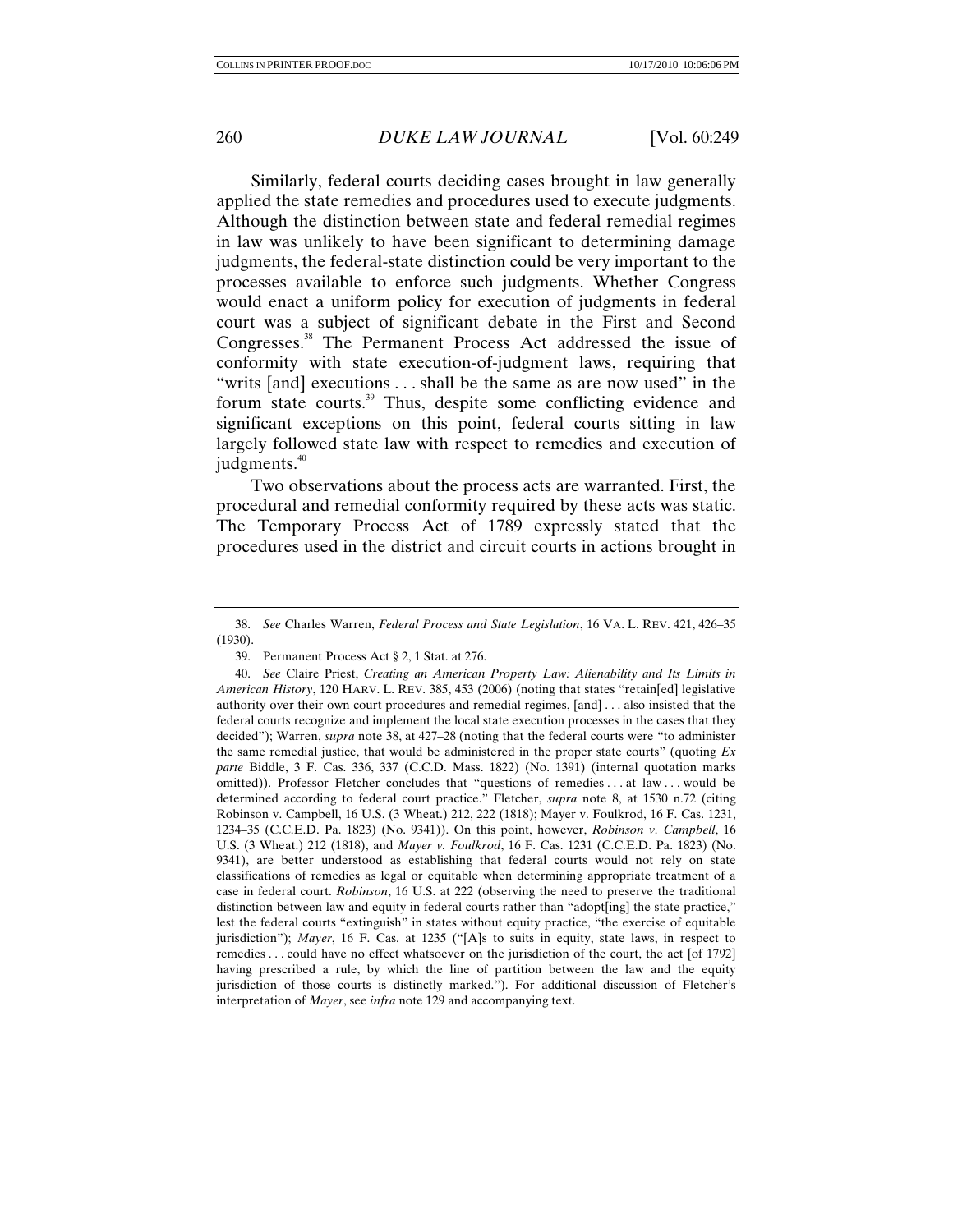law were to be the same "as *are now used*" in the forum state courts.<sup>41</sup> Because the Permanent Process Act explicitly referenced the Temporary Process Act, federal judges were required to follow state procedure as it existed in 1789.<sup>42</sup> For states admitted to the Union after 1789, Congress in 1828 enacted another process act, which provided that for actions in law, federal courts were to follow state court procedures then in effect, $43$  hence providing for static conformity with state procedure as of 1828.<sup>44</sup> Because of the static nature of the conformity requirements found in all three of these acts, federal courts were not obliged to conform with the state legislatures' prospective changes to state court procedural or remedial law. These process acts thus did not require perfect conformity with *all* current state procedural laws.<sup>45</sup> However, federal judges were not left free to apply any common law procedures or remedies. Rather, depending on which process act applied, federal courts were generally required to apply state procedural or remedial law as it existed in either 1789 or 1828.

Second, the process acts gave federal courts some discretionary rulemaking authority. Under the Permanent Process Act, lower federal courts could make "alterations and additions" to state procedures "as  $[$ they $] \dots$  in their discretion deem $[$ ed $]$  expedient."<sup>46</sup> That Act also empowered the Supreme Court to prescribe "regulations" as it "shall think proper . . . to any circuit or district

 <sup>41.</sup> Temporary Process Act § 2, 1 Stat. at 93 (emphasis added).

<sup>42.</sup> *See* Wayman v. Southard, 23 U.S. (10 Wheat.) 1, 32 (1825) (observing that the Permanent Process Act "adopt[ed] the State law as it . . . stood [in 1789], not as it might afterwards be made"). Because the Permanent Process Act of 1792 adopted the exact terms of the Temporary Process Act of 1789, the general view was that federal courts sitting in law were to apply state court procedures and remedies as they stood in 1789, rather than in 1792. *But see Mayer*, 16 F. Cas. at 1234 (noting that the process acts established "that the forms and modes of proceeding at common law, as used by [state courts] in 1792" applied in federal cases brought in law).

 <sup>43.</sup> Act of May 19, 1828 (Process Act of 1828), ch. 68, § 1, 4 Stat. 278, 278–79. Note that this meant that in states admitted after 1789, no federal statute explicitly governed judicial process in the federal courts for up to twenty-six years.

 <sup>44.</sup> The events leading up to the Process Act of 1828 are discussed at length below. *See infra* Part II.B.

 <sup>45.</sup> With respect to the execution of judgments, the Process Act of 1828 specifically gave federal courts the authority "to alter final process in said courts as to conform the same to any change which may be adopted by the legislature of the respective states for the state courts," thus allowing but not requiring ongoing conformity with state laws governing execution of judgments. Process Act of 1828 § 3.

 <sup>46.</sup> Act of May 8, 1792 (Permanent Process Act), ch. 36, § 2, 1 Stat. 275, 276.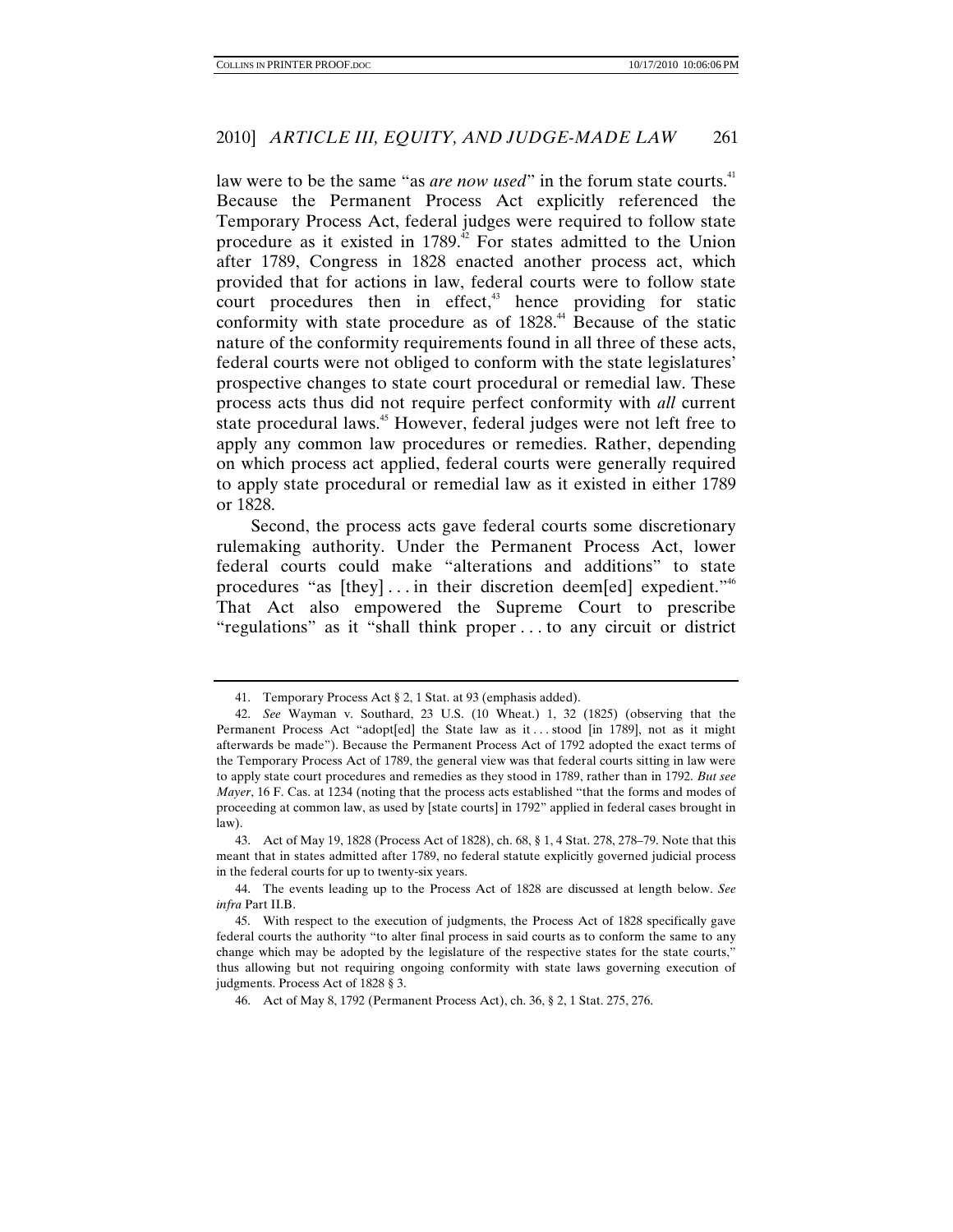court concerning" writs, executions, and other processes.<sup>47</sup> Thus, the process acts did not dictate absolute conformity with relevant state law. Although the process acts required federal courts to conform to state procedures and remedies in most instances, departures based on judicial discretion were allowed, and this grant of discretion became a point of serious dispute in the 1820s.<sup>48</sup> Nevertheless, the default rule in cases brought in law was that federal courts were to apply forum state procedural and remedial laws, at least of a certain date.

The process acts did not address the vertical choice-of-law principles applicable to substantive law. Instead, Congress addressed that issue in Section 34 of the Judiciary Act of 1789, which famously required "[t]hat the laws of the several states, except where the constitution, treaties or statutes of the United States shall otherwise require or provide, shall be regarded as rules of decision in trials at common law in the courts of the United States in cases where they apply."49 Section 34's mandate was oblique. Federal statutes, treaties, and the Constitution were to provide the rules of decision in cases in which they governed. But outside of these cases, Section 34 circularly declared that "the laws of the several states" would apply "in cases where they apply."

Without trying to untangle the thicket of opinion concerning Section 34, one can discern two modern schools of thought regarding early-nineteenth-century interpretation of that provision. The first school of commentators concurs with Justice Brandeis's opinion in *Erie*,<sup>50</sup> arguing that absent a governing federal statute, treaty, or constitutional provision, Section 34 commanded the federal courts to apply state statutory and judge-made law.51 By this logic, the Supreme Court erred in *Swift v. Tyson*, departing from the First Congress's intended allocation of power between the state and federal courts

Scholars in this camp included Charles Warren, who influenced Justice Brandeis's interpretation of Section 34 with his article *New* 

<sup>47.</sup> *Id.*

<sup>48.</sup> *See infra* Part II.B.

 <sup>49.</sup> Judiciary Act of 1789, ch. 20, § 34, 1 Stat. 73, 92.

 <sup>50.</sup> Erie R.R. Co. v. Tompkins, 304 U.S. 64, 72 (1938) ("[T]he purpose of the section was merely to make certain that, in all matters except those in which some federal law is controlling, the federal courts exercising jurisdiction in diversity of citizenship cases would apply as their rules of decision the law of the State, unwritten as well as written.").

<sup>51.</sup> *See, e.g.*, FREYER, HARMONY AND DISSONANCE, *supra* note 13, at 35 ("There seems little room for doubt that the 'laws of the several states' included statutes, decisions by state courts, and vaguely defined 'local customs' . . . ."); sources cited *supra* note 10.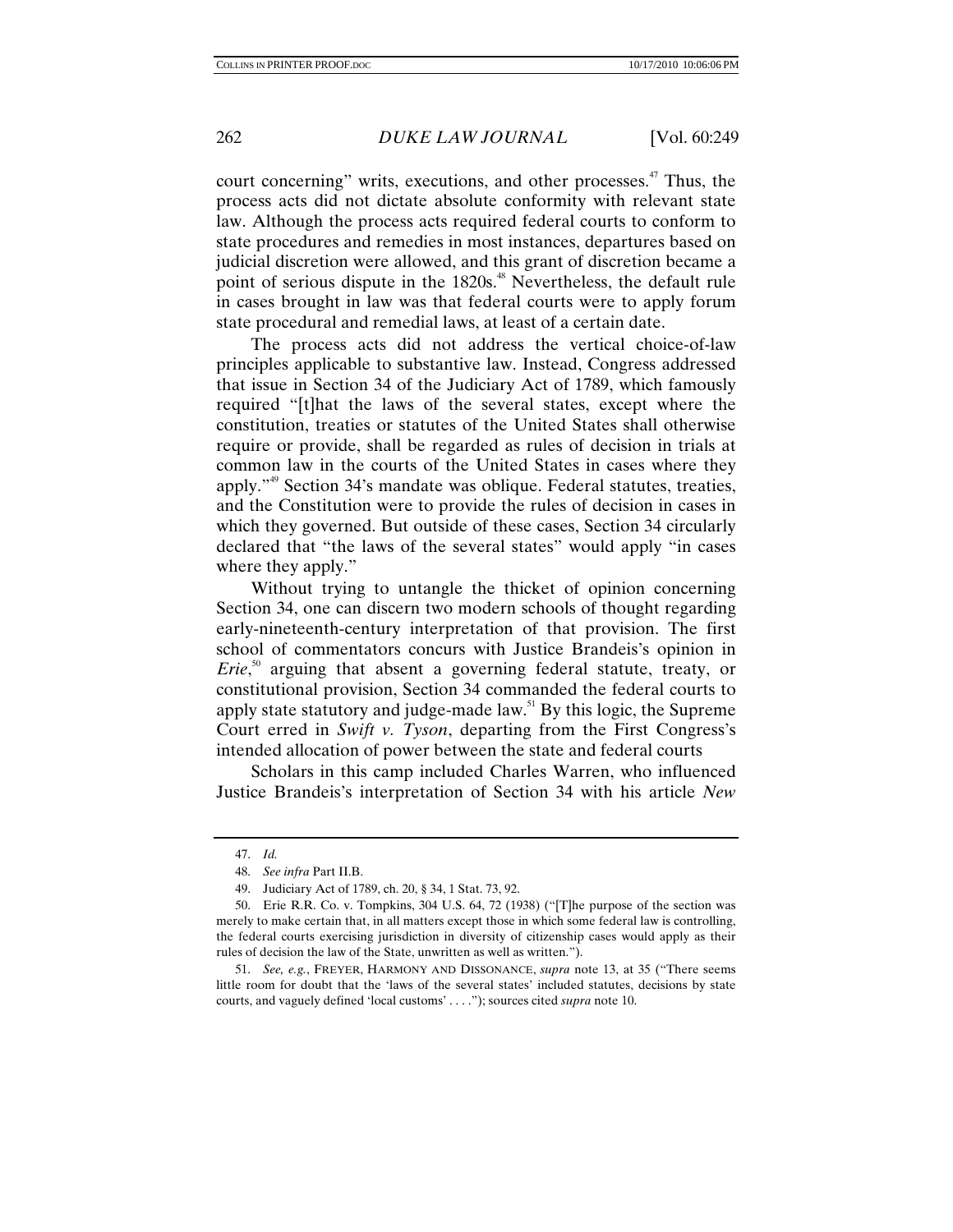Light on the History of the Federal Judiciary Act of 1789.<sup>52</sup> In New *Light*, Warren argued that "the word 'laws' in this Section 34 was not intended to be confined to 'statute laws,' as Judge Story held in the famous case of *Swift v. Tyson*, but was intended to include the common law of a State as well as the statute law."53 The basic view that, absent a controlling federal statute, treaty, or constitutional provision, Section 34 was intended to deprive federal judges of the power to apply principles other than the forum states' law—whether common law or statute law—continues to influence some scholars' and jurists' views about the historical and modern scope of federal judge-made law.<sup>54</sup>

Others have taken a different position on the meaning and effect of Section 34, however, arguing instead that it required federal judges to apply state judge-made law in limited situations, if at all. For example, both Wilfred Ritz and William Fletcher have challenged Warren's famous and influential interpretation of Section 34.<sup>55</sup> After examining in detail the archival documents on which Warren relied, Ritz argues that Warren's conclusions concerning the legislative history of Section 34 are "wholly illusory" and that his interpretation of Section 34 is "erroneous."56 Instead, Ritz argues, Section 34 was intended to ensure that in trials at common law federal courts applied American rather than English common law.<sup>57</sup>

Fletcher provides particularly strong evidence that in the early nineteenth century—well before *Swift* was decided in 1842—Section 34 was consistently interpreted to mandate the application of "local law" (or *lex loci*)<sup>58</sup> but generally not state statutes or state common law unless they were understood to involve matters of "particularly

 <sup>52.</sup> Warren, *supra* note 6.

<sup>53.</sup> *Id.* at 52 (citing Swift v. Tyson, 41 U.S. (16 Pet.) 1, 18 (1842)).

<sup>54.</sup> *See* sources cited *supra* note 10 and *infra* notes 385–86.

<sup>55.</sup> *See* WILFRED J. RITZ, REWRITING THE HISTORY OF THE JUDICIARY ACT OF 1789: EXPOSING MYTHS, CHALLENGING PREMISES, AND USING NEW EVIDENCE 165 (Wythe Holt & L.H. LaRue eds., 1990); Fletcher, *supra* note 8, at 1514; *see also* White, *supra* note 30, at 972 ("[I]n the period from 1815 through 1835 the federal courts were conceived of as free to follow or to ignore relevant state law as they chose, subject to the dictates of their own established practices[,] . . . despite the language of Section 34 . . . .").

 <sup>56.</sup> RITZ, *supra* note 55, at 9.

<sup>57.</sup> *Id.* at 148.

<sup>58.</sup> *See* Fletcher, *supra* note 8, at 1532 ("[T]o the degree that a law was local, the federal courts were required under the *lex loci* principle to follow a state's deviation from the general common law.").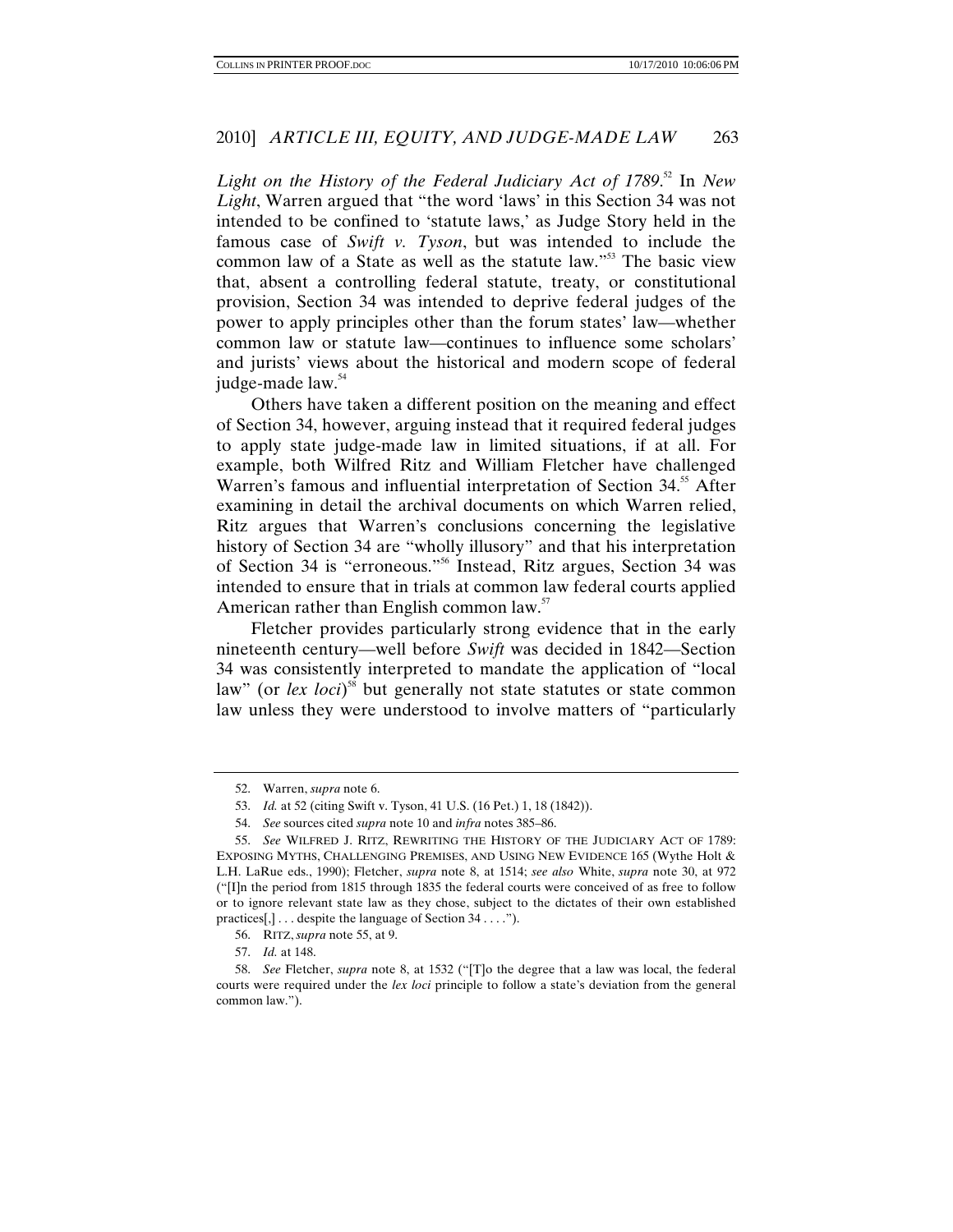local concern."59 This was not a minor exception, as *lex loci* would have generally applied in cases concerning title to real property, would have often applied in cases concerning locally recorded instruments (such as wills), and would have sometimes applied in cases concerning negotiable instruments. $60$  But in the absence of a local law, federal courts applied law from a number of sources including, perhaps most prominently, the "general common law"—a reservoir of common-law principles that were generally applicable and were not identified with a particular state or sovereign entity.<sup>61</sup> Given that federal judges regularly applied nonstate, judge-made law in the pre-*Swift* era, Fletcher urges that *Swift* did not mark a departure from the original meaning of Section 34—as both Warren and Brandeis concluded—but was instead consistent with the early understanding of that section.<sup>62</sup>

Regardless of how one interprets Section 34, and hence resolves the issue of whether *Swift* departed from existing norms and practices, it remains the case that the law side of the federal docket was characterized to a certain extent by a state-law-respecting norm. Under the process acts, state law usually dictated the procedures used in federal courts, even as the acts allowed for discretionary departures from state procedural law. With respect to legal remedies, it appears that federal courts generally followed state remedial schemes, and that, unless the federal judge exercised his discretion to craft an alternative rule, the process acts generally obliged conformity with existing state laws designed to enforce those remedies. Finally, under Section 34, federal courts generally applied local laws to resolve the substantive rights and liabilities of the parties "in cases where they appleid].<sup>"63</sup> Conformity with state law was by no means absolute in actions at law. However, with certain important exceptions, including

<sup>59.</sup> *Id.* at 1527–28 (noting that "federal courts usually felt obliged to comply with state laws [created by state courts and legislatures] only in subject areas of particularly local concern, such as title to real property"); *id.* at 1532 ("To the degree that a law was general rather than local, federal courts had equal status with state courts in its exposition and development. . . . But to the degree that a law was local, the federal courts were required under the *lex loci* principle to follow a state's deviation from the general common law.").

<sup>60.</sup> *Id.* at 1536–38.

<sup>61.</sup> *See id.* at 1517 ("The American courts resorted to this general body of preexisting law to provide the rules of decision in particular cases without insisting that the law be attached to any particular sovereign.").

<sup>62.</sup> *See id.* at 1514.

 <sup>63.</sup> Judiciary Act of 1789, ch. 20, § 34, 1 Stat. 73, 92.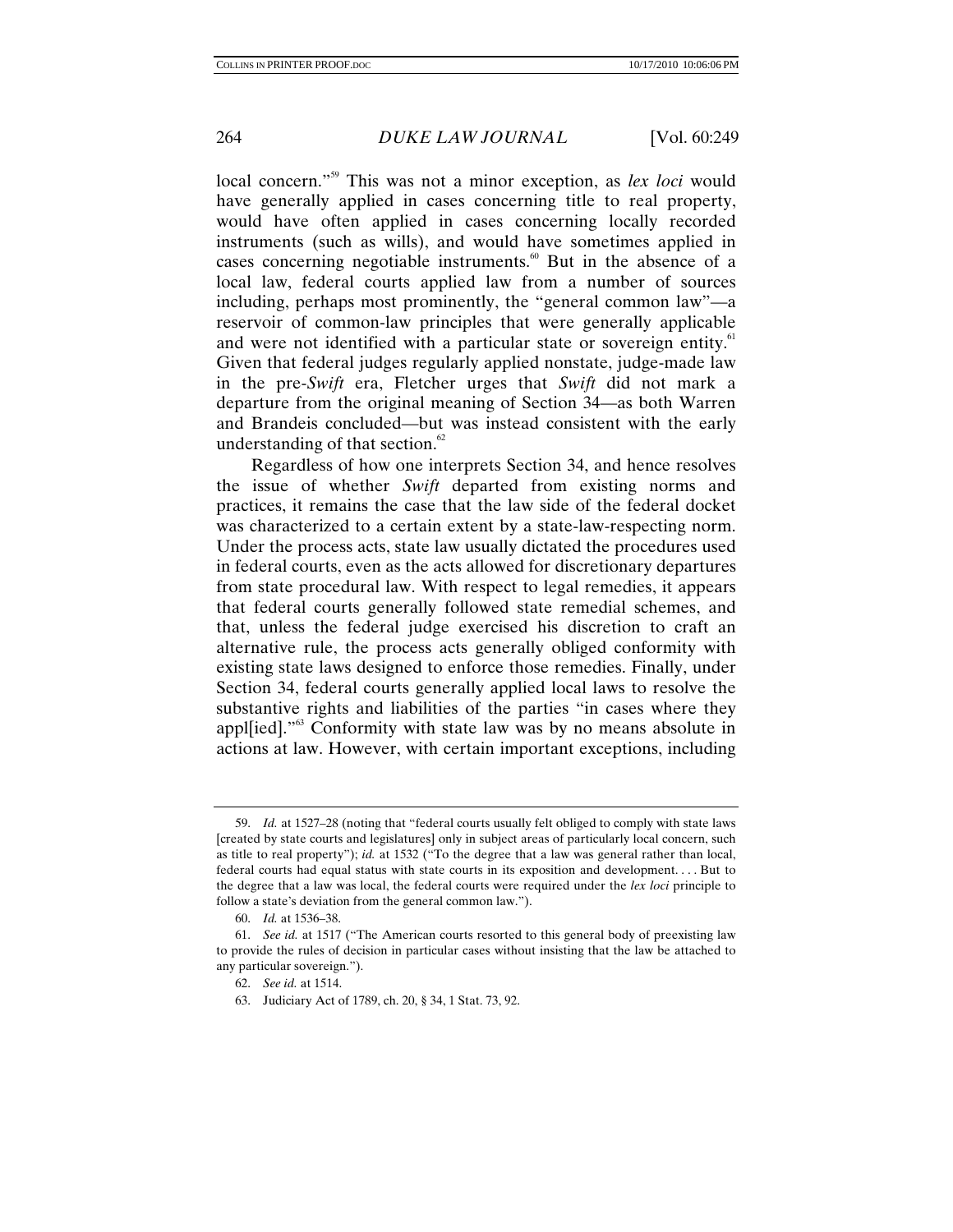the general common law, conformity was the general and expected practice.

#### *B. Sources of Law in Cases Brought in Equity*

Scholars and jurists have given considerable attention to Section 34 and the federal courts' application of the general common law in the early nineteenth century, but have given far less consideration to judicial practices on the equity side of the docket. Several legal scholars have noted that federal judges had greater latitude to apply nonstate, judge-made decisional rules when sitting in equity.<sup>64</sup> But many accounts of nonstate, judge-made law in the early-nineteenthcentury federal courts simply overlook equity or operate under the view that Section 34 always applied in federal equity cases. $\degree$ Accordingly, the story of judge-made law on the equity side of the docket is usually considered, if at all, as a subplot in the Section 34– *Swift* narrative. As this section demonstrates, that impression is misleading. $\degree$ 

Although the law and equity sides of the federal docket were interrelated in important ways,  $\overline{67}$  the vertical choice-of-law doctrines that developed on the two sides of the federal docket were both technically and normatively distinctive. On the equity side, the vertical choice-of-law rules were maddeningly complex. But overall, federal judges applied nonstate uniform equity principles to determine the applicable procedures, remedies, and—in certain cases—substantive principles. Those nonstate equity principles were drawn from federal and English chancery sources, statutory and judge-made.

This Section details the development of the uniform equity principles that applied in federal court. First, it briefly describes the tepid reception courts of equity received in many of the colonies, the resulting varied availability of equity in colonial and state courts, and the decision to include equity in Article III and the early judiciary acts. It then considers, in some detail, the Supreme Court's efforts to

<sup>64.</sup> *See* sources cited *infra* notes 149–52 and accompanying text.

<sup>65.</sup> *See, e.g.*, sources cited *supra* note 15.

 <sup>66.</sup> Indeed, it might be more accurate to characterize the general common law and *Swift* as a subplot of the story of federal equity power. After all, in *Swift*, Justice Story referenced the uniformity requirement in equity as support for the application of general common law on the law side of the docket. *See* Swift v. Tyson, 41 U.S. (16 Pet.) 1, 22 (1842).

 <sup>67.</sup> For example, equity jurisdiction was possible only if the remedy available in law was incomplete or inadequate*. See infra* note 90 and accompanying text.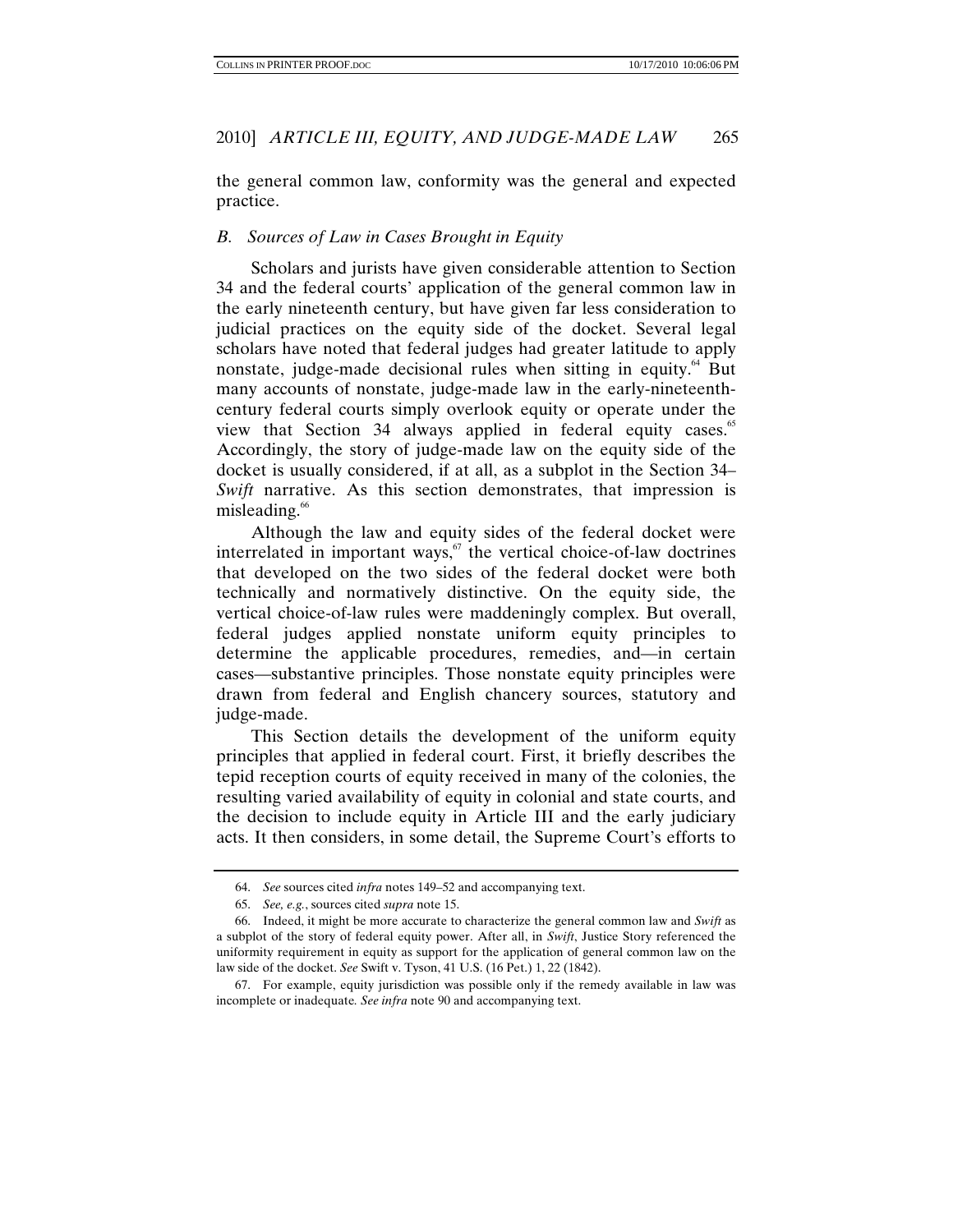clarify what sources of equity would supply procedural, remedial, and substantive equity principles in federal court. By the 1810s—more than twenty years before *Swift* was decided—horizontal uniformityof-equity principles within the federal court system was the explicit norm in federal equity cases, rather than vertical conformity with state law or equity. One important implication of the existence of the uniform equity doctrine in the early nineteenth century is that regardless of what one concludes regarding the acceptance of the general common law under Section 34—analyses of judge-made law in federal courts that draw general conclusions based on judicial practices in actions at law are misleading. Specifically, they tend to mistake a part for the whole of federal judicial practices by failing to account for the commonplace application of nonstate, judge-made equity principles in federal courts in the early nineteenth century.

1. *The Origins of Federal Equity Power*. Equity had a varied reception in the American colonies, and that variation significantly influenced how equity was later applied in federal courts. Both historically and today, the term "equity" refers to a set of rights, remedies, and procedures available ostensibly to ameliorate defects of the common law (such as in the cases of fraud, mistake, and forgery) and to enforce equitable instruments that required the ongoing supervision of a court (such as trusts and guardianships). $\frac{8}{5}$  In eighteenth century England, equity was available in separate courts with equity powers but was not available in the law courts.<sup>69</sup> As a doctrinal matter, a court of equity had jurisdiction only when no remedy was available in law, or when the available legal remedy was incomplete or inadequate. $\frac{70}{2}$ 

<sup>68.</sup> *See* F.W. MAITLAND, EQUITY 1 (2d ed. 1936) (noting the difficulty of defining equity without a historical explanation and stating that "[e]quity is that body of rules which is administered only by those Courts which are known as Courts of Equity"). *See generally* J.H. BAKER, AN INTRODUCTION TO ENGLISH LEGAL HISTORY 106–13 (4th ed. 2000) (discussing the development of equity courts in England and the relationship between law and equity); *see also infra* notes 141–43 and accompanying text.

<sup>69.</sup> *See* BAKER, *supra* note 68, at 108 (describing how, from the mid-sixteenth century onward, equity in England was regarded as the "peculiar prerogative" of the Court of Chancery).

<sup>70.</sup> *See* 1 JOSEPH STORY, COMMENTARIES ON EQUITY JURISPRUDENCE § 33, at 32 (Boston, Charles C. Little & James Brown 4th ed. 1846) (1836) ("Perhaps the most general, if not the most precise, description of a Court of Equity, in the English and American sense, is, that it has jurisdiction in cases of rights, recognised and protected by the municipal jurisprudence, where a plain, adequate, and complete remedy cannot be had in the Courts of Common Law.").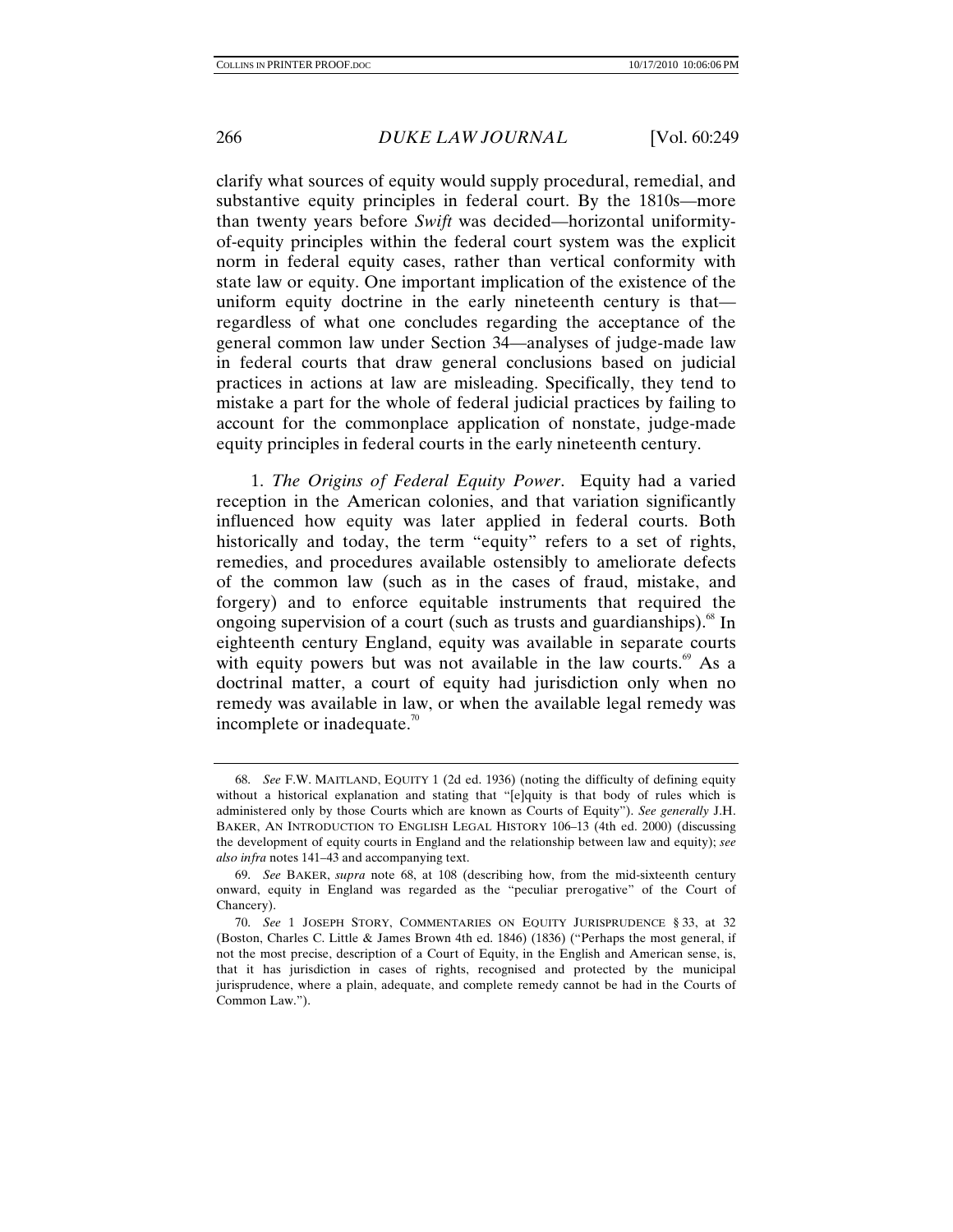Despite equity's association with higher notions of justice and the chancellor's conscience, by the seventeenth century equity had developed a sullied reputation in some sectors. Especially among religious and political dissenters, the English Chancery Court was associated with royal prerogative, judicial overreaching, and standardless discretion<sup>71</sup>—hence, the often-repeated saying that "Equity is a Roguish thing,"<sup>2</sup> measured only according to "a Chancellor's Foot.<sup>773</sup> Even absent ideological objections to equity, its critics complained of complex procedures and endless delay.<sup>74</sup>

At least in part as a consequence of these concerns, several American colonies refused to create separate equity courts. Some of these colonies empowered courts of law, the legislature, or the governor to apply certain equitable principles, but equity practice as traditionally understood was often partially or totally unavailable.<sup>75</sup> Equity's mixed reception in the colonies resulted in significant variation of equity practices in the individual states—variation that was duly noted and lamented in the early nineteenth century. As explained by Justice Story in an 1821 address to the Suffolk Bar in

 72. JOHN SELDEN, TABLE-TALK: BEING THE DISCOURSES OF JOHN SELDEN, ESQ. 43 (London, E. Smith 1689).

73. *Id.* at 44.

74. *See* BAKER, *supra* note 68, at 111–13 (discussing the basic procedural defects in chancery).

<sup>71.</sup> *See* LAWRENCE M. FRIEDMAN, A HISTORY OF AMERICAN LAW 55 (2d ed. 1985) ("Chancery was closely associated with executive power, in turn with the English overlords. Equity also worked without a jury; thus there were no barriers against the use of these courts as tools of imperial policy."); Stanley N. Katz, *The Politics of Law in Colonial America: Controversies over Chancery Courts and Equity Law in the Eighteenth Century*, *in* 5 PERSPECTIVES IN AMERICAN HISTORY: LAW IN AMERICAN HISTORY 257, 260 (Donald Fleming & Bernard Bailyn eds., 1971) ("By the late sixteenth century, and especially with the accession of the Stuarts, the court of chancery was closely associated with the royal prerogative and became the target of opposition."); Amalia D. Kessler, *Our Inquisitorial Tradition: Equity Procedure, Due Process, and the Search for an Alternative to the Adversarial*, 90 CORNELL L. REV. 1181, 1203 (2005) (noting that in the seventeenth century the Chancery Court was "tarred by the conceptual link forged in the revolutionary era between courts drawing on the Romancanon tradition and the perceived threat of tyranny")*.*

<sup>75.</sup> *See* Katz, *supra* note 71, at 265–83 (discussing early-American equity practice and opposition to chancery courts in the colonies). Katz urges that, in the colonial period, the primary debates were not over whether equity should be available at all, but whether there should be separate courts of equity. *Id.* at 265. Nevertheless, the states' varied adoption of equity—whether administered by courts of equity, law courts, the legislature, or the executive appears to have shaped the availability of equity as a mode of adjudication. *See infra* notes 76– 82 and accompanying text. *See generally* Solon Dyke Wilson, *Courts of Chancery in the American Colonies*, *in* 2 SELECTED ESSAYS IN ANGLO-AMERICAN LEGAL HISTORY 779–809 (Ass'n of Am. Law Schs. ed., 1908) (discussing the operation of courts of equity in the American colonies).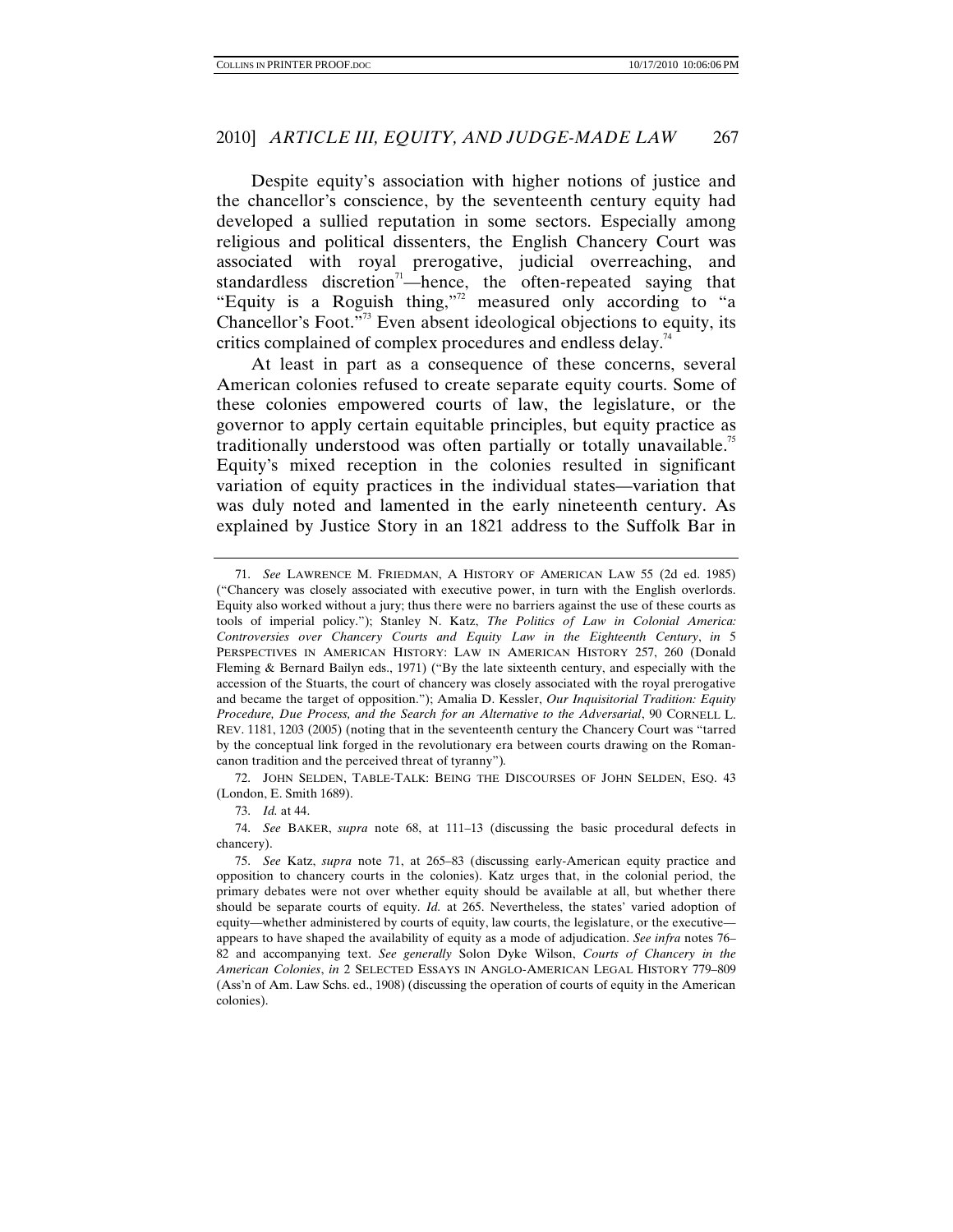Massachusetts, "equity jurisdiction . . . exists in complete operation in some states, in partial operation in others, and in others again is obsolete, or totally prohibited."76 Story counseled that, even in jurisdictions in which the state courts enjoyed full equity powers, the "general doctrines of the English Chancery" had been "so modified by local statutes, usages, and decisions, that it would be somewhat hazardous for a lawyer at the chancery bar of Westminster to form an opinion as to the authority to give, or to deny relief. $\mathbb{R}^7$  Significantly, Story concluded that "the deviations in America from the established principles of equity were far more considerable than from those of the common law." $\frac{7}{8}$ 

Other jurists shared Story's general assessment. In his *Commentaries on American Law*, James Kent described the significant variation in state equity practices.<sup>79</sup> In an 1831 American edition of an English equity treatise, Philadelphia editor Antony Laussat explained that "[t]he Equity powers of the courts under the several state governments, are very various,"<sup>80</sup> and dedicated nine pages of his tome to an exposition of their many forms.<sup>81</sup> In 1841, the editor of *The American Chancery Digest*, Jacob Wheeler, lamented this state of affairs, observing that "we have these numerous separate and independent judicatories, as much uninfluenced and unconnected between themselves as they are with the equity courts of Great Britain, deciding general abstract principles of jurisprudence at variance with each other." $82$  The sheer variety in state equity practice and jurisprudence warrants emphasis because it helps to explain the strongly felt need for uniform principles of equity in the federal system.<sup>83</sup>

 <sup>76.</sup> Joseph Story, An Address Delivered Before the Members of the Suffolk Bar, at Their Anniversary, at Boston (Sep. 4, 1821), *in* 1 AM. JURIST 1, 22 (1829); *see also* 1 STORY, *supra* note 70, § 56, at 62 n.1 ("Equity Jurisprudence scarcely had an existence, in any large and appropriate sense of the terms, in any part of New England, during its Colonial state.").

<sup>77.</sup> Story, *supra* note 76, at 22.

<sup>78.</sup> *Id.*

 <sup>79. 4</sup> JAMES KENT, COMMENTARIES ON AMERICAN LAW 163 n.d (New York, O. Halsted, 2d ed. 1832).

 <sup>80. 1</sup> HENRY BALLOW, A TREATISE OF EQUITY 13 (John Fonblanque & Antony Laussat eds., Phila., John Grigg 3d ed. 1831).

<sup>81.</sup> *Id.* at 13–21.

 <sup>82. 1</sup> JACOB D. WHEELER, AMERICAN CHANCERY DIGEST, at xii–xiii (New York, Gould, Banks & Co., 2d ed. 1841).

<sup>83.</sup> *See infra* Part I.B.2.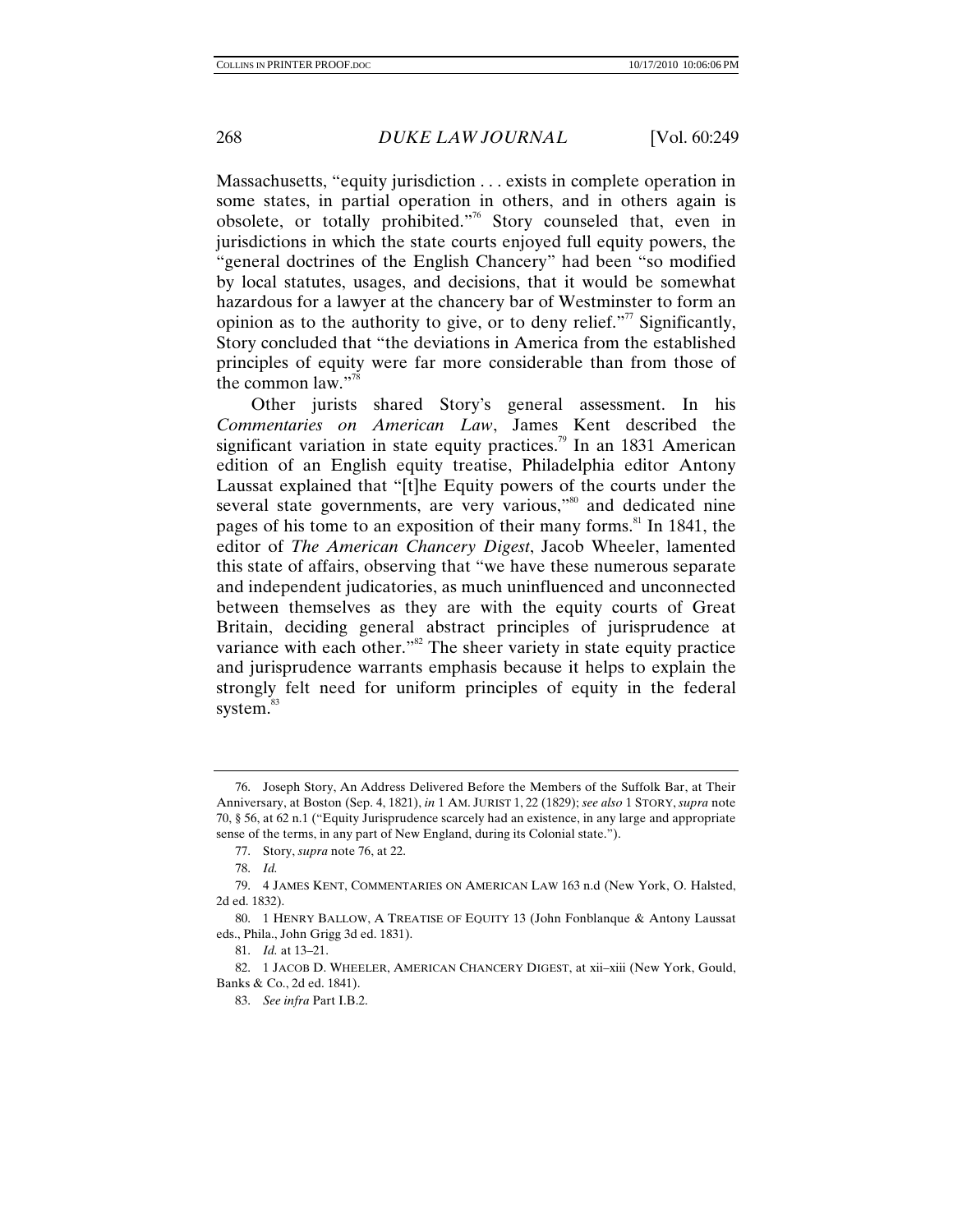Despite misgivings about equity, and despite—or because of the variation in the availability of equity in colonial and state court systems, the drafters of the Constitution included equity as one of the federal courts' basic powers. Some Antifederalists proclaimed their distrust of equity because of its traditional association with broad judicial discretion and because they worried about the preservation of trial by jury in common law cases.<sup>84</sup> But the practical need for equity power was overwhelming. Without equity jurisdiction, federal courts would have no power in actions raising issues of fraud, mistake, hardship, or trusts.<sup>85</sup> Relatively little debate concerning Article III occurred at the Constitutional Convention, and the decision to give federal courts powers in equity was no exception.<sup>86</sup> Article III in its final form simply commanded that "[t]he judicial Power" of federal courts "extend to all Cases $[]$  in  $\ldots$  Equity."

As with much of the design of the federal judicial system, the details of the federal courts' equity powers were left to Congress and the Supreme Court to resolve. In the Judiciary Act of 1789, Congress recognized and formalized the federal courts' equity powers in two provisions.88 Section 11 of the 1789 Act endowed circuit courts with the authority to decide cases in equity.<sup>89</sup> And in Section 16, Congress simultaneously confirmed the availability of equity in circuit courts

 <sup>84.</sup> The worry was that by empowering a single court with both legal and equitable powers, equity would subsume the law, nullifying the right to jury available in law. *See* HOFFER, *supra*  note 3, at 95 ("Anti-federalists immediately seized upon the proposed equity power to warn against the dangers of uncontrolled discretion in the federal courts. They cited as proof of that danger the absence of juries in the chancellors' chamber."); RITZ, *supra* note 55, at 144 (noting that, in debates over equity, the First Congress's "overriding consideration . . . was *trial by jury*, not applicable law" (footnote omitted)).

 <sup>85.</sup> With respect to the Constitutional Convention, Hoffer notes the "relative absence of controversy over equity at the convention" and suggests that there was "a generally perceived need [for federal courts to have equity power] among the delegates." HOFFER, *supra* note 3, at 96–97. Alexander Hamilton observed the necessity of federal equity power. *See* THE FEDERALIST NO. 80, at 480 (Clinton Rossiter ed., 1961) ("There is hardly a subject of litigation between individuals which may not involve those ingredients of *fraud, accident, trust,* or *hardship*, which would render the matter an object of equitable rather than of legal jurisdiction . . . .").

<sup>86.</sup> *See* Wythe Holt, *"To Establish Justice": Politics, the Judiciary Act of 1789, and the Invention of the Federal Courts*, 1989 DUKE L.J. 1421, 1460 ("Little space in members' sparse notes of the Convention's debates . . . is devoted to the judiciary branch . . . .").

 <sup>87.</sup> U.S. CONST. art. III, § 2.

 <sup>88.</sup> For a discussion of the legislative history relating to the inclusion of equity in the Judiciary Act of 1789, see 1 JULIUS GOEBEL, HISTORY OF THE SUPREME COURT OF THE UNITED STATES: ANTECEDENTS AND BEGINNINGS TO 1801, at 483–84, 492–94 (1971).

 <sup>89.</sup> Judiciary Act of 1789, ch. 20, § 11, 1 Stat. 73, 78.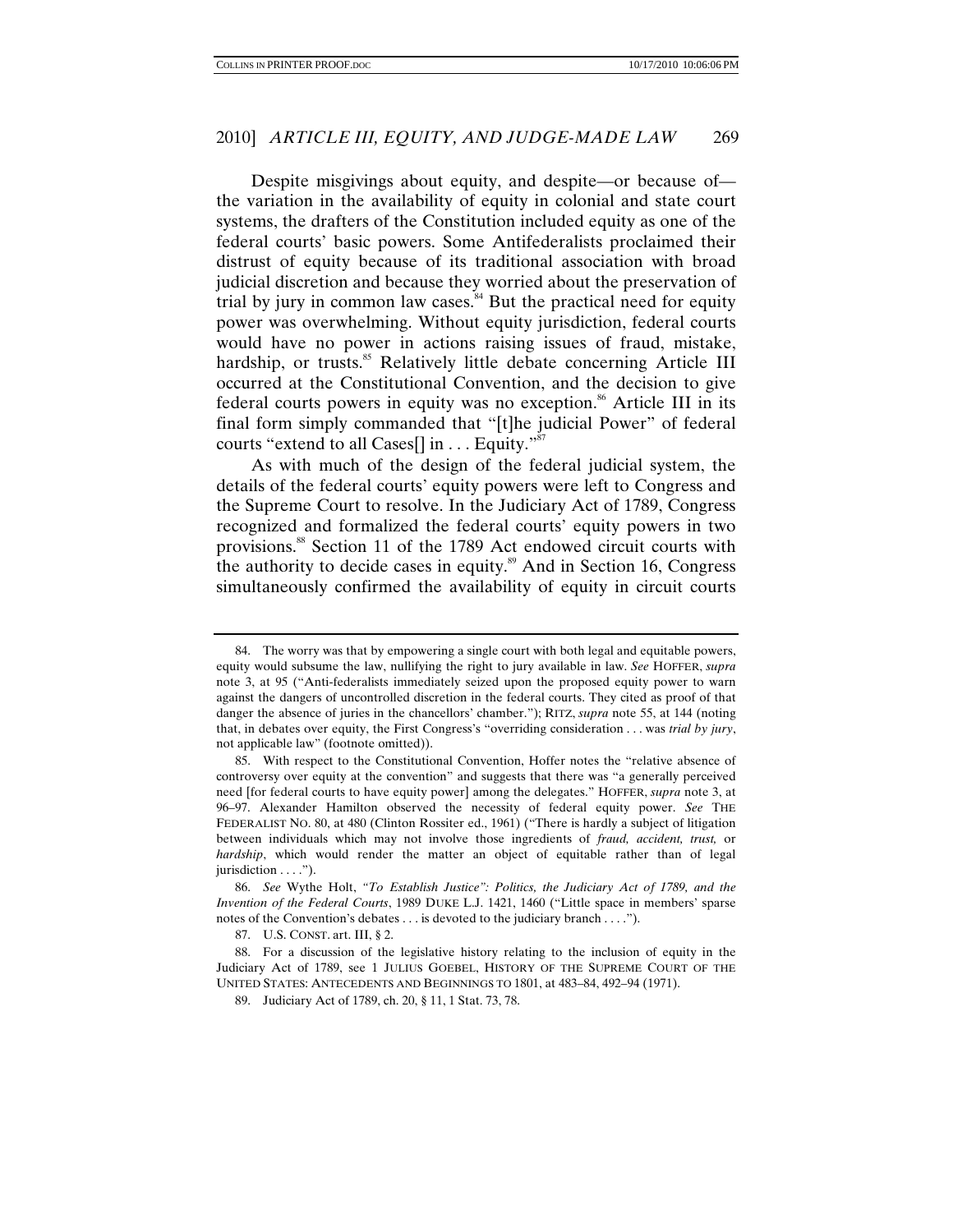and memorialized the traditional limitation on equity by making it unavailable "in any case where plain, adequate and complete remedy may be had at law."<sup>90</sup> But nothing in the 1789 Act determined what source or sovereign would provide equity principles in the newly created federal courts.<sup>91</sup>

National legislators trained their attention on federal equity when debating the Temporary Process Act of 1789 and the Permanent Process Act of 1792, but the resulting statutory language provided little clarity regarding what body of equity principles would apply in federal court. In a provision that confused as much as it elucidated, the Temporary Process Act provided that "the forms and modes of proceedings in causes of equity . . . shall be according to the course of the *civil law*."92 Three years later, Congress returned to the drafting table and produced the Permanent Process Act, which stated that in equity cases, federal courts were to proceed "according to the principles, rules and usages which belong to courts of equity . . . as contradistinguished from courts of common law."<sup>93</sup> Although in its basic contours the Permanent Process Act duplicated the Temporary Process Act, the permanent act shed some light on the temporary act's ambiguous reference to "civil law": the processes to be applied by federal courts sitting in equity were not those to be applied at law, but instead were those that "belong[ed] to courts of equity."<sup>44</sup>

This clarification was partial, as it did not explain which "courts of equity" were to provide the principles for adjudication of federal equity cases. This issue was briefly raised in debates leading up to the enactment of the Permanent Process Act. The slim legislative record suggests that at least some legislators may have believed that the

<sup>90.</sup> *Id.* § 16, 1 Stat. at 82. Section 16 codified the longstanding limitation on chancery jurisdiction. *See* Mayer v. Foulkrod, 16 F. Cas. 1231, 1233 (C.C.E.D. Pa. 1823) (No. 9341) (observing that "the sixteenth section of the judiciary law . . . does no more than affirm the general principle[s]" that "regulate the jurisdiction of a court of chancery").

<sup>91.</sup> *See* RITZ, *supra* note 55, at 144 ("The First Congress argued about the extent to which the national courts should be authorized to exercise *any* equity jurisdiction, not over the law to be applied in such equity jurisdiction as they were allowed."). Despite reference to "trials at common law" in Section 34, some early-nineteenth-century commentators and advocates urged that Section 34 required application of state law and equity in actions brought in equity, and some modern commentators have followed their lead. *See infra* note 154. But this was not the prevailing view at the time. *See infra* Part II.C.3.

 <sup>92.</sup> Act of Sept. 29, 1789 (Temporary Process Act), ch. 21, § 2, 1 Stat. 93, 93–94 (emphasis added). Julius Goebel describes the inclusion of the term "civil law" in the Temporary Process Act as "something done in haste." 1 GOEBEL, *supra* note 88, at 534.

 <sup>93.</sup> Act of May 8, of 1792 (Permanent Process Act), ch. 36, § 2, 1 Stat. 275, 276.

<sup>94.</sup> *Id.*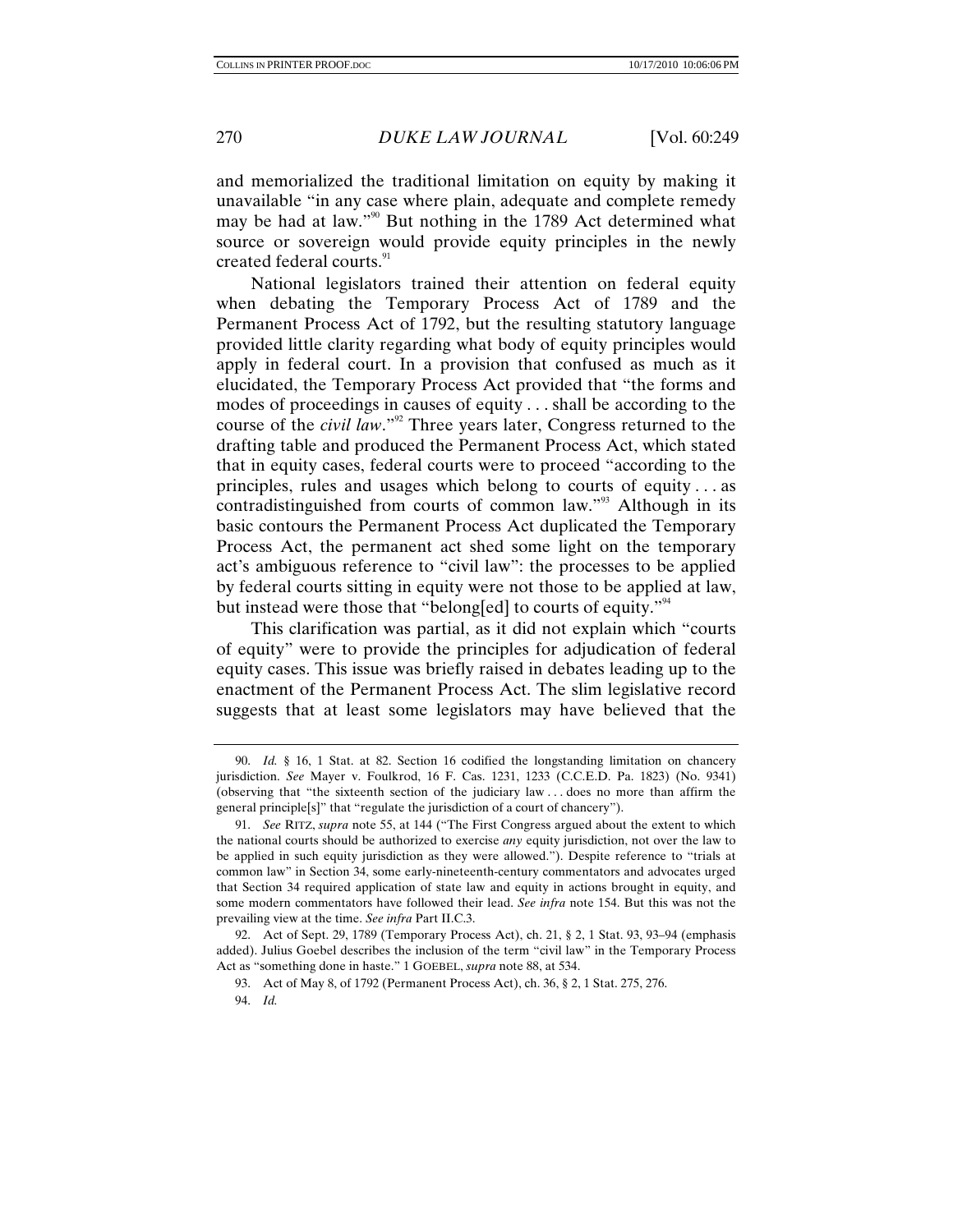federal courts would apply nonstate equity procedures, rather than conforming to state equity practice.<sup>95</sup> But the process acts themselves were riddled with ambiguity and failed to resolve the matter. In short, Article III extended the judicial power of the federal courts to cases brought in equity, but neither the drafters of the Constitution nor the early Congresses did much to clarify what, exactly, that would mean in a federal judicial system.

2. *Uniformity in Federal Equity.* Given the ambiguity of the process acts, determining what sovereign or source would provide equity principles in federal court was largely left to federal judges. At the Supreme Court, Chief Justice Jay promulgated an order in 1791 adopting the rules of the Court of Chancery in England to "afford[] outlines for the practice of this court" in equity cases.<sup>96</sup> But in lower federal courts, resort to local equity practice and principles was surely the most natural course in states where equity practice existed. Evidence suggests that in the 1790s, lower federal court judges were indeed applying state equity principles in federal court without correction by the Supreme Court. $97$  In the late 1810s, however, the

 96. Rules & Orders of the Supreme Court of the U.S., 5 U.S. (1 Cranch), at xvi (1804) (Rule VII, dated Aug. 8, 1791).

 <sup>95.</sup> In 1792, prior to the enactment of the Permanent Process Act, the Senate introduced a process bill that would have eliminated the use of civil law in federal equity cases, replacing it instead with directions to follow forum-state equity principles. *See* 3 ANNALS OF CONG. 85 (1792) ("[T]he forms and modes of proceedings in causes of equity . . . shall be, except where the laws of the United States otherwise provide, according to the course which hath obtained in the States respectively in like causes . . . ."). In states without equity courts, the Senate bill would have required federal courts to follow the state equity practices of "the nearest State in which [equity courts] have been instituted." *Id*. The House rejected the equity-conformity requirement and replaced it with language similar to that found in the final version of the Permanent Process Act: federal equity cases were to be conducted "according to the principles, rules and usages, which belong to a court of equity as contra-distinguished from a court of common law." 1 GOEBEL, *supra* note 88, at 545.

<sup>97.</sup> *See* 1 GOEBEL, *supra* note 88, at 580–85 (discussing variation in equity practice in the circuit courts in the 1790s). Resort to local equity principles may have been particularly common in early cases involving disputes over titles to real property. *See* Bodley v. Taylor, 9 U.S. (5 Cranch) 191, 221–23 (1809) (relying, in a case brought in equity, on the forum state's court of appeals rulings to determine whether a party could resort "to a court of chancery in order to set up an equitable against the legal title" to a parcel of land, and to determine the legitimacy of titles); *cf.* Gilman v. Brown, 10 F. Cas 392, 401–02 (C.C.D. Ma. 1817) (No. 5441) (finding that no lien existed on property located in Massachusetts under either general principles of equity or, alternatively, on the ground that the absence of chancery courts in Massachusetts meant that no lien was available). But other cases from the first decade of the nineteenth century portended the application of nonstate equity principles in federal court. Riding circuit, for example, Chief Justice Marshall observed that Section 34, by its own terms, applied to "suits at common law as contradistinguished from those which come before the court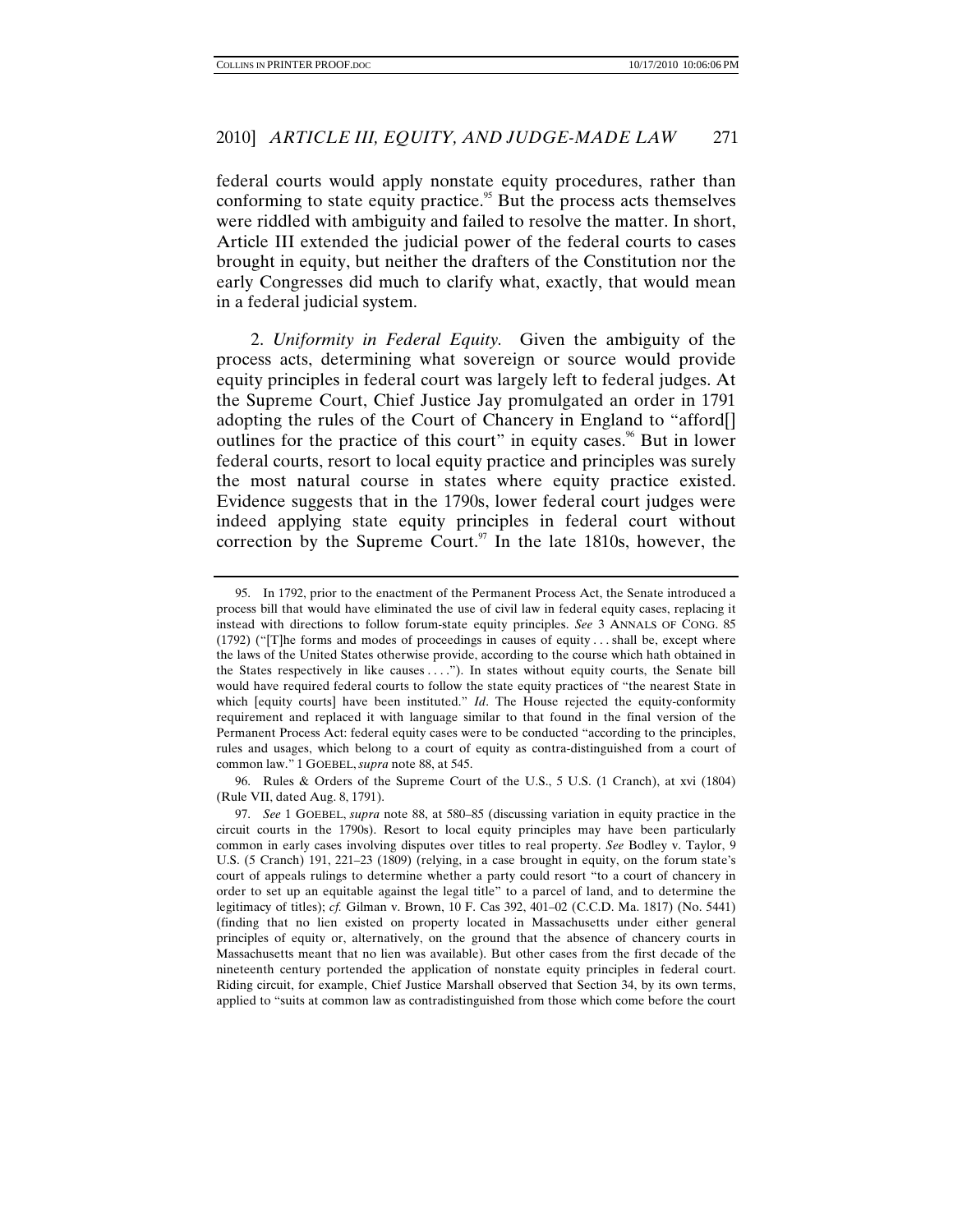Supreme Court developed a firm principle of uniformity in federal equity cases. In equity cases brought in federal courts, a uniform body of nonstate, judge-made principles would apply.

*a. Procedure in Equity.* By 1819 at the latest, any doubts regarding the source of procedural rules to be followed in federal equity cases were settled. In *United States v. Howland*,<sup>98</sup> Chief Justice Marshall made clear that federal courts would apply a uniform body of equity procedures, regardless of whether the forum state courts had equity power, and regardless of whether the forum state courts' equity procedures differed from equity procedures available in federal court.<sup>99</sup> In *Howland*, the United States brought an action in equity to enforce a judgment against a firm for "duties on imports and tonnage" owed. The United States sought an accounting of "goods, effects, money and credit" in the hands of one of the firm's other creditors and an injunction to restrain the creditor firm from disposing of the assets.<sup>100</sup> The enforcement action was brought in federal court in Massachusetts, a state that had no court of equity and had endowed its law courts with only limited equity power. $101$  One of those limited grants of equity power was an attachment and joinder provision, enacted in 1794, that allowed "a creditor to sue the debtor of his debtor."<sup>102</sup>

Defendants urged that the federal court lacked power to hear the case in equity because the Massachusetts statute provided an adequate and complete remedy under Massachusetts law. Hence,

sitting as a court of equity or admiralty." United States v. Burr, 25 F. Cas. 187, 188 (C.C.D. Va. 1807) (No. 14,694).

 <sup>98.</sup> United States v. Howland, 17 U.S. (4 Wheat.) 108 (1819).

<sup>99.</sup> *Id.* at 115.

<sup>100.</sup> *Id.* at 109.

 <sup>101.</sup> The earliest Massachusetts courts lacked equity powers altogether, but over the course of the late eighteenth and early nineteenth centuries, the state legislature gradually expanded the state courts' equity powers. When *Howland* was decided, Massachusetts state courts had particular equity powers in cases of foreclosure and redemption of mortgages, Act of Nov. 4, 1785, ch. 22, 1785 Mass. Acts 474, and in cases involving estates and specific performance of contracts, Act of Feb. 10, 1818, ch. 87, 1818 Mass. Acts 486. State statutes empowered courts of law to use procedures or provide remedies that traditionally would have been available only in equity, including the particular provision at issue in *Howland*, which allowed courts of law to attach the property of a debtors' debtor. *See* Act of Feb. 28, 1795, ch. 41, 1794 Mass. Acts 120; *see also* Act of Feb. 18, 1819, ch. 98, 1819 Mass. Acts 148, 148 (providing for the addition of parties in suits for the redemption of lands or tenements when such addition is "necessary to the attainment of justice").

<sup>102.</sup> *Howland*, 17 U.S. (4 Wheat.) at 115.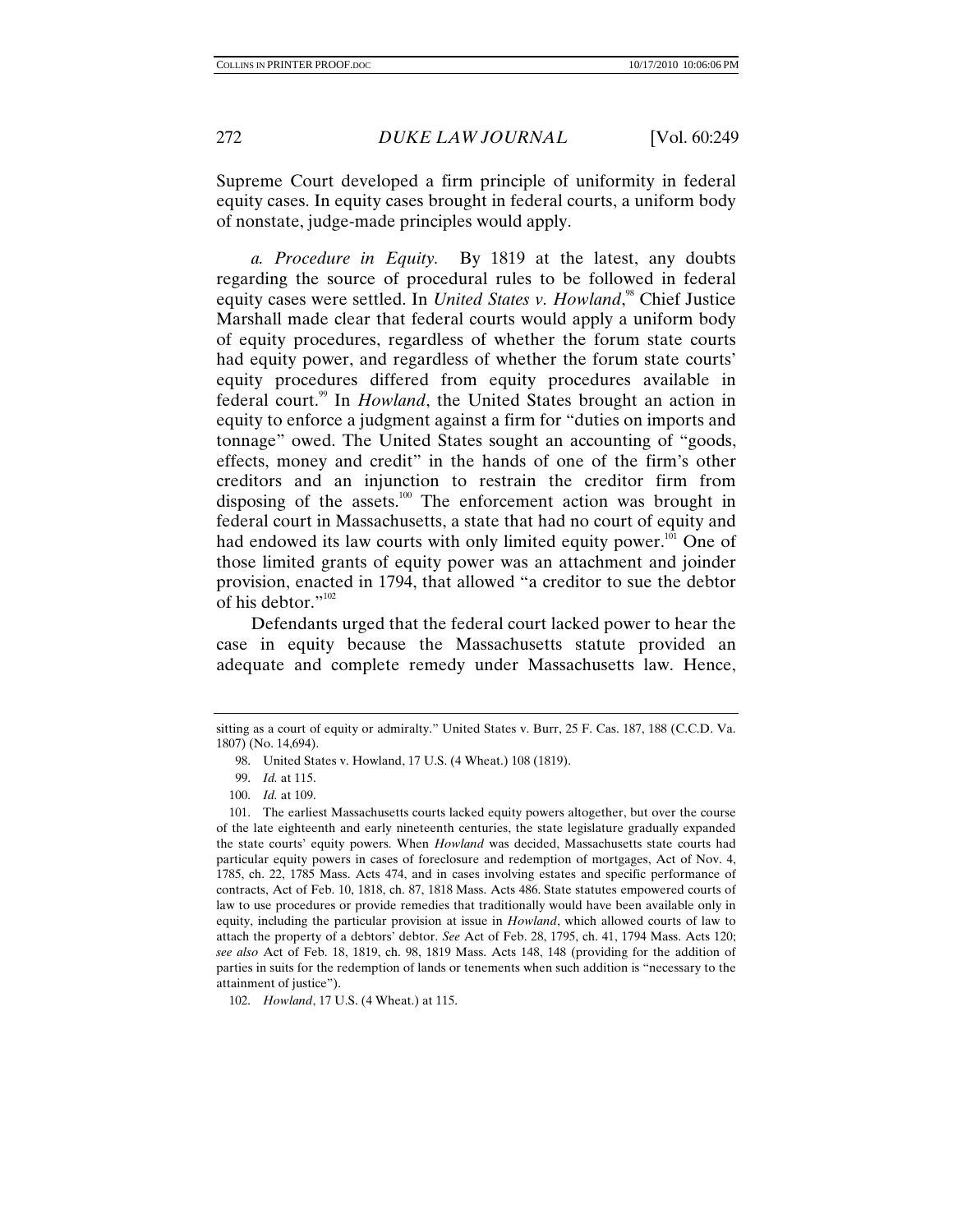under Section 16 of the Judiciary Act of 1789, the case did not qualify for federal equity jurisdiction and state law must apply. The United States Attorney General argued that the Massachusetts attachment and joinder statute was irrelevant, not because it did not apply by its own terms, but because "[t]he power and practice of the Circuit Courts, in Chancery cases, are not to be controlled by the local laws of the states where those Courts sit. They are the same throughout the Union."<sup>103</sup> The Court agreed, finding that federal equity's more generous joinder procedure would apply:

[T]he remedy in Chancery, where all parties may be brought before the Court, is more complete and adequate, as the sum actually due may be there, in such cases, ascertained with more certainty and facility; and as the Courts of the Union have a Chancery jurisdiction in every state, and the judiciary act *confers the same Chancery powers on all, and gives the same rule of decision*, its jurisdiction in Massachusetts must be the same as in other States.<sup>104</sup>

In 1822, three years after *Howland*, the quest for uniform equity procedure was aided by the promulgation of the first federal rules of equity. Likely drafted by Justice Story, the rules codified certain uniform equity procedures to be used in the lower federal courts.<sup>105</sup> Over the course of the nineteenth century, the Supreme Court issued equity rules on one other occasion, in 1842.<sup>106</sup> Both sets of Federal Equity Rules covered various aspects of equity practice, aiding in the pursuit of uniformity in federal equity cases. But the scope of the early-nineteenth-century equity rules was limited, and in recognition

<sup>103.</sup> *Id.* at 112.

<sup>104.</sup> *Id.* at 115 (emphasis added). Several cases followed the *Howland* principle. *See* Union Bank v. Stafford, 53 U.S. (12 How.) 327, 340 (1851) (rejecting application of a Texas statute of limitations on the basis that "these sections can have no application to a bill in equity"); Russell v. Southard, 53 U.S. (12 How.) 139, 147 (1851) ("This being a suit in equity, and oral evidence being admitted, or rejected, not by the mere force of any State statute, but upon the principles of general equity jurisprudence, this court must be governed by its own views of those principles."); Bennett v. Butterworth, 52 U.S. (11 How.) 669, 674–75 (1850) ("Whatever may be the laws of Texas [regarding pleading], they do not govern the proceedings in the courts of the United States . . . . [If a party asserts an equitable claim], he must proceed according to the rules which this court has prescribed . . . regulating proceedings in equity in the courts of the United States."); Harding v. Handy, 24 U.S. (11 Wheat.) 103, 132 (1826) (rejecting the applicability of a Rhode Island law allowing suits by heirs to set aside a conveyance to proceed without making all heirs parties, noting that the state law's "influence on a suit in equity is not so certain").

<sup>105.</sup> *See* Rules of Practice for the Courts of Equity of the U.S., 20 U.S. (7 Wheat.), at v, v– xiii (1822).

<sup>106.</sup> *See* Rules of Practice for the Courts of Equity of the U.S., 42 U.S. (3 How.), at xli, xli– lxx (1842).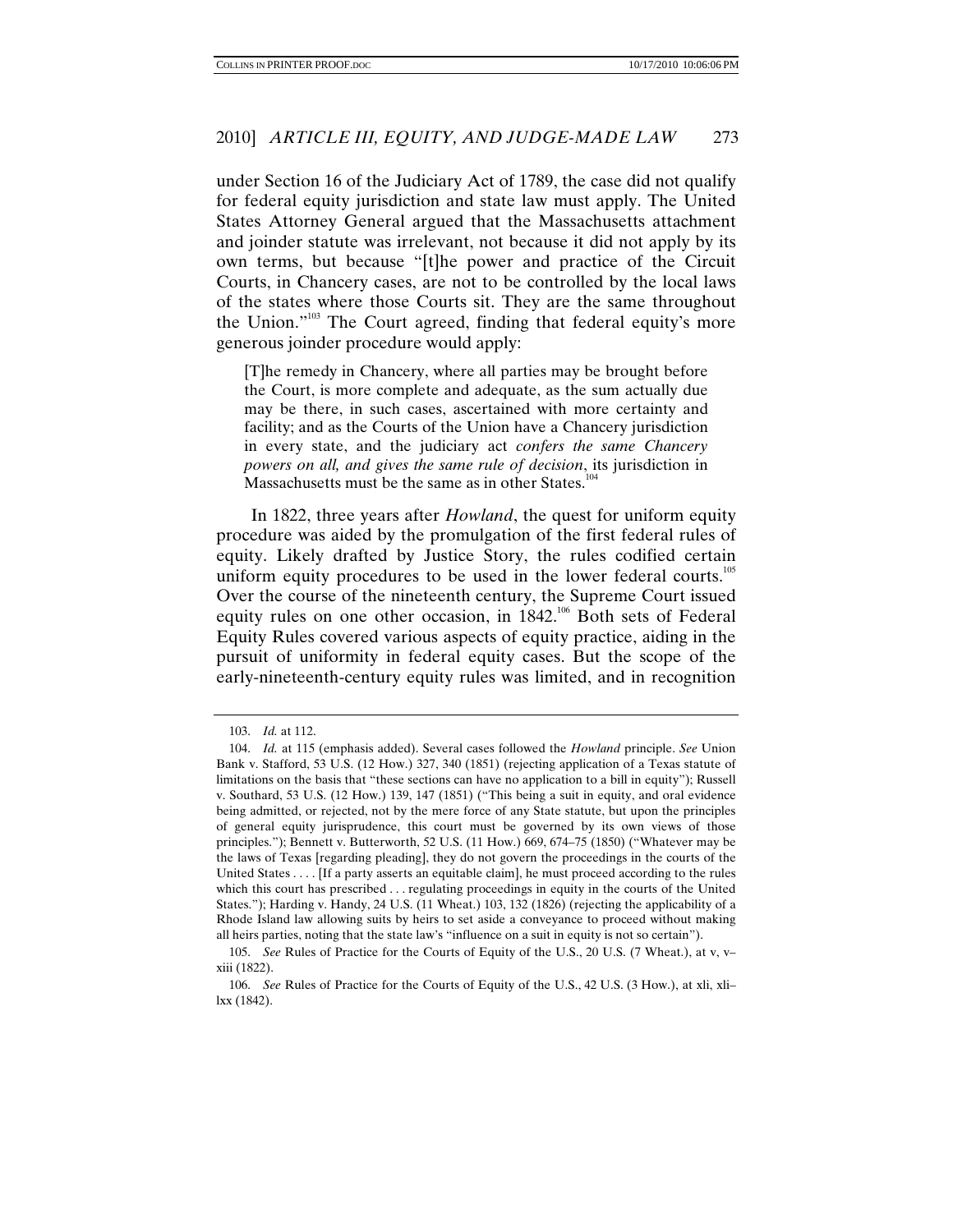of their limited scope, both sets of equity rules endowed the circuit courts with the authority to "make further rules and regulations, not inconsistent with the rules hereby prescribed, in their discretion."<sup>107</sup>

What procedural rule applied in the absence of a federal equity rule or a local federal rule? One could imagine a world in which the Supreme Court would direct federal judges to default to forum state equity procedures, especially in states that recognized equity as part of their legal systems. Indeed, such a course was strongly urged.<sup>108</sup> But consistent with then-established Supreme Court precedent, including *Howland*, the Federal Equity Rules of both 1822 and 1842 pointed federal judges to the "practice of the High Court of Chancery in England<sup> $109$ </sup> to fill any gaps left after consulting the equity rules and any local rules promulgated by the circuit courts.

The fact that the Federal Equity Rules defaulted to English chancery practice may appear a fairly minor, arcane point of earlynineteenth-century procedural law. But upon reflection, it is quite striking that the first procedural rules promulgated by the Supreme Court directed lower federal court judges to default to English equity principles. In the absence of an applicable federal equity rule, for example, a federal court sitting in Georgia was to look to English chancery practice to determine what procedures to follow, rather than to the practices of Georgia state courts.<sup>110</sup> Today, this approach is striking because the application of foreign law in federal courts has become a lightning-rod issue. But it was equally striking to some early-nineteenth-century critics of federal equity, who complained bitterly about the application of "alien" law in federal equity cases. $11$ 

*b. Equitable Remedies.* By the late 1810s, it was similarly well established that a uniform corpus of remedies applied in actions

 <sup>107.</sup> Rules of Practice for the Courts of Equity in the U.S., 20 U.S. (7 Wheat.), at xiii, r. 32; *see also* Rules of Practice for the Courts of Equity in the U.S., 42 U.S. (3 How.), at lxix, r. 89 ("The Circuit Courts . . . may make any other and further rules and regulations for the practice, proceedings and process . . . not inconsistent with the rules hereby prescribed . . . .").

<sup>108.</sup> *See infra* Part II.B–C.

 <sup>109.</sup> Rules of Practice for the Courts of Equity of the United States, 20 U.S. (7 Wheat.), at xiii, r. 33; *see also* Rules of Practice for the Courts of Equity in the United States, 42 U.S. (3 How.), at lxix, r. 90 (requiring that, absent an applicable rule, federal courts "be regulated by the present practice of the High Court of Chancery in England").

<sup>110.</sup> *See, e.g.*, Neves v. Scott, 50 U.S. (9 How.) 196, 208–09 (1850) (citing English chancery cases in an opinion regarding an action filed on the equity side of the Circuit Court of the United States for the District of Georgia); *see also* text accompanying *infra* notes 162–65.

 <sup>111. 4</sup> REG. DEB. 364 (1828) (statement of Sen. Rowan). *See generally infra* Part II.B–C.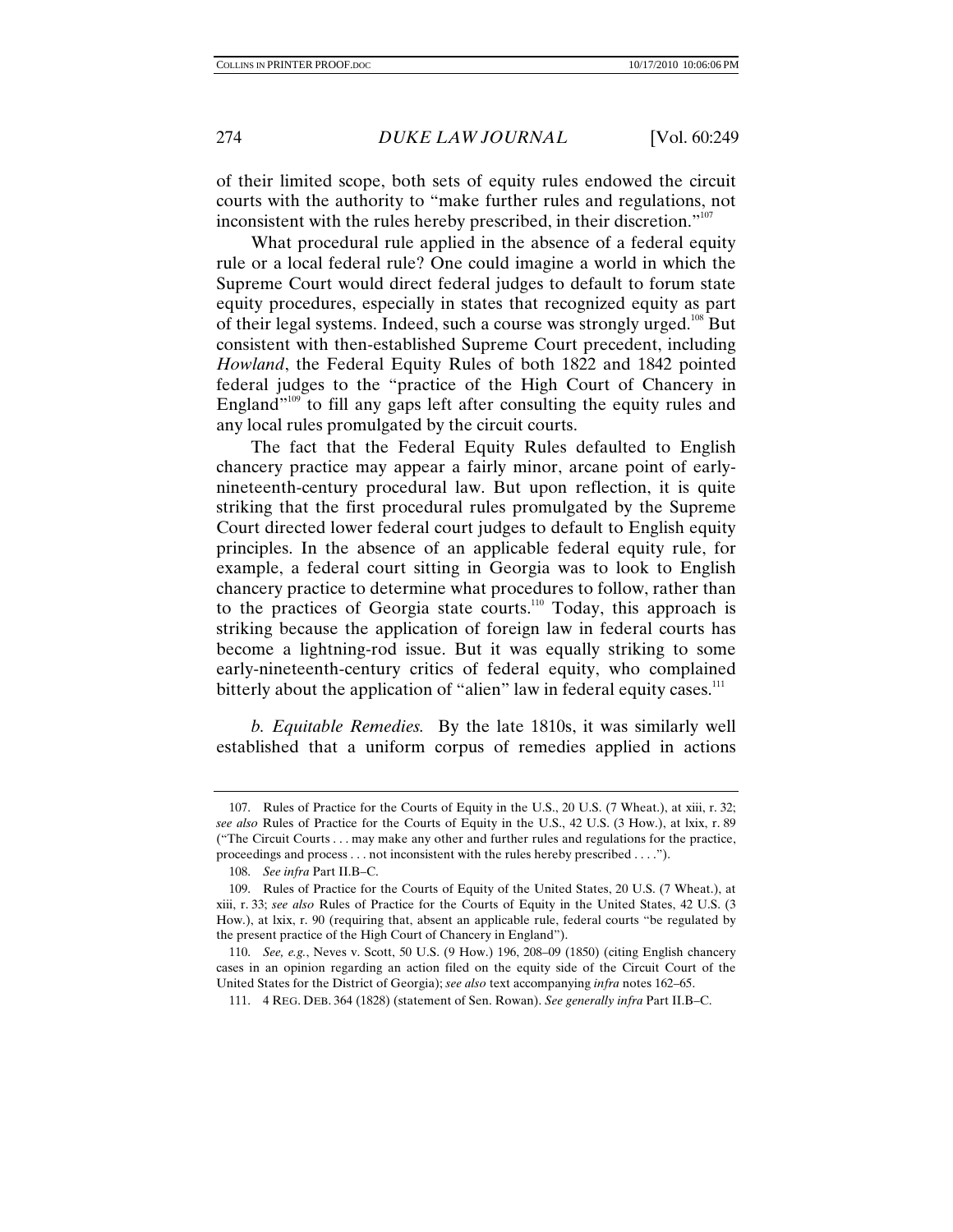brought in federal equity cases, remedies that were derived from federal and English sources rather than state law or state equity principles.112 This was the case even—and especially—when state law or equity would dictate a different result than that mandated by equity principles applicable in federal court. Indeed, it was precisely in cases in which the law (state or federal) failed to give a complete or adequate remedy that federal equity jurisdiction attached under Section 16 of the Judiciary Act of 1789, hence triggering the application of uniform nonstate equity principles.<sup>113</sup>

In 1818, the Supreme Court decided *Robinson v. Campbell*,<sup>114</sup> which quickly became the leading case in this area. *Robinson*  presented a tricky choice-of-law question, but one that was not entirely unusual in the early 1800s. Both parties claimed ownership of four hundred acres of property located in a region that had once been part of Virginia but that had become part of Tennessee pursuant to an 1802 compact.<sup>115</sup> A question arose as to whether the defendant in the action could assert an equitable title as a defense in an ejectment action—an action at law—as was allowed in Tennessee courts pursuant to a state statute governing priority in land titles.<sup>116</sup> Even while conceding that the doctrine of *lex loci* and Section 34 dictated that Tennessee law governed, $117$  Justice Todd rejected the suggestion that the Court was required by Section 34 to follow a Tennessee statute with respect to the equitable remedies available.<sup>118</sup>

In certain respects, *Robinson* is an odd case to have become a leading authority establishing the federal uniform equity doctrine. *Robinson* involved an action brought in law. According to the defendant's attorney, the core issue was whether, in an action brought

 <sup>112.</sup> This has been called the "equitable remedial rights doctrine." *See* 19 CHARLES ALAN WRIGHT, ARTHUR R. MILLER & EDWARD H. COOPER, FEDERAL PRACTICE AND PROCEDURE § 4513 (2d ed. 1996) (recognizing that, historically, "in some circumstances federal equity courts could grant equitable relief that was not available in the courts of the forum state"). The existence of this doctrine was discussed and questioned in the years following *Guaranty Trust Co. v. York*, presumably because that opinion seemed to disclaim the existence of a federal decisional law of equitable remedies. *See, e.g.*, Note, *Problems of Parallel State and Federal Remedies*, 71 HARV. L. REV. 513, 518–19 (1958); Note, *The Equitable Remedial Doctrine: Past and Present*, 67 HARV. L. REV. 836, 843–45 (1954). *Guaranty Trust*'s disclaimer of a history of judge-made law in federal equity cases is discussed in Part III, *infra*.

 <sup>113.</sup> Judiciary Act of 1789, ch. 20, §16, 1 Stat. 73, 82.

 <sup>114.</sup> Robinson v. Campbell, 16 U.S. (3 Wheat.) 212 (1818).

<sup>115.</sup> *Id.* at 214.

<sup>116.</sup> *Id.* at 220–21.

<sup>117.</sup> *Id.* at 219–21.

<sup>118.</sup> *Id.* at 222–23.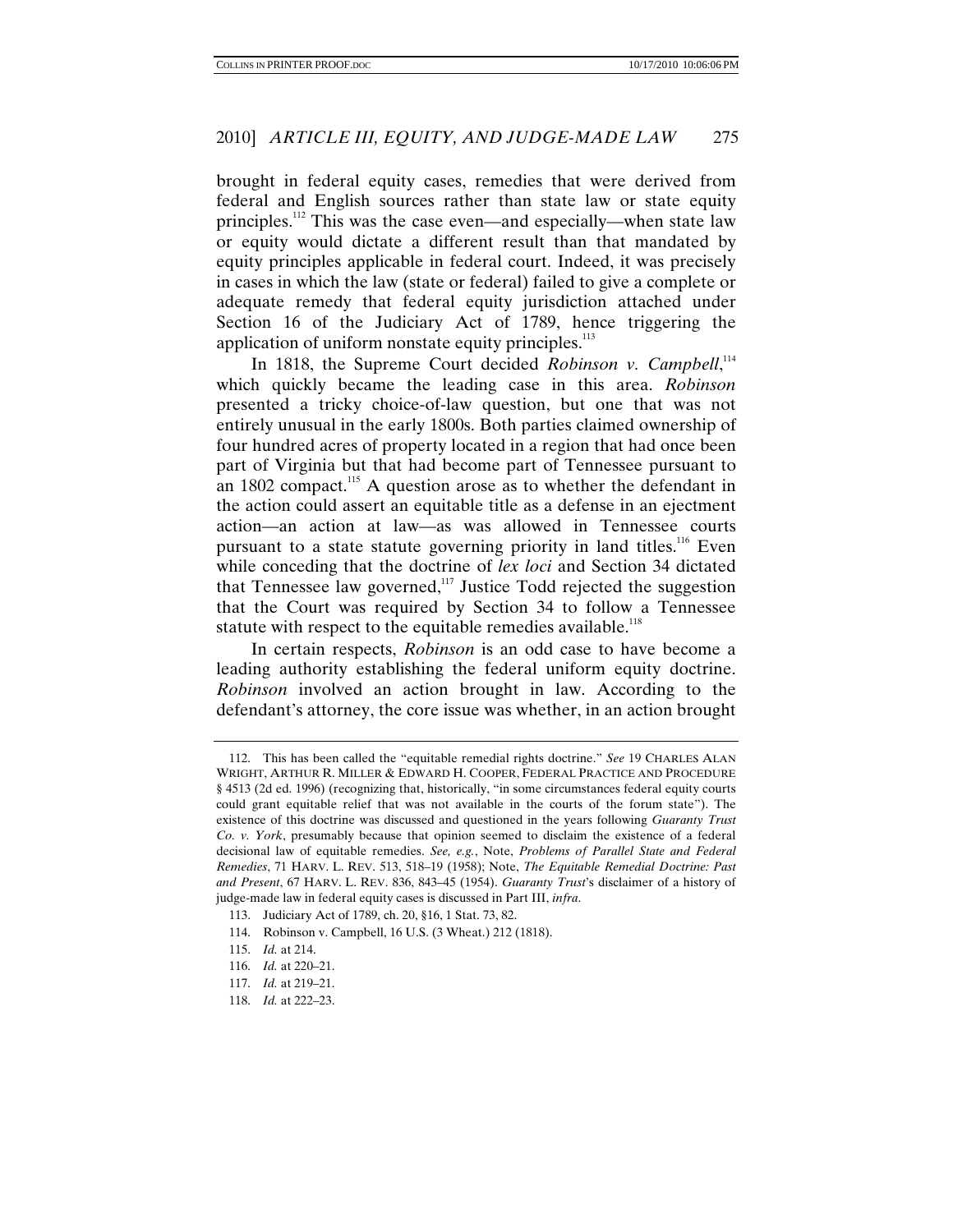at law, the defendant could assert an equitable title in real property because a Tennessee court would have allowed him to do so.<sup>119</sup> But Justice Todd posed the question differently. To him, the issue was whether, Section 34 notwithstanding, Congress had intended to "confine the courts of the United States in their mode of administering relief to the same remedies, and those only, . . . which existed in the courts of the respective states."<sup>120</sup> In other words, were lower federal courts required to follow state remedial schemes, in which "remedial" was used rather liberally to describe assertion of an equitable title? Justice Todd's answer to this question was negative: he explained that the remedies in federal court "are to be, at common law or in equity, not according to the practice of state courts, but according to the principles of common law and equity, as distinguished and defined in that country from which we derive our knowledge of those principles"<sup>121</sup>—England.

Although Justice Todd's references to remedies "at *common law* or in equity" may seem strange, their context suggests that he sought to protect the uniformity of federal equitable remedies against the radical disuniformity of state equity practice. Todd was particularly concerned about the significant variation in the application of equity in state courts:

In some states in the union, no court of chancery exists to administer equitable relief. In some of those states, courts of law recognise and enforce in suits at law, all the equitable claims and rights which a court of equity would recognise and enforce; in others, all relief is denied and such equitable claims and rights are to be considered as mere nullities at law. A construction, therefore, that would adopt the state practice in a[ll] its extent, would at once extinguish, in such states, the exercise of equitable jurisdiction  $\left[\text{in federal court}\right]$ .<sup>122</sup>

Hence, equitable remedies in federal court would conform to a national standard and default to English chancery practice, regardless of the remedies available in the forum state courts, in law or equity.

<sup>119.</sup> *Id.* at 215 (argument of counsel) ("By the law, as settled in Tennessee, the prior settlement right of the defendant, though an equitable title, might be set up as a sufficient title in an action at law.").

<sup>120.</sup> *Id.* at 222 (opinion of the Court). In other words, Todd explained, the question was "whether it was [Congress's] intention to give the party relief *at law*, where the practice of the state courts would give it, and relief *in equity* only, when according to such [state] practice, a plain, adequate, and complete remedy could not be had at law." *Id.*

<sup>121.</sup> *Id.* at 222–23.

<sup>122.</sup> *Id.* at 222.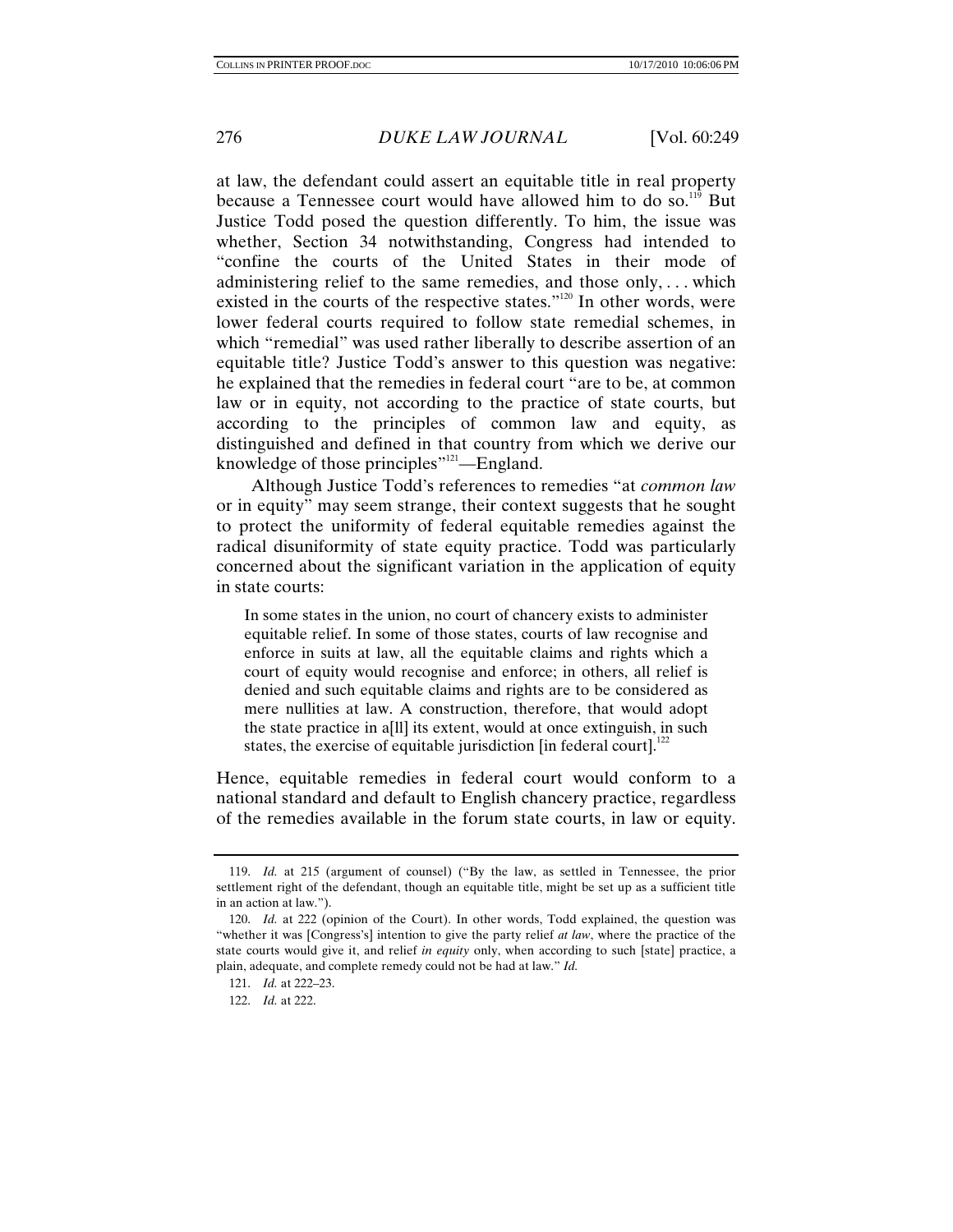This would be so even when those state remedies were defined in a statute, and even when those remedies would result in a different outcome.123 Over the following decades, *Robinson* came to stand for this basic principle, which was reconfirmed by the Court with great vehemence throughout the period<sup>124</sup> and (generally) followed with great diligence in the circuit courts. Judge Betts of the Southern District of New York, sitting in his capacity as circuit court judge, made the point exceedingly clear: "The state laws furnish the rule of decision in the courts of the United States in cases at common law. But the equity jurisdiction of those courts is one and the same in every state, and is in no respect dependent upon the local law."<sup>125</sup>

Careful consideration of just two of these many cases highlights the significance of the *Robinson* holding. In *Mayer v. Foulkrod*, 126 a circuit court opinion involving a dispute over the administration of an estate, Justice Washington rejected an attempt to defeat the circuit court's equity power to order discovery and an accounting. Counsel for the defendant argued that under a Pennsylvania statute, an action at law could be maintained for recovery of a legacy, including a process that would allow the plaintiff to seek an accounting, and hence the federal court lacked equity jurisdiction.<sup>127</sup> Pennsylvania had never established equity courts, but its courts of law had adapted some equitable principles and practices, and the state legislature had enacted several statutes that provided the law courts with a limited range of equitable powers. $128$  But Justice Washington was adamant that neither the state statute respecting legacies nor Pennsylvania's

<sup>123.</sup> *Id.* at 222–23.

<sup>124.</sup> *See*, *e.g.*, Livingston v. Story, 34 U.S. (9 Pet.) 632, 660 (1835) (reversing the lower federal court in Louisiana for failing to apply federal equity rules of discovery and refusing to make federal equitable relief available); Boyle v. Zacharie (*Boyle II*), 31 U.S. (6 Pet.) 648, 658 (1832) ("[T]he remedies in equity are to be administered, not according to the state practice, but according to the practice of courts of equity in the parent country, as contradistinguished from that of courts of law."); *see also infra* Part II.B–C.

 <sup>125.</sup> Lamson v. Mix, 14 F. Cas. 1055, 1056 (C.C.S.D.N.Y. 1837) (No. 8034) (citing Robinson v. Campbell, 16 U.S. (3 Wheat.) 212 (1818)). For other circuit court opinions following the *Robinson* rule, see Mayer v. Foulkrod, 16 F. Cas. 1231, 1235 (C.C.E.D. Pa. 1823) (No. 9341), and Bean v. Smith, 2 F. Cas. 1143, 1150 (C.C.D.R.I. 1821) (No. 1174). As discussed in Part II.C, *infra*, not all lower federal court judges were inclined to apply uniform equity principles.

<sup>126.</sup> Mayer v. Foulkrod, 16 F. Cas. 1231, 1235 (C.C.E.D. Pa. 1823) (No. 9341).

<sup>127.</sup> *Id.* at 1234; *see also* Act of Mar. 21, 1772, ch. 654, 1772 Pa. Laws 195, 195 (declaring it lawful for a person "to commence, sue and prosecute an action" to recover a legacy).

<sup>128.</sup> *See* John G. Buchanan, *Sources of the Development of Pennsylvania Equity*, 8 U. PITT. L. REV. 1, 5–9 (1941) (discussing the limited application of equity in the Pennsylvania state courts before 1836).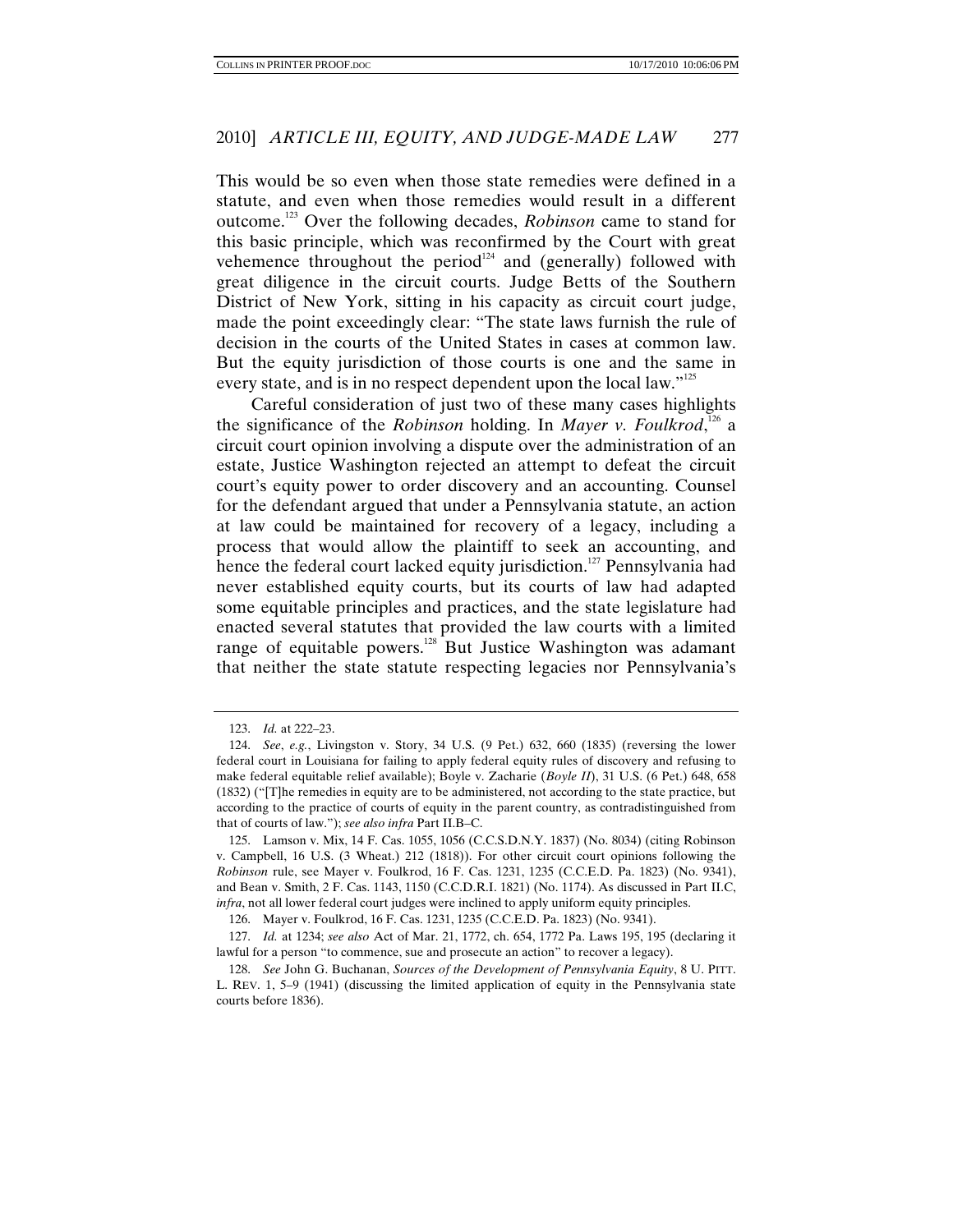limited acceptance of equity practice was of any consequence as to what equity principles would apply in federal court. He took the opportunity to explain the stark difference between law and equity in the federal courts:

[S]tate laws, respecting rights, are to be considered by the courts of the United States as rules of decision . . . . But as to suits in equity, state laws, in respect to remedies, . . . could have no effect whatever on the jurisdiction of the court, the [Permanent Process Act of 1792] having prescribed a rule, by which the line of partition between the law and the equity jurisdiction of those courts is distinctly marked.<sup>129</sup>

Washington spoke of equity jurisdiction, but that should not lead one to think that he meant subject matter jurisdiction, which was governed by Section 11 of the Judiciary Act of 1789.<sup>130</sup> Rather, he used the term in a general sense to mean the power of the federal court to apply traditional equitable remedies in a case in which legal remedies were unavailable or inadequate. And in these cases, uniform equitable remedies would apply in federal equity cases regardless of the availability or unavailability of equity in the state courts.

The Supreme Court made this point clear in the 1832 case of *Boyle v. Zacharie*. 131 In *Boyle*, Louisiana merchants James Zacharie and Samuel Turner sued Baltimore merchant Hugh Boyle in federal court in Maryland for monies owed. In 1821, the circuit court had entered a judgment against Boyle for approximately \$3,000.00.<sup>132</sup> But

<sup>129.</sup> *Mayer*, 16 F. Cas. at 1234–35. One reason to focus on the *Mayer* case is that Fletcher relies on it to support his contention that Section 34 applied to actions brought in equity. Fletcher argues that, in *Mayer*, "Washington . . . interpreted [*Robinson v.*] *Campbell* to mean that questions of rights, both at law and in equity, would be determined according to local state law, whereas questions of remedies, both at law and in equity, would be determined according to federal court practice." Fletcher, *supra* note 8, at 1529 n.72. Certainly language in *Mayer*  could be read to mean that federal courts followed state substantive law in equity. However, as discussed below, that practice was limited in scope: in certain cases federal courts sitting in equity looked to state law to determine the substantive rights of the parties, while in cases where equitable rights were at issue, the federal courts turned to uniform nonstate substantive equity principles. *See infra* Part I.B.2.c. Moreover, it is clear that Justice Washington did not understand Section 34, even as it applied in cases brought in law, to require conformity with respect to all "questions of rights," as he explained that "[t]he thirty-fourth section of the judiciary law of 1789 is very correctly stated . . . to apply only to the rights of persons and of property." *Mayer*, 15 F. Cas. at 1234.

 <sup>130.</sup> Judiciary Act of 1789, ch. 20, §11, 1 Stat. 73, 78.

 <sup>131.</sup> Boyle v. Zacharie (*Boyle I*), 31 U.S. (6 Pet.) 635 (1832); Boyle v. Zacharie (*Boyle II*), 31 U.S. (6 Pet.) 648 (1832).

<sup>132.</sup> *Boyle II*, 31 U.S. (6 Pet.) at 649.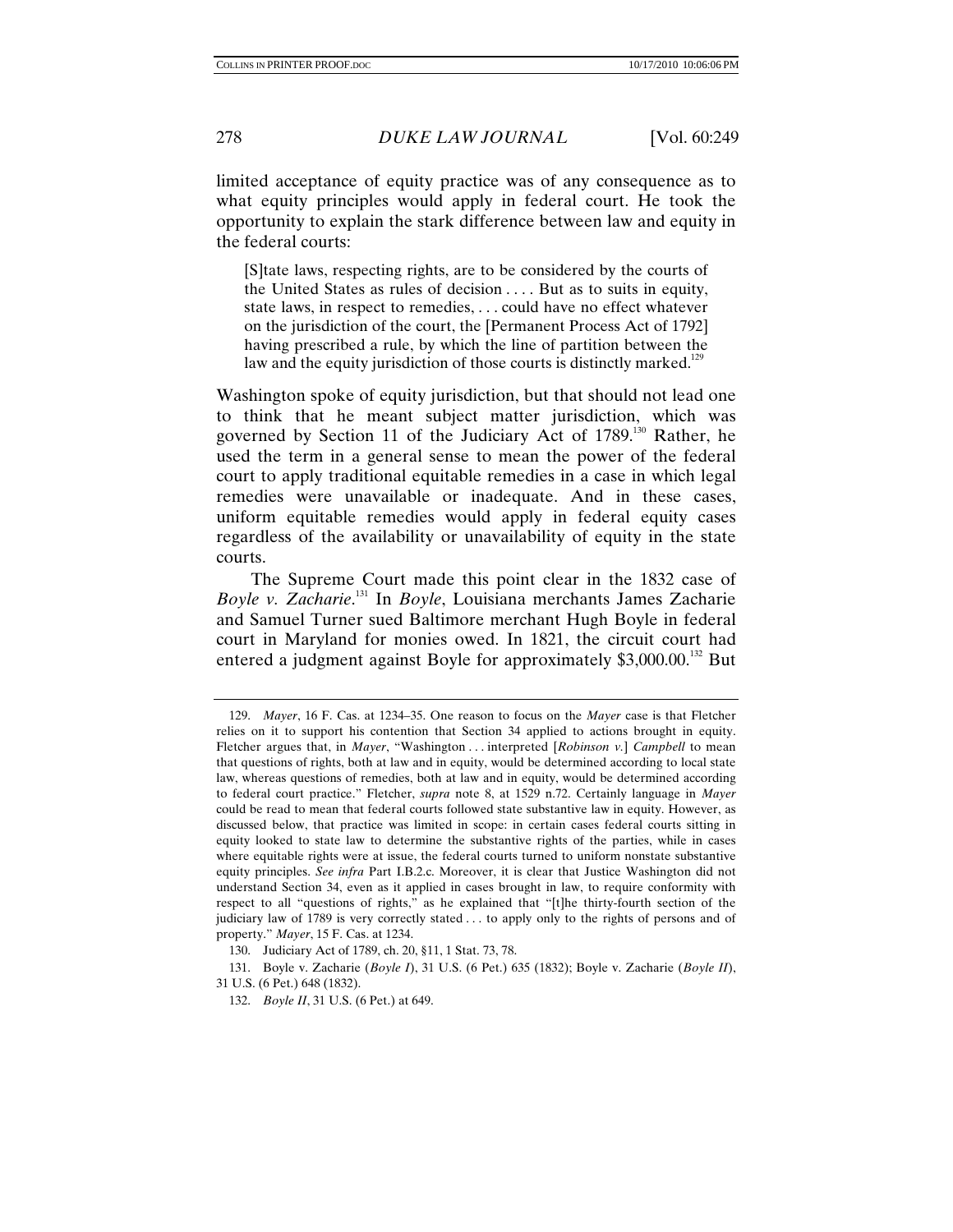Boyle was insolvent, and Zacharie and Turner would have to wait to collect. Several years later, when Boyle's fortunes had changed, the Louisiana merchants sued again to execute the original judgment through attachment of a ship owned by Boyle, the *General Smith*.<sup>133</sup> Boyle filed a bill in equity in federal circuit court, seeking an injunction on the grounds that a Maryland insolvency statute barred execution of the  $1821$  judgment.<sup>134</sup> The federal circuit court in Maryland temporarily granted Boyle's request for an injunction staying execution of the judgment but then promptly allowed the execution to go forward.<sup>135</sup>

On appeal, the Supreme Court affirmed, reciting the standard refrain that "[t]he chancery jurisdiction given by the constitution and laws of the United States is the same in all states of the union," and explaining that "the remedies in equity are to be administered, not according to the state practice, but according to the practice of courts of equity in the parent country, as contradistinguished from that of courts of law."136 With this in mind, the Court insisted that "the effect of the injunction granted by the circuit court was to be decided by the general principles of courts of equity, and not by any peculiar statute enactments of the state of Maryland."137 As in *Mayer*, the fact that a state *statute* would have dictated a very different result was of no moment.<sup>138</sup>

It is worth pausing to consider just how different this doctrinal world was in contrast to the modern *Erie* doctrine. Today, in federal diversity cases, absent a specific, codified federal procedural rule or statute on point, a state rule applies under basic vertical choice-of-law

<sup>133.</sup> *Boyle I*, 31 U.S. (6 Pet.) at 642.

<sup>134.</sup> *Id.* at 638; *Boyle II*, 31 U.S. (6 Pet.) at 654–55. Boyle also filed a motion to quash the *venditioni exponas*, a writ of execution directed at the sheriff or marshal to order the sale of property in satisfaction of a judgment. *Boyle II*, 31 U.S. (6 Pet.) at 654–55.

<sup>135.</sup> *Boyle I*, 31 U.S. (6 Pet.) at 643.

<sup>136.</sup> *Boyle II*, 31 U.S*.* (6 Pet.) at 658 (citing United States v. Howland, 17 U.S. (4 Wheat.) 108, 115 (1819); Robinson v. Campbell, 16 U.S. (3 Wheat.) 212, 220 (1818)).

<sup>137.</sup> *Id.*

 <sup>138.</sup> In fact, Boyle relied on two state statutes to support his case: the insolvent act of Maryland, which the Court held not to apply in a federal equity case, *Boyle I*, 31 U.S. (6 Pet.) at 642–43, and a Maryland statute governing the effect of injunctions on executions of judgments, *Boyle II*, 31 U.S. (6 Pet.) at 657–58. The circuit court granted Boyle's request for a temporary stay of the execution and apparently had not vacated that stay in equity before issuing or reissuing the writ of execution. *Boyle II*, 31 U.S. (6 Pet.) at 655. Boyle claimed that, in so doing, the circuit court violated a Maryland statute governing equity practice. *Id.* at 657–58. The Supreme Court made clear that such state statues had neither force nor effect in federal court. *Id.* at 658–59.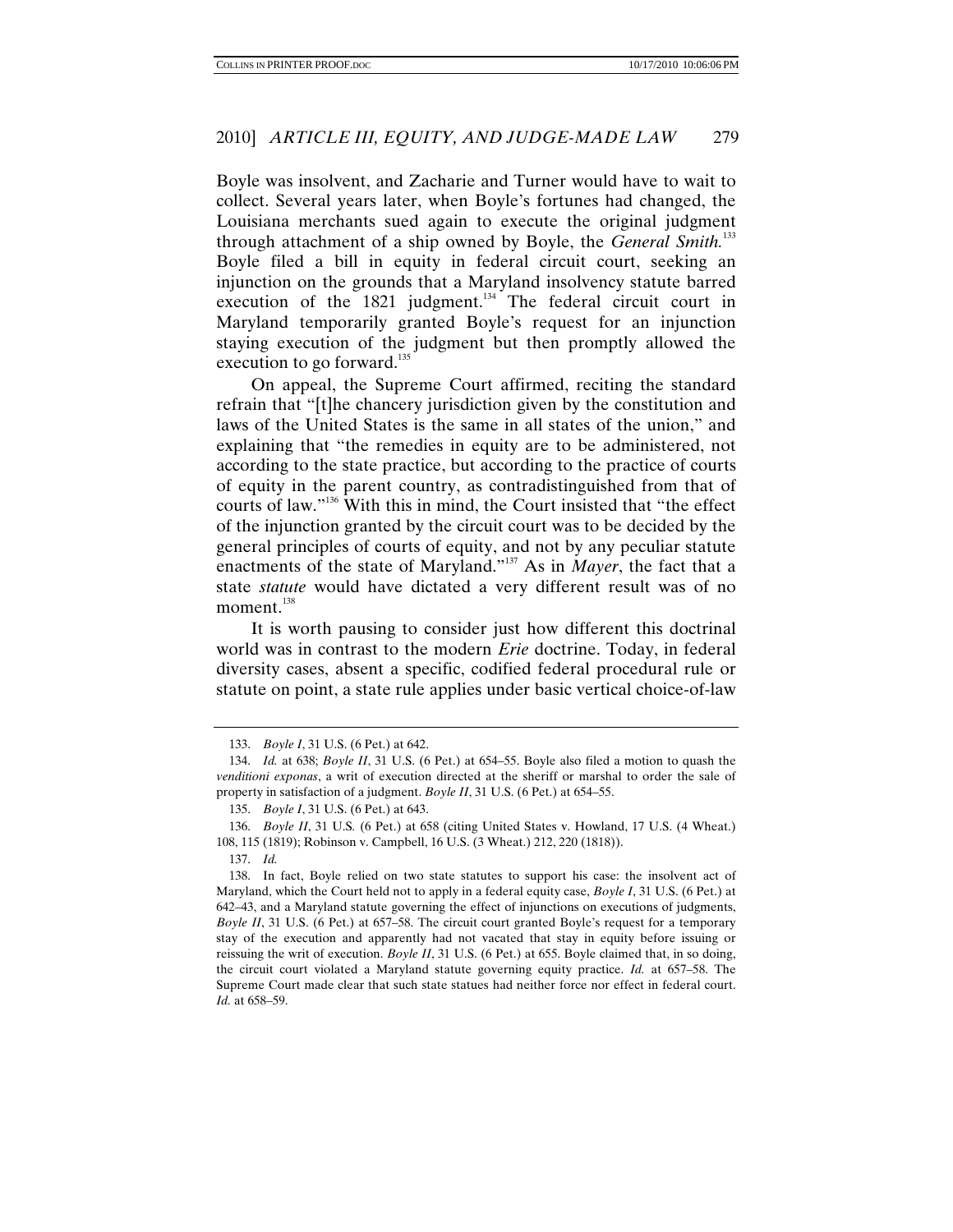doctrine if application of that state rule is outcome determinative.<sup>139</sup> But in the early nineteenth century, a contrary vision of federal equity power prevailed. According to this vision, it was commonsensical that a federal court sitting in equity would supply a remedy even when a state court would not. A central purpose of equity was to remedy the deficiencies of the common law, and equity traditionally did so by providing a remedy only when no such remedy was available in law or when the available legal remedy was incomplete or inadequate. Thus, equitable remedies were by their very nature "outcome determinative" relative to legal remedies.<sup> $140$ </sup> And in the early nineteenth century this truism was incorporated into the federal system, resulting in a vertical choice-of-law doctrine that required application of uniform nonstate equity principles when state law or equity failed to provide adequate relief.

*c. Equitable Rights.* By today's jurisprudential standards, the most complex and controversial aspect of the uniformity principle in federal equity cases was its application to what early-nineteenthcentury jurists labeled "equitable rights." This was not just the provision of an equitable remedy when legal liability had been demonstrated but could not be remedied at law. It was the provision of a substantive right or liability rule.

Equity jurisprudence was (and is) often described as a system of remedies and procedures. Thus, one function of equity courts was to provide remedies for the violation of rights that, although recognized in courts of law, could not be adequately remedied in those courts.<sup>141</sup> But as Justice Story explained in his monumental treatise on equity jurisprudence, courts of equity could also "administer remedies for rights, which rights Courts of Common Law do not recognise at all; or, if they do recognise them, they leave them wholly to the conscience and good-will of the parties."<sup>142</sup> Thus, for example, over

<sup>139.</sup> *See* Hanna v. Plumer, 380 U.S. 460, 468 (1965) (applying the "outcome-determination" test of *Guaranty Trust* in light of the "twin aims of the *Erie* rule: discouragement of forumshopping and avoidance of inequitable administration of the laws"); Guar. Trust Co. v. York, 326 U.S. 99, 109 (1945) (interpreting *Erie* to require that "the outcome of the litigation in the federal court should be substantially the same . . . as it would be if tried in a State court").

<sup>140.</sup> *See infra* Part III.

 <sup>141. 1</sup> STORY, *supra* note 70, at 28.

<sup>142.</sup> *Id.* As examples of equitable rights, Story listed trusts and certain kinds of mistake, accident, and fraud claims, as well as penalties, oppressive proceedings, undue advantages, betrayals of confidence, and unconscionable bargains, "in all of which Courts of Equity will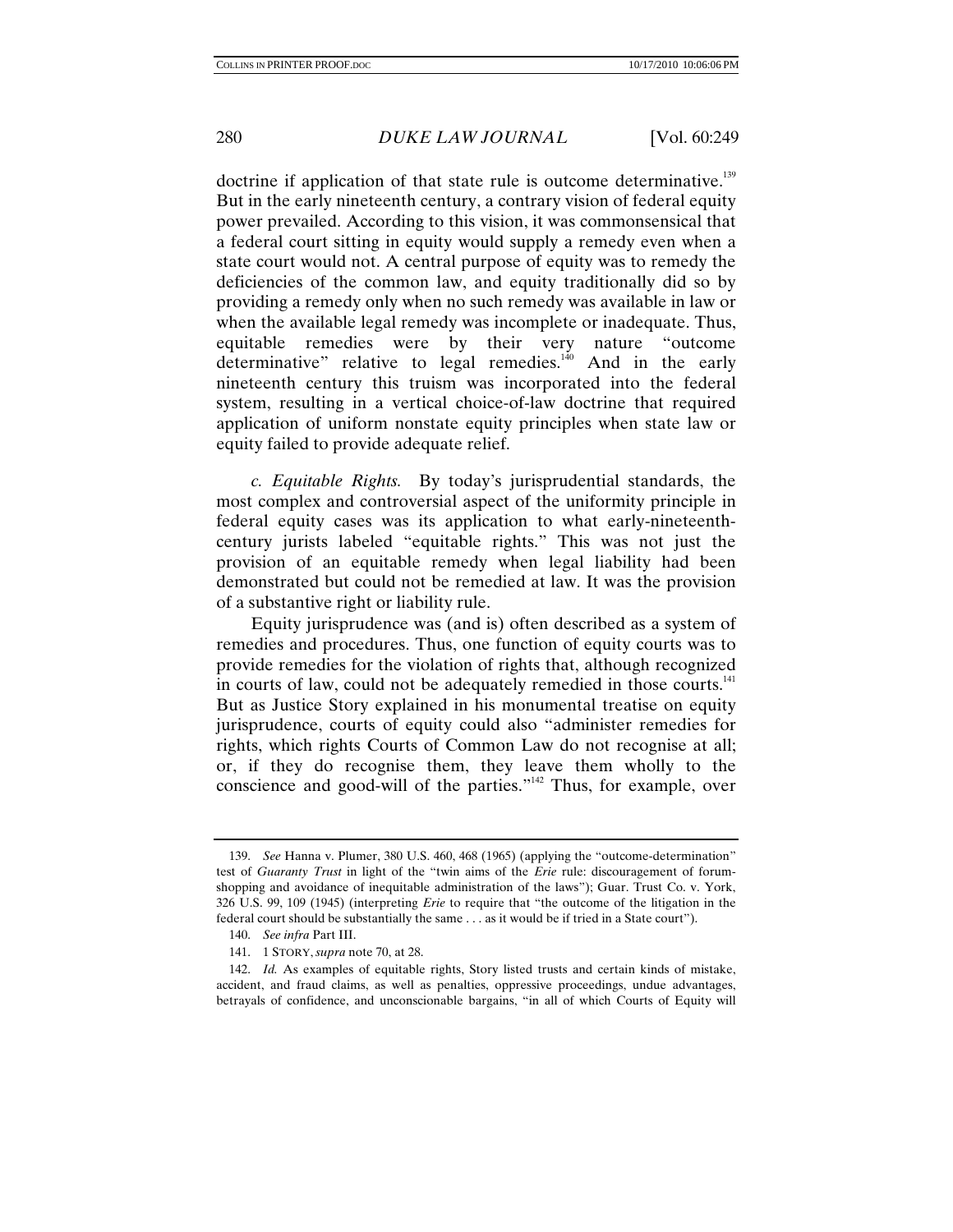time the Chancery Court developed expertise and authority over particular fields, including trusts, fraud, mortgages, and guardianships. Although some equitable rights originated in the Chancery Court's substantial remedial authority, by the early nineteenth century equity also provided a well-developed body of substantive jurisprudence that governed the primary rights and liabilities of individuals in a range of matters.<sup>143</sup> And in federal court in the early nineteenth century, federal or English equity provided those principles.

Schooled as we are in legal realism, the application of nonstate, judge-made equitable rules to determine the substantive rights of the parties should not offend our modern sensibilities any more or less than the provision of an equitable remedy when a state court would have supplied none. In both cases the outcome of the litigation—the final entry of judgment by the court and the execution of that judgment through court-ordered processes—turned on a nonstate, judge-made rule.<sup>144</sup> And for this reason, discriminating between equitable remedies and equitable rights in certain cases is difficult, if not impossible. But because the application of judge-made substantive law in federal courts threatens a vital fault line in modern theories of federal judicial power, twentieth-century analyses of nineteenth-century federal equity have tended to focus on whether federal courts had authority to apply substantive judge-made equitable principles distinct from the legal or equity principles applicable in the forum state courts.

These analyses have resulted in conflicting accounts. Immediately following *Erie'*s condemnation of the application of general common law in federal court, the question arose as to whether—and to what extent—*Erie'*s holding applied in federal equity cases. *Guaranty Trust v. York* provided the definitive answer, resolving that the *Erie* principle applied to all aspects of a case in

interfere and grant redress; but which the Common Law takes no notice of, or silently disregards." *Id.* at 28–29.

 <sup>143.</sup> As Christopher Langdell would explain in the late nineteenth century, equity was not "simply a different system of remedies from those administered in courts of law; for there are many extensive doctrines in equity, and some whole branches of law, which are unknown to the common-law courts." C.C. LANGDELL, A SUMMARY OF EQUITY PLEADING, at xxv (Cambridge, Charles W. Sever 1877).

<sup>144.</sup> *See* Oliver Wendell Holmes, *The Path of the Law*, 10 HARV. L. REV. 457, 458 (1897) ("[A] legal duty so called is nothing but a prediction that if a man does or omits certain things he will be made to suffer in this or that way by judgment of the court;—and so of a legal right.").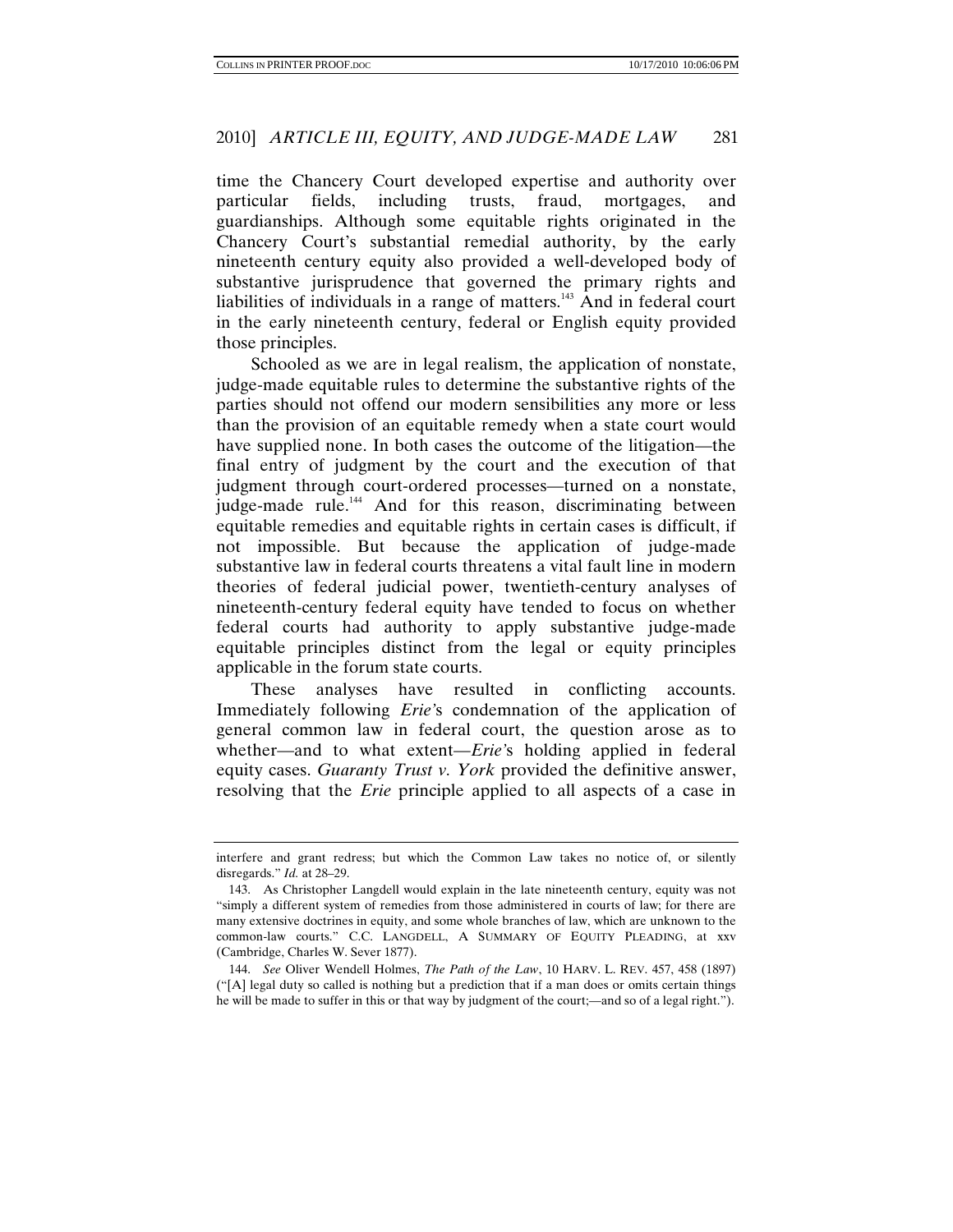which equitable remedies were sought.<sup>145</sup> But Frankfurter did little to distinguish the Court's early-nineteenth-century equity cases, proclaiming instead that "[i]n giving federal courts 'cognizance' of equity suits in cases of diversity jurisdiction, Congress never gave, nor did the federal courts ever claim, the power to deny substantive rights created by State law or to create substantive rights denied by State  $law.$ <sup>"146</sup>

Some contemporary commentators agreed with Justice Frankfurter's assessment, arguing that application of nonstate equity principles in federal court had, in fact, never extended to questions of substantive law.<sup>147</sup> In more recent commentary, in the context of Section 34 jurisprudence, William Fletcher essentially concurs with that assessment, concluding that, "as a routine matter, the federal courts sitting in equity followed local state law," and that "questions of rights, both at law and equity, [were] determined according to local state law."<sup>148</sup>

Others have taken a very different position on this issue.<sup>149</sup> Examining the federal right to a jury trial in the early nineteenth century, Professors Ann Woolhandler and Michael Collins observe that "the substantive law that applied in federal equity proceedings was frequently either federal or general law rather than state law."<sup>150</sup>

 150. Ann Woolhandler & Michael G. Collins, *The Article III Jury*, 87 VA. L. REV. 587, 619 (2001); *see also* Ann Woolhandler, *The Common Law Origins of Constitutionally Compelled* 

<sup>145.</sup> *See* Guar. Trust Co. v. York, 326 U.S. 99, 112 (1945) (declaring that state law "ought to govern" in federal court "whether the remedies be sought at law or may be had in equity"); *see also* discussion *infra* note 391.

<sup>146.</sup> *Id.* at 105. For further discussion of Justice Frankfurter's treatment of the historical record in *Guaranty Trust Co. v. York*, see *infra* Part III.

<sup>147.</sup> *See, e.g.*, Alfred Hill, *The* Erie *Doctrine in Bankruptcy*, 66 HARV. L. REV. 1013, 1027–28 (1953) ("[A]nalysis of the pre-*Erie* cases shows that almost invariably the uniformity of decision in federal equity was understood to be a uniformity only in matters of practice and remedy.").

 <sup>148.</sup> Fletcher, *supra* note 8, at 1529, 1529–30 n.72.

 <sup>149.</sup> In addition to the sources discussed herein, see John T. Cross, *The* Erie *Doctrine in Equity*, 60 LA. L. REV. 173, 174 (1999), Thomas O. Main, *Traditional Equity and Contemporary Procedure*, 78 WASH. L. REV. 429, 469 (2003), and Thomas W. Merrill, *The Common Law Powers of Federal Courts*, 52 U. CHI. L. REV. 1, 29 (1985). An earlier generation of legal scholars also discussed the existence of a more robust tradition of federal judge-made law in equity. *See, e.g.*, CROSSKEY, *supra* note 17, at 877–902 (arguing that, when sitting in equity, early-nineteenth-century federal courts often disregarded state equity and common-law principles); Howard Newcomb Morse, *The Substantive Equity Historically Applied by the U.S. Courts*, 54 DICK. L. REV. 10, 13 (1949) ("The equity jurisdiction of the United States courts in the several states has repeatedly been held to be uniform . . . ."); Seymour D. Thompson, *Federal Jurisdiction in Equity*, 12 GREEN BAG 119, 119 (1900) (showing examples of federal courts in equity recognizing substantive rights that did not exist under the laws of the states).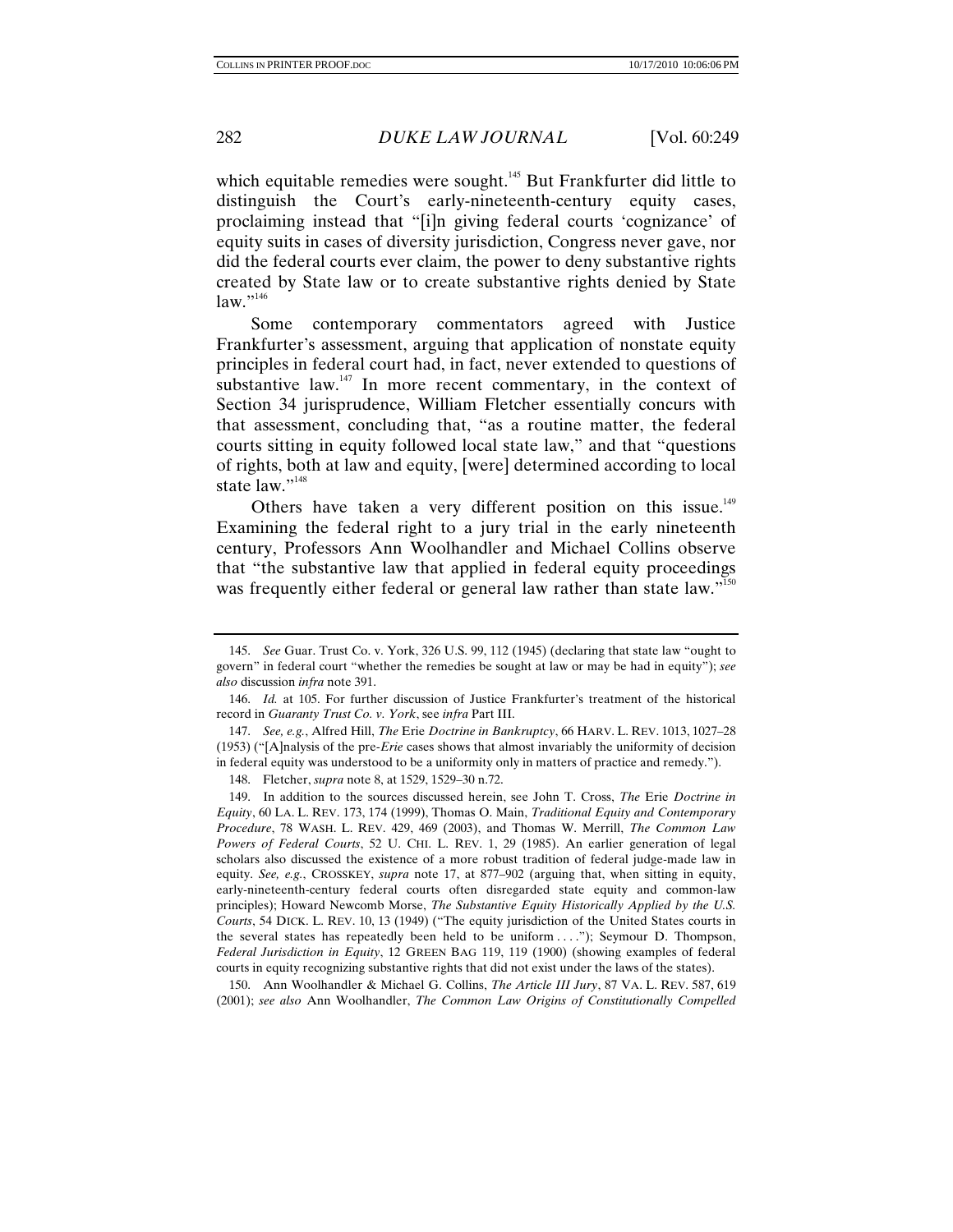In the context of an analysis of the scope and operation of federal subject matter jurisdiction, Professor Laura Fitzgerald similarly argues that the Judiciary Act of 1789 "authorized the federal judiciary to develop for itself a uniquely federal law of equity," observing that "[a]lthough Congress required federal courts to follow state rules of decision in common law cases, absent controlling federal constitutional or statutory authority, they were not so confined when deciding cases in equity."151 And in the course of examining the origins of federal common law review of the actions of federal and state officials, Professor John Duffy describes nineteenth-century federal equity as "a domain of federal judge-made law."152

A closer look at early federal equity jurisprudence helps explain why modern jurists and scholars disagree about the choice-of-law rule governing substantive law in early-nineteenth-century equity cases, as there appears to have been some truth in both positions. Section 34, by its own terms, applied only to actions at common law—a fact that led early-nineteenth-century treatise writer Thomas Sergeant to declare that the provision was irrelevant to suits filed in equity.153 But others had a different view. For example, William Rawle, the United States Attorney for Pennsylvania under President Washington and a successful Supreme Court advocate in the 1810s, contended in an 1825 treatise that Section 34's apparent mandate that federal courts apply state law was "so convenient and appropriate" to "appl[y] to cases in equity, that we may consider it likely to be adopted," though he conceded that "[i]t does not appear that this point has yet been directly decided."<sup>154</sup>

This conundrum was gradually, and imperfectly, resolved through a rather complicated doctrinal scheme. As a general matter,

*Remedies*, 107 YALE L.J. 77, 104–05 (1997) ("In equity, where Congress had not directed the use of state procedures, the federal courts provided effective relief for federal rights claimants with even less attention to the strictures of state law than in actions at law.").

 <sup>151.</sup> Laura S. Fitzgerald, *Is Jurisdiction Jurisdictional?*, 95 NW. U. L. REV. 1207, 1263 (2001).

 <sup>152.</sup> John F. Duffy, *Administrative Common Law in Judicial Review*, 77 TEX. L. REV. 113, 126 (1998).

<sup>153.</sup> *See* THOMAS SERGEANT, CONSTITUTIONAL LAW 148 (Phila., P.H. Nicklin & T. Johnson 2d ed. 1830) (1822) ("[The 34th] section is confined to civil proceedings . . . . A case in equity must be governed by those rules and principles which prevail in equity.").

 <sup>154.</sup> WILLIAM RAWLE, A VIEW OF THE CONSTITUTION OF THE UNITED STATES OF AMERICA 249 (Phila., H.C. Carey & I. Lea 1825). In support of his contention that "the federal courts sitting in equity followed local state law," Fletcher observes that "Rawle considered the *lex loci* principle to apply to suits in equity," Fletcher, *supra* note 8, at 1529–30. Fletcher, however, does not reference Rawle's caveat that, as of 1825 when Rawle's treatise was published, the matter had not yet been directly decided, RAWLE, *supra*, at 249.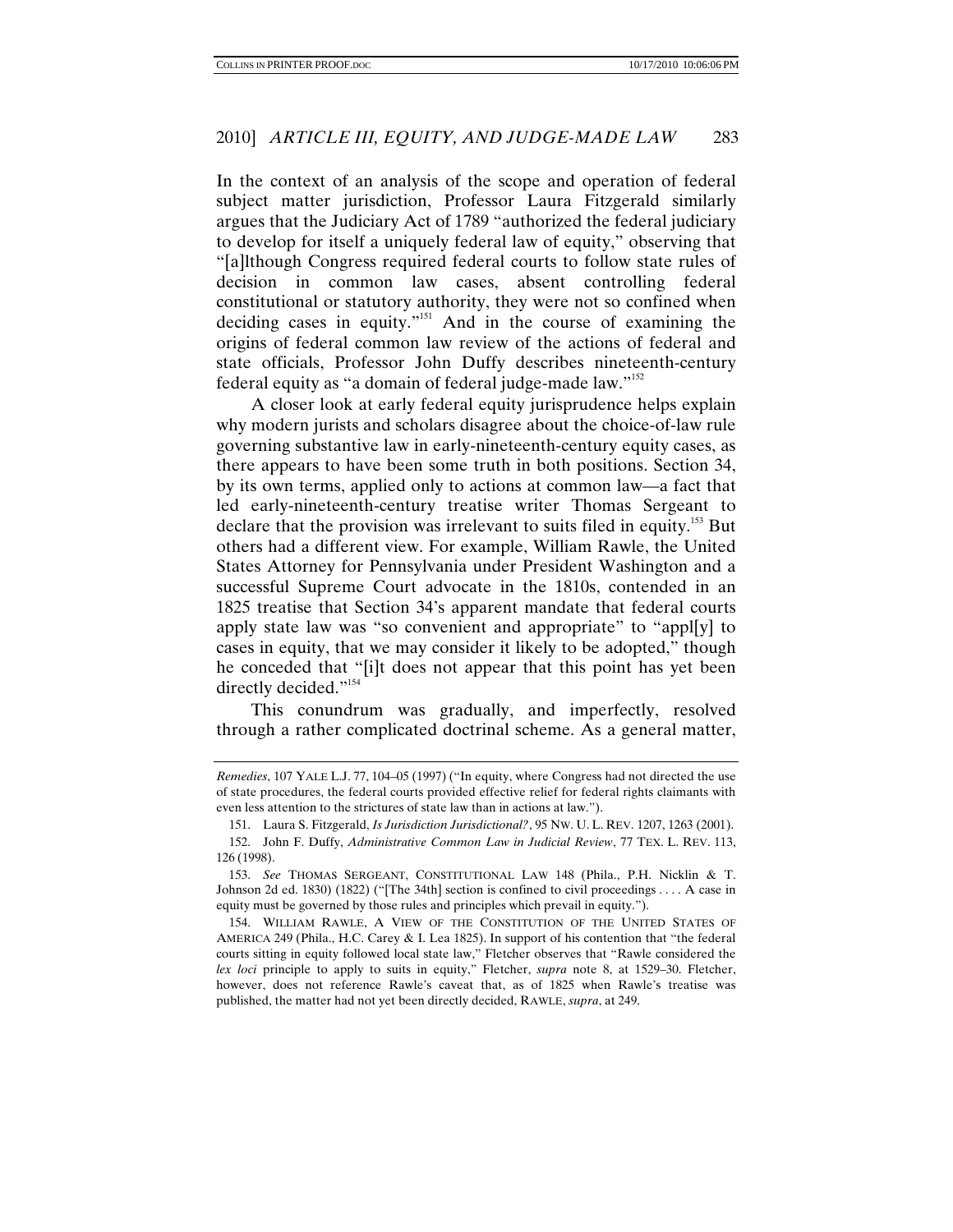the question of what source of law would provide the substantive law in a federal equity case turned on whether the right or claim being asserted was traditionally understood as legal or equitable. If the underlying right derived from a legal source—for example, the common law or a statute providing a legal right or obligation—then Section 34 generally governed, requiring judges to engage in the rather confusing process of determining whether the case before them was one in which state law "applied."<sup>155</sup> But if the right or claim was traditionally defined in equity, then federal judges generally applied federal or English equity principles rather than state equity or law.

Riding circuit in Massachusetts, Justice Story applied this principle in *Powell v. Monson & Brimfield Manufacturing Co.*, 156 a case in which a widow sought assignment of her dower.<sup>157</sup> Defendants urged that Mrs. Powell had released her dower rights pursuant to a Massachusetts statute, despite apparent irregularities in that release.<sup>158</sup> Story explained that, in this scenario, the court was obliged to look to the language of the Massachusetts statute to determine whether Mrs. Powell's release in fact complied with the statute.<sup>159</sup> He concluded that it had not, rejecting the defendants' contention that in "a case in equity, . . . the court will grant great indulgences to the imperfect acts of parties to sustain their intentions; and that it will not lend its aid to enforce any inequitable claim."160 Story explained,

 *The parties stand upon their legal rights*, and what is not a bar of dower at law ought not, under the circumstances of the case, to be held a bar in equity. Here, no fraud or imposition is set up. The case stands upon its naked rights; and the relief asked, is not rebutted by any counter equity  $\dots$ 

160. *Id.* at 1222.

<sup>155.</sup> *See supra* Part I.A. Even when a federal court turned to state law to determine the primary right or liability, that federal court might still provide a federal equitable remedy when such a remedy would not be available under state law. *See* discussion and sources *supra* note 31.

 <sup>156.</sup> Powell v. Monson & Brimfield Mfg. Co., 19 F. Cas. 1218 (C.C.D. Mass. 1824) (No. 11,356).

<sup>157.</sup> *Id.* at 1219.

 <sup>158.</sup> *Id.* at 1219–20.

<sup>159.</sup> *Id.* at 1220.

<sup>161.</sup> *Id.* (emphasis added). Examples abound of federal courts applying state law to determine the substantive rights and liabilities of the parties in equity cases. *See* Walker v. Parker, 38 U.S. (13 Pet.) 166, 174 (1839) (applying Maryland law to interpret the will to resolve the claims of a decedent's widow and infant son in an action at equity); McCormick v. Sullivant, 23 U.S. (10 Wheat.) 192, 201 (1825) (dismissing a bill in equity on the ground that the will allegedly conveying the real property had not been "duly proved" according to the laws of the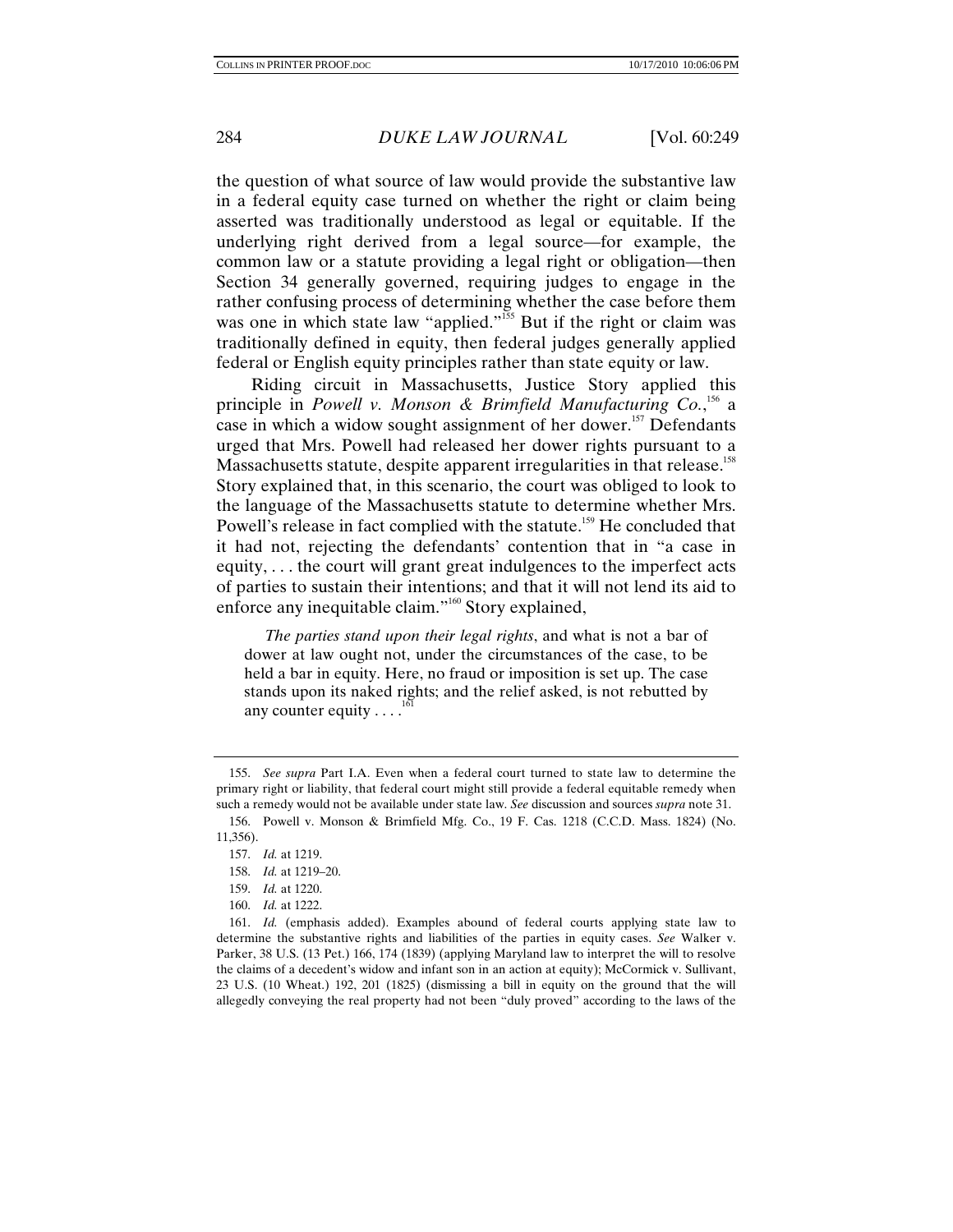In such a case, the federal court would follow the state statute. As Justice Story intimated, however, if the right in question derived from equity—if it had evolved from jurisprudence developed by the Chancery Court, such as the law of "fraud or imposition"—then equity principles would apply. And when equitable rights were at stake in federal court, uniform nonstate equity principles would generally apply.

The 1850 Supreme Court case *Neves v. Scott*<sup>162</sup> provides a good example of this phenomenon. The *Neves* case concerned the enforceability of what was then known as a marriage settlement,<sup>163</sup> a type of trust traditionally administered in equity. The question before the Court in *Neves* was whether a federal court in Georgia would enforce a bilateral marriage settlement against third parties, notwithstanding the fact that under Georgia's own equity principles such a settlement was enforceable only against parties to the agreement and consanguineous relations.<sup>164</sup> Thus, the Justices were forced to choose between the broader federal equity rule and the explicitly narrower rule required under the forum states' equity jurisprudence. By choosing the former, the Justices indicated that they understood that federal equity provided a distinct rule of decision with respect to the underlying rights and liabilities of the parties:

Wherever a case in equity may arise and be determined, under the judicial power of the United States, the same principles of equity must be applied to it, and it is for the courts of the United States, and for this court in the last resort, to decide what those principles are, and to apply such of them, to each particular case, as they may find justly applicable thereto.... [I]n all the States, the equity law, recognized by the Constitution and by acts of Congress, and

state in which the property lay); Talbot v. Simpson, 23 F. Cas. 644, 646 (C.C.D. Pa. 1815) (No. 13,730) (finding that a husband's conveyance of his wife's property to a third party conformed with the statutory requirements of privy examination of the wife by a magistrate, and rejecting the argument that principles of equity mandated a different result).

 <sup>162.</sup> Neves v. Scott (*Neves I*), 50 U.S. (9 How.) 196 (1850).

<sup>163.</sup> *Id.* at 197; *see also* Neves v. Scott (*Neves II*), 54 U.S. (13 How.) 268 (1851) (rehearing and approving of *Neves I*).

<sup>164.</sup> *Neves II*, 54 U.S. (13 How.) at 271; *see also* MARYLYNN SALMON, WOMEN AND THE LAW OF PROPERTY IN EARLY AMERICA 89–90, 112–15 (1986) (discussing the evolution of the enforcement of bilateral or "simple" marriage settlements).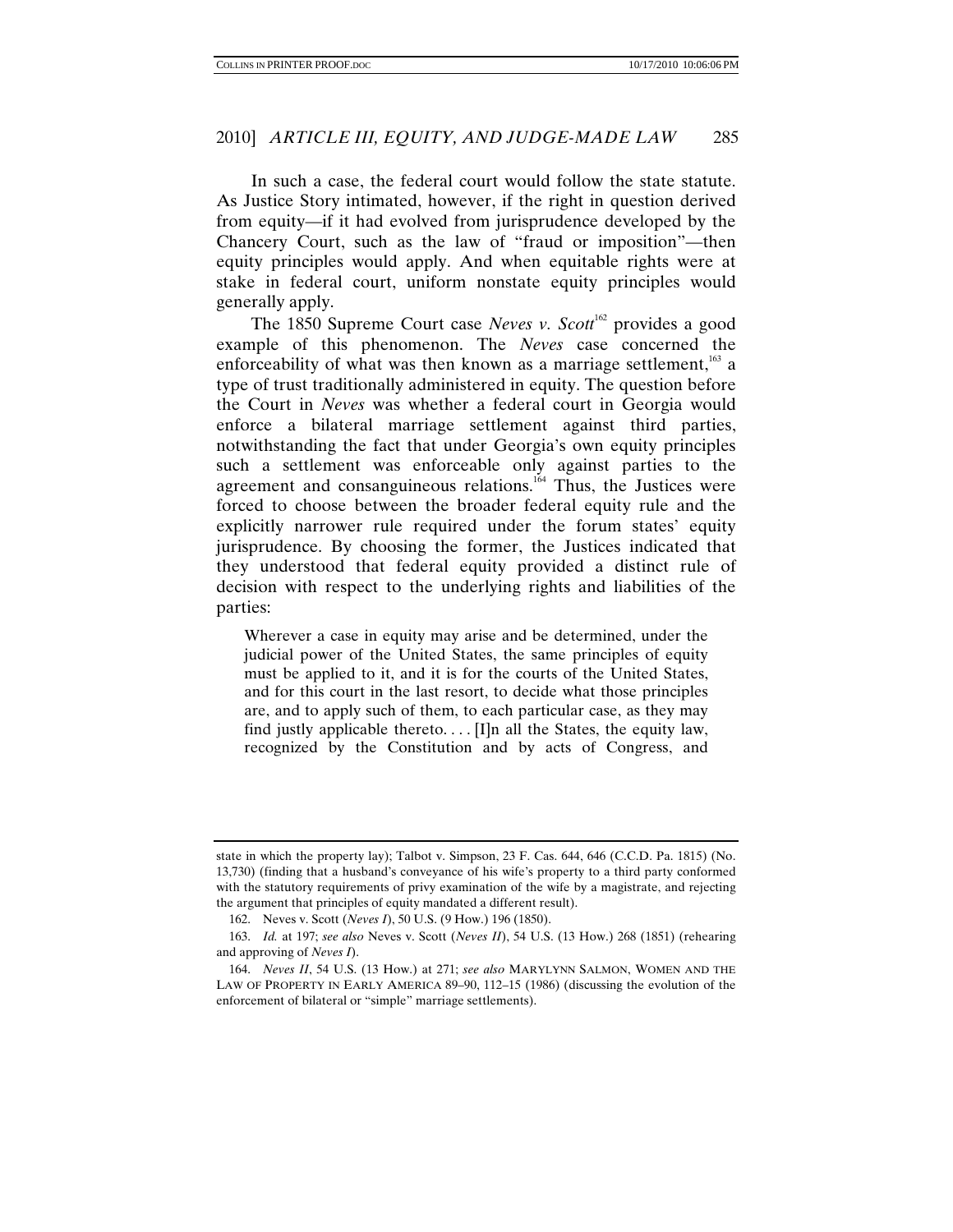modified by the latter, is administered by the courts of the United States, and upon appeal by this court.<sup>165</sup>

In both the language and tenor of *Neves*, the Court registered its insistence that the lower federal courts apply uniform equity principles, even when doing so required the court to disregard state equity principles.

This basic principle applied even when no state law or equity provision provided an analogous right or liability. Perhaps the most dramatic example of this phenomenon is *Pennsylvania v. Wheeling & Belmont Bridge Co*. 166 In *Wheeling Bridge*, Pennsylvania sued the Wheeling and Belmont Bridge Company, seeking to enjoin the construction of a bridge across the Ohio River. Because of its height, the bridge would have obstructed steamboat traffic to key trading outlets on the Ohio River, including those in Pennsylvania.<sup>167</sup> One of the significant obstacles for Pennsylvania in *Wheeling Bridge* was the absence of a statutory or common law basis for its assertion that the bridge constituted a nuisance warranting an injunction. Plans for the bridge had been approved by the Virginia legislature and acquiesced to by Congress. Hence, counsel for the defendants urged that the bridge could "in no sense be considered a nuisance."<sup>168</sup> Conceding that "the federal courts have no jurisdiction of common-law offences," and that in law such offenses were defined by state common law or a federal or state statute, the Court turned to its chancery power, citing *Robinson* for a well-settled principle:

In exercising this jurisdiction, the courts of the Union are not limited by the chancery system adopted by any State, and they exercise their functions in a State where no court of chancery has been established. The usages of the High Court of Chancery in England, whenever the jurisdiction is exercised, govern the proceedings. This may be said to be the common law of chancery, and since the organization of the government, it has been observed.<sup>169</sup>

<sup>165.</sup> *Neves II*, 54 U.S. (13 How.) at 272. Although the Court was insistent that federal equity principles governed in federal equity cases, it was not entirely insensitive to the status of the Georgia Supreme Court. It took pains to examine relevant Georgia precedent and expressed great "respect . . . for that learned and able court." *Id.*

 <sup>166.</sup> Pennsylvania v. Wheeling & Belmont Bridge Co., 54 U.S. (13 How.) 518 (1851).

<sup>167.</sup> *Id.* at 557.

<sup>168.</sup> *Id.* at 563.

<sup>169.</sup> *Id.* (citing Robinson v. Campbell, 16 U.S. (3 Wheat.) 212, 222 (1818)).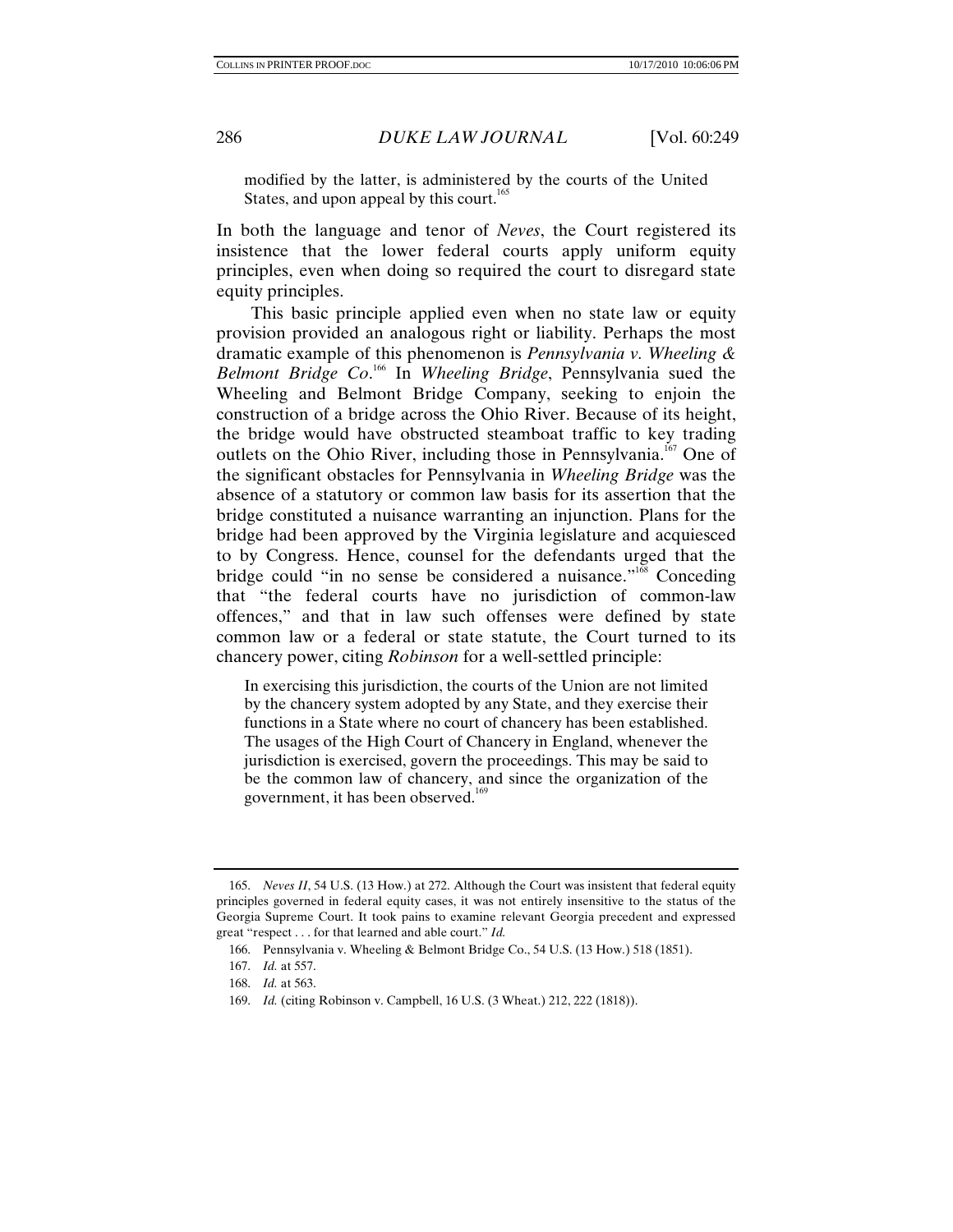Pursuant to its broad chancery powers, the Court found that the bridge caused "private and . . . irreparable injury," which "makes the obstruction a private nuisance to the injured party" that could be remedied in equity. $170^\circ$ 

*Wheeling Bridge* was heard by the Supreme Court pursuant to its original jurisdiction, but the same principles applied in cases brought in lower federal courts, even when the state courts did not recognize or enforce the particular right in question in law or equity. For example, in *Fletcher v. Morey*, <sup>171</sup> a London merchant sought to enforce an equitable lien against a bankrupt Boston firm to which it had extended credit pursuant to a written agreement.<sup>172</sup> The plaintiff claimed that the lien was created by the agreement, but the defendant urged that such a lien could not be recognized or enforced by the federal court because Massachusetts courts would not recognize such a lien.<sup>173</sup> Relying on English and federal case law, Justice Story, riding circuit, found that the agreement indeed created an equitable lien,  $174$ and he rejected the notion that such a lien could not be created by a contract executed in Massachusetts:

It has been long since settled in the courts of the United States, that the equity jurisdiction and equity jurisprudence administered in the courts of the United States are coincident and coextensive with that exercised in England, and are not regulated by the municipal jurisprudence of the particular state, where the court sits.<sup>175</sup>

Several years earlier, Justice Story had also made clear that rights defined and created in English chancery court would be enforced in federal court, even when they conflicted with a state statute or the state supreme court's interpretation of that statute.

<sup>170.</sup> *Id.* at 564. Although the Court used the language of "relief," *id.*, the Court in *Wheeling Bridge* was not simply determining whether the infringement of a right could be remedied, but also was ascertaining the rights of Pennsylvania to be free of the alleged nuisance that would be caused by the bridge. This point is underscored and illuminated by Chief Justice Roger Taney's dissent, in which he questioned "by what law, or under what authority, this court can adjudge it to be a public nuisance and proceed to abate it, either upon a proceeding in chancery or by a process at law." *Id.* at 580–81 (Taney, C.J., dissenting).

 <sup>171.</sup> Fletcher v. Morey, 9 F. Cas. 266 (C.C.D. Mass. 1843) (No. 4864).

<sup>172.</sup> *Id.* at 267.

<sup>173.</sup> *Id.* at 269.

<sup>174.</sup> *Id.* at 270.

<sup>175.</sup> *Id.* at 271 (citing United States v. Howland, 17 U.S. (4 Wheat.) 108, 115 (1819); Robinson v. Campbell, 16 U.S. (3 Wheat.) 212, 220 (1818)).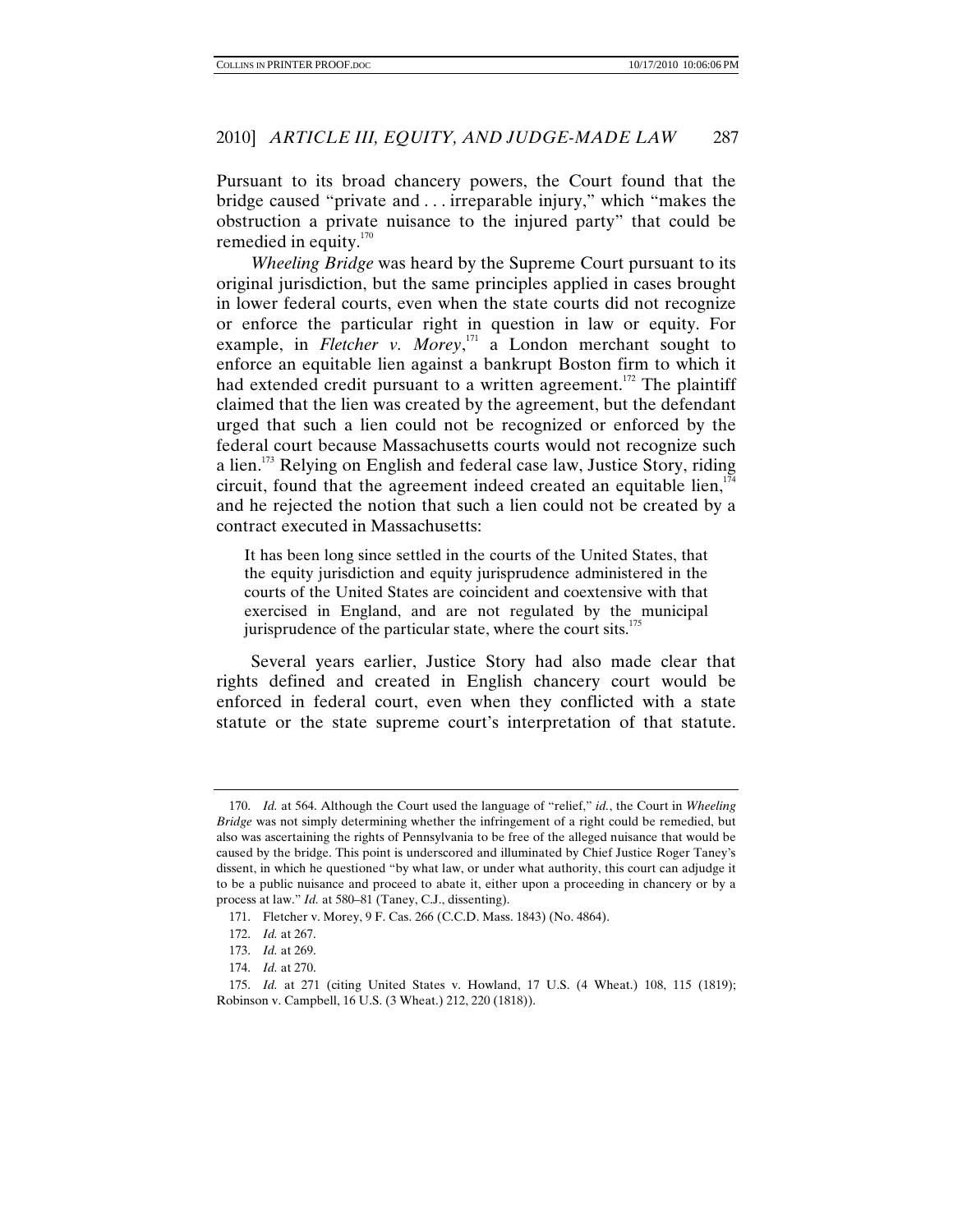*Flagg v. Mann*<sup>176</sup>—a case that, because of allegations of fraud, fell within the Massachusetts federal court's equity jurisdiction<sup>177</sup> demonstrates just how far the uniformity principle extended to ensure the application of nonstate equity instead of state law or equity. In *Flagg*, Henry Flagg filed a bill in equity to set aside certain conveyances of property by Samuel Mann as fraudulent. A central question in the case was whether Flagg and Mann were tenants in common or were otherwise in a fiduciary relationship at the time of the conveyance—a precondition for Flagg's fraud claim.<sup>178</sup> As of the late 1830s, when Flagg filed suit in federal circuit court in Massachusetts, the state courts had been given limited equity powers by the state legislature, including the power to "determine in equity, all disputes between co-partners, joint tenants and tenants in common."179 Hence, the issue was whether the federal court was bound by such state legislation, and state court interpretation of such legislation, when exercising its equity power.

In *Flagg* that issue was particularly salient because, in a prior action involving the same parties and facts, Massachusetts's highest court had held that, under the relevant state statute, Flagg and Mann were not tenants in common, "and that therefore the bill was not maintainable."180 Flagg refiled in federal court, and Justice Story, sitting as Circuit Justice, expressed his "distress" regarding the Massachusetts court's determination of Flagg and Mann's status. Story purportedly objected not to the Massachusetts court's interpretation of its "local law," but rather to its views "upon general principles of interpretation applicable to courts of equity," which "are not, and cannot from their nature be, conclusive upon this court, in a suit in equity addressed to its general jurisdiction."<sup>181</sup> In a lengthy opinion that relied on "ancient and modern authority, . . . the positive rule of the Roman law, . . . [the law of] continental Europe, and the actual jurisprudence of England and America,"182 Story found that Flagg and Mann were "in a court of equity at least, . . . tenants in

176. Flagg v. Mann, 9 F. Cas. 202 (C.C.D. Mass. 1837) (No. 4847).

<sup>177.</sup> *Id.* at 231.

<sup>178.</sup> *Id.* at 215.

 <sup>179.</sup> Act of Feb. 21, 1824, ch. 140, § 2, 1824 Mass. Acts 399, 399.

<sup>180.</sup> *Flagg*, 9 F. Cas. at 223.

<sup>181.</sup> *Id.*

<sup>182.</sup> *Id.* at 216.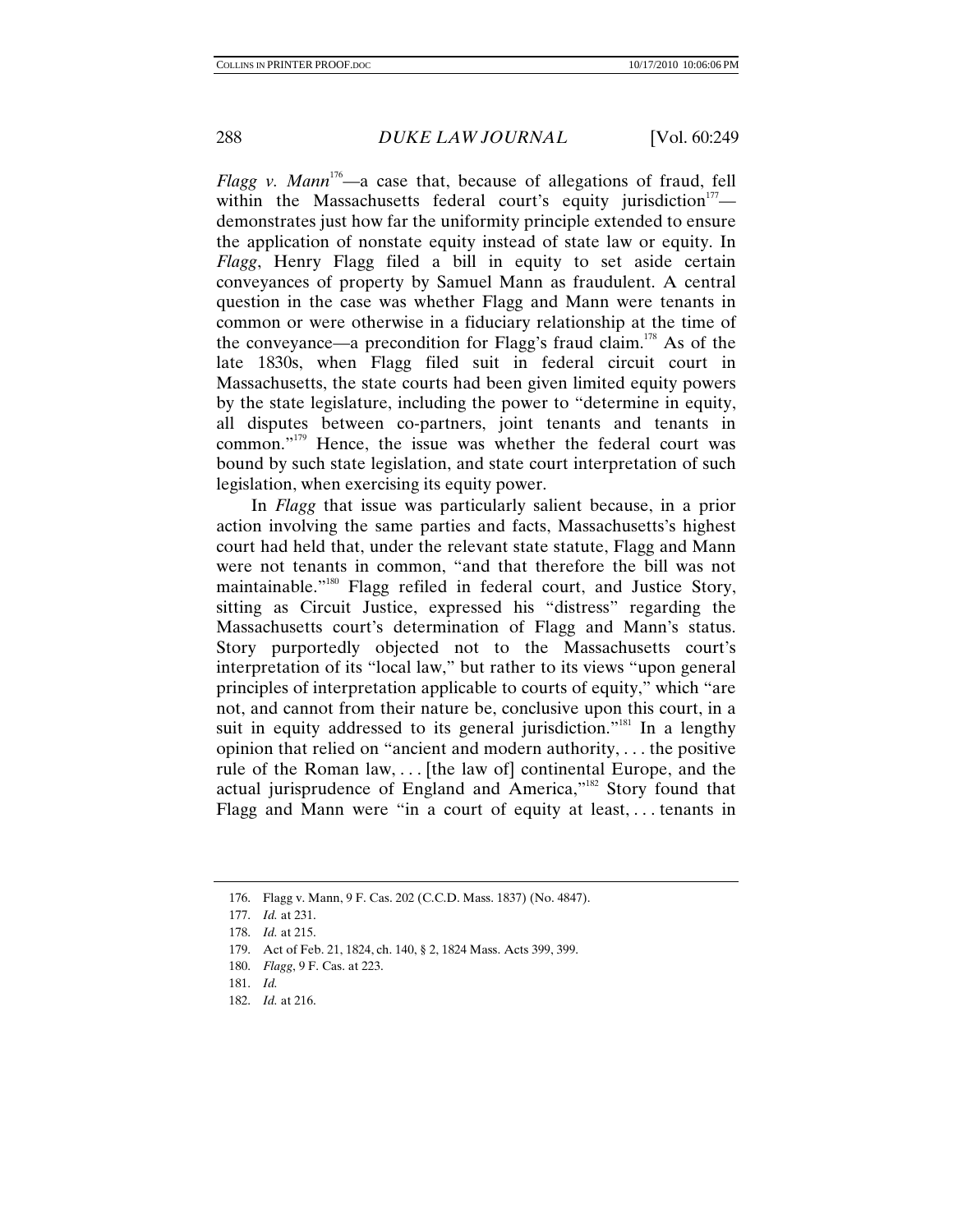common,"183 and that the defendant "was guilty of a wrong and constructive fraud upon the rights and equity of the said Flagg."<sup>184</sup>

In sum, the vertical choice-of-law regime that determined the substantive legal and equitable principles applicable in federal equity cases was exceedingly complex. In a case like *Powell*, the plaintiffs rested their claim to an equitable remedy—assignment of dower—on a legal right to dower and on a Massachusetts statute. In such cases, the federal courts would first determine, pursuant to Section 34, whether to apply local law or general common law to resolve the underlying legal issue,<sup>185</sup> and then apply federal equity principles to determine whether a violation was remediable in equity. By contrast, *Neves*, *Wheeling Bridge*, *Fletcher*, and *Flagg* were all cases in which a party asserted claims based on rights as defined in equity. In those cases, nonstate uniform equity principles were used to resolve those claims.

These general principles were not always followed perfectly, especially because the line between an equitable right and an equitable remedy was so imperfectly discernible.<sup>186</sup> And in the 1850s, the application of nonstate equity principles to determine the rights of the parties found a critic in Chief Justice Taney, even as he endorsed federal uniformity in equitable remedies and procedures.<sup>187</sup> But

 187. Although Chief Justice Taney generally endorsed the proposition that federal courts sitting in equity followed uniform federal principles, sitting as a Circuit Justice in *Meade v. Beale*, 16 F. Cas. 1283 (C.C.D. Md. 1850) (No. 9371), Taney suggested a different view of the use of federal principles in determining "equitable rights." Although Taney recognized that "the jurisprudence of England is to be observed in [federal courts] in administering the remedy for an existing right," that rule "applies to the remedy and not the right." *Id.* at 1291. "[T]he right must be given by the law of the state, or of the United States." *Id.* For discussion of Taney's dissent in *Wheeling Bridge*, see *supra* note 170.

<sup>183.</sup> *Id.* at 223.

<sup>184.</sup> *Id.* at 231.

<sup>185.</sup> *See supra* Part I.A.

 <sup>186.</sup> In addition, by the 1840s the Court seems to have developed two exceptions to the general practice that equitable rights would be defined by a uniform corpus of nonstate equity principles. First, in the case of land titles, the Court made clear that "when investigating and decreeing on titles in this country, we must deal with them, in practice, as we find them, . . . so as to give effect to state legislation and state policy." Clark v. Smith, 38 U.S. (13 Pet.) 195, 204 (1839). The Court, however, was also careful to note that, when sitting in equity, it would not "depart<sup>[]</sup> ... from what legitimately belongs to the practice of a Court of Chancery." *Id.* Second, after struggling to determine the force and effect of English equity principles governing charitable trusts in *Trustees of the Philadelphia Baptist Association v. Hart's Executors*, 17 U.S. (4 Wheat.) 1 (1819), the Court in *Vidal v. Girard's Executors*, 43 U.S. (2 How.) 127 (1844), found that a challenge to a charitable trust established for the benefit of Philadelphia failed under "the law of charities in Pennsylvania," *id.* at 196.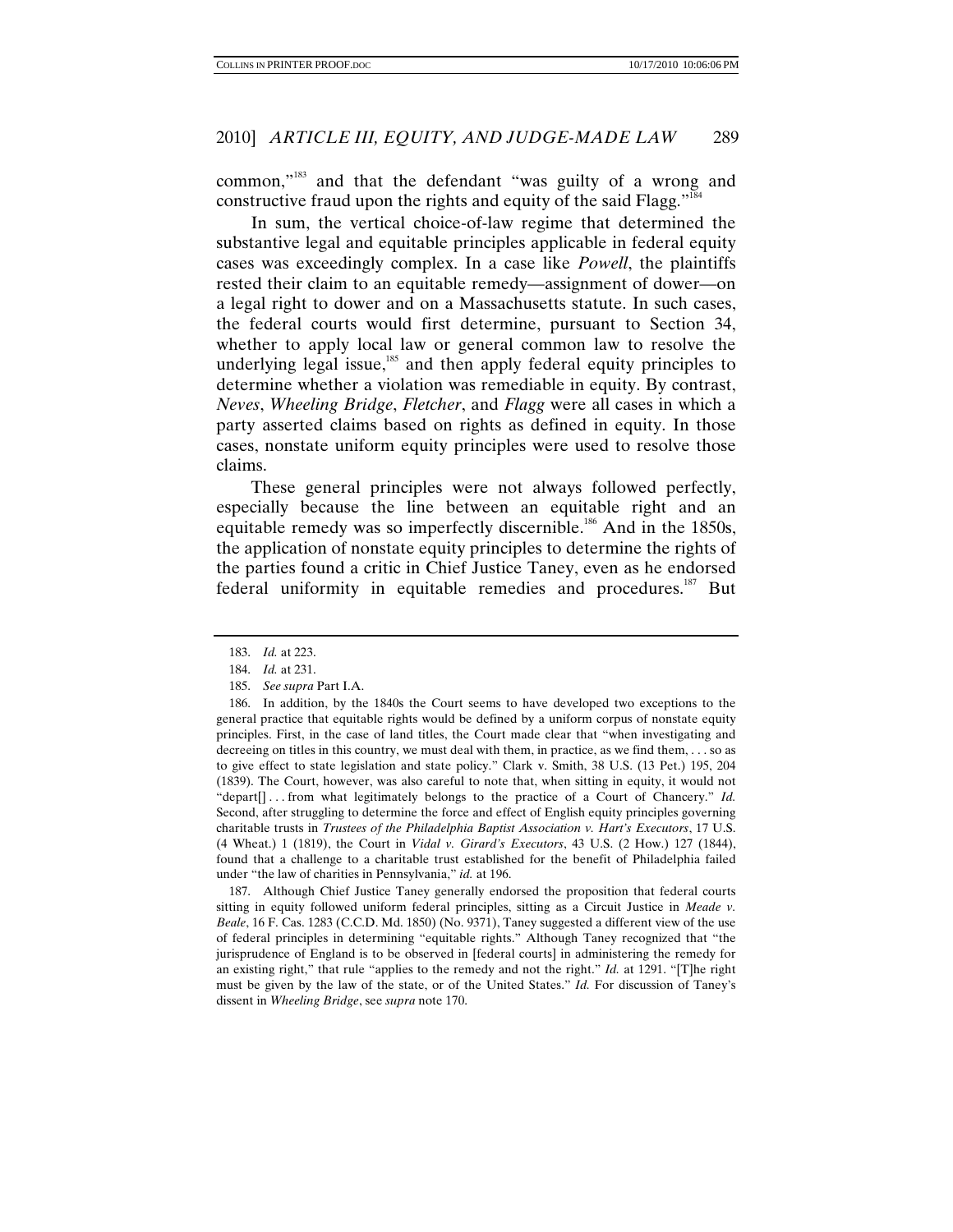despite such criticism, and although Section 34 and general principles of comity sometimes led federal courts to apply local law in equity cases, federal courts generally applied federal equity principles, with a default to English chancery practice.

\* \* \*

It is tempting to understand the uniform nonstate equity principles applied in federal court as a direct analogue to the general common law—a general body of principles that were employed by both state and federal judges.<sup>188</sup> Nineteenth-century jurists sometimes referred to the equity principles that applied in federal courts as general or universal. But it is important to recognize the significant differences between the general common law and the uniform equity principles applied by federal courts. Although some state courts surely drew on the same equity principles, it was routinely acknowledged that the equity principles applicable in federal courts were not available in many state courts. Indeed, Section 16 of the Judiciary Act of 1789 required federal judges to evaluate the adequacy of state law against traditional equity principles.<sup>189</sup> When state law (or equity) failed to provide an adequate or complete remedy—as measured by federal judges against traditional equity principles—a uniform corpus of federal and English equity principles would apply in their stead. In this regard, the equity principles applied in federal court were, in the United States context, federal rather than general in character.

The equity principles applied in federal court were not, however, considered supreme federal law that state courts were required to apply, and in that regard they were unlike today's federal common law.<sup>190</sup> Indeed, it was not even intimated that state courts would or should apply federal equity principles, as was sometimes suggested of the general common law principles provided in federal opinions.<sup>191</sup> Rather, the uniform equity doctrine was understood only to require

<sup>188.</sup> *See supra* note 61 and accompanying text.

 <sup>189.</sup> *See* Judiciary Act of 1789, ch. 20, § 16, 1 Stat. 73, 82 ("[S]uits in equity shall not be sustained . . . in any case where plain, adequate and complete remedy may be had at law.").

<sup>190.</sup> *See* Henry Friendly, *In Praise of* Erie—*and of the New Federal Common Law*, 39 N.Y.U. L. REV. 383, 405 (1964) (observing that post-*Erie* federal common law "is truly uniform because, under the supremacy clause, it is binding in every forum").

<sup>191.</sup> *Cf.* Erie R.R. Co. v. Tompkins, 304 U.S. 64, 74 (1938) (noting that the *Swift* doctrine had failed to lead the state courts to conform with general common law as provided in federal court decisions).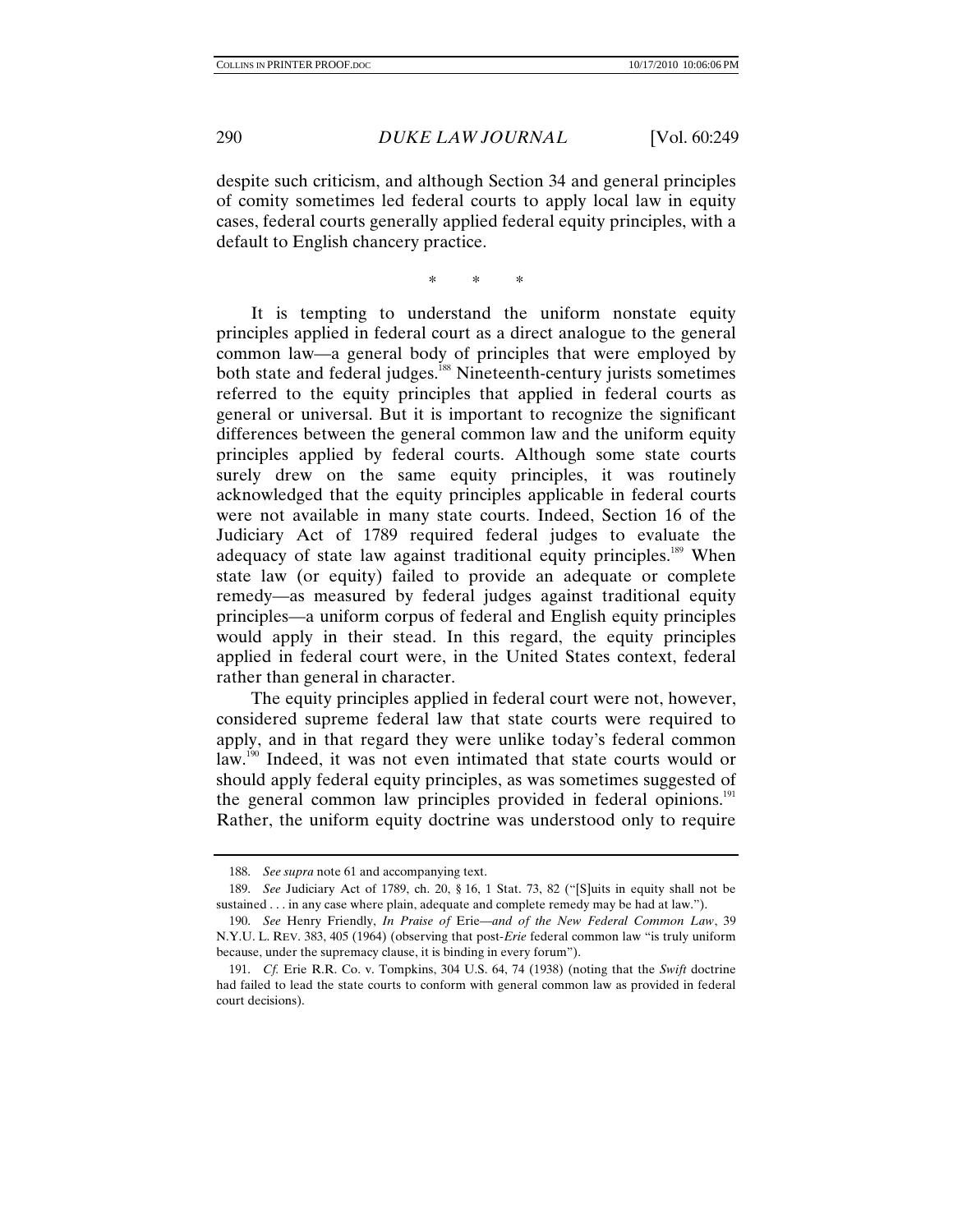application of a single body of equity principles throughout the federal judicial system.

Finally, as the foregoing analysis of early-nineteenth-century federal case law demonstrates, the equity principles applied in federal court were federal in the sense that federal judges frequently distinguished them from state law that generally applied on the law side of the docket. Discursively, the equity side of the federal docket was a recognized site of judge-made decisional rules that, in many states, were available in federal courts only.

## II. FOREIGN LAW IN THE FEDERAL COURTS

Shifting attention to federal equity power provides a fresh perspective on the history of judge-made law in the federal courts and also prompts consideration of a different set of issues: Why did the federal uniform equity doctrine evolve as it did? What does it reveal about early-nineteenth-century understandings of the role of the federal courts vis-à-vis the states and Congress? If there was vocal resistance to the application of nonstate equity in federal courts—as there was—why didn't Congress rein in federal equity power? After all, for much of this period, Congress was dominated by legislators who tended to resist, or purported to resist, efforts to nationalize government functions.

A focus on the history of federal equity illuminates underexamined sources that help answer these questions. The uniform federal equity doctrine prompted substantial debate, a fact that makes federal equity a particularly fruitful subject for analysis.<sup>192</sup> National legislators quarreled over whether federal courts sitting in equity should be required to apply state law and equity. State officials petitioned Congress, challenging the availability of federal equitable remedies in cases in which state law or equity provided none. And in at least in one state, lower federal court judges simply refused to apply federal and English equity principles, openly resisting repeated Supreme Court mandates. Thus, analyzing the history of judge-made law in the federal courts through the lens of equity prompts examination of a host of sources generated by players from different corners of the early-nineteenth-century legal community. Considering

 <sup>192.</sup> By contrast, the *Swift* opinion was unanimous; it was readily followed by lower federal judges; it received very little attention in legal periodicals and reviews; and it did not give rise to cries for congressional intervention. FREYER, HARMONY AND DISSONANCE, *supra* note 13, at  $2 - 3$ .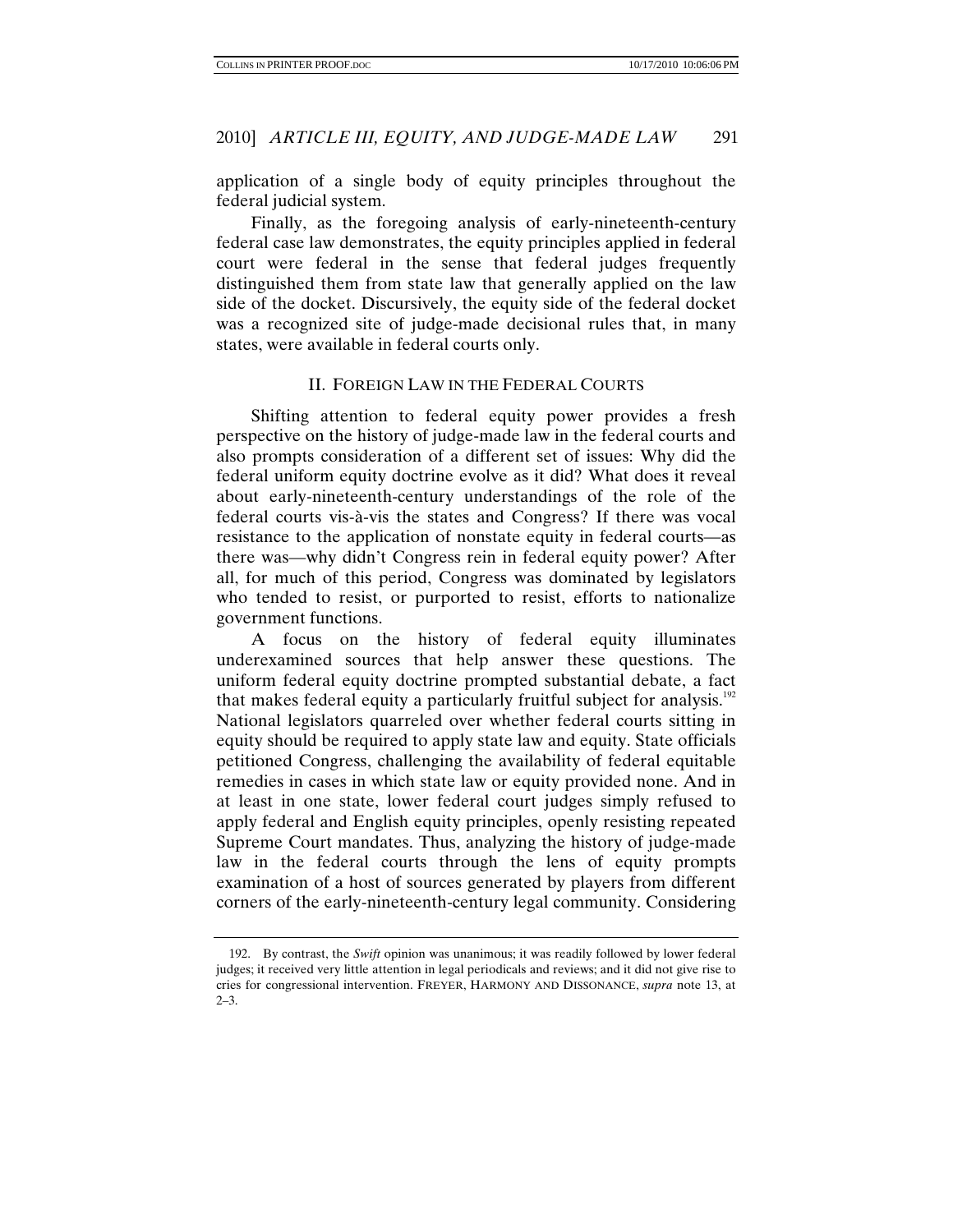these perspectives provides a much fuller account of contemporary views regarding nonstate, judge-made law in federal courts than could be provided by focusing on judicial opinions alone.

Analysis of two episodes in which federal judges' application of nonstate equity principles precipitated significant contests helps explain why the federal uniform equity doctrine prevailed. The first episode occurred in the aftermath of the Panic of 1819 and concerned the particular response of Kentucky state and federal courts to the wave of lawsuits that followed as debtors were unable to fulfill their contractual obligations. The second is the *cause célèbre* of Myra Clark Gaines, a fraud case that originated in New Orleans and captured the attention of both the nation and the Supreme Court.

Upon first impression, these two contests concerning federal equity power may seem to have concerned outlier cases in the Supreme Court—literally, cases that involved federal courts on the territorial fringes of the republic—and hence would not have reflected concerns central to the operation of the federal courts more generally. But I argue that it was precisely because these two contests were geographically remote from the metropolitan centers of the East Coast that they raised an issue of substantial importance: institutional uniformity and the capacity of the federal judicial system.

A primary concern during this period was the failure of the federal courts to keep pace with westward expansion. New states states incorporated into the Union after 1789—often received inadequate federal judicial resources and were entirely left out of important federal judicial legislation. Such systemic inadequacies were a constant source of complaint, debate, and calls for judicial reform. And they also occasioned and created—in the Supreme Court and in Congress—a felt need for system-wide uniformity in the federal courts. Although social needs do not necessarily translate into law,<sup>193</sup> in this situation the institutional conditions and realities of the early-nineteenth-century federal court system helped shape the federal uniform equity doctrine and prompted Congress's repeated acquiescence to it. In the face of concerns over the federal judiciary's failure to provide uniform judicial services, and significant disparity in the states' embrace of equity, the Supreme Court used uniform equity

<sup>193.</sup> *See* Robert W. Gordon, *Critical Legal Histories*, 36 STAN. L. REV. 57, 101 (1984) ("If a society's law can't be understood as an objective response to objective historical processes, neither can it be understood as a neutral technology adapted to the needs of that particular society.").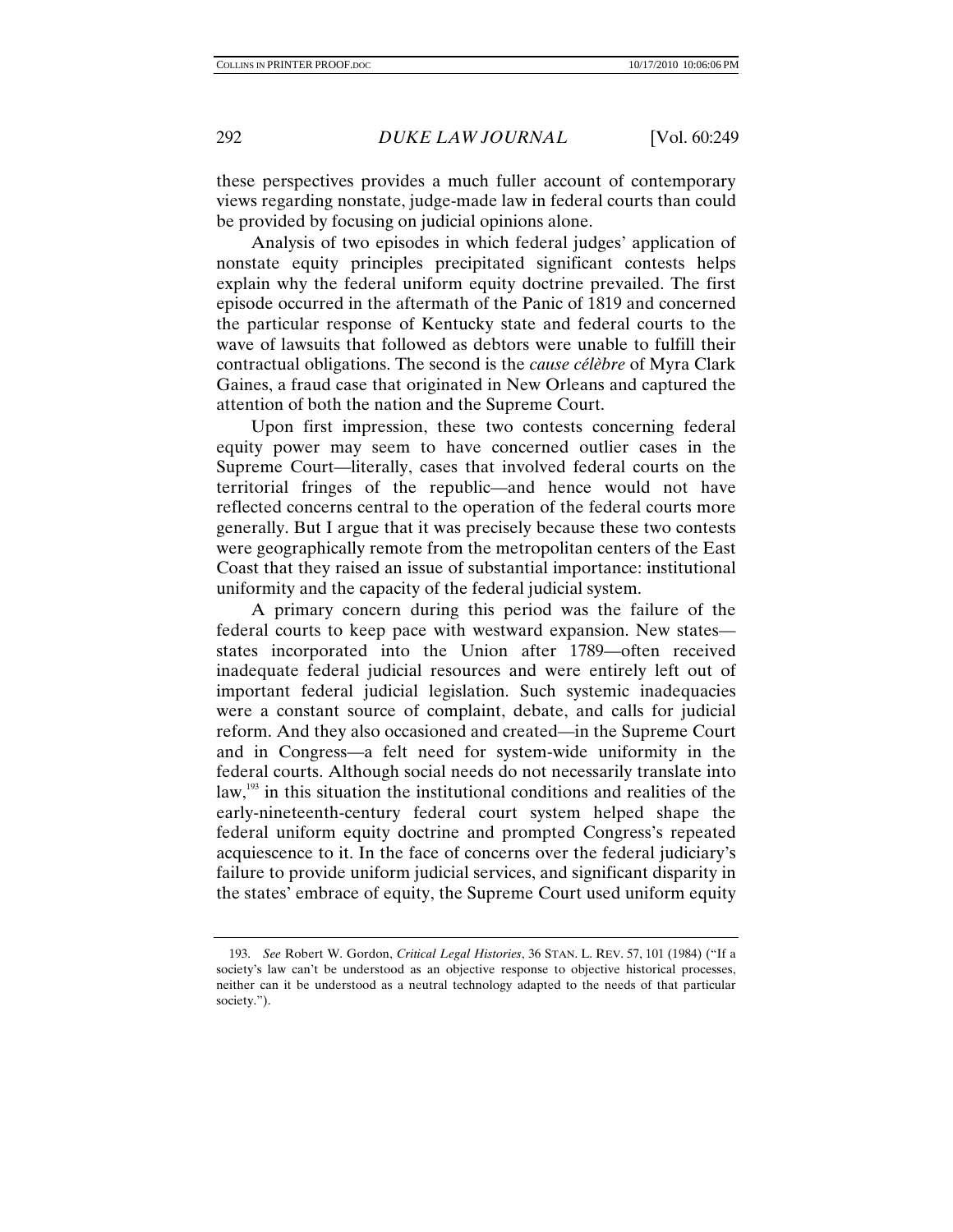as one way to secure a modicum of horizontal consistency throughout the federal judicial system. And it did so in the context of a complex institutional relationship with a Congress that was unable or unwilling to engage in substantial, and much-needed, judicial reform.

## *A. New States, Orphan States, and Quasi-Circuit Courts*

In many accounts, the Supreme Court in the early national period is portrayed as a Leviathan-like adjudicative body. Federalcourt-empowering opinions of the 1810s and 1820s are explained as a consequence of institutional aggrandizement by Chief Justice Marshall and other federalist-minded Justices on the Court.<sup>194</sup> Extending this characterization of the Court into the tenure of Chief Justice Taney, scholars have argued that even as President Andrew Jackson's appointees gained presence and power on the Court in the 1830s and 1840s, it continued to exhibit nationalizing tendencies.<sup>195</sup> With little effort, one can see how the uniform equity doctrine would seem to fit into this narrative. Through this doctrine, the Court empowered itself and the lower federal courts to largely disregard state law and equity when sitting in equity, thereby strengthening federal judicial authority and concomitantly weakening the authority of state courts and legislatures.

There is, however, another perspective on the Supreme Court's institutional status in the early nineteenth century, one that draws attention to the Court's role as the head of a rather loosely organized system of lower federal courts and its complex relationship with Congress. In this period, the federal judiciary was still a system in the making, and the lower courts frequently labored with woefully inadequate institutional resources, especially in the farther reaches of the republic. Undoubtedly, concerns about the Court's nationalizing

 <sup>194.</sup> As G. Edward White has noted, historians regularly use "four talismanic labels" to describe the Marshall Court: "[I]t was a 'nationalistic,' 'Federalist,' 'property-conscious,' and 'Chief Justice-dominated' Court." G. Edward White, *The Art of Revising History: Revisiting the Marshall Court*, 16 SUFFOLK U. L. REV. 659, 671 (1982).

<sup>195.</sup> *See* David P. Currie, *The Constitution in the Supreme Court: Article IV and Federal Powers, 1836–1864*, 1983 DUKE L.J. 695, 742 ("A summary of the achievements of the Court over which Taney presided would include a rather generous interpretation of congressional and presidential power . . . [and] a striking expansion of federal judicial authority beyond the boundaries set by the Marshall Court . . . ."). Some scholars emphasize the Court's ideological transformation under Presidents Andrew Jackson and Martin Van Buren. *See* FORREST MCDONALD, STATES' RIGHTS AND THE UNION: *IMPERIUM IN IMPERIO*, *1776–1876*, at 118–19 (2000); Mark A. Graber, *James Buchanan as Savior? Judicial Power, Political Fragmentation, and the Failed 1831 Repeal of Section 25*, 88 OR. L. REV. 95, 145–46 (2009).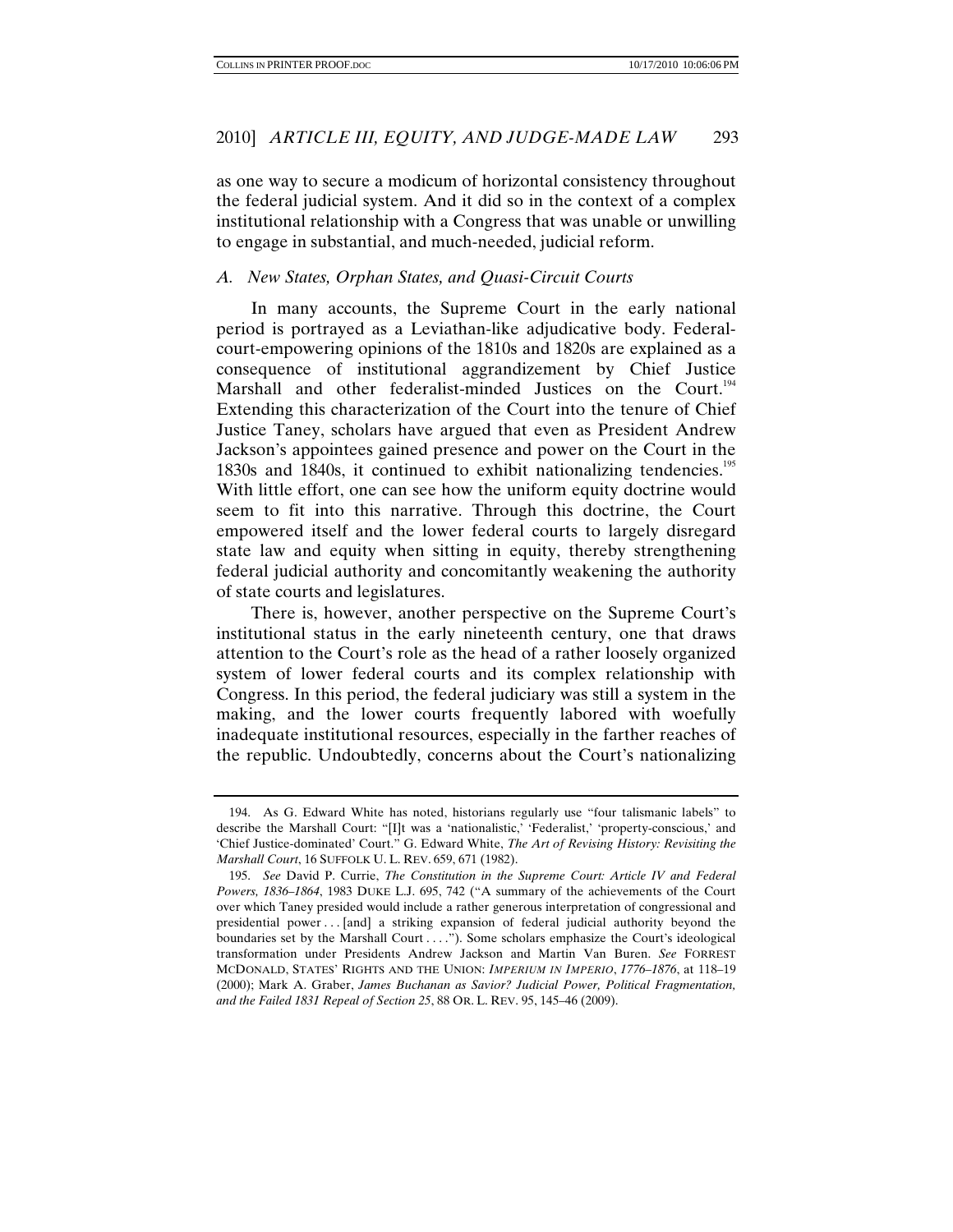tendencies gave rise to episodic efforts to restrict the authority of the federal courts.196 But concerns about the lower federal courts' institutional inadequacies gave rise to constant complaints and myriad legislative proposals to reform and expand the federal judicial system. A brief sketch of the organization and operation of the federal judicial system during this period is essential to understanding contemporary fears of institutional incapacity, and how the felt need for institutional judicial reform helped shape the Court's equity doctrine.

Although contemporaries referred to it as a system, the lower federal courts of the early nineteenth century hardly resembled today's well-organized and well-staffed federal judiciary. First, the judiciary was quite small during this period. In 1789, there were thirteen district court judges;<sup>197</sup> by 1840, there were twenty-nine.<sup>198</sup> District courts exercised original jurisdiction over certain cases involving crimes, admiralty law, and land law.<sup>199</sup> The circuit courts functioned both as intermediate courts of appeals and as courts of original jurisdiction in several significant classes of cases, including diversity cases, certain criminal cases, and certain cases in which the United States was a plaintiff.<sup>200</sup> Until the late nineteenth century, the circuit courts were composed of two judges: the itinerant Circuit Justice assigned to the particular judicial circuit and the local district

 <sup>196.</sup> The most famous of these efforts was the proposal to repeal Section 25 of the Judiciary Act of 1789, which empowered the Supreme Court to review state-court judgments in which the constitutionality of a federal law was "drawn in[to] question," or where the constitutionality of a state law was upheld. Judiciary Act of 1789, ch. 20, § 25, 1 Stat. 73, 85–86. For deeper background on Section 25, see Charles Warren, *Legislative and Judicial Attacks on the Supreme Court of the United States—A History of the Twenty-Fifth Section of the Judiciary Act [Part One]*, 47 AM. L. REV. 1 (1913); Charles Warren, *Legislative and Judicial Attacks on the Supreme Court of the United States—A History of the Twenty-Fifth Section of the Judiciary Act [Part Two]*, 47 AM. L. REV. 161 (1913).

 <sup>197.</sup> Judiciary Act of 1789 § 2, 1 Stat. at 73.

<sup>198.</sup> *See* ERWIN C. SURRENCY, HISTORY OF THE FEDERAL COURTS 394 (2d ed. 2002) ("As new states were admitted to the Union, each was organized as a single judicial district with a single judge without regard to the size of the district."). Although there were only twenty-six states in 1840, in three of the original thirteen states Congress had created two districts. *See* Act of Apr. 29, 1812, 2 Stat. 719 (New York); Act of Apr. 20, 1818, ch. 108, § 3, 3 Stat. 462 (Pennsylvania); Act of Feb. 4, 1819, ch. 12, § 1, 3 Stat. 478 (Virginia); *see also* RUSSELL R. WHEELER & CYNTHIA HARRISON, CREATING THE FEDERAL JUDICIAL SYSTEM 13 (2d ed. 1994).

<sup>199.</sup> Judiciary Act of 1789 § 9, 1 Stat. at 76–77.

 <sup>200.</sup> *Id.* §§ 11, 22, 1 Stat. at 78–79, 84–85.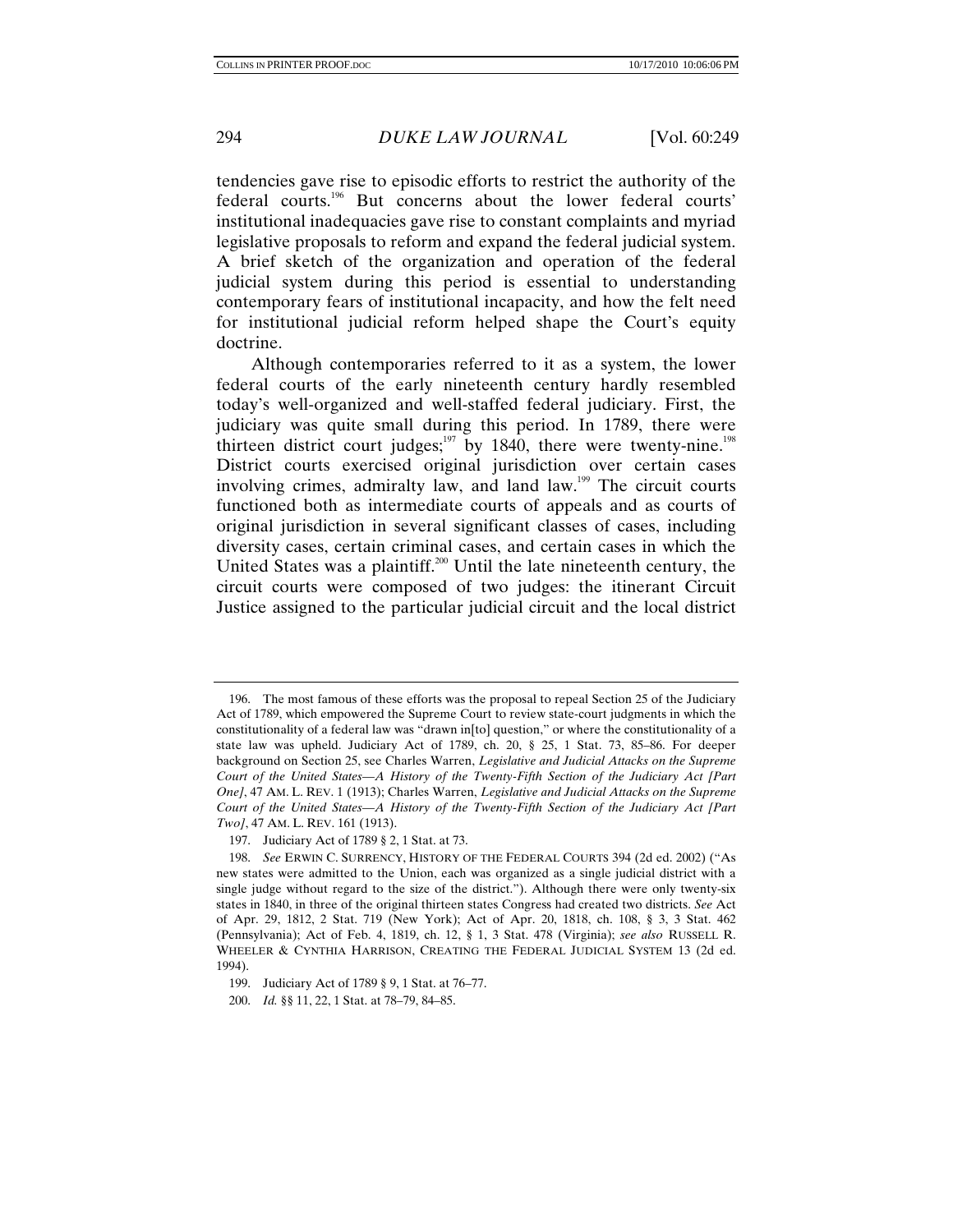judge.<sup>201</sup> Consequently, district court judges wore two hats: They sat as district court judges and as circuit court judges alongside a Supreme Court Justice acting as Circuit Justice.<sup>202</sup>

The lower federal courts' operational resources were quite limited. Those courts had no courthouses and often held court in state or local public buildings, in private homes, or in the public rooms of taverns.203 Due to significant delays in the reporting of Supreme Court decisions, district judges were likely to learn about opinions of the Court by reading reports of the opinions in newspapers<sup>204</sup> or from a Supreme Court Justice sitting as a Circuit Justice. By statute, the district court judges were required to reside in their appointed district, generally hundreds of miles from their closest colleague in the federal judiciary. $205$ 

The circuit-riding system was the glue that was to hold this system together, connecting the center to the periphery and binding these far-flung outposts of federal justice into a system. But circuit riding was poorly suited for the vast, ever-expanding territory of the United States. The Justices' complaints about circuit riding and the toll it took on their physical constitutions almost register as quaint today,<sup>206</sup> but the original circuit system had significant limitations that

204. *See* Craig Joyce, *The Rise of the Supreme Court Reporter: An Institutional Perspective on Marshall Court Ascendancy*, 83 MICH. L. REV. 1291, 1310 (1985) ("Delay . . . in the reporting of the decisions of the nation's highest court necessarily diminished, in many instances almost to the vanishing point, the immediate impact that the Court's actions might otherwise have been expected to have on the bar and the public at large. For the newspapers of the period, the only other significant means of disseminating information concerning the jurisprudence of the Court, routinely reported even its most major doctrinal pronouncements in almost summary fashion.").

205. *See* Judiciary Act of 1789 § 3, 1 Stat. at 73.

206. *See, e.g.*, Letter from the Justices of the Supreme Court to George Washington (Aug. 9, 1792), *in* 2 THE DOCUMENTARY HISTORY OF THE SUPREME COURT OF THE UNITED STATES, 1789–1800: THE JUSTICES ON CIRCUIT, 1790–1794, at 288 (Maeva Marcus ed., 1988) ("We really, Sir, find the burthens laid upon us so excessive that we cannot forbear representing them in strong and explicit terms."); Letter from the Justices of the Supreme Court to John Adams (Aug. 15, 1797), *in* 3 THE DOCUMENTARY HISTORY OF THE SUPREME COURT OF THE UNITED STATES, 1789–1800: THE JUSTICES ON CIRCUIT, 1795–1800, at 220–21 (Maeva Marcus ed., 1990) (opposing a change in the scheduling of the circuit court for Delaware because it would be inconvenient for the assigned judge to travel immediately from Virginia to Delaware); John McKinley, Praying an Alteration in the Judicial Circuits of the United States, S. DOC. NO. 27-99, at 1–2 (2d Sess. 1842) (noting that the "business of the [ninth] circuit [was] greatly beyond the

 <sup>201.</sup> Originally, each circuit court was constituted by *two* Supreme Court Justices and the district court judge. *Id.* § 4, 1 Stat. at 74–75. But owing to the difficulty of ensuring that two Justices attend circuit, the requirement was reduced in 1793 to one Supreme Court Justice. Judiciary Act of 1793, ch. 22, § 1, 1 Stat. 333, 333.

<sup>202.</sup> *See* Judiciary Act of 1789 §§ 3–4, 1 Stat. at 73–75.

 <sup>203.</sup> SURRENCY, *supra* note 198, at 81.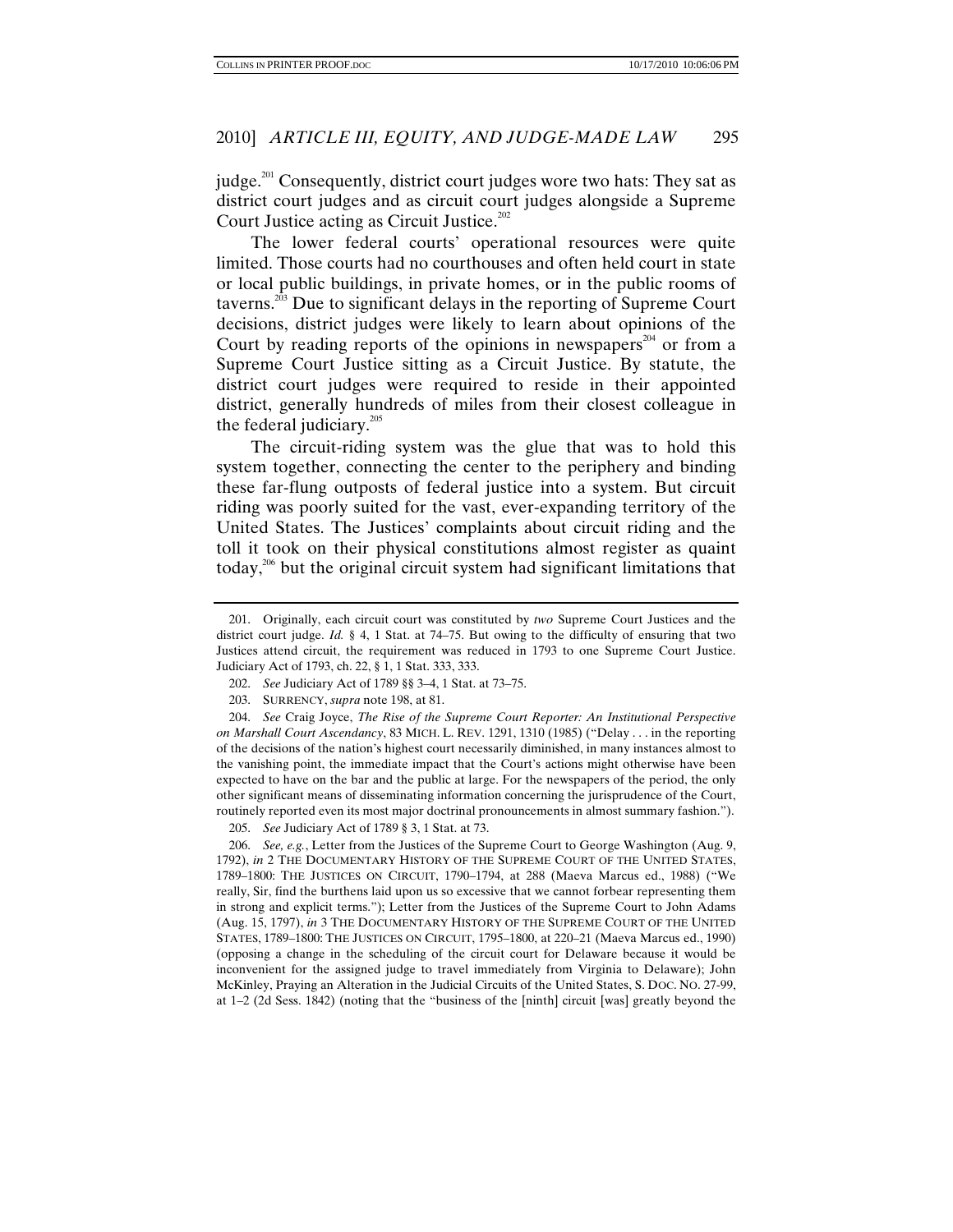exemplified a larger set of institutional deficiencies of the federal courts, especially with respect to the states that became part of the Union after 1789. Eleven of the fifteen states added between 1789 and 1842 were "orphan states"—they were not included in a federal judicial circuit and, hence, lacked a Circuit Justice—for anywhere between one and forty-two years.<sup>207</sup> A host of other states had what were dubbed "quasi Circuit Courts" during this period because, although nominally part of a circuit, they were rarely, if ever, graced with the presence of their assigned Circuit Justice.<sup>208</sup>

New states were marginalized from the federal judicial system in other ways, too. Neither the Temporary Process Act nor the Permanent Process Act technically applied in the new states. Thus, until the situation was corrected by the Process Act of 1828, no statute formally guided the procedure or the execution of judgments in federal cases brought in law or equity in federal courts located in the new states.<sup>209</sup> This statutory omission not only created problems in the lower federal courts but also signaled the more general failure of

physical capacity of any one man," and observing that he was required to travel 10,000 miles to attend to his circuit duties).

 <sup>207.</sup> A federal district court was created for each state when it gained statehood, but there was substantial delay in integrating these district courts into a federal judicial circuit. Hence, Kentucky, Tennessee, and Ohio became states, with district courts, in 1791, 1797, and 1803, respectively, but those states were not made part of a judicial circuit until 1807. *See* Act of Feb. 4, 1791, ch. 4, 1 Stat. 189 (recognizing Kentucky statehood); Act of Jan. 31, 1797, ch. 2, § 2, 1 Stat. 496, 496 (recognizing Tennessee statehood); Act of Feb. 19, 1803, ch. 7, § 2, 2 Stat. 201, 201–02 (recognizing Ohio statehood); Act of Feb. 24, 1807, ch. 16, § 2, 2 Stat. 420, 420 (creating the Seventh Circuit to comprise the district of Kentucky, Tennessee, and Ohio). In 1837, a portion of the district of Louisiana, created by Act of Apr. 8, 1812, ch. 50, § 3, 2 Stat. 701, 703, the district of Indiana, created by Act of Mar. 3, 1817, ch. 100, § 2, 3 Stat. 390, 390, the district of Mississippi, created by Act of Apr. 3, 1818, ch. 29, § 2, 3 Stat. 413, 413, the district of Illinois, created by Act of Mar. 3, 1819, ch. 70, § 2, 3 Stat. 502, 502–03, the district of Alabama, created by Act of Apr. 21, 1820, ch. 47, § 2, 3 Stat. 564. 564, the district of Missouri, created by Act of Mar. 16, 1822, ch. 12, § 2, 3 Stat. 653, 653, the district of Arkansas, created by Act of June 15, 1836, ch. 100, § 4, 5 Stat. 50, 51, and the district of Michigan, created by Act of July 1, 1836, ch. 234, § 2, 5 Stat. 61, 62, were integrated into circuits, *see* Act of Mar. 3, 1837, ch. 34, § 1, 5 Stat. 176, 176–77.

 <sup>208.</sup> S. REP. NO. 20-50, at 5 (2d Sess. 1829); *see also* 2 REG. DEB. 510 (1826) (statement of Sen. White) (noting that, due to the failure of an ailing Circuit Justice to ride circuit, Tennessee, Kentucky, and Ohio were "no better provided with an opportunity of obtaining a due administration of justice in their Federal Courts, than the other six Western States" that were not included in a circuit at all); 31 ANNALS OF CONG. 419 (1817) (statement of Rep. Claiborne) (noting that "unless some remedy [is] provided" for the Justice assigned to the Seventh Circuit, Tennessee would continue to be denied "justice as to the laws of the United States").

<sup>209.</sup> *See infra* notes 241–42 and accompanying text.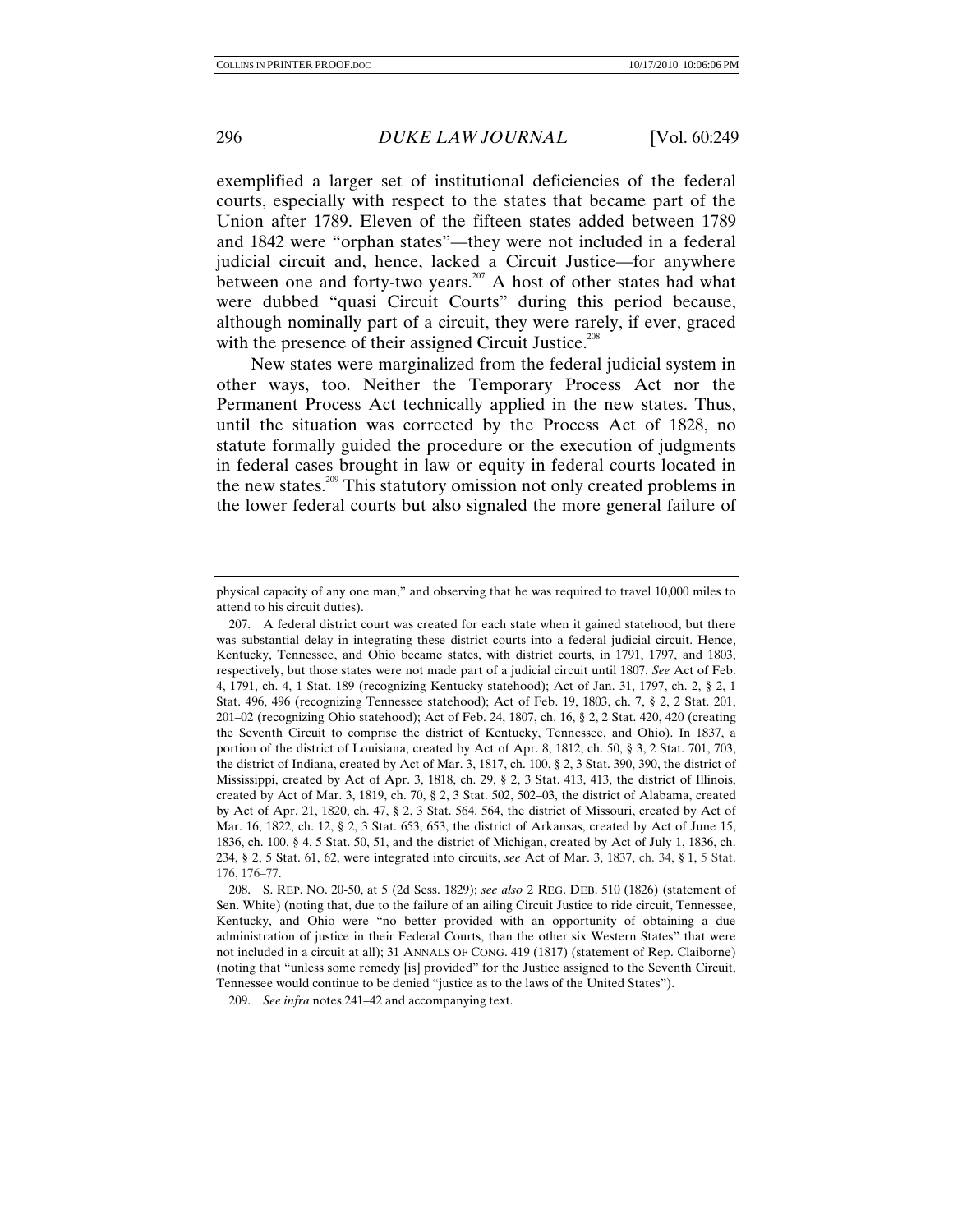Congress to implement needed judicial reform as the country expanded westward.

These institutional deficiencies had significant consequences for litigants, prompting calls for judicial reform and preoccupying the early-nineteenth-century Senate and House Judiciary Committees.<sup>210</sup> Starting with Edmund Randolph's Attorney General Report of  $1790$ ,<sup>211</sup> proposals to reform and expand the federal judicial system were standard fare for national legislators. They included various and sundry proposals to abandon or curtail circuit riding, to create an independently staffed intermediate federal court of appeals, and to remedy the significant lacunae in judicial legislation for the new states.<sup>212</sup> Regardless of the specific reform proposal, by the 1820s, two discursive refrains characterized advocacy for judicial reform: uniformity and equality. There was a general understanding that litigants in all regions should have equal access to the federal courts (including the circuit courts) and that the federal judiciary should operate uniformly in all regions.

Thus, although historians have tended to focus on contemporary fears of the Court's consolidationist tendencies in the  $1820s^{213}$  that informed proposals to *limit* federal judicial power, during the same period concerns about the federal judiciary's incapacity regularly animated debates concerning how best to *expand* the federal judicial system. Calls for expansion of the lower federal judicial infrastructure often came from what, at first appearance, may seem to have been unexpected quarters. In 1826, Senator John Eaton of Tennessee—a

 <sup>210.</sup> One of the most common complaints of orphan states and quasi-circuit states was that, absent a Circuit Justice, the resident circuit judge sat alone on appeal and hence was the sole judge to review his own decision as a district judge. Because of the practical and jurisdictional limits of appeal to the Supreme Court, this meant that there was no means of effective appellate review in the vast majority of cases heard in federal court in states which, de jure or de facto, lacked a Circuit Justice. *See* J.E. DAVIS, MEMORIAL OF THE BAR ASSOCIATION OF THE STATE OF MISSISSIPPI, H.R. REP. NO. 18-94, at 5 (2d Sess. 1825) ("At present, in the absence of the Circuit Court System, the decision of the District Judge, in all cases where the amount in controversy does not exceed \$2,000, is final and conclusive."); Geo[rge] M. Bibb et al., Petition to the Congress of the United States, 2–3 (Frankfurt, KY Jan. 10, 1824) (on file with the *Duke Law Journal*) (observing that in the "[s]ix states that are without the benefit of the circuit system . . . the opinion of the single District Judge is final and without appeal in all causes of less value than two thousand dollars").

<sup>211.</sup> *See* EDMUND RANDOLPH, JUDICIARY SYSTEM, H.R. REP. NO. 1-17, at 21 (3d Sess. 1790).

<sup>212.</sup> *See* FRANKFURTER & LANDIS, *supra* note 19, at 14–55 (describing pre-Civil War legislative proposals to reform the federal judiciary); *see also* sources cited *infra* notes 215–24.

<sup>213.</sup> *See* source cited *supra* note 194 and accompanying text.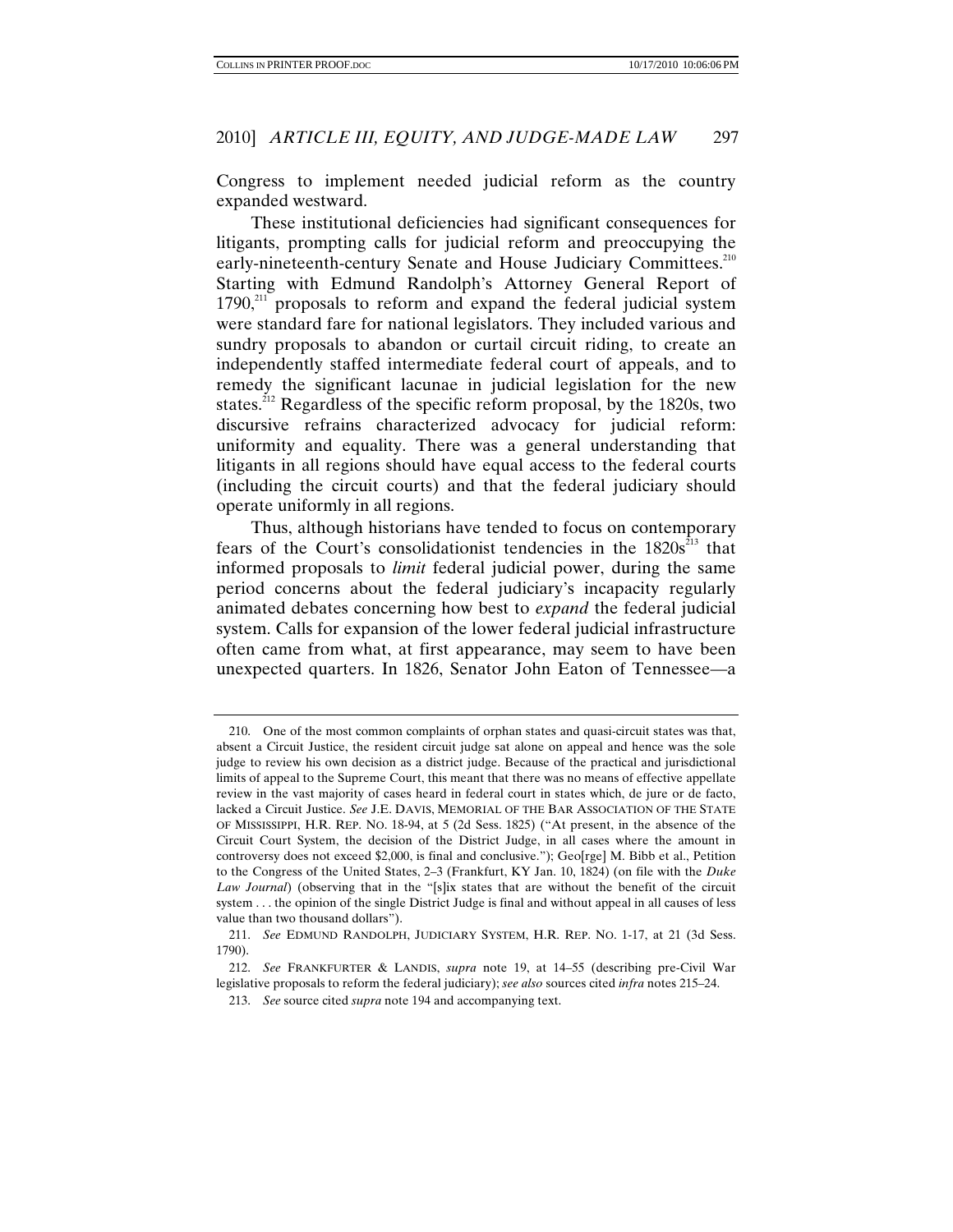close personal ally of President Jackson—delivered a lengthy address in Congress that was typical of dozens of similar complaints articulated by national legislators of the western states. "We are one people living under a Government common to us all," Eaton emphasized, "and each State has a right to expect from the Federal Government, that a like provision will be made for her citizens, with that made for the citizens of the other States. This has not been done [with respect to the judiciary]."<sup>214</sup>

Such concerns were voiced in petitions submitted to Congress by state legislatures, bar associations, and other concerned groups. For example, in 1836, the Alabama legislature petitioned Congress for an extension of the circuit system to that state to secure "equal blessings and equal benefits upon the citizens of every portion of the republic."<sup>215</sup> In his address to Congress in 1829, President Jackson decried the inequality of the federal courts in different states and regions, observing that a "uniform operation of the Federal Government in the different States is certainly desirable; and, existing as they do in the Union, on the basis of perfect equality, each State has a right to expect that the benefits conferred on the citizens of others should be extended to hers."216 Jackson repeated this message in substance in 1831, 1832, 1834, and 1835.<sup>217</sup>

Such calls for judicial reform and expansion of the lower federal court system did not necessarily signal the embrace of a consolidationist vision of federal judicial power—the strengthening of

 216. ANDREW JACKSON, MESSAGE FROM THE PRESIDENT OF THE UNITED STATES, H.R. REP. NO. 21-1, at 18 (1st Sess. 1829).

 <sup>214. 2</sup> REG. DEB. 511 (1826) (statement of Sen. Eaton). For similar complaints by other Jacksonian senators, see *id.* at 1061–62 (statement of Rep. Hemphill); 1 REG. DEB. 587–88 (1825) (statement of Sen. Van Buren); 1 REG. DEB. 527–28 (1825) (statement of Sen. Johnson). Party affiliations of legislators are taken from KENNETH C. MARTIS, THE HISTORICAL ATLAS OF POLITICAL PARTIES IN THE UNITED STATES CONGRESS 1789–1989, at 88 (1989).

 <sup>215.</sup> S. REP. NO. 24-130, at 1 (1st Sess. 1836). For similar statements regarding the unequal and defective organization of the federal judiciary, especially in the western states, see G.W. CAMPBELL, MEMORIAL OF THE MEMBERS OF THE BAR OF NASHVILLE IN THE STATE OF TENNESSEE, H.R. REP. NO. 18-29, at 3 (2d Sess. 1825); DAVIS, *supra* note 210, at 4–5; JOHN HENDERSON, MEMORIAL OF JOHN HENDERSON, SUBMITTING A PLAN FOR THE REORGANIZATION OF THE JUDICIAL SYSTEM OF THE UNITED STATES, S. MISC. DOC. NO. 31-4, at 1 (1st Sess. 1849); Bibb et al., *supra* note 210, at 1.

 <sup>217.</sup> *See* Andrew Jackson, Third Annual Message (Dec. 6, 1831), *in* 2 A COMPILATION OF THE MESSAGES AND PAPERS OF THE PRESIDENTS, 1789–1897, at 544, 558 (James D. Richardson ed., 1897) [hereinafter CMPP]; Andrew Jackson, Fourth Annual Message (Dec. 4, 1832), *in* 2 CMPP, *supra*, at 591, 605; Andrew Jackson, Sixth Annual Message (Dec. 1, 1834), *in* 3 CMPP, *supra*, at 97, 117; Andrew Jackson, Seventh Annual Message (Dec. 7, 1835), *in* 3 CMPP, *supra*, at 147, 177.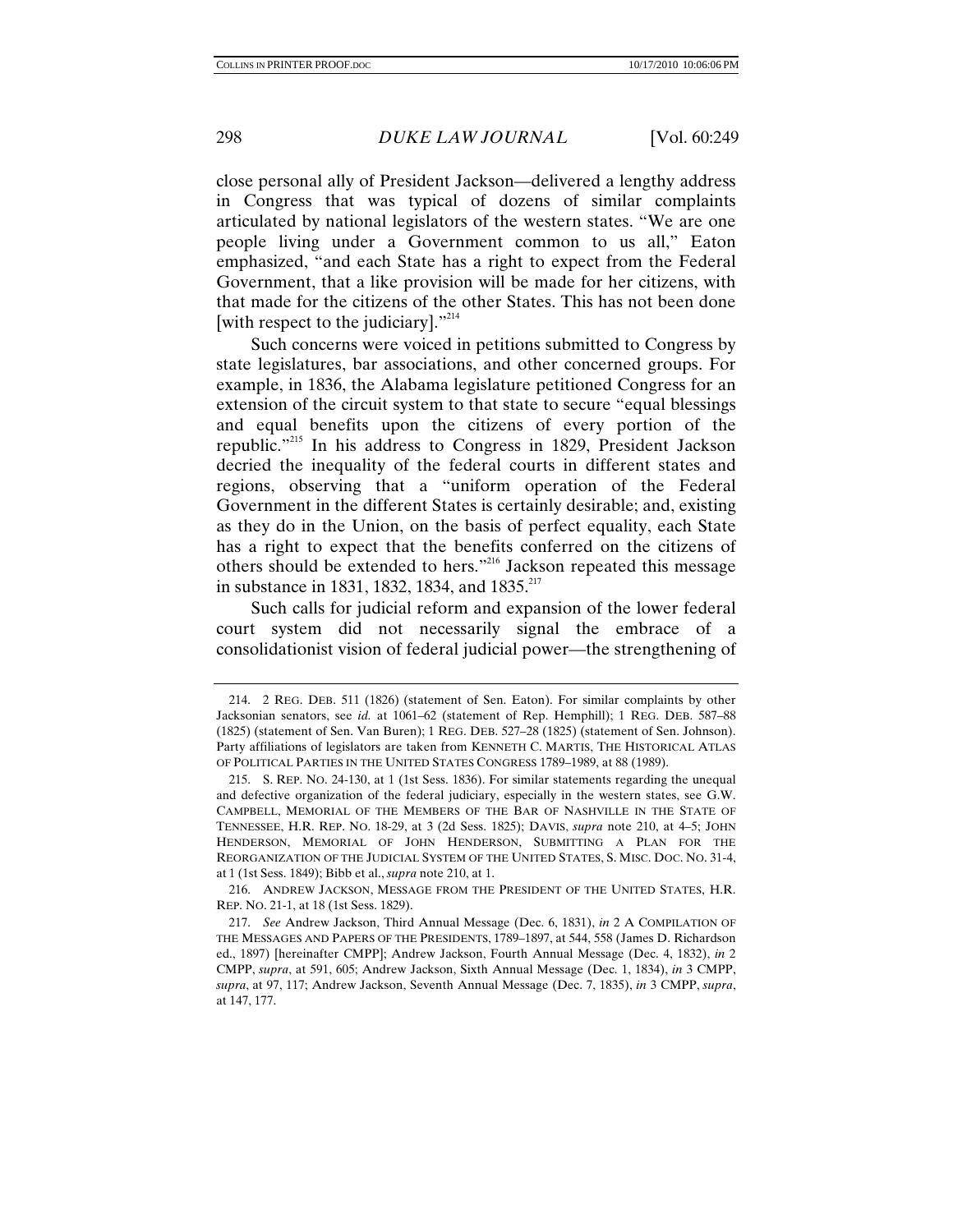the federal government at the expense of the states. Legislators with significantly different views on other federalism-sensitive issues agreed that the lower federal court system created by the 1789 Act needed to be modified and expanded to ensure uniform federal judicial services throughout the country.

Despite that broad consensus, judicial reform was exceedingly difficult for Congress. An 1823 House Judiciary Committee report responding to a memorial submitted by the State of Indiana reported its efforts to determine "'whether any . . . alterations are necessary to be made in the organization of the Courts of the United States, so as more equally to extend their advantages to the several states."<sup>218</sup> The Committee recognized that the new states ought "to be placed upon a footing of equality with the old [states], in respect to their judicial establishments,"<sup>219</sup> but it dodged the issue by presenting several reform options "in hopes that the subject may attract the attention of the country generally," explicitly leaving the issue of reform to "the next Congress."220 An 1829 Senate Judiciary Committee report revisited the issue of inequality in the administration of justice in the federal courts, denominating as "*quasi* Circuit Courts" those states in which a "District Judge alone" undertook the responsibilities of circuit judge due to the absence of the assigned Circuit Justice. $^{221}$  But substantial reform was not forthcoming.

At least in part, significant judicial reform was unsuccessful during this period because reform proposals did not readily map onto existing partisan alignments and thus were unable to attract a crosspartisan coalition. Some legislators who opposed centralization nevertheless generally supported expansion of the federal judiciary through, for example, the creation of additional circuits.<sup>222</sup> But other

222. *See, e.g.*, sources cited *supra* note 208. Some legislators urged that creating a permanent intermediate court of appeals and abolishing circuit riding would maximize the presence of local judges who would be sensitive to local law. Hence, expansion of the institutional capacity of the lower federal courts through the creation of circuit judgeships would be consistent with a robust understanding of state sovereignty in the context of a federal system. *See, e.g.*, 2 REG. DEB. 520 (1826) (statement of Sen. White) (advocating expansion of the Supreme Court to ensure that all

 <sup>218.</sup> H.R. REP. NO. 17-105, at 1 (2d Sess. 1823).

<sup>219.</sup> *Id.* at 2.

<sup>220.</sup> *Id.* at 3.

 <sup>221.</sup> S. REP. NO. 20-50, at 5 (2d Sess. 1829). For additional committee reports considering various judicial-reform measures, see H.R. REP. NO. 23-429, at 1 (1st Sess. 1834); H.R. REP. NO. 19-95, at 1 (1st Sess. 1826); S. REP. NO. 19-89, at 1 (1st Sess. 1826); H.R. REP. NO. 17-105, at 2–3; S. DOC. NO. 15-12, at 1 (2d Sess. 1818); S. DOC. NO. 15-80, at 1 (1st Sess. 1818); and see also Courts of the United States, 6 Op. Att'y Gen. 271, 271 (1854).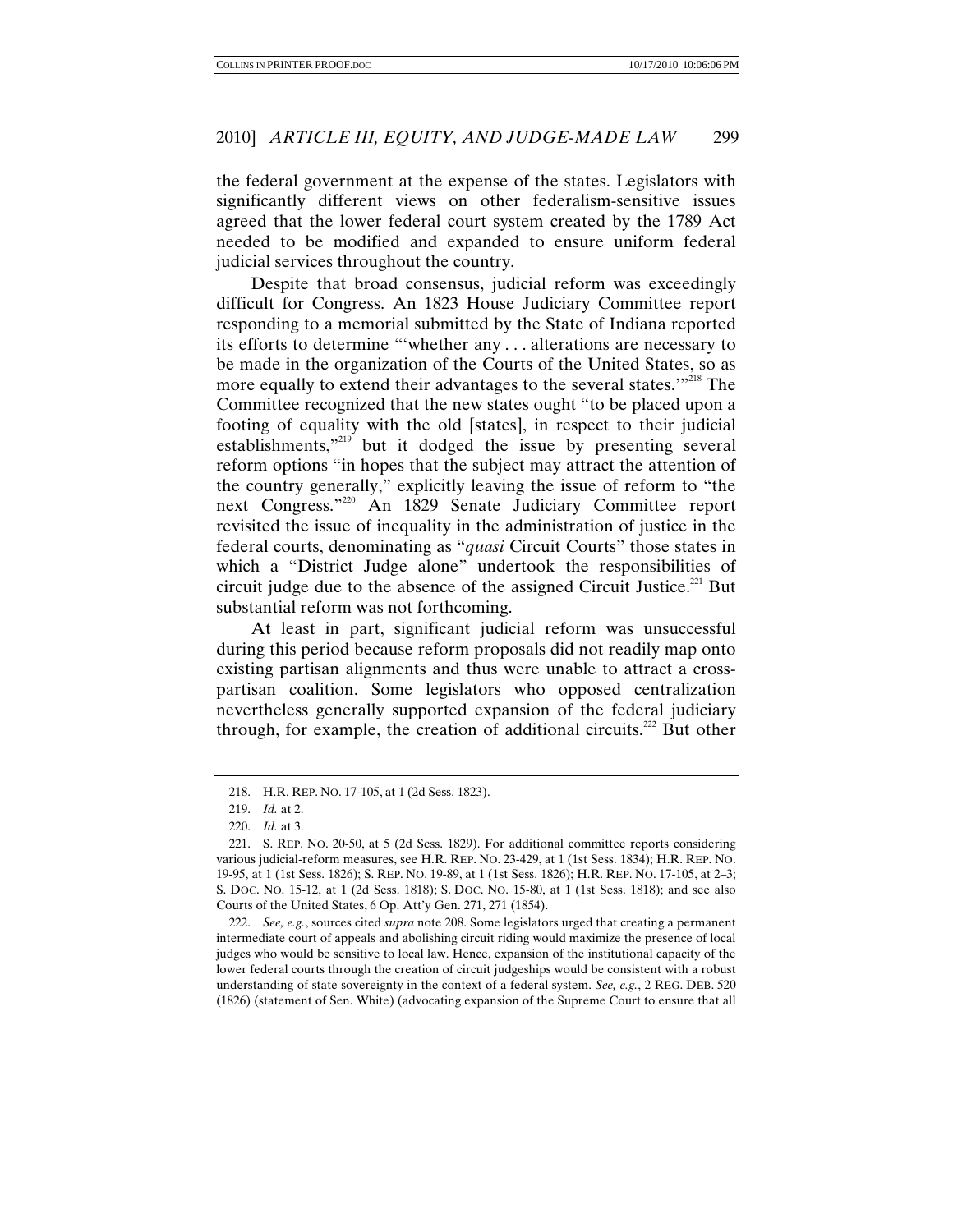legislators sensitive to states' rights associated expansion of federal judicial resources with increased federal judicial power generally $^{223}$ —a painful hangover from the infamous 1801 Judiciary Act.<sup>224</sup> At the same time, some legislators who generally embraced broad national power nevertheless objected to certain judicial reforms that would have involved the addition of Justices or judges, likely because the creation of new judgeships would have given significant appointment power to an opposing-party administration.<sup>225</sup> Although unlikely factions can sometimes build coalitions, in this instance disagreement over how to address the very obvious problems facing the judiciary led to legislative paralysis. In their famous study of the administration of the federal courts, Felix Frankfurter and James Landis noted that legislative activity on judicial reform during this period largely "spent itself in talk."<sup>226</sup>

Amid calls for judicial reform—and the failure of Congress to implement substantial judicial reform legislation—the Supreme Court's insistence on federal uniform equity principles takes on a different light. Although uniformity of institutional infrastructure was by no means synonymous with uniformity of the equitable principles to be applied in federal court—or vice versa—the two concepts were tightly linked in the legislative and judicial debates over federal equity power. Viewed in this context—and as stories from one-time orphan states Kentucky and Louisiana show—the federal uniform equity doctrine serves less as evidence of the Supreme Court's

states have a Circuit Justice who will bring "an intimate knowledge of the municipal laws of the respective States" to the high Court).

<sup>223.</sup> *See, e.g.*, 2 REG. DEB. 537 (1826) (Statement of Sen. Berrien) (objecting to an increase in the number of Supreme Court Justices to supply the need for Circuit Justices in part on the ground that "[t]he federal government is already too strong for the States").

 <sup>224.</sup> On the eve of Jefferson's presidential inauguration in 1801, the Federalist-dominated Seventh Congress enacted a judicial-reform statute, abolishing circuit riding for Supreme Court Justices, creating a federal intermediate court of appeals, redrawing the boundaries of the federal judicial districts, and endowing the federal courts with federal question jurisdiction. Act of Feb. 13, 1801, ch. 4, §§ 1–7, 2 Stat. 89, 89–90. It was immediately and famously repealed by the Republicans in 1802. Act of Mar. 8, 1802, ch. 8, § 1, 2 Stat. 132, 132. For a probing discussion of the 1801 Act, see generally Alison L. LaCroix, *The New Wheel in the Federal Machine*: *From Sovereignty to Jurisdiction in the Early Republic*, 2007 SUP. CT. REV. 345, 381–93 (2008).

<sup>225.</sup> *See* 2 CHARLES WARREN, THE SUPREME COURT IN UNITED STATES HISTORY 133 (1922).

 <sup>226.</sup> FRANKFURTER & LANDIS, *supra* note 19, at 44. In 1837, Congress finally enacted legislation that brought Alabama, Arkansas, Illinois, Indiana, the eastern district of Louisiana, Michigan, Mississippi, and Missouri into the circuit system—a move that required the creation of two new Associate Justice seats on the Supreme Court. Act of Mar. 3, 1837, ch. 34, §§ 1–3, 5 Stat. 176, 176–77.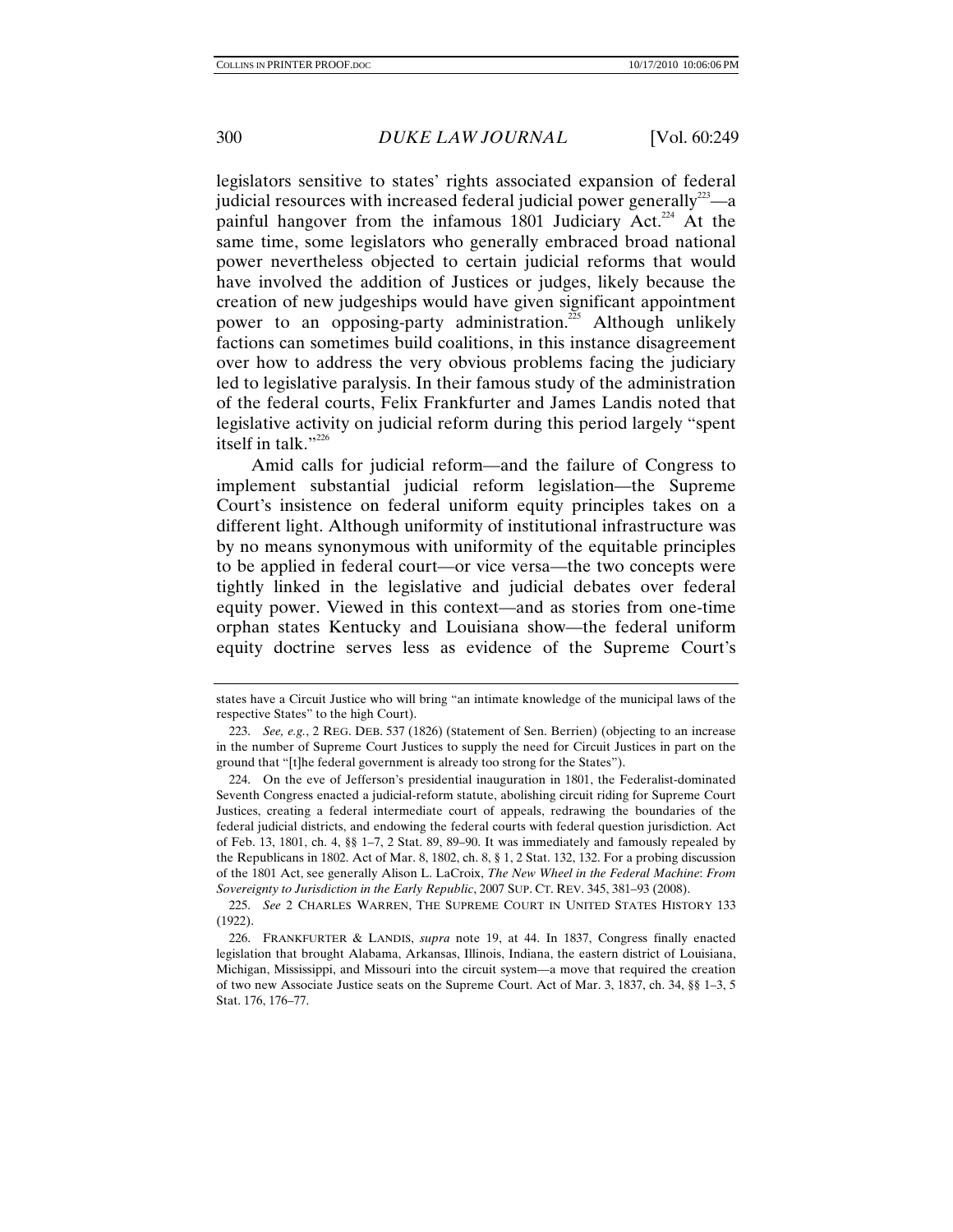unilateral effort to consolidate federal judicial authority at the expense of state sovereignty and more as evidence of an effort to ensure litigant equality and uniform administration of justice throughout the federal judicial system.

## *B. Kentucky: Panic, Process, and Alien Law*

In February 1822, Abraham Venable executed a deed conveying over three hundred acres of real property, as well as slaves and personal property, to George M'Donald, Venable's brother-in-law.227 As consideration, M'Donald promised that he would support Venable's stepchildren.<sup>228</sup> The timing of the conveyance was telling. In 1821, the Bank of the United States had filed suit in federal court against Venable and several others as endorsers of a promissory note for \$4700 that had changed hands several times and was eventually purchased by the bank at a discount.<sup>229</sup> As the Supreme Court explained, "Here then is the case of a person upon the eve of a decree being rendered against him for a large sum of money, which it is admitted would go far to his ruin, making conveyances of his whole property real and personal to his brother-in-law . . . .<sup>"230</sup> Such lastditch efforts to stave off complete financial ruin were not unusual in Kentucky in the wake of the Panic of 1819, which brought destitution to many in that state and gave rise to a state constitutional crisis concerning judicial power.<sup>231</sup>

Perhaps with more zeal than other states caught in the grip of the Panic, Kentucky moved swiftly to enact legislation that would bring some measure of relief and protection to debtors. Starting in 1819, the Kentucky legislature enacted a series of relief measures, including stay laws, debt exemption provisions, minimum pricing for execution of judgments on real property, laws that eased or abolished imprisonment for debt, and relief-driven monetary policies.<sup>232</sup> These

 <sup>227.</sup> Venable v. United States, 27 U.S. (1 Pet.) 107, 107 (1829).

<sup>228.</sup> *Id.* at 111.

<sup>229.</sup> *Id.* at 110.

<sup>230.</sup> *Id.* at 112.

 <sup>231.</sup> For discussions of the Panic of 1819 in Kentucky and the state legislature's response, see 2 WILLIAM ELSEY CONNELLEY & E.M. COULTER, HISTORY OF KENTUCKY 599–600 (Charles Kerr ed., 1922); 2 WARREN, *supra* note 225, at 93–111; Theodore W. Ruger, *"A Question Which Convulses the Nation": The Early Republic's Greatest Debate About the Judicial Review Power*, 117 HARV. L. REV. 826, 835–55 (2004).

 <sup>232. 2</sup> CONNELLEY & COULTER, *supra* note 231, at 608, 613–14; 2 WARREN, *supra* note 225, at 104.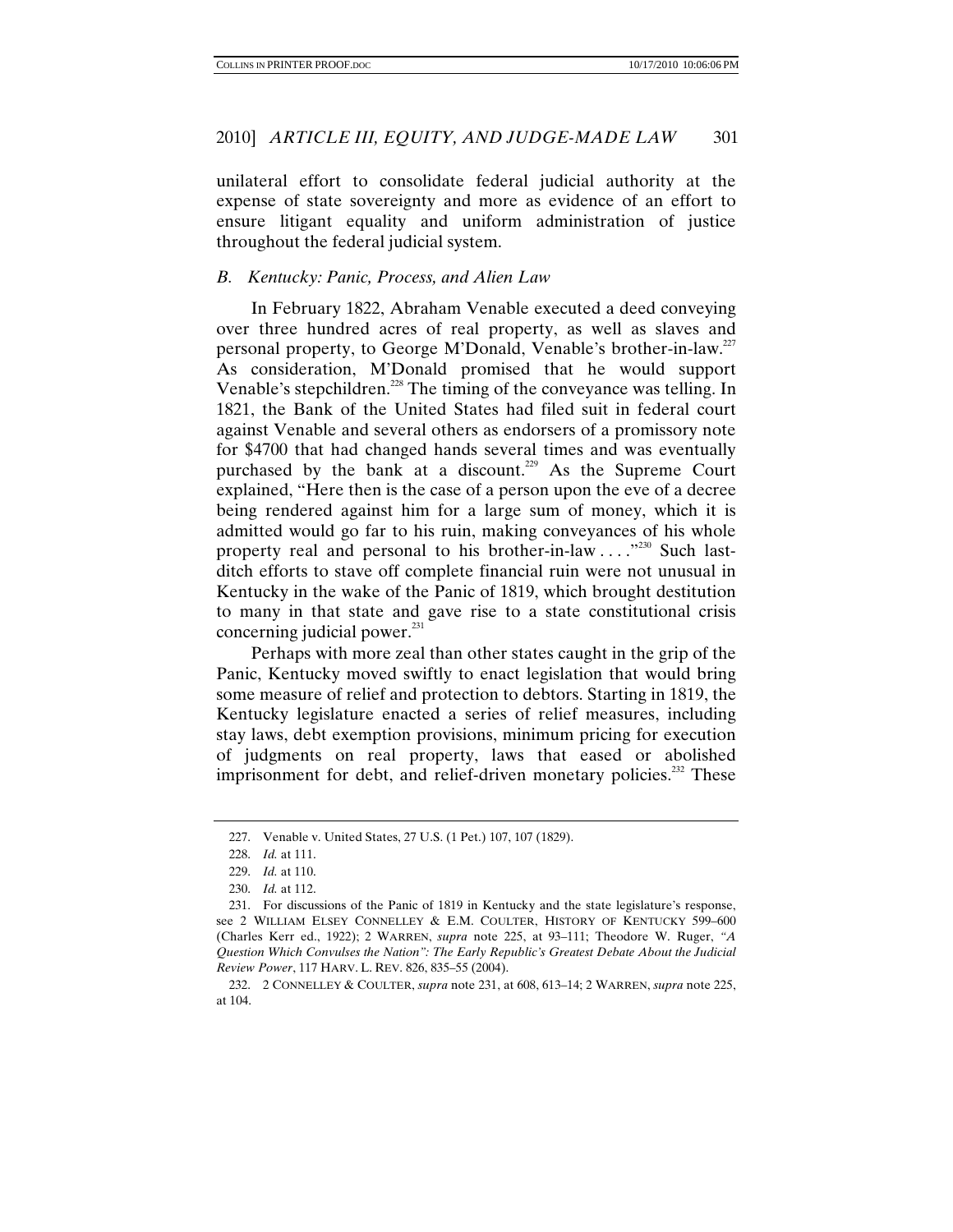relief laws occasioned political mayhem, a state constitutional crisis, and the complete upheaval of the Kentucky state courts. In 1824, as a direct response to the invalidation of a stay law by Kentucky's highest court, the state legislature abolished the existing Court of Appeals (the Old Court) and created a new court staffed with prorelief judges (the New Court).233 The members of the Old Court refused to acknowledge their removal from office, paralyzing the Kentucky judicial system for well over a year.<sup>234</sup>

As others have chronicled, the Old Court–New Court controversy led to substantial debates over, and a referendum concerning, the power of judicial review in Kentucky state courts.<sup>235</sup> But the Panic of 1819 also occasioned significant controversy over the power of the federal courts, including their equity powers. Given the state of affairs in Kentucky in the 1820s, creditors were understandably concerned about the prospect of collecting on contracts in the state courts. For creditors—including the Bank of the United States—who could satisfy subject matter jurisdiction requirements, the federal court in Kentucky became the only hope. Indeed, at certain junctures, it was the only functional adjudicative body available in that state.

In a series of cases, including most famously *Wayman v.*  Southard,<sup>236</sup> the Supreme Court affirmed the Kentucky circuit court's refusal to apply state relief laws, including laws that directed courts to stay the execution of judgments.237 Similarly, in *Venable v. United States*,<sup>238</sup> a case brought in equity, the Court affirmed the Kentucky

 <sup>233. 2</sup> CONNELLEY & COULTER, *supra* note 231, at 629–31. The constitutional crisis concerning judicial and legislative authority became a central feature of the conflict between the relief and antirelief factions, so much so that "New-Court" and "Old-Court" came to stand for their respective platforms. *Id.* at 636–40.

<sup>234.</sup> *Id.* at 636–37.

 <sup>235.</sup> These debates that have been examined in great detail by Theodore Ruger. *See* Ruger, *supra* note 231.

 <sup>236.</sup> Wayman v. Southard, 23 U.S. (10 Wheat.) 1 (1825).

 <sup>237. 2</sup> WARREN, *supra* note 225, at 104. Although the Kentucky stay laws varied in their details, they all stayed execution of judgments issued by any court in the state for a designated time period unless the creditor agreed to accept notes issued by the Bank of the Commonwealth, in which case the stay of execution was of a shorter duration. Unlike most contemporary paper currency, notes issued by the Bank of the Commonwealth were not redeemable for specie. Thus, when the state legislature approved massive printing of notes in 1824 (secured, in theory, on certain assets in the state's treasury), the notes plummeted in value. Consequently, under the stay laws, a creditor could wait one year to be paid in a near-worthless currency, or wait two years to be paid in specie or U.S. notes. Warren, *supra* note 38, at 437–38.

 <sup>238.</sup> Venable v. United States, 27 U.S. (1 Pet.) 107 (1829).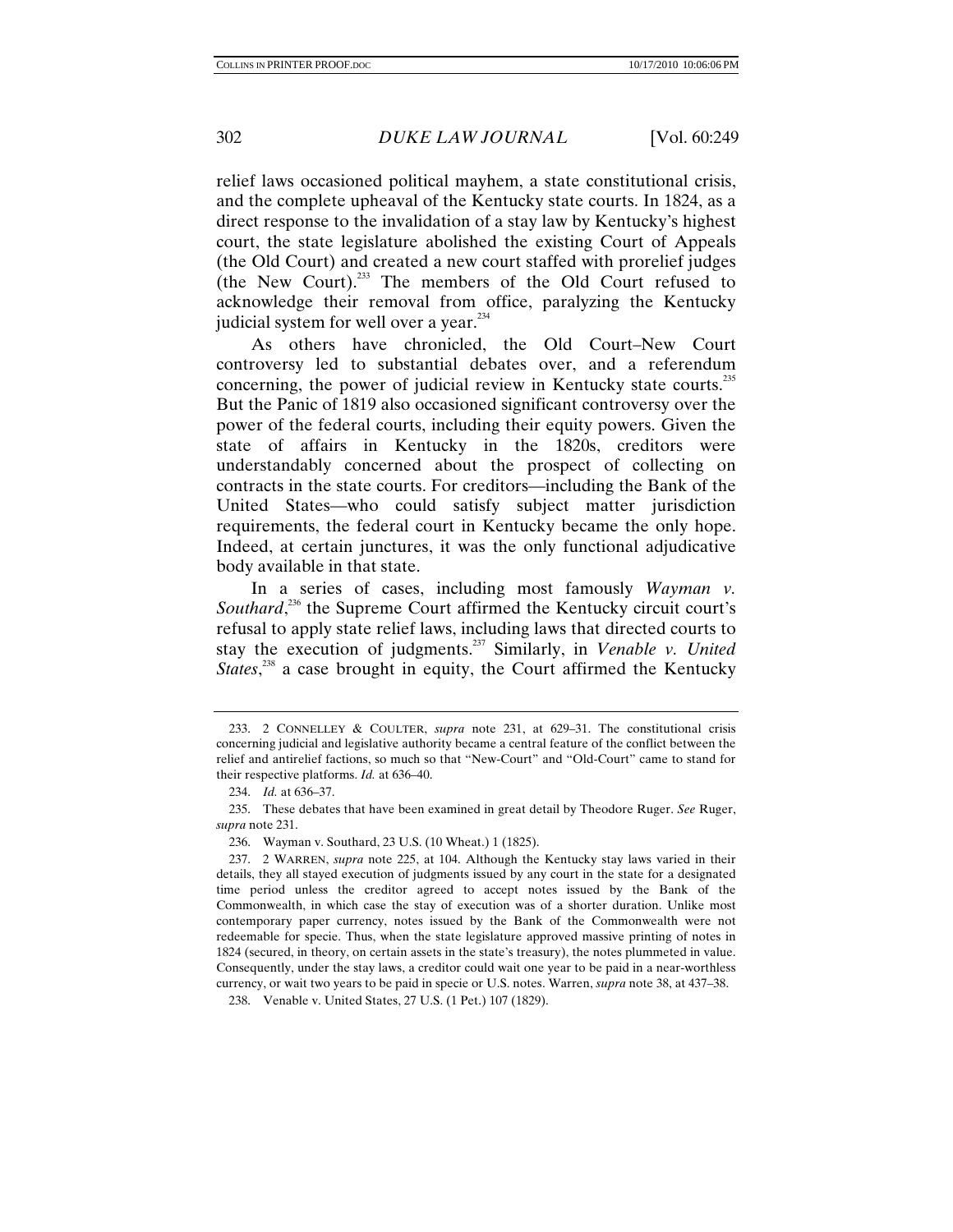circuit court's 1822 determination that Venable's conveyance to M'Donald was, in fact, fraudulent, and that Venable's property could be sold at a marshal's sale in satisfaction of a promissory note.<sup>239</sup> Such rulings by the Supreme Court and the lower federal courts triggered significant debate in Congress over the scope of federal judge-made law and, of particular concern here, federal equity power.<sup>240</sup>

The Kentucky episode also illuminated an embarrassing lacuna in existing federal legislation. As *Wayman* made clear, federal courts in the new states were not covered by the Permanent Process Act, as that statute applied only to the states that were part of the Union in  $1789<sup>241</sup>$  This revelation was another piece of evidence that the new states were orphaned from the federal judicial system.<sup>242</sup>

For some, then, the Kentucky situation revealed the lack of uniformity and institutional incapacity of the federal judicial system.<sup>243</sup> For others, however, the Kentucky cases betrayed a different kind of defect in the federal judicial system—the discretion allowed to federal judges sitting in law and, to a much greater extent, in equity to usurp

241. *Wayman*, 23 U.S. (1 Wheat.) at 32 (observing that the Permanent Process Act "adopts the State law as it . . . stood [in 1789], not as it might afterwards be made"); 2 REG. DEB. 11 (1825) (statement of Sen. Kane) (noting that in *Wayman* the Court determined that "benefits" of the Process Act of 1789 applied "to the citizens of those States only which had existence when the act was passed. It was for the purpose of placing the citizens of other States upon the same footing, that he ventured to introduce this resolution"); *see also* Warren, *supra* note 38, at 436 ("[U]nder the Act of 1792, only State [practice] laws existing in 1789 in the original thirteen States were automatically applicable to the Federal Courts . . . .").

 242. The fact that the Permanent Process Act did not apply in the new states was not news to those who had been alert to legislative debates concerning judicial policy. Efforts to remedy the omission of new states from the process acts began as early as 1809. *See* Warren, *supra* note 38, at 436–37.

<sup>239.</sup> *See id.* at 120.

 <sup>240.</sup> The *Wayman* decision and the resulting legislative debates concerning the Process Act of 1828 have received significant attention from federal-courts scholars. *See, e.g.*, Warren, *supra*  note 38, at 435–50 (summarizing the legislative debates over the Process Act); Woolhandler, *supra* note 150, at 103 (discussing *Wayman v. Southard* and noting that in that opinion "Chief Justice Marshall indicated . . . that the process acts had been designed specifically to allow federal courts to avoid using state debtor relief legislation."). But to my knowledge, little, if any, attention has been given to the fallout over federal equity power that was also part of the debates leading up to the Process Act of 1828.

 <sup>243.</sup> For example, the day after Senator Kane proposed that the Senate Judiciary Committee consider the failure of the existing judicial process acts to reach the new states, *see supra* note 241, Senator John Eaton expressed enthusiasm for the proposal because he sought resolution of an allied problem: the failure of the circuit system to reach the new states in the west, 2 REG. DEB. 13 (1825) (statement of Sen. Eaton).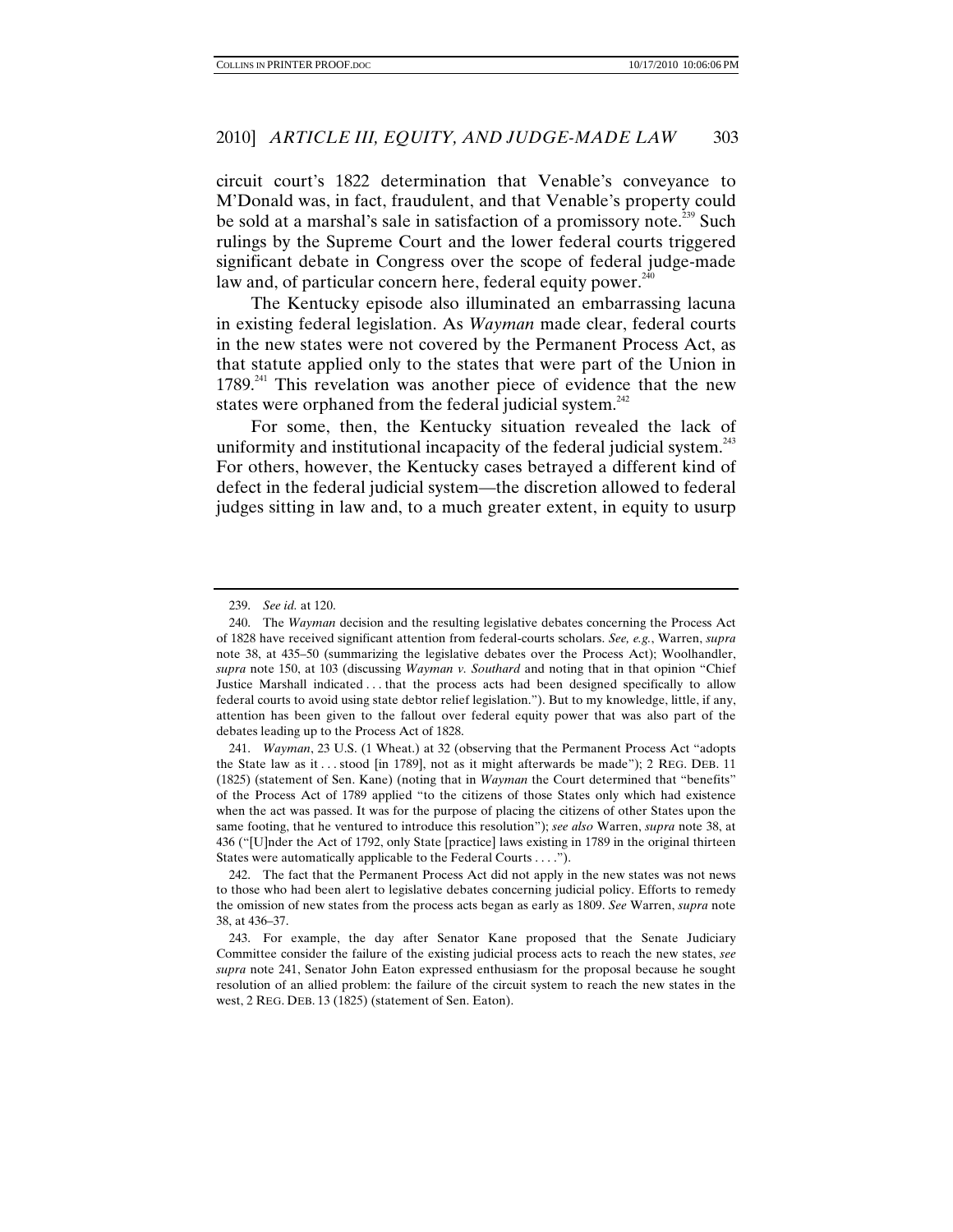the function of the state legislature and, in turn, to undermine important state-level prodebtor legislation.<sup>244</sup>

1. *Senator Rowan Versus Senator Webster, and the Process Act of 1828.* Senator John Rowan—a former Kentucky Court of Appeals judge who was elected to the United States Senate in 1825 as a member of the New Court faction—was of the latter opinion. Federal courts, he believed, possessed too much discretion and lawmaking authority, especially in equity.<sup>245</sup> Impatient with judicial power especially federal judicial power—and a proponent of legislative supremacy—especially state legislative supremacy—Rowan thought that putting such discretion in the hands of federal judges defeated basic principles of republican government.<sup>246</sup> In January 1827, amid ongoing debates regarding judicial reform and the new-state problem illuminated by *Wayman*, Rowan seized upon the issue in an effort to end the tyranny of lawmaking by federal judges, particularly when sitting in equity. Notably, however, Rowan was unable to turn his colleagues, the majority of whom were Jacksonians, against federal equity. Even among those lawmakers who tended to be suspicious of policies that would strengthen federal power, there was no consensus that the federal uniform equity doctrine represented an encroachment on state sovereignty or a violation of separation of powers.

Senator Rowan threw his energies behind a judicial-reform bill that was intended to bring the new states into the federal judicial system by clarifying the processes that would apply in federal courts both in law and equity.<sup>247</sup> The bill, which had been proposed by the

<sup>244.</sup> *See, e.g.*, 2 REG. DEB. 12 (1825) (Statement of Sen. Johnson) (expressing support for the resolution to evaluate the operation of the process acts in the new states out of concern that "irresponsible judicial officers [may have] assumed the right, and exercised . . . the power, of making laws for a sovereign and independent State"); *see also infra* text accompanying notes 245–70.

 <sup>245.</sup> Senator Rowan was a veteran of judiciary politics, as he had been a member of the second Kentucky state constitutional convention in 1799, where debates and power struggles focused on the proper institutional design of Kentucky's judiciary. *See* 2 CONNELLEY & COULTER, *supra* note 231, at 626–47.

<sup>246.</sup> *See* Stephen W. Fackler, *John Rowan and the Demise of Jeffersonian Republicanism in Kentucky, 1819*–*1831*, 78 REG. KY. HIST. SOC'Y 1, 11–13 (1980).

 <sup>247.</sup> S. 81, 19th Cong. (2d Sess. Feb. 2, 1827). This bill was virtually identical to a bill that had been reported out of the Senate Judiciary Committee several months earlier, S. 158, 19th Cong. (1st Sess. May 11, 1826). Both S. 81 and S. 158 would have required that, in the new states only, the "forms of writs of execution and other process, except their style, and the forms and modes of proceeding in suits in the Courts of the United States . . . in proceedings in equity,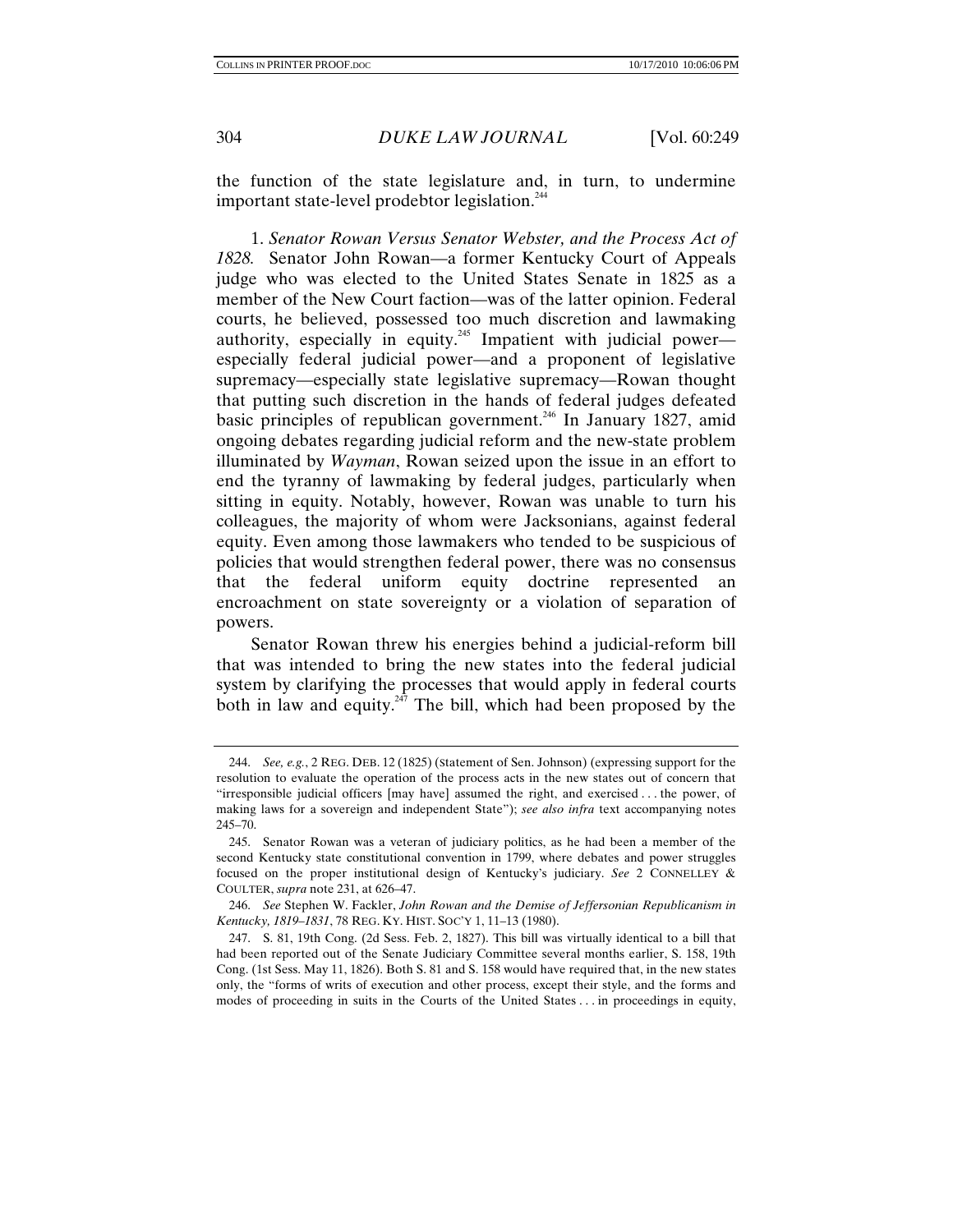Senate Judiciary Committee, would have significantly altered the scope and nature of federal equity power by requiring conformity with state equity in federal courts sitting in the new states.<sup>248</sup> In this way, the bill departed from well-established uniformity in federal equity cases. Rowan seized the opportunity, proposing an amendment that would have required conformity with state equity in *all* lower federal courts<sup>249</sup>—not only in the new states. In addition, his amendment would have stripped federal judges of any discretionary rulemaking power in law or equity, thus departing even further from existing practice.<sup>250</sup> But Rowan's aggressive tactics backfired. By calling attention to the changes to federal equity practice that the Committee's bill would have effected, and by proposing amendments that would rein in federal equity power even further, Rowan prompted a response from Senator Daniel Webster that ultimately doomed his efforts to require conformity with state equity practices and principles.

Although Justice Story later described it as "a most masterly speech, $"^{251}$  Webster's address to the Senate on the pending judicial process bill has not survived. The brief reference to Webster's speech in the legislative record indicates that he "addressed the Senate at great length," arguing that modification of the process acts, and particularly any disruption of the way "equity process was to be regulated," would be "disastrous."<sup>252</sup> Newspapers reported that Webster delivered a "most powerful speech on the Bill regulating the process in the Courts of the United States" to a Senate chamber packed with "[a]ll our most distinguished lawyers . . ." and most of the

<sup>[</sup>shall be] according to the principles, rules, and usages, which belong to Courts of Equity of the said States, respectively." S. 81; *accord* S. 158. It is not apparent that the Chair of the Committee, Senator Martin Van Buren, appreciated the full significance of the bill, as he later remarked that, prior to Webster's intervention, the process bill "was allowed to progress merely through an oversight of the Senate." 4 REG. DEB. 343 (1828).

<sup>248.</sup> *See* S. 81, 19th Cong. (2d Sess. Feb. 2, 1827).

<sup>249.</sup> *See* S. 11, 20th Cong. § 1 (1st Sess. Jan. 30, 1828) (requiring conformity with state laws governing process and execution of judgments, in cases brought in law and equity, "held in any of the States composing this Union").

<sup>250.</sup> *See id.* § 2 ("That so much of any act of Congress as authorizes the Courts of the United States, or the Supreme Court thereof, at their discretion, to add to, or modify, any of the rules, forms, modes, and usages aforesaid, or the forms of writs of execution, and other process, except their style, shall be, and the same is hereby, repealed.").

 <sup>251.</sup> Letter from Joseph Story to George Ticknor (Mar. 6, 1828), *in* 1 LIFE AND LETTERS OF JOSEPH STORY 536 (William W. Story ed., London, John Chapman 1851).

 <sup>252. 4</sup> REG. DEB. 342–43 (1828) (statement of Sen. Webster).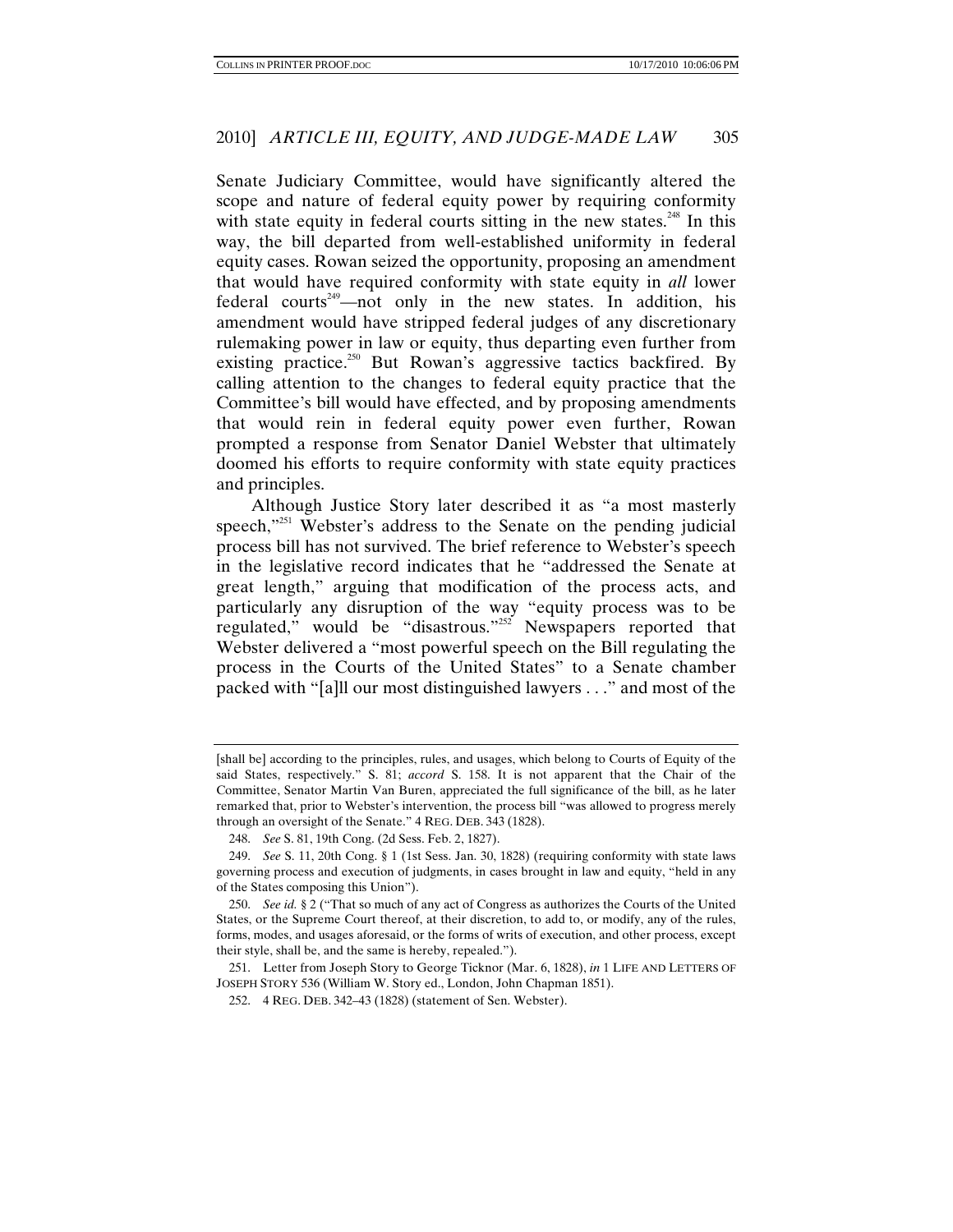members of the House.<sup>253</sup> In his address, Webster "replied in detail to arguments urged by Messrs Tazewell and Rowan," specifically addressing the significance of the term "civil laws" in the Temporary Process Act.<sup>254</sup> Webster urged that "if the process bill passed in its present shape, it would destroy all Equity process in many of the old states."<sup>255</sup> Faced with a bill that threatened to minimize, or even eliminate, the federal courts' distinctive equity powers, Webster delivered an encomium for equity that, according to one report, "seemed to flash on every mind instant conviction that the subject had not before been fully understood; and [that] placed one or two lawyers of that body  $\dots$  in a situation in which no high minded man, no man of genius or ambition, could desire to be."<sup>256</sup> Rowan was one of those men.

Whatever the precise nature of Webster's remarks, they were enough to incite Senator Rowan to make a forceful and complete defense of state legislative supremacy and the concomitant need for complete federal conformity with state law in both common law and equity cases. Rowan reserved his most scathing remarks for federal equity. The requirement of uniform equity principles Webster embraced offended every tenet of government that Rowan held dear, beginning with rudimentary principles of separation of powers. "Legislative power," admonished Rowan, "is never to be exercised but under strict responsibility to the people, whose will gives obligatory force to the law."<sup>257</sup> According to Rowan, federal judges— "in office for life" and removable by impeachment only—"were commissioned to judge, not to legislate—to expound, not to make laws." $^{258}$ 

In making his defense, Senator Rowan was not solely, or even largely, concerned with protecting congressional power from encroachment by federal judges; he was concerned with encroachment upon the sovereign rights of states and state legislatures. The fact that some state courts lacked equity powers was no justification for federal courts to employ uniform equity principles in the federal courts, as defenders of federal equity suggested.

258. *Id.*

<sup>253.</sup> *From the Massachusetts Journal*, PORTSMOUTH J. & ROCKINGHAM GAZETTE, Mar. 1, 1828, at 2*.*

<sup>254.</sup> *In the Senate*, PROVIDENCE PATRIOT & COLUMBIAN PHOENIX, Feb. 27, 1828, at 2.

<sup>255.</sup> *Id.*

<sup>256.</sup> *From the Massachusetts Journal*, *supra* note 253, at 2.

 <sup>257. 4</sup> REG. DEB. 349 (1828) (statement of Sen. Rowan).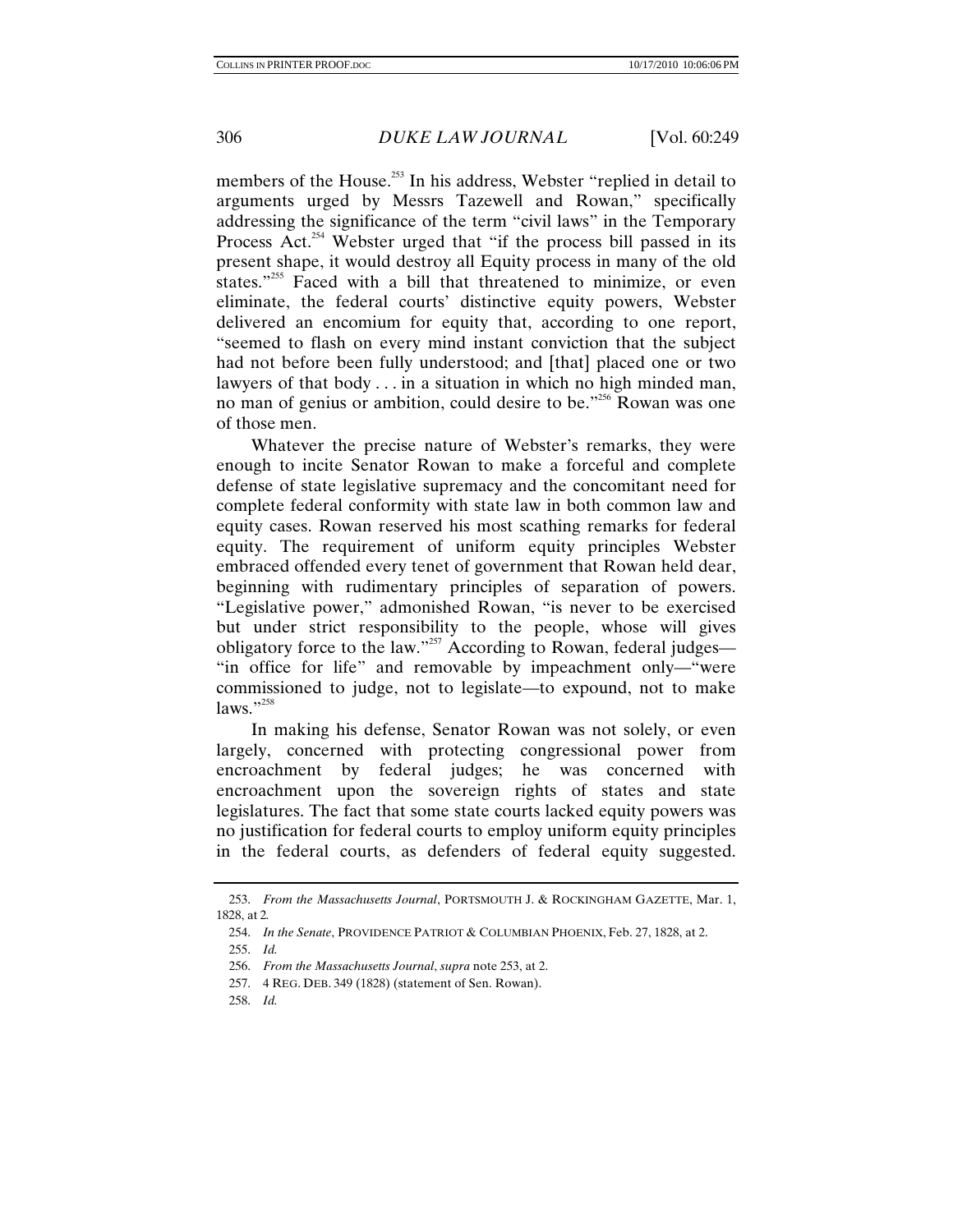Instead, it was precisely because of the variation in state equity principles that the federal courts should be required to conform to state equity practice, or the lack thereof. "[W]hat ought to be conclusive," Rowan argued, "is, that those States have not chosen to administer justice through Chancery forms."<sup>259</sup>

If [equity] does not exist in each State, it must be owing to the want of power, or of wisdom, in the State which has it not. It cannot be want of power, for all the States are sovereign and equipollent *quoad hoc.* . . . [Will any Senator] say that the rights and interests of the citizens of his State shall be decided, whenever drawn into question in the Federal Court, . . . not by those principles and rules of equity, which have been ordained by the wisdom, and consecrated by the usage of that State, but by a code imparted by the [federal] Judges, and unknown to the State? $2^{260}$ 

If Senator Rowan's ideological sensibilities were thoroughly offended by the thought of a federal judge, "unknown to the State," usurping the role of the state legislator and deciding the "rights and interests of the citizens of his State," Webster's insistence that "civil law regulates proceedings in equity" was the final insult.<sup>261</sup> Taking apparent joy in trying to school the schoolmaster, Rowan started with first principles. "Now, *. . .* by the civil law, every lawyer understands that the municipal law of the Roman empire is meant. That law, [Webster] tells us, regulated proceedings in equity in England, and performs the same office in our country. *Mr. President, can the gentleman be serious*?"262 Taunting Webster, Rowan continued, "the gentleman will have it from England; we must get the rules of equity, says he, from England, through learned judges and lawyers, who have made it (the civil law) their study....<sup>"263</sup> But according to Rowan, resort to judges and lawyers as the "medium of [equity's] intromission" was itself a usurpation.<sup>264</sup> "[T]he Judges have given that State law enough *. . . .* [Kentucky] will acknowledge nothing as law, which has not *. . .* had legislative sanction. She will insist *. . .* that the Judges shall neither make nor import law."265

- 262. *Id.* at 364 (emphasis added).
- 263. *Id.* at 365.
- 264. *Id.*
- 265. *Id.*

<sup>259.</sup> *Id.* at 362.

<sup>260.</sup> *Id.* at 362–63.

<sup>261.</sup> *Id.* at 363–64.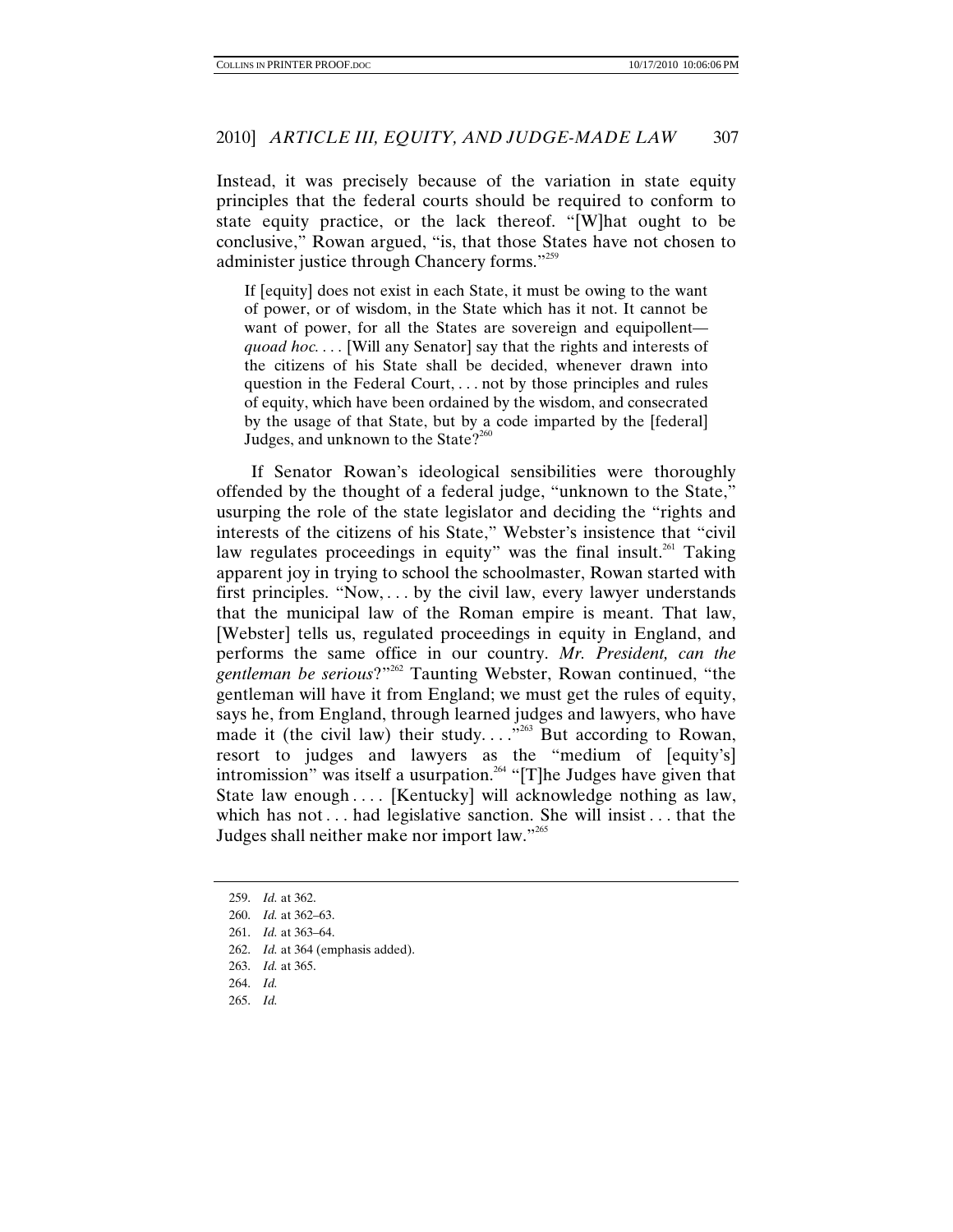Finally, the notion that federal judges were to import a "foreign or alien code"<sup>266</sup> of equity offended Senator Rowan's republican vision of law as organic to the people, and as a core dimension of state sovereignty. A state's "mode or form of administering justice . . . is essential to its sovereignty," he explained.<sup>267</sup> "Free states appropriate, by legislative sanction, those universal rules and principles of equity and justice, and use them as their own. Vassal states are regulated by laws enacted or adopted for them by others."<sup>268</sup>

Senator Rowan's understanding of federal courts' obligation to follow state law and equity—and his corresponding critique of judicial "legislation"—was coherent and passionate. And it was animated by criticisms of federal judge-made law that are sometimes purported to represent the prevailing understanding of the limits of federal judicial power in the early nineteenth century.269 If it was indeed generally understood that application of judge-made law in federal courts made "[f]ree states" into "vassal states,"<sup>270</sup> however, one might expect that Rowan's proposed amendment to the judicial-reform bill would have passed without controversy. Yet Rowan's vision of the federal courts as functionaries of the state legislatures ultimately failed to capture a majority of his fellow senators' support. Not only was his specific amendment requiring absolute federal conformity with state equity principles rejected, but upon Webster's motion, the entire bill was sent back to committee for reconsideration.<sup>271</sup>

The resulting legislation, the Process Act of 1828, finally remedied the glaring omission of the existing process acts by stipulating the sources of procedural and remedial law applicable in federal courts in the new states.<sup>272</sup> But notwithstanding Rowan's best efforts, and after sustained debate in Congress, with one significant exception<sup> $273$ </sup> the Act did nothing to limit the application of a uniform corpus of nonstate equity principles in federal equity cases.

2. *Judicial Reform and Federal Equity in Kentucky.* How does the legislative fallout over, and the final response to, the state and

270. 4 REG. DEB. 368 (1828) (statement of Sen. Rowan).

- 272. Process Act of 1828, ch. 68, §§ 1, 3, 4 Stat. 278, 278–81.
- 273. *See infra* text accompanying notes 295–96.

<sup>266.</sup> *Id.* at 364.

<sup>267.</sup> *Id.* at 366.

<sup>268.</sup> *Id.* at 368.

<sup>269.</sup> *See* sources cited *supra* note 10 and *infra* notes 385–86.

 <sup>271.</sup> *Id.* at 371–72.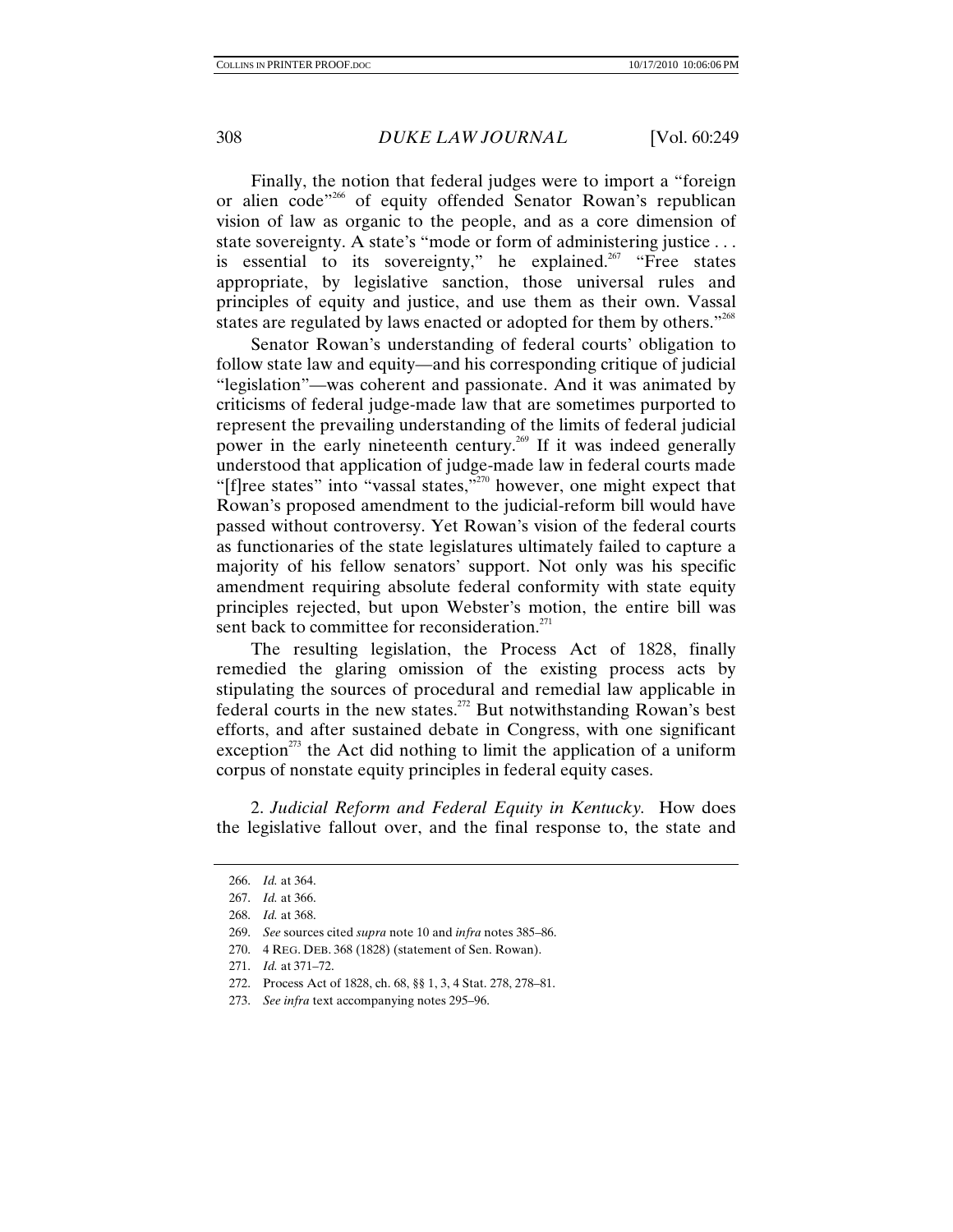federal courts' conduct in the wake of the Panic of 1819 help explain the vitality of the federal uniform equity doctrine during the early nineteenth century? As an initial matter, in light of congressional acquiescence to the uniform equity doctrine in the Process Act of 1828, it would be misleading to characterize that doctrine as a product of the Supreme Court's particular institutional tendency to unilaterally aggrandize federal judicial power. As discussed previously, when viewed through the lens of Section 34 and the *Swift*  case, the history of judge-made law in the federal courts in this period is sometimes told as a story about the federal courts' particular tendency to overreach, repudiating Congress's statutory pronouncements.<sup>274</sup>

However accurate that characterization may be with respect to Section  $34$ ,<sup>275</sup> events in Congress following the Panic of 1819 suggest that the Supreme Court's uniform equity doctrine cannot be so easily reduced. It cannot be gainsaid that Congress was well aware of the federal courts' equity powers after the Rowan-Webster debate. Despite that awareness, Congress was unwilling or unable to enact legislation requiring the federal courts to conform to state law in federal equity cases. Instead, in 1828 national legislators extended the geographical reach of existing legislation that, although not particularly clear, had been interpreted by the Court for a decade to require uniformity in federal equity cases. The uniform equity doctrine was not a product of a unilateral power grab by the Supreme Court but rather was the product of a complex, institutional dynamic between the Court and Congress.<sup>276</sup>

Second, debates over the Process Act of 1828 suggest that uniform equity was not predominantly understood as a doctrine that violated prevailing federalism and separation-of-powers principles. Some legislators—like Senator Rowan—described federal equity in such terms. But for many legislators, including many Jacksonians in Congress, such concerns were either nonexistent or were outweighed by other factors. Defenders of state sovereignty—such as Senator Martin Van Buren of New York,<sup>277</sup> Senator Elias Kane of Illinois,<sup>278</sup>

<sup>274.</sup> *See supra* note 18 and accompanying text.

 <sup>275.</sup> As discussed earlier, William Fletcher's important contribution on this point called that characterization of Section 34 into question. *See* Fletcher, *supra* note 8*.*

<sup>276.</sup> *See infra* Part II.D.

<sup>277.</sup> *See* 4 REG. DEB. 203–04 (1828) (statement of Sen. Van Buren) ("It appears to me that it was the duty of the State legislature to have adopted rules; and if they did not establish them, it was their own fault. The Courts, in the performance of their duties, finding none, were forced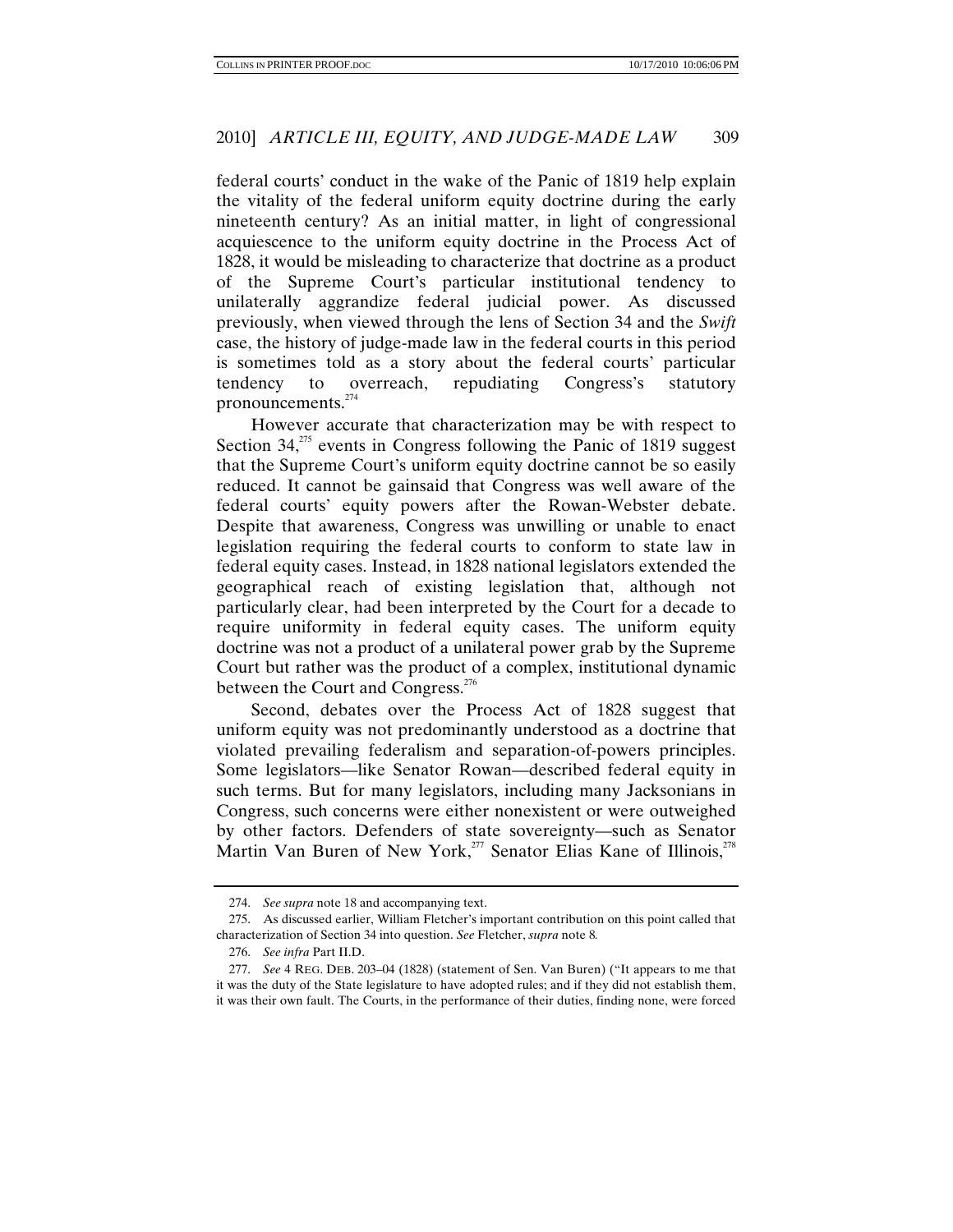and several other Jacksonians in Congress—opposed Rowan's efforts to secure absolute conformity with state law and equity.279 The point here is not that these senators were sympathetic to Webster's nationalist views on federal judicial policy in general. Rather, it is that even among legislators whose ideological inclinations tended toward the limitation of federal power, there was a range of views about the proper scope of federal judicial power, and the uniform equity doctrine did not generally offend a shared understanding of the constitutional limits of federal judicial power.

Recognizing that debates over federal uniform equity were part of a larger conversation concerning the institutional capacity of the federal judicial system helps explain why Rowan's anti-federal equity campaign failed. In judicial-reform debates, uniformity in equity was seen by many as a jurisprudential device that would help standardize the administration of justice in the judicial system—an issue that appealed across partisan lines. The process bills, triggered in significant part by the Kentucky crisis, would not remedy all of the federal courts' institutional problems, such as those stemming from the circuit-riding system and chronically understaffed circuit courts. But they were designed to remedy the related problem of the

to make rules to govern their process."); *id.* at 93 (statement of Sen. Van Buren) ("It was impossible to give up all the power of the Federal Courts without involving the country in confusion.").

<sup>278.</sup> *Id.* at 94–95 (statement of Sen. Kane) (observing that the Process Act of 1792 struck a wise path by "g[iving] the Circuit Courts power to alter and amend the laws of process, passed by the State Legislatures; and to the Supreme Court of the United States, power to supervise and overrule them"); *id.* at 371 (statement of Sen. Kane) (making the same argument); *see also id.* at 372 (statement of Sen. Berrien) ("[T]he power to prescribe rules for their own courts had been hitherto given to the Federal Judges, under certain limitations; and it could not be confined . . . without doing serious injury.").

 <sup>279.</sup> For example, seven Jackson-supporting senators voted against the Rowan amendment that would have required strict conformity with state law and equity. *See id.* at 327–28 (recording the nay votes of Jackson-supporting Senators Chandler, Dickerson, Kane, McLane, Smith of Maryland, Van Buren, and Williams). Determining the political allegiances of national legislators in this period is fraught with difficulty because "the mass political party did not become established as an institution of public authority until at least the 1830s." GERALD LEONARD, THE INVENTION OF PARTY POLITICS: FEDERALISM, POPULAR SOVEREIGNTY, AND CONSTITUTIONAL DEVELOPMENT IN JACKSONIAN ILLINOIS 9 (2002). But the Rowan-Webster showdown occurred at a moment during which there was an unusual degree of clarity concerning nascent party affiliation among national legislators. In the congressional elections of 1826 and 1827, support for President John Quincy Adams or challenger Andrew Jackson was a crucial factor, and—although the Jacksonians were a heterogeneous group—support for the latter generally signaled a rejection of Adams's nationalist program and stronger support of states' rights. *See* MARTIS, *supra* note 214, at 30 (noting that Jackson's support came in part from the fact that the American people perceived him as a "champion of states' rights").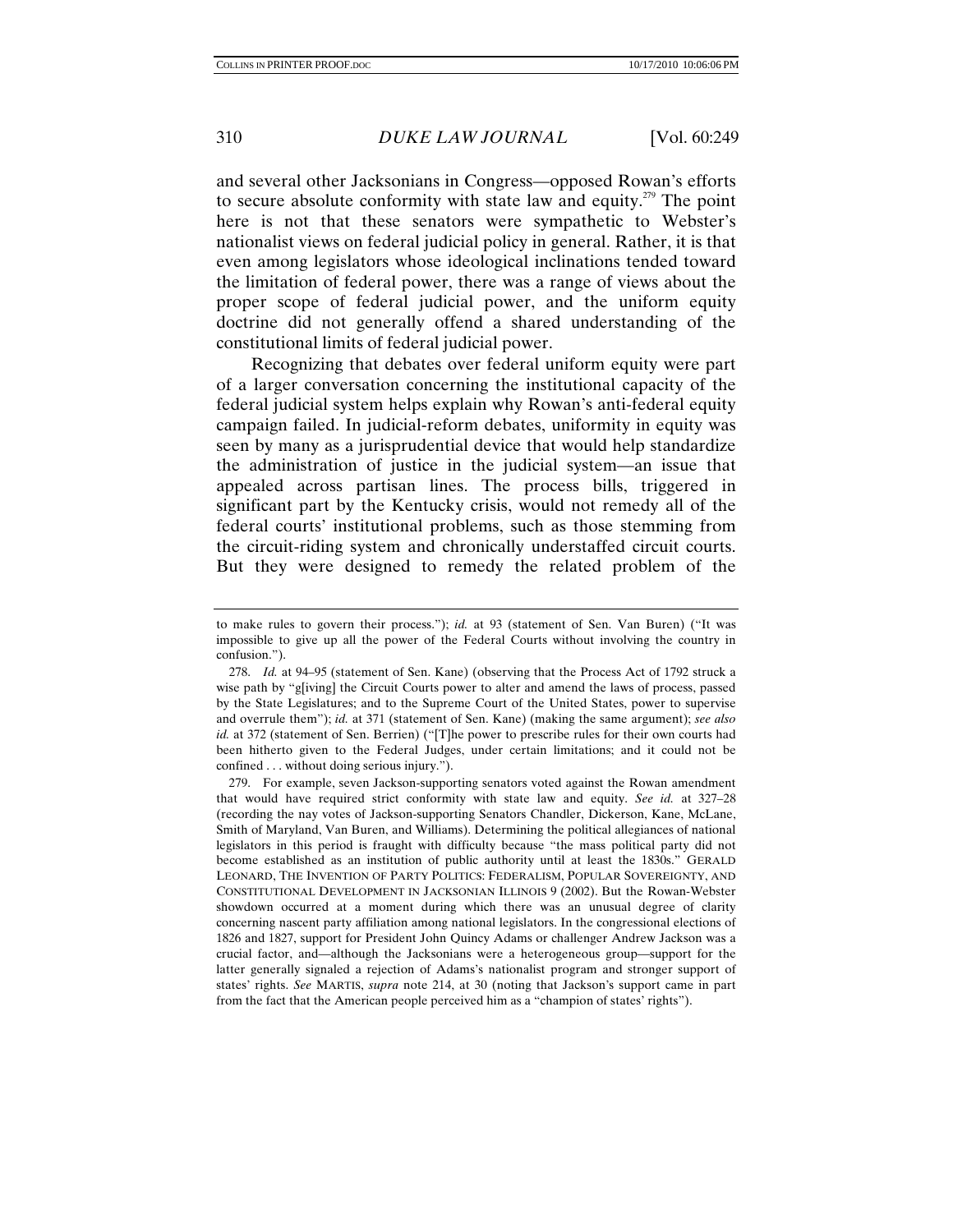omission of the new states from the original process acts.<sup>280</sup> For legislators bent on bringing some measure of consistency to the federal court system, Senator Rowan's demand for total conformity with state equity and zero discretion in rulemaking was out of step with the larger goals of judicial reform—uniformity and equality throughout the federal system.

In theory, institutional uniformity of the sort sought by western legislators and others did not require the application of uniform equity principles in federal court.<sup>281</sup> When deciding cases in law, federal judges typically applied the forum state's procedure, remedies, and—with important exceptions—substantive law.<sup>282</sup> Rowan's proposed amendment would have required even stricter conformity with state equity practice in old states and new.<sup>283</sup> But conformity of this sort was unworkable on the equity side of the docket. Variety in state equity systems, including a near-total absence of equity in some states, meant that conformity with state equity would result in radical disuniformity in the administration of justice in federal courts.284 From a modern perspective, this may seem like a trivial concern. But even defenders of state sovereignty understood that the purpose of the federal judiciary was to bring some measure of uniformity to the national administration of justice. For example, an 1824 petition by Mississippi's bar association authored by Joseph Davis, Jefferson Davis's older brother, explained that precisely because of the diversity of laws, "the system of national tribunals, ordained to enforce them, should be uniform in every part of the Union, in order that the spirit of system and uniformity prevailing in the one, might counteract the tendency to anarchy and confusion in the other."<sup>285</sup> Although one might conclude that Davis's enthusiasm for uniformity in the federal courts was of limited scope, Davis went on to laud the "Napoleon Code" and to suggest that "if there was no other motive for the extension of the Judicial System of 1789 to the

<sup>280.</sup> *See* sources cited *supra* note 241 and accompanying text.

 <sup>281.</sup> An 1824 petition by a group of Kentucky lawyers proposed a plan that would have remedied the institutional defects of the federal courts in the west and also would have required greater deference to state law through limitation of diversity jurisdiction. *See* Bibb et al., *supra*  note 210, at 1, 10. But the sometimes subtle distinction between uniform administration of justice and uniform law was by no means evident. *See infra* note 296 and accompanying text.

<sup>282.</sup> *See supra* Part I.A.

 <sup>283.</sup> *See supra* notes 249–50 and accompanying text.

<sup>284.</sup> *See supra* notes 76–83 and accompanying text.

 <sup>285.</sup> DAVIS, *supra* note 210, at 4.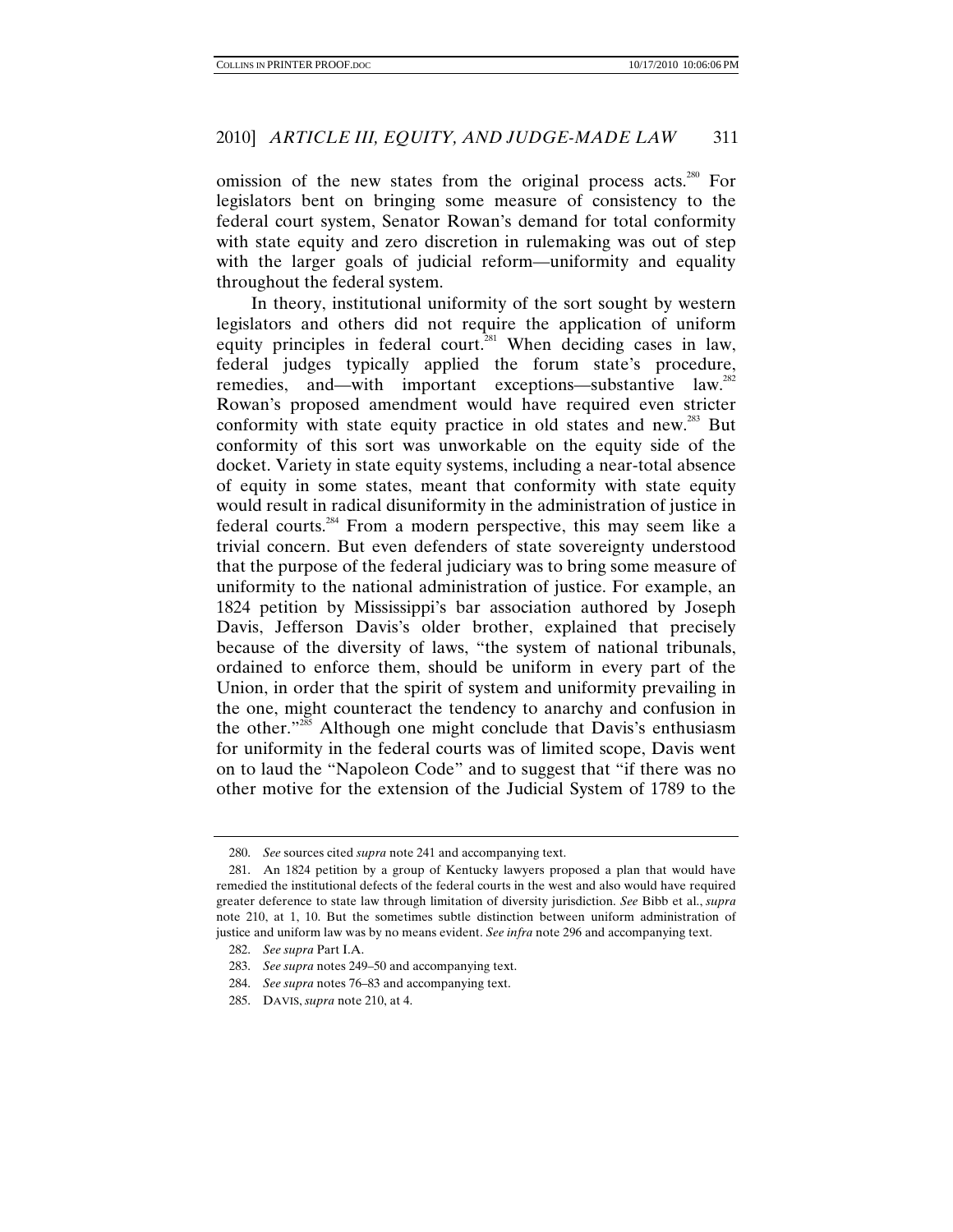new States, but that the system should be uniform and universal, that alone would be sufficient to induce Congress so to extend it."286

In the immediate context in which the debates over federal equity power took place in the 1820s, Davis's concerns about "anarchy" and, at the very least, "confusion,"<sup>287</sup> seemed plausible, making federal uniform equity appear particularly important to both national legislators and members of the Court. Uniformity in federal equity cases functioned as a quasi-constitutional bulwark against the fragmentation of the Union and localist excess. Thus, within the limits of their jurisdictional grant, lower federal courts sitting in equity were to provide a national floor of remedies and, sometimes, rights for those litigating in federal court.<sup>288</sup> In light of the Kentucky crisis, strict judicial conformity with state law and equity would arguably involve the federal courts in similar turmoil. It would require them to conform with state law even when state judges would not—a problem that even Martin Van Buren could appreciate.<sup>289</sup> If that was the kind of conformity required under Senator Rowan's amendments, then perhaps this was taking too far the concept of federal judicial conformity with state law and equity. Rowan's insistence that federal courts conform to state equity thus ran contrary to the general desire for some level of uniformity in the federal judicial system.

Finally, any analysis of federal judge-made law in the early nineteenth century would be incomplete without considering the possibility that economic interests motivated the development and perpetuation of the federal uniform equity doctrine. Professors Morton Horwitz and Tony Freyer have both demonstrated how the perceived need for a uniform body of commercial law generated significant support for general common law and uniform equity principles, especially among the commercial classes.<sup>290</sup> Another

 290. FREYER, HARMONY AND DISSONANCE, *supra* note 13, at 40 (explaining how *Swift* made it possible for federal judges to create a "federal commercial law" which "served the

<sup>286.</sup> *Id.* at 5.

<sup>287.</sup> *Id.* at 4.

 <sup>288.</sup> In this regard, application of uniform federal equity principles in private-law litigation is consistent with the application of federal equitable remedies in constitutional cases filed in federal court during the same period. As Woolhandler has demonstrated, diversity jurisdiction was an important means of bringing federal constitutional litigation into federal court well before statutory recognition of federal question jurisdiction in 1875. *See* Woolhandler, *supra*  note 150, at 84–85. Her observation that there was a "settled consensus that the federal courts should administer a federalized set of rights and remedies for federal constitutional rights," *id.* at 81, applies in parallel fashion to the private rights asserted in federal equity cases.

<sup>289.</sup> *See* sources cited *supra* note 247.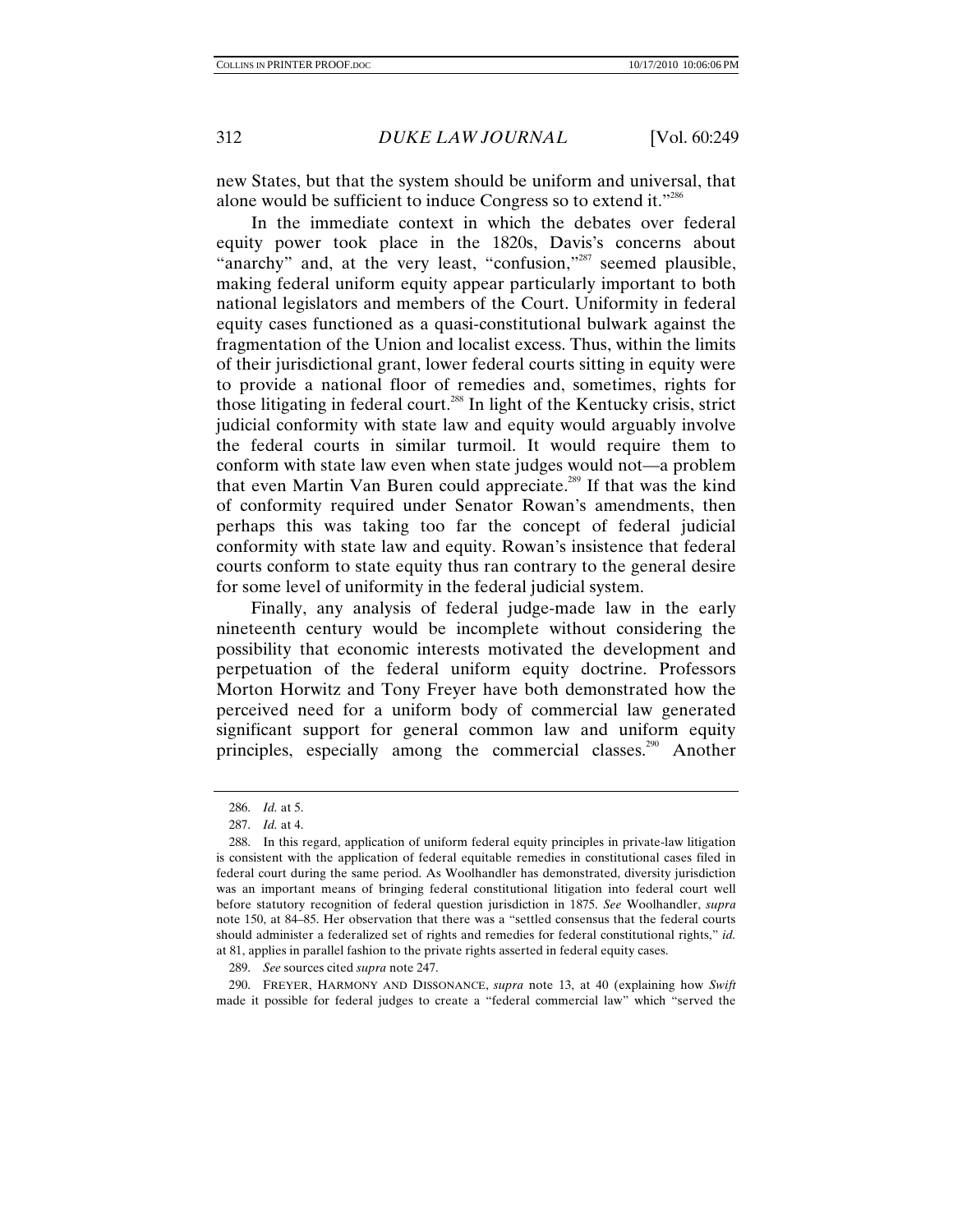important possibility, then, is that Congress failed to rein in the Court's uniform equity doctrine because it was generally sympathetic to the Court's apparent efforts to create a national uniform commercial law, one that tended to favor out-of-state creditors.

At first blush, such an interpretation seems directly applicable to the Process Act of 1828. After all, in cases like *Wayman*, the Supreme Court ratified federal procedural rules that aided the collection of debt and thwarted the operation of state debtor-relief laws, thus helping to create and enforce national norms concerning creditors' rights.<sup>291</sup> And in the 1820s, as in 1789, congressional debates concerning judicial process and equity were bound up in contests over debtors' and creditors' respective rights.<sup>292</sup> In debates following the Kentucky crisis, strong defenders of debtors' rights—such as Senator Rowan—advocated that federal courts apply state law and equity, in no small part because state legislatures had enacted laws tending to favor debtors. Given this important context, it is inviting to understand the Process Act of 1828 as evidence of a general procreditor bias in national judicial policy. Under this theory, national legislators ratified federal uniform equity by refusing to rein in federal equity power when the opportunity arose, thereby further entrenching the power of a national commercial elite.

As tempting as such an interpretation is, the final version of the Process Act of 1828 demonstrates that, in this instance, creditordebtor tensions played a rather nuanced role in shaping federal judicial policy. Given the immediate context of cases like *Wayman* that gave rise to debates regarding judicial reform and federal equity in the 1820s, national legislators could not have failed to recognize the significance of judicial policy to the relative rights of creditors and debtors.293 But national legislators also perceived the need for institutional uniformity in the federal judicial system.

The final form of the Process Act of 1828 reflects a compromise struck between these two competing concerns. Like the earlier

interests of merchants involved in interstate trade"); HORWITZ, *supra* note 13, at 250 ("[T]he much heralded quest for legal uniformity . . . can also be seen more concretely as an attempt to impose a procommercial national legal order on unwilling state courts.").

<sup>291.</sup> *See* Warren, *supra* note 38, at 437–39 (describing Kentucky's debtor-relief laws and the Supreme Court cases that made the laws ineffective in federal courts).

<sup>292.</sup> *See* Holt, *supra* note 86, at 1478–1503 (describing the debate and history surrounding the passage of The Judiciary Act of 1789 as a struggle between procreditor and prodebtor legislators).

<sup>293.</sup> *See supra* notes 232–40 and accompanying text.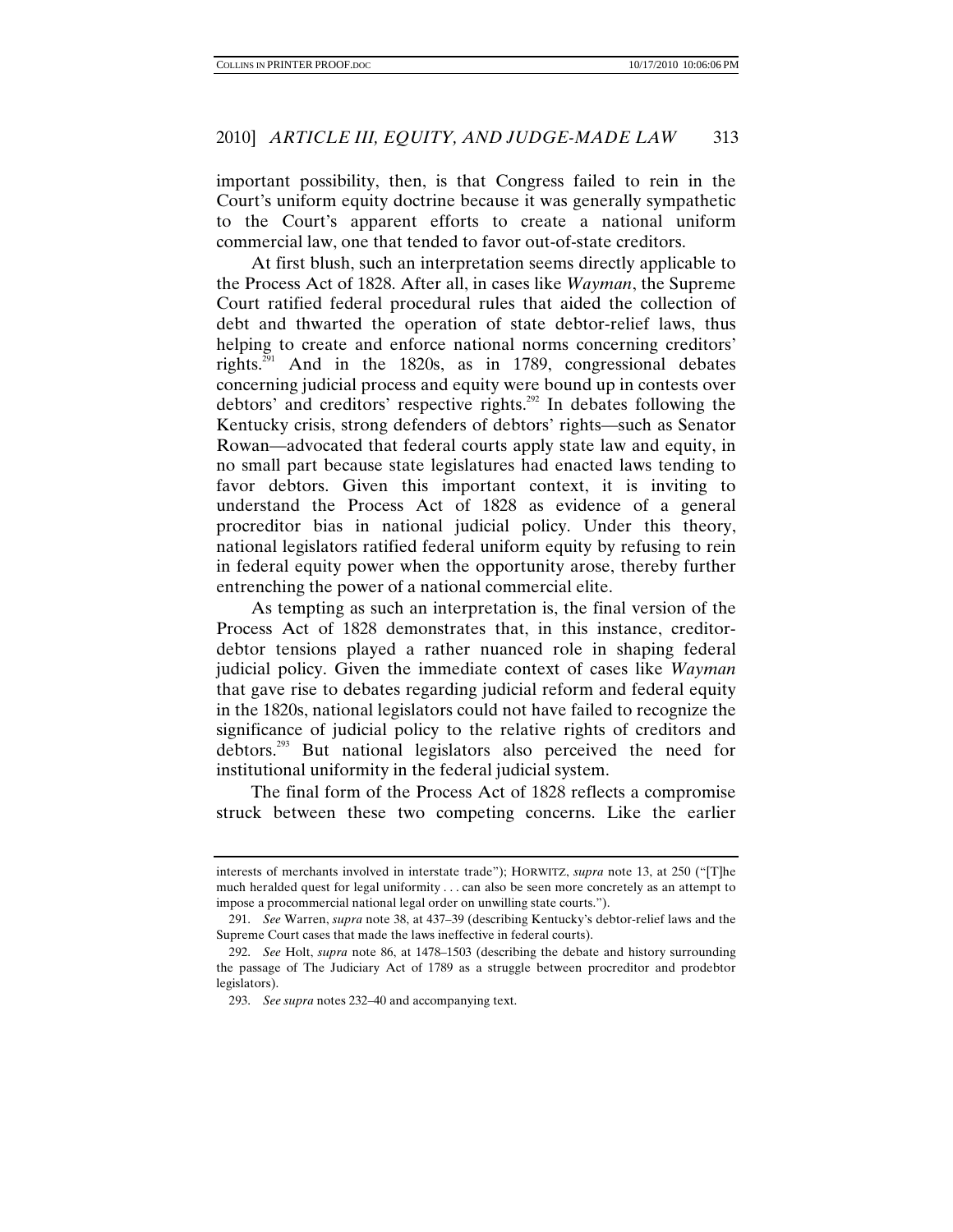process acts, the Process Act of 1828 provided that in "proceedings in equity," federal cases would be conducted "according to the principles, rules, and usages, which belong to courts of equity."<sup>294</sup> By 1828, this phrasing was understood to refer to federal and English equity principles. But the 1828 Act also contained an important exception. The third section of the Act required federal conformity, in law and equity, with respect to "writs of execution" and final process.295 This third section of the 1828 Act was a triumph, albeit a limited one, for Senator Rowan and other supporters of debtors' rights, for it generally required federal courts to apply debtor-friendly stay-of-execution statutes like Kentucky's.

Thus, while the Process Act of 1828 by and large perpetuated and expanded the federal uniform equity doctrine geographically, it slightly narrowed the scope of that doctrine by directing federal judges to apply the execution provisions that had been enacted by state legislators—many of which were debtor friendly—in equity. Given this particular exception to federal uniform equity, it would be a misstatement to suggest that the Act's perpetuation and extension of the uniform federal equity doctrine can be attributed to procommercial interests in Congress. Out-of-state creditors who frequently litigated in federal courts to collect debts surely lost important ground in the final version of the Act. Other concerns were also at work in the debates leading to the Process Act of 1828, including the felt need for institutional coherence and uniformity in the federal judicial system.<sup>296</sup>

In sum, by reading the debates leading up to the enactment of the Process Act of 1828 for what they were—judicial reform debates—one sees that it is impossible to understand the vitality of federal uniform equity without also understanding contemporary

 <sup>294.</sup> Act of May 19, 1828 (Process Act of 1828), ch. 68, § 1, 4 Stat. 278, 280.

<sup>295.</sup> *Id.* § 3, 4 Stat. at 281.

 <sup>296.</sup> It is worth noting, moreover, that although commercial cases were certainly an important part of the federal equity docket, equity jurisdiction also extended to a whole host of subjects unlikely to involve typical commercial interests. The federal courts applied, and insisted on the application of, a uniform body of equity principles in cases involving all manner of subjects—from disputes over dower, Powell v. Monson & Brimfield Mfg. Co., 19 F. Cas. 1218 (C.C.D. Mass. 1824) (No. 11,356), to marriage settlements, Neves v. Scott, 50 U.S. (9 How.) 196 (1850), to wills, Gaines v. Chew, 43 U.S. (2 How.) 619 (1844). *See infra* Part II.C.1. Thus, to use modern terminology, the uniform equity doctrine was transsubstantive, at least within the federal equity docket. This does not mean that the perceived need for a national, uniform commercial law did not animate the push for uniformity in federal equity jurisprudence. But it does suggest that other factors were also at work.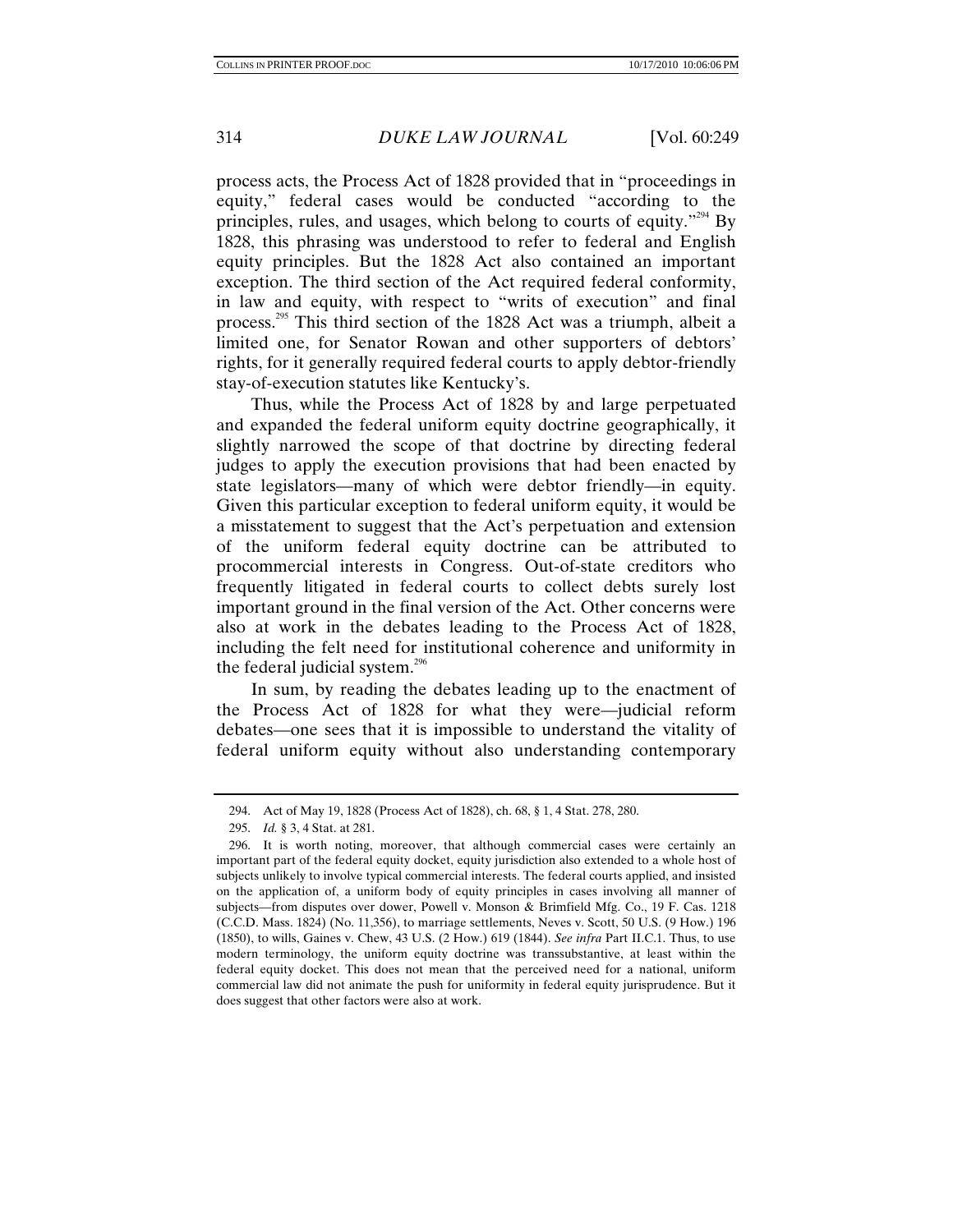concerns about institutional uniformity. Amid cries from orphan states for uniformity, equality, and expansion of the institutional infrastructure in the federal court system, uniform equity in the 1820s was not generally understood as a violation of federalism or separation-of-powers principles. Nor was it identified exclusively, or even largely, with an overreaching, nationalizing, and creditorfriendly Supreme Court. In important ways, it appealed to a desire for uniformity and equality in the federal judicial system, especially on the fringes of the republic.

In so concluding, one need not naïvely dismiss the significance of partisan disagreement and economic interests in shaping the behavior of federal judges and legislators. Surely some proponents of federal uniform equity sought expansion of federal judicial power based on a consolidationist understanding of government, while others sought to protect the interests of out-of-state creditors. But it would also be a mistake to suggest that uniformity always and only functioned as a code word for consolidation at the expense of state sovereignty, or for protection of particular interests. Institutional considerations—broad agreement that there was a minimum requirement for institutional uniformity in a federal judicial system—created an additional, distinctive set of conditions that provided a fertile and necessary context for the development and vitality of the federal uniform equity doctrine.

## *C. Louisiana: "Foreign Law" in the Federal Courts*

The dynamic created by the Supreme Court's use of federal equity power to secure institutional uniformity in the federal courts, and Congress's acquiescence to that power, played out dramatically in the case of Louisiana. In the 1812 statute granting Louisiana statehood, Congress also created a federal judicial district, the "Louisiana district," staffed with a district judge "who shall reside therein."<sup>297</sup> But the socio-legal culture of Louisiana remained distinctive, presenting the Supreme Court and national legislators with a dilemma: defer to the particular legal culture of the state and

 <sup>297.</sup> Act of Apr. 8, 1812, ch. 50, § 3, 2 Stat. 701, 703. As was the case in all territories, Congress established federal courts in Louisiana prior to statehood. James Pfander demonstrates that one of the pre-statehood federal courts in Louisiana was, in fact, an Article III district court. *See* James E. Pfander, *Article I Tribunals, Article III Courts, and the Judicial Power of the United States*, 118 HARV. L. REV. 618, 712 (2004) ("In the legislation that implemented the Louisiana Purchase . . . Congress created both a territorial court and an Article III district court.").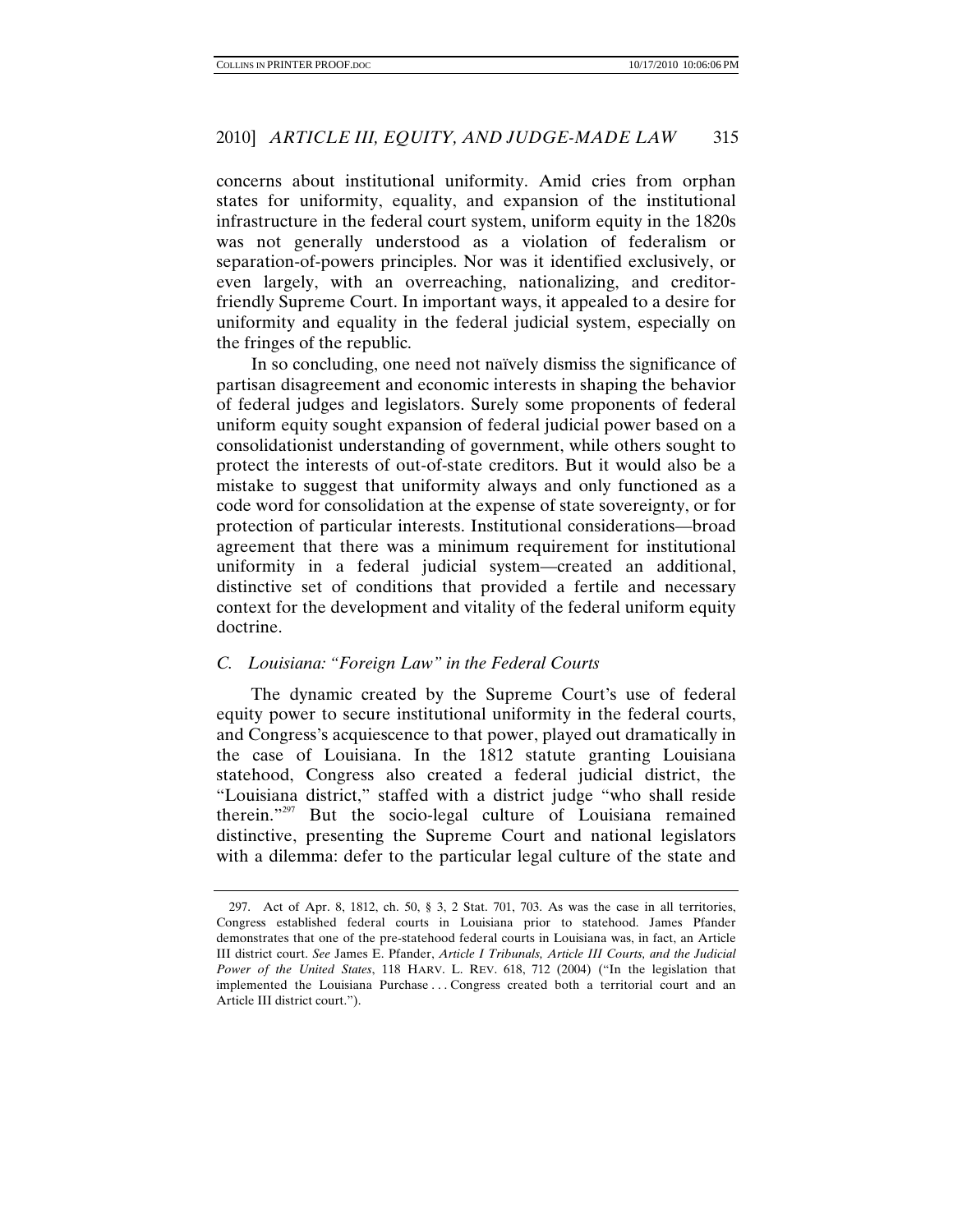risk complete loss of a distinctive federal judicial authority, or insist upon uniformity and risk trammeling Louisiana law. Measures had been taken to ensure, to a certain degree, the application of Louisiana civil law in federal court.<sup>298</sup> In part because of the value placed on institutional uniformity in federal courts, however, the Supreme Court insisted upon the application of uniform equity principles in the federal courts in Louisiana. Once again, Congress demurred.

It is difficult to imagine a state that was more on the national fringes geographically, legally, culturally, linguistically, and politically than Louisiana in the early nineteenth century. Louisiana state law was generally based on the civil law system that governed in most continental European countries rather than on the English common law system that governed in other states.<sup>299</sup> In Louisiana state courts, judicial proceedings were conducted in French rather than English.<sup>300</sup> And with respect to its federal courts, Louisiana was truly an orphan state for much of the period. Until 1837, Louisiana was not part of any federal judicial circuit, and no Justice had been appointed to serve as its Circuit Justice.<sup>301</sup>

Because of Louisiana's distinctive legal system and culture, however, the application of uniform equity in Louisiana federal court encountered significant resistance in that state. But resistance to federal equity in Louisiana differed from that in Kentucky in an important respect. In Louisiana it was not only certain legislators who viewed federal equity as a usurpation of state sovereignty; the federal district judges likewise resisted federal equity. Thus, debates concerning federal equity in Louisiana illuminate a different dimension of the call for institutional uniformity in the federal courts. Given the limits of the circuit-riding system—especially in states like Louisiana—it was important that the lower federal court judges

<sup>298.</sup> *See infra* text accompanying note 305.

<sup>299.</sup> *See* MARK F. FERNANDEZ, FROM CHAOS TO CONTINUITY: THE EVOLUTION OF LOUISIANA'S JUDICIAL SYSTEM 1712–1862, at 31 (2001) (describing how Louisiana's private law was based on the Roman, French, and Spanish civil-law traditions).

 <sup>300.</sup> Although the Louisiana State Constitution of 1812 required that all laws be promulgated in English, French prevailed as the legal *lingua franca* in state legislative debates, judicial proceedings, and legal arrangements between private parties. Alain A. Levasseur  $\&$ Roger K. Ward, *300 Years and Counting: The French Influence on the Louisiana Legal System*, 46 LA. B.J. 300, 304 (1998).

 <sup>301.</sup> In 1837, Congress created the Ninth Circuit and included the Eastern District of Louisiana within that circuit. Act of Mar. 3, 1837, ch. 34, § 1, 5 Stat. 176, 176–77. The entirety Louisiana was incorporated into the circuit system in 1842. *See* Act of Aug. 16, 1842, ch. 180, 5 Stat. 507.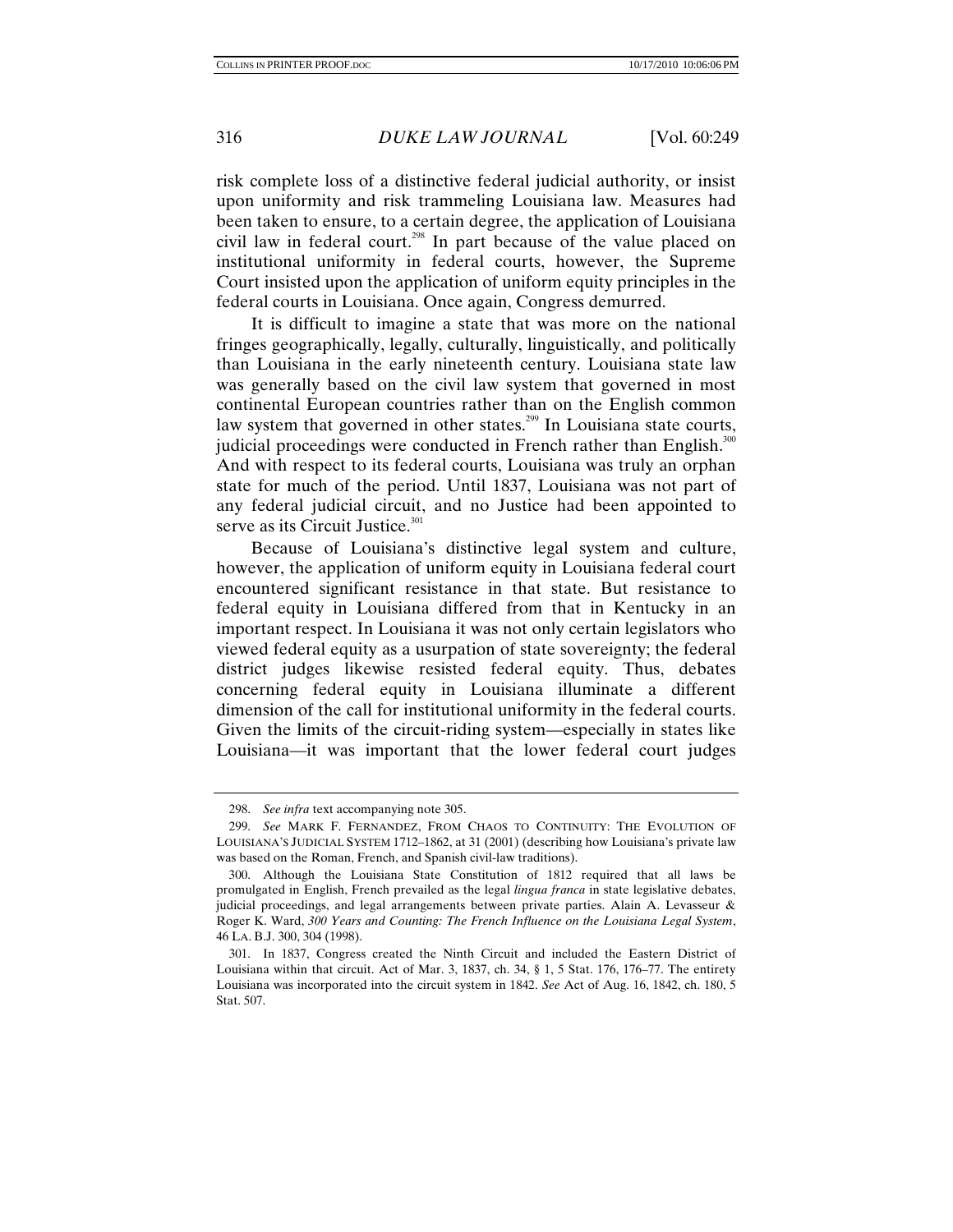complied with Supreme Court precedent and mandates. The creation of a lower federal judiciary would have been of little use if the jurists appointed did not identify, at some level, as federal judges willing to follow Supreme Court precedent.<sup>302</sup> But in a state like Louisiana, ensuring that federal courts conformed with and followed Supreme Court precedent was no mean feat.

In the early nineteenth century, the judges appointed to the federal district court in Louisiana were drawn from the local bar. $303$  In Louisiana, that meant the appointment of judges trained in civil law judges who, as it turned out, earnestly defended Louisiana's legal system as the authentic civil law system over the bastardized version that was English chancery practice.<sup>304</sup> In this institutional context, mandates that Louisiana federal courts apply uniform equity principles were contested and defined in a series of federal cases brought from the 1830s through the 1850s. It was in part because of the Louisiana federal judges' fierce resistance to federal equity—a resistance that led nearly to the impeachment of one federal judge that the Supreme Court insisted upon the use of uniform equity principles with such vehemence.

1. *Equity in Louisiana Federal Courts.* Responding to proposals by Louisiana legislators, Congress enacted a special process act in 1824 to regulate adjudication in federal courts in Louisiana. The 1824 Act stipulated that "the mode of proceeding in civil causes in the courts of the United States . . . established in the state of Louisiana, shall be conformable" to the mode of practice in the state courts.<sup>305</sup> But like most judiciary acts of the period, the 1824 Act was vague

 <sup>302.</sup> One might imagine a unitary judicial system in which lower-court judges were not obliged, explicitly or implicitly, to follow clear precedent established by superior courts. Acceptance of such a practice, however, would have constituted a significant departure from well-accepted norms in Anglo-American judicial practice. *See* Evan H. Caminker, *Why Must Inferior Courts Obey Superior Court Precedents?*, 46 STAN. L. REV. 817, 818 (1994) (noting that in American courts, "long-standing doctrine dictates that a court is always bound to follow a precedent established by a court 'superior' to it").

<sup>303.</sup> *See* Act of Apr. 8, 1812, ch. 50, § 3, 2 Stat. 701, 703.

 <sup>304.</sup> Although some commentators claimed the civil law as one of the important sources of English equity principles—thus tying Anglo-American equity to a glorious history of European civil law—the connections between civil law and English Chancery (and, hence, federal equity) remain unclear. *See* Charles Donahue, Jr., *The Civil Law in England*, 84 YALE L.J. 167, 170 (1974) (book review) (describing connections between areas of law and courts, but noting that finding a connection for the "civil law element in the law applied in Chancery . . . is more problematic").

 <sup>305.</sup> Act of May 26, 1824, ch. 181, § 1, 4 Stat. 62, 62–63.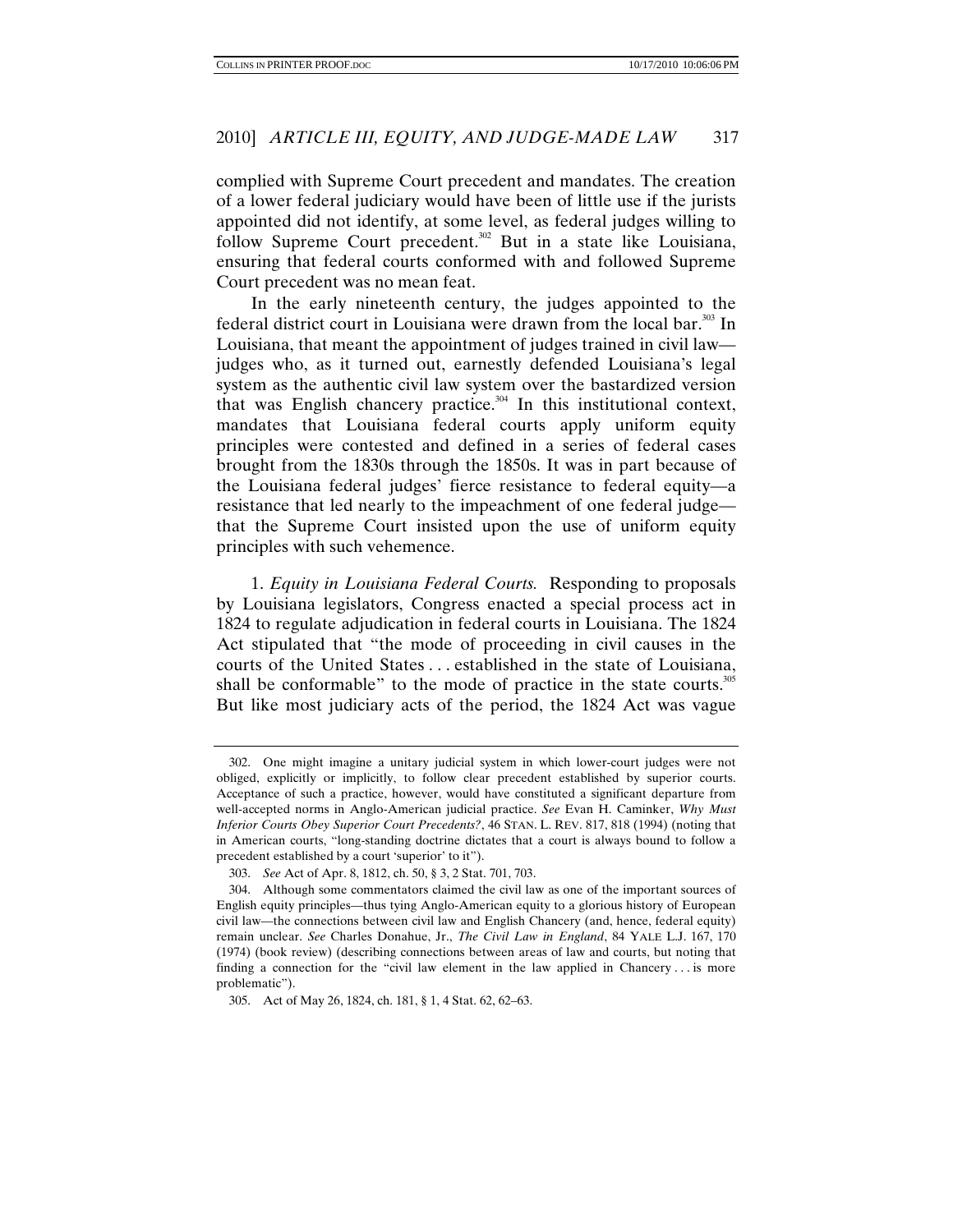with respect to the source of procedures, remedies, and substantive principles to be applied in actions brought in equity. In fact, the 1824 Act made no reference to equity at all.

The Supreme Court first addressed that issue in 1835, in an opinion authored by Jackson-appointee Justice Smith Thompson. In Livingston v. Story,<sup>306</sup> Thompson explained that because Louisiana courts did not recognize "equitable claims or rights" as traditionally understood in the Anglo-American tradition, the 1824 Act simply did not apply to equity cases brought in Louisiana federal court.<sup>307</sup> Citing *Robinson v. Campbell*, he reasoned that equity principles applied in Louisiana federal courts as they applied in all federal courts.<sup>308</sup> Although not the only possible interpretation of the 1824 Act, it was the interpretation that would both preserve uniformity across the federal judicial system and ensure that Article III's reference to equity was honored and enforced. Three years later, the basic holding of *Livingston* was affirmed by Chief Justice Taney in *Poultney v. The City of La Fayette*. 309

Both before and after *Livingston* was decided, the federal judges in Louisiana balked at the suggestion that uniform nonstate equity principles would apply in Louisiana federal court. Judge Samuel Harper, appointed in 1829 by President Jackson after personally assuring the president of his states' rights views, was the first to joust with the Supreme Court over equity power. $310$  It was his ruling that the Supreme Court reversed in *Livingston*. And, more generally, it was his rules of court that prohibited the application of equity in the circuit court in Louisiana even after the *Livingston* Court held otherwise*.* 311

 <sup>306.</sup> Livingston v. Story, 34 U.S. (9 Pet.) 632 (1835).

<sup>307.</sup> *Id.* at 660.

 <sup>308.</sup> *Id.* at 655–56. This is particularly significant because the Process Act of 1828 explicitly exempted Louisiana federal courts, Act of May 19, 1828 (Process Act of 1828), ch. 68, § 4, 4 Stat. 278, 282, and—as per the Supreme Court's interpretation—the 1824 Act did not apply to equity cases, *Livingston*, 34 U.S. (9 Pet.) at 632. Hence, the Supreme Court had no statutory foundation for its rulings concerning the applicability of federal uniform equity in the Louisiana circuit court.

 <sup>309.</sup> Poultney v. City of La Fayette, 37 U.S. (12 Pet.) 472 (1838).

<sup>310.</sup> *See* KERMIT L. HALL, THE POLITICS OF JUSTICE: LOWER FEDERAL JUDICIAL SELECTION AND THE SECOND PARTY SYSTEM, 1829–61, at 6–7 (1979) (discussing Harper's preappointment visit with Jackson, during which he stressed his states' rights beliefs).

<sup>311.</sup> *See* Opinion of the Court, Whitney v. Relf (No. 3823) (Mar. 9, 1837) (Harper, J.), at 28, 32, *reprinted in* Certificate of Division from the U.S. Circuit Court for E. La., Gaines v. Chew, 40 U.S. 9 (1841), at 385, 386 [hereinafter Certificate of Division].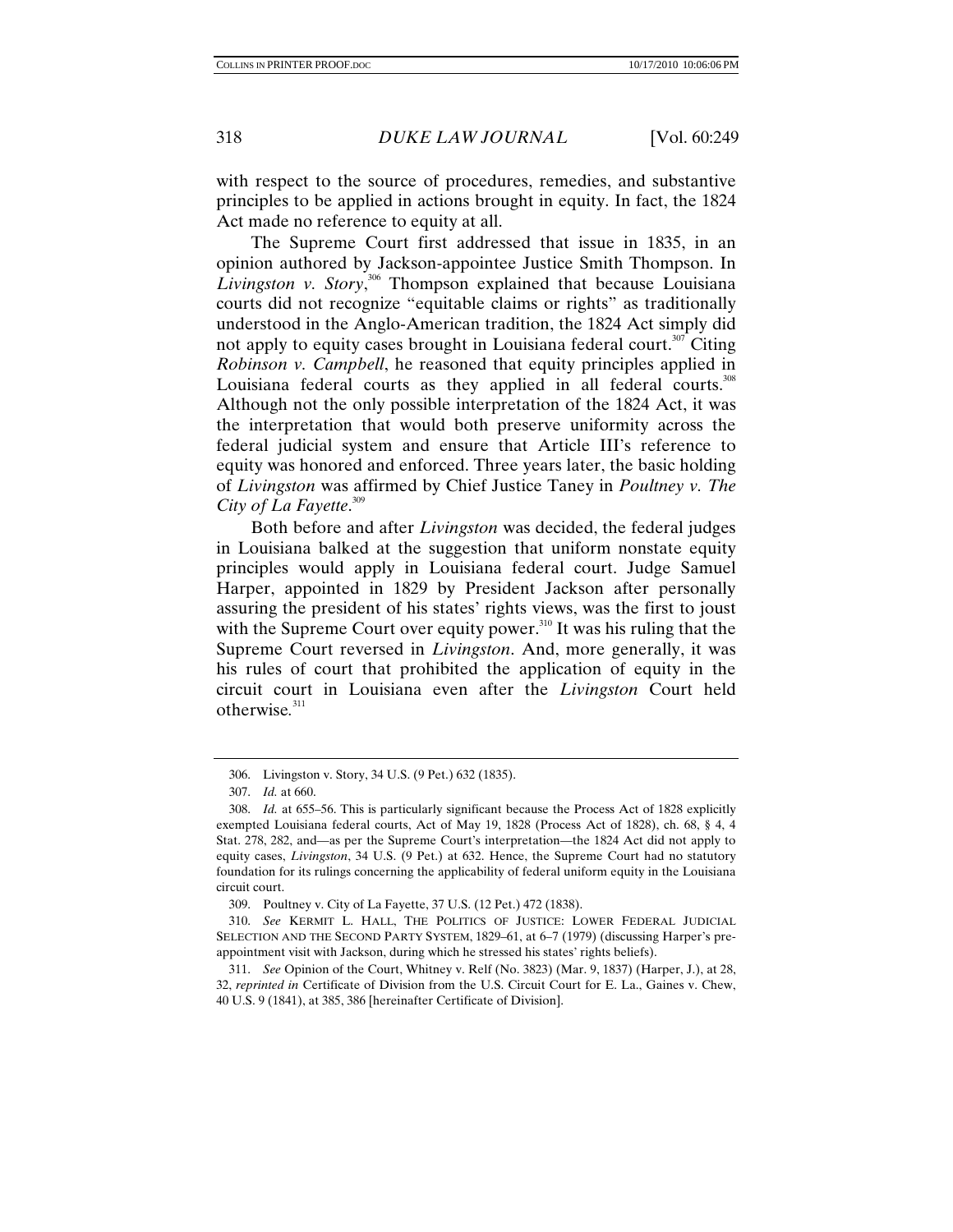Judge Harper's rules were in place in 1835 when Myra Whitney (later, Myra Gaines) filed suit in federal circuit court in Louisiana claiming fraud against the executors of her alleged father's estate.<sup>312</sup> The *Gaines* case, as it came to be known, demonstrates just how valuable federal equity could be for out-of-state litigants who often sought out a federal judicial forum. In addition, it shows just how far the Supreme Court would go to ensure that the lower federal courts applied uniform equity principles. Myra's lawsuit was made for the tabloids.<sup>313</sup> On the eve of her marriage to William Whitney, Myra learned from her father—or the man she had believed to be her father—that she had in fact been adopted. She was actually the biological child of the then-deceased Daniel Clark, an extraordinarily wealthy man whom Myra had known only as a close family friend.<sup>314</sup> Myra also learned of evidence suggesting that the executors of Clark's estate defrauded her out of an enormous inheritance by suppressing a will that named her as his legitimate daughter and primary beneficiary.<sup>315</sup>

In 1834, Myra and William began investigations and sought the assistance of the Louisiana state probate court in securing documents relevant to their case. But their investigations generated little more than the ire of the executors, a libel suit against William, and William's imprisonment when he was unable to pay the related bond.<sup>316</sup> Once William was out of prison, the couple decided to try their luck in federal court. They filed a bill in equity in federal court, charging that Clark's last will and testament of 1813 had been fraudulently suppressed, and asking initially for discovery in the form of documents and deposition testimony.<sup>317</sup>

But Myra and William fared only slightly better in federal court. Ruling on the defendants' motion in 1837, Judge Harper ignored the recently decided *Livingston* opinion and held that the equity

<sup>312.</sup> *See* Petition for a Rehearing at 33, 34, Gaines v. Relf (June 1, 1839), *reprinted in*  Certificate of Division, *supra* note 311, at 387, 387.

 <sup>313.</sup> For fuller accounts of the *Gaines* case, see generally ELIZABETH URBAN ALEXANDER, NOTORIOUS WOMAN: THE CELEBRATED CASE OF MYRA CLARK GAINES (2001); Kristin A. Collins, *Federalism's Fallacy: The Early Tradition of Federal Family Law and the Invention of States' Rights*, 26 CARDOZO L. REV. 1761, 1830–37 (2005).

 <sup>314.</sup> ALEXANDER, *supra* note 313, at 13–14; Collins, *supra* note 313, at 1830–32.

 <sup>315.</sup> Collins, *supra* note 313, at 1830–32.

 <sup>316.</sup> ALEXANDER, *supra* note 313, at 54–56.

<sup>317.</sup> *See* Order of Court, Whitney v. Relf (No. 3823) (Mar. 9, 1837) (Harper, J.), at 28, 28, *reprinted in* Certificate of Division, *supra* note 311, at 384, 384.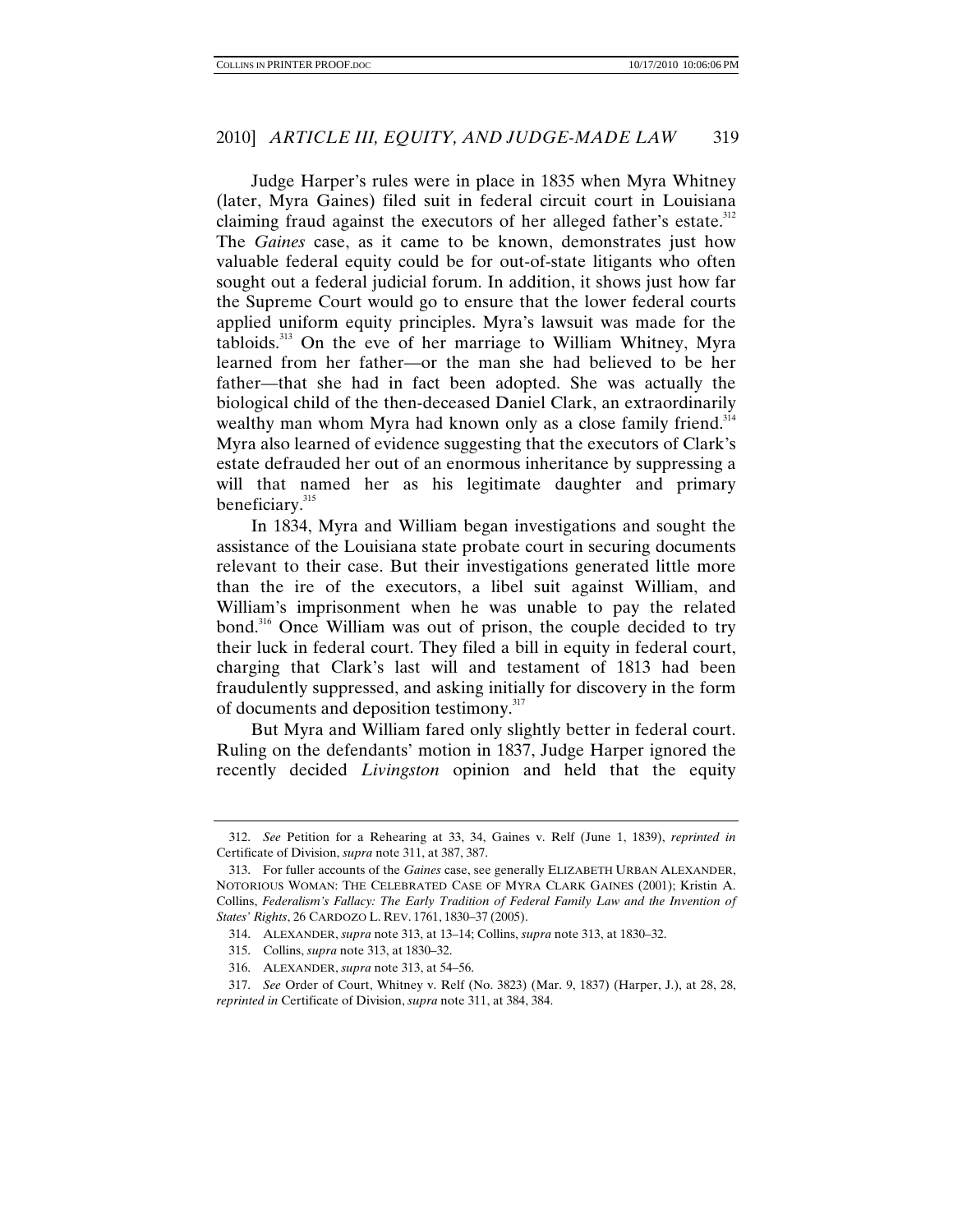principles available in all other federal courts were inapplicable in Louisiana.<sup>318</sup> Instead, he required that the proceedings be regulated by Louisiana practice rules, ordered that no discovery would be allowed under those rules, and mandated that all papers filed in the action be drafted in French.<sup>319</sup>

Judge Harper's opinion employs much of the same anti-federalequity reasoning that one finds in Senator Rowan's speeches in Congress. But Harper's opinion was specifically tailored to Louisiana's unusual situation. Harper insisted that Louisiana's civillaw tradition was closer to the original source of equity jurisprudence than England's borrowed and partial version of equity. "It was from the civil law that England derived her system of chancery courts; but while she borrowed only that *part* of the civil law, we recognize the *whole code.*"<sup>320</sup> In other words, Louisiana courts were not bound by equity as defined in common law countries, but instead by a truer version of equity. If "want of the name [equity] is a fatal objection" to the application of Louisiana's civil law in equity cases filed in Louisiana federal court, Harper complained, "it might as well be said that a house is not a house, because it is called *maison* in French."321

Notably, Harper also responded directly to the prevalent argument that application of federal and English equity principles was necessary to provide uniformity in the federal judicial system: "When equity, in the true sense of the word, can be administered in this court under the present practice in every case, why should a foreign system be introduced, merely to preserve, as it is said, a *uniformity* of practice throughout the Union?"<sup>322</sup> Pointing to the Act of 1824 and other statutes, Harper reasoned,

[N]o foreign system of practice can be imposed on this State; and until these acts of the national legislature shall be declared unconstitutional by the competent authority, it is insisted that this State is exempted from the onerous, and (to us,) odious rules of procedure with which we are threatened.<sup>323</sup>

- 319. *See id.* at 32–33.
- 320. *Id.* at 29.
- 321. *Id.* at 32–33.
- 322. *Id.* at 31.
- 323. *Id.* at 31–32.

<sup>318.</sup> *Id.* at 28–29.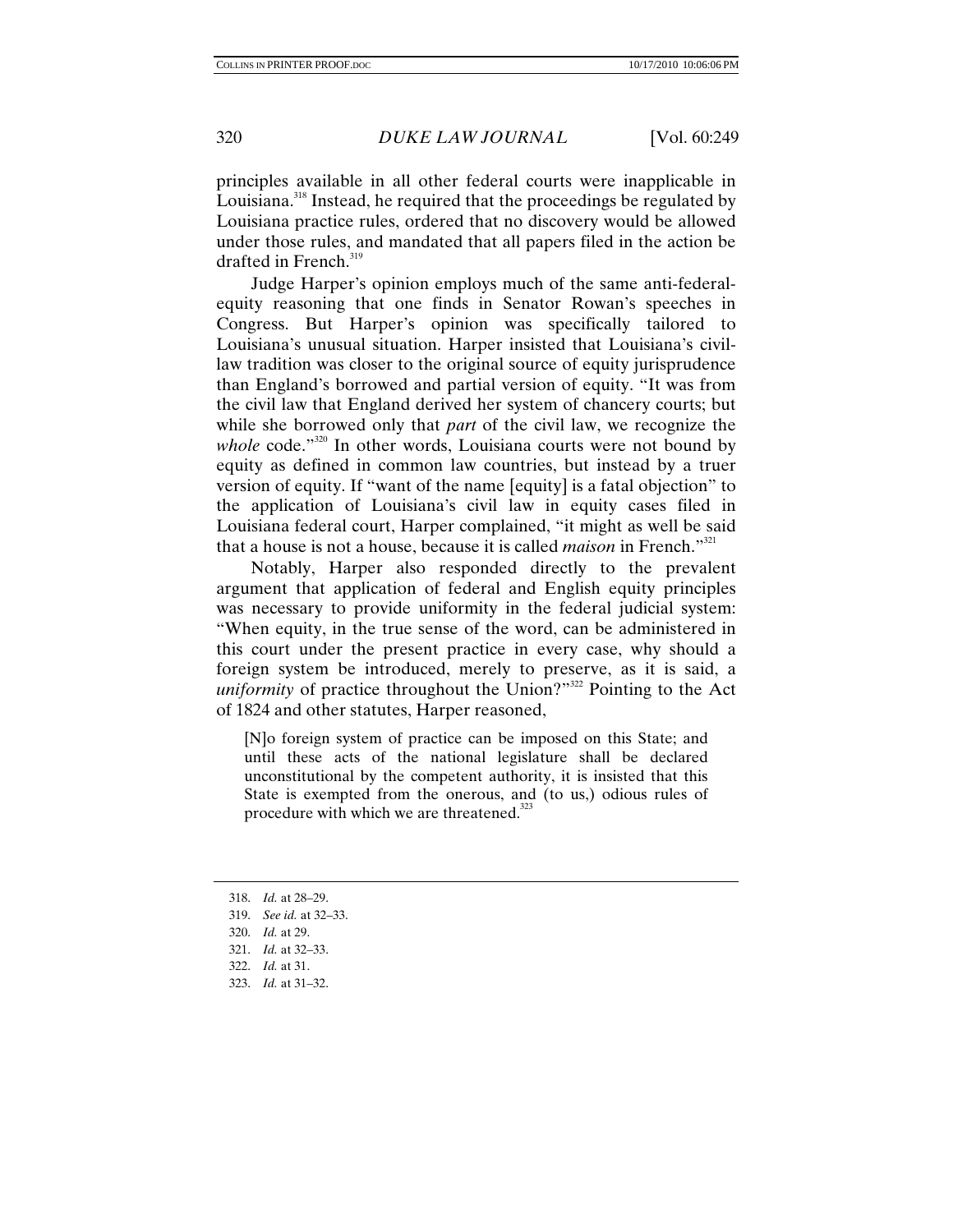In response to Myra's first appeal, *Ex Parte Whitney*, <sup>324</sup> the Supreme Court made quick work of Judge Harper's impassioned opinion. "That it is the duty of the Circuit Court to proceed in this suit according to the rules prescribed by the Supreme Court for proceedings in equity causes at the February term thereof, A. D. 1822, can admit of no doubt."325 But by the time the opinion in *Ex Parte Whitney* was issued in 1839, Judge Harper had died. So when Myra returned to the circuit court in Louisiana—by this point widowed and remarried to General Edmund Gaines—she encountered Harper's successor, Judge Philip Lawrence.

One might have thought that Judge Lawrence would have been more amenable to federal equity than was his predecessor, given that he was the judicial candidate of a more moderate faction of the Democratic Party in Louisiana.<sup>326</sup> But Lawrence would have nothing of federal equity in his court. For two years Myra's case foundered in the circuit court. In 1841 she appealed to the Supreme Court again, complaining of the circuit court's continued refusal to apply equity and unwillingness to require the defendants to answer the bill. $327 \text{ In}$ another opinion by Justice Thompson, the Supreme Court declared it to be a "matter of extreme regret, that it appears to be the settled determination of the District Judge, not to suffer chancery practice to prevail in the circuit court in Louisiana, in equity causes; in total disregard of the repeated decisions of this Court."<sup>328</sup>

On appeal before the Supreme Court yet again in 1844, counsel for the executors raised the well-rehearsed objections to the use of equity in Louisiana federal courts.<sup>329</sup> At this juncture, Myra had attempted to rescind the executors' transfer of estate property using

<sup>324.</sup> *Ex parte* Whitney, 38 U.S. (13 Pet.) 404 (1839).

<sup>325.</sup> *Id.* at 408.

 <sup>326.</sup> Judge Lawrence was a New York native and had worked as an editor for a newspaper that began as a pro-Van Buren newspaper, hence giving him a direct connection to President Van Buren. Although not a native of Louisiana, Lawrence lived in Louisiana and worked in the political and legal community, serving as the U.S. District Attorney. His appointment as the district judge enjoyed considerable support from the local Democratic Party. *See* HALL, *supra*  note 310, at 30–31 ("Divisions in the Louisiana Democracy provided Van Buren with some discretion in choosing a new judge, but ultimately he responded to the recommendations of party moderates.").

 <sup>327.</sup> Gaines v. Relf, 40 U.S. (15 Pet.) 9, 12 (1841) ("The counsel for the plaintiffs contended that the single question in the case was, whether the Circuit Court of Louisiana has chancery jurisdiction.").

<sup>328.</sup> *Id.* at 17.

 <sup>329.</sup> Gaines v. Chew, 43 U.S. (2 How.) 619, 628–31 (1844).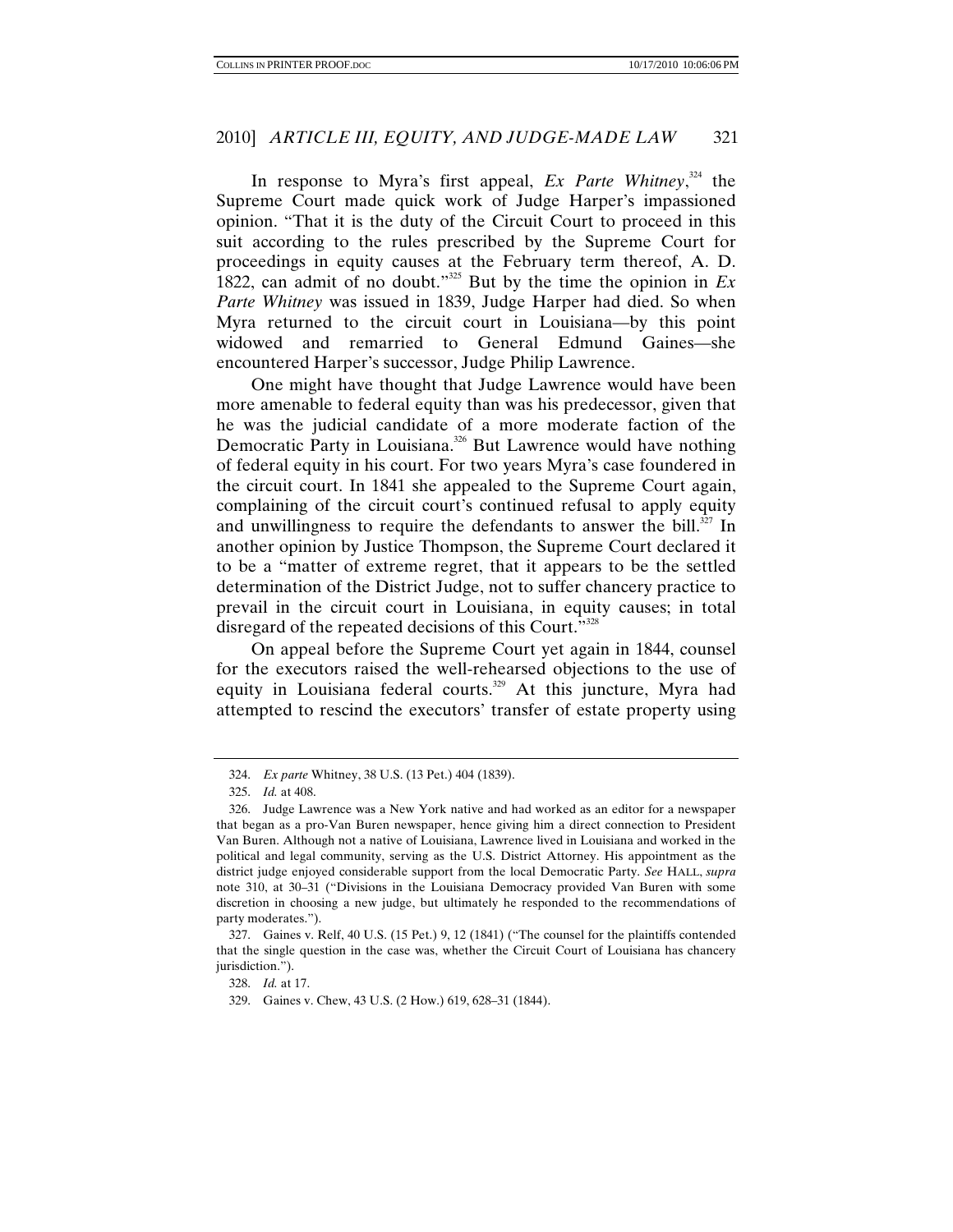an implied trust.<sup>330</sup> Explaining that trusts had been abolished by the Louisiana Code of 1808, and again by the Code of 1825, counsel for the defendants queried, "[How can] this court fasten upon the people of Louisiana all the doctrine of uses and trusts, against their positive law? ... The English cases are not applicable."<sup>331</sup> "Our system has been called a mongrel system," counsel explained, "but it is good enough for us."<sup>332</sup>

Countering the argument that uniform equity equalized the treatment of litigants throughout the federal judicial system, defense counsel observed the inequality created by the imposition of equity principles: "How can a citizen of another state claim more rights than a citizen of the state itself[?] The Constitution requires all to be placed upon an equal footing, but nothing more."333

The Supreme Court did not relent. At the pen of Justice John McLean—a dissenter in *Robinson*—the Court once again insisted on the application of uniform equity, declaring that "the Circuit Court of the United States, exercising jurisdiction in Louisiana, as in every other state, preserves [as] distinct the common law and chancery powers."<sup>334</sup> McLean then dismissed the notion that "the federal government has imposed a foreign law upon Louisiana," denying that "[t]he courts of the United States have involved [a] new or foreign principle in Louisiana."<sup>335</sup> Either unaware of or unconcerned about the tension within his reasoning, McLean declared that "local law governs" disputes in federal court in Louisiana "the same as in every other state," but that equity applies, "produc[ing] uniformity in the federal courts, throughout the Union."336

That such "uniformity" in the federal courts came at the cost of conformity with Louisiana's civil law was of no moment. So, too, was the fact that the application of equity principles almost necessarily altered the outcome of a lawsuit, which would lead to inequality in the administration of justice among litigants depending on whether the suit was brought in federal or state court. "No right is jeoparded by" the application of uniform equity principles in the federal court,

<sup>330.</sup> *See id.* at 649–50 (discussing the availability of the equitable remedy of the implied trust in federal court).

<sup>331.</sup> *Id.* at 639.

<sup>332.</sup> *Id.* at 637.

<sup>333.</sup> *Id.* at 639.

<sup>334.</sup> *Id.* at 650.

<sup>335.</sup> *Id.*

<sup>336.</sup> *Id.* at 650–51.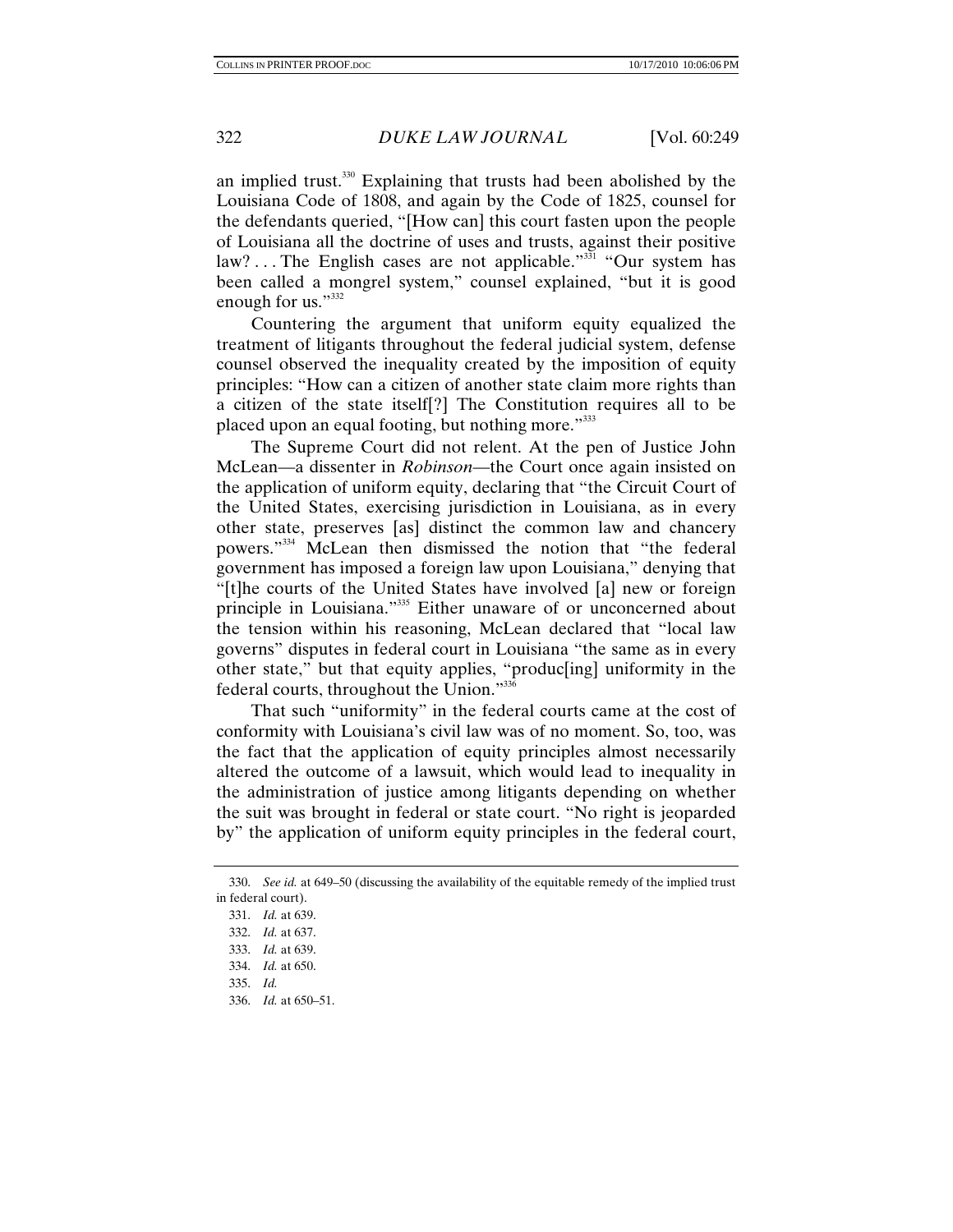McLean explained.<sup>337</sup> Rather, "to say the least, wrongs are as well redressed, and rights as well protected, by the forms of chancery as by the forms of the civil law."338

On Myra's next appeal to the Court in 1848, the Justices effectively took over the case. Rather than remanding to the Louisiana federal judge, they reviewed all of the evidence *de novo*  and resolved the ultimate question of Myra's legitimacy. In an opinion by Justice Wayne—a Jackson appointee and former Georgia state court judge—the Court applied federal and English equity principles and practices,<sup>339</sup>declared that Myra was legitimate, and found that the executors had committed fraud.<sup>340</sup> Although Myra's legal battles did not end there, the Court's insistence on the application of uniform equity principles in Louisiana federal court did not wane. $341$ 

2. *Institutional Stalemate.* The struggle over federal equity power in Louisiana recorded in *Livingston*, *Poultney*, and, most vividly, the *Gaines* case, was part of the larger debate concerning the institutional authority and operation of the federal courts throughout the nation. That debate was taking place in Congress, the state legislature, and local bar associations.<sup>342</sup> As in the case of Kentucky, the struggle over federal equity in Louisiana correlated with a breakdown in the administration of justice. But in this case it was a breakdown of the operation of the federal courts, rather than of the forum state courts.

Judge Lawrence's stalwart refusal to apply federal uniform equity principles is notable, not only because it was the subject of Myra's appeals to the Supreme Court, but also because it figured in two legal actions initiated by the Clerk of the United States Court for the Eastern District of Louisiana, Duncan Hennen. By filing a

<sup>337.</sup> *Id.* at 651.

<sup>338.</sup> *Id.*

<sup>339.</sup> *See* Patterson v. Gaines, 47 U.S. (6 How.) 550, 584 (1848) (observing that "[t]he practice of granting issues" is "not a matter of right" in either "American courts of equity" or "[i]n the English chancery, except in the case of an heir at law or of a rector or vicar").

<sup>340.</sup> *See id.* at 602 (finding that Myra "is the lawful and only child of [the] marriage" between Daniel Clark and Zuline Carriere and that the property in question had been "illegally sold by those who had no right or authority to make a sale of it"); Collins, *supra* note 313, at 1835–36 (summarizing the Court's analysis of the evidence regarding Myra's legitimacy).

 <sup>341.</sup> Myra and her heirs appeared before the Supreme Court at least thirteen more times before the saga was concluded. *See* Collins, *supra* note 313, at 1816 n.196 (listing the Supreme Court opinions issued in the *Gaines* case).

<sup>342.</sup> *See supra* Part II.A.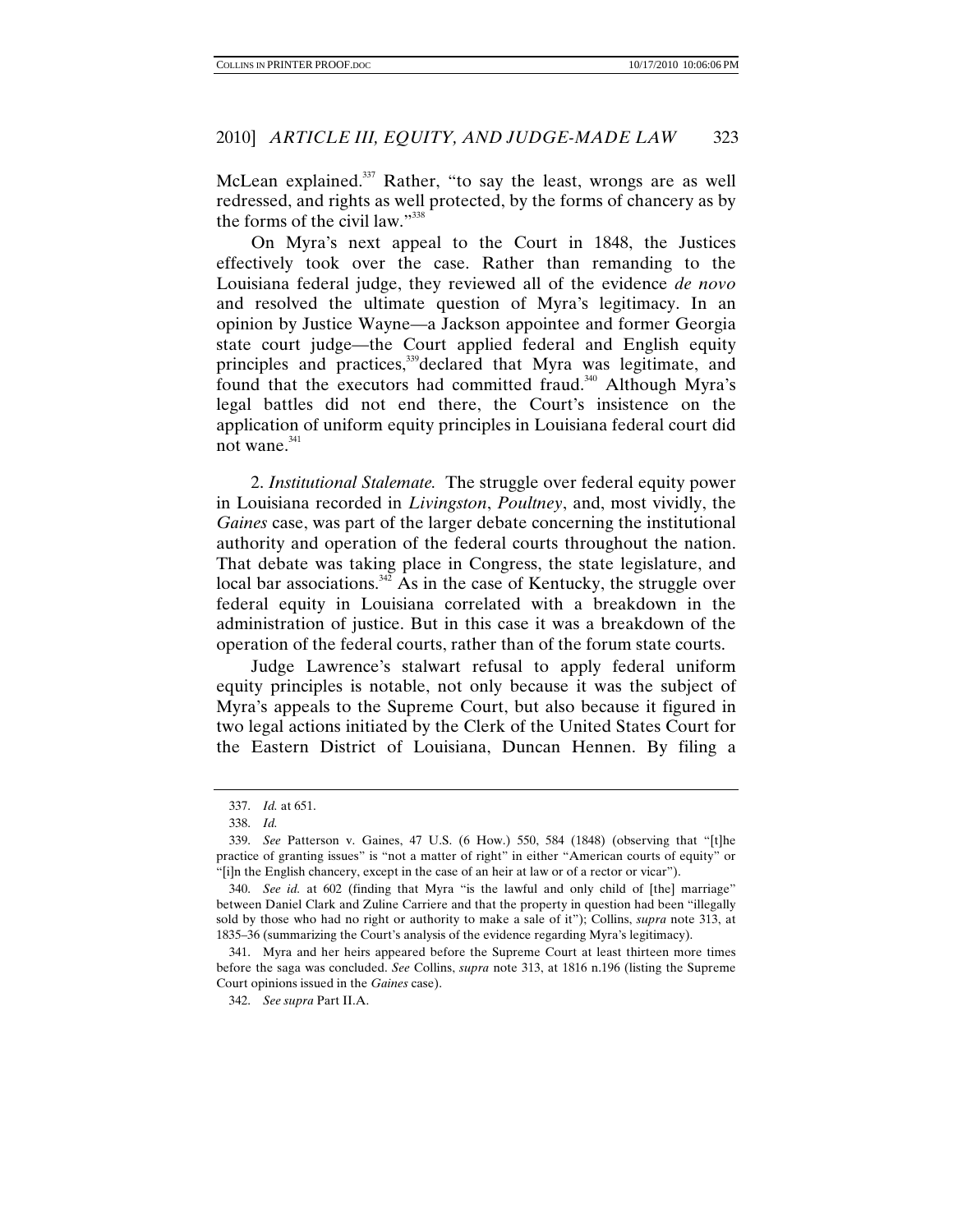mandamus action in the Supreme Court and an impeachment petition in Congress, Hennen alerted both bodies to the breakdown of the Louisiana federal court caused by Judge Lawrence's refusal to apply federal equity principles. $343$ 

Hennen had been appointed clerk by Judge Harper in 1834.<sup>344</sup> Shortly after Judge Lawrence took his oath of office, he terminated Hennen's appointment. The termination was not for cause, as Lawrence himself declared that Hennen had performed his duties "*methodically, promptly, skillfully,* and *uprightfully*."345 Instead, Lawrence fired Hennen to replace him with a personal friend. Hennen refused to relinquish his office, and, more materially from the perspective of litigants with pending cases, "refused to deliver the records of the said court to" the new clerk of court.<sup>346</sup>

Hennen's complaints against Judge Lawrence were many. In addition to wrongful discharge and unlawful patronage, Hennen charged Lawrence with absenteeism from the state in dereliction of his duties and statutory mandates, ethical violations of various sorts, "*notorious[]* and *inveterate[]* addict[ion] to the intemperate use of ardent spirits," and refusal "to allow . . . petitioner . . . to keep any chancery docket, to keep any order-book, to issue any subpoena in chancery, or to perform any of the duties of his said office connected with the mode of proceeding in chancery."<sup>347</sup> In particular, Hennen noted that "in the case of Whitney *vs.* Relf et al."—Myra's "bill in chancery" against the executors of Clark's estate,

Judge Lawrence . . . refused to allow the solicitor of the complainants to have an attachment to compel the defendant to answer the bill, on the ground that such proceeding was not warranted by the State practice of Louisiana; and on said solicitor requesting that said application and refusal, as it occurred, should be stated on the records of the court, that it might be brought to the supervision of the Supreme Court of the United States, the said Judge Lawrence refused, and commanded your petitioner not to make any entry on the records of said application and refusal, nor

<sup>343.</sup> *See In re* Hennen, 38 U.S. (13 Pet.) 230 (1839); H.R. REP. NO. 25-272, at 2 (3d Sess. 1839); H.R. DOC. NO. 25-63, at 5 (3d Sess. 1839).

 <sup>344.</sup> H.R. DOC. NO. 25-63, at 1.

 <sup>345.</sup> H.R. REP. NO. 25-272, at 2.

<sup>346.</sup> *Id.* at 2–3.

<sup>347.</sup> *Id.* at 6, 7.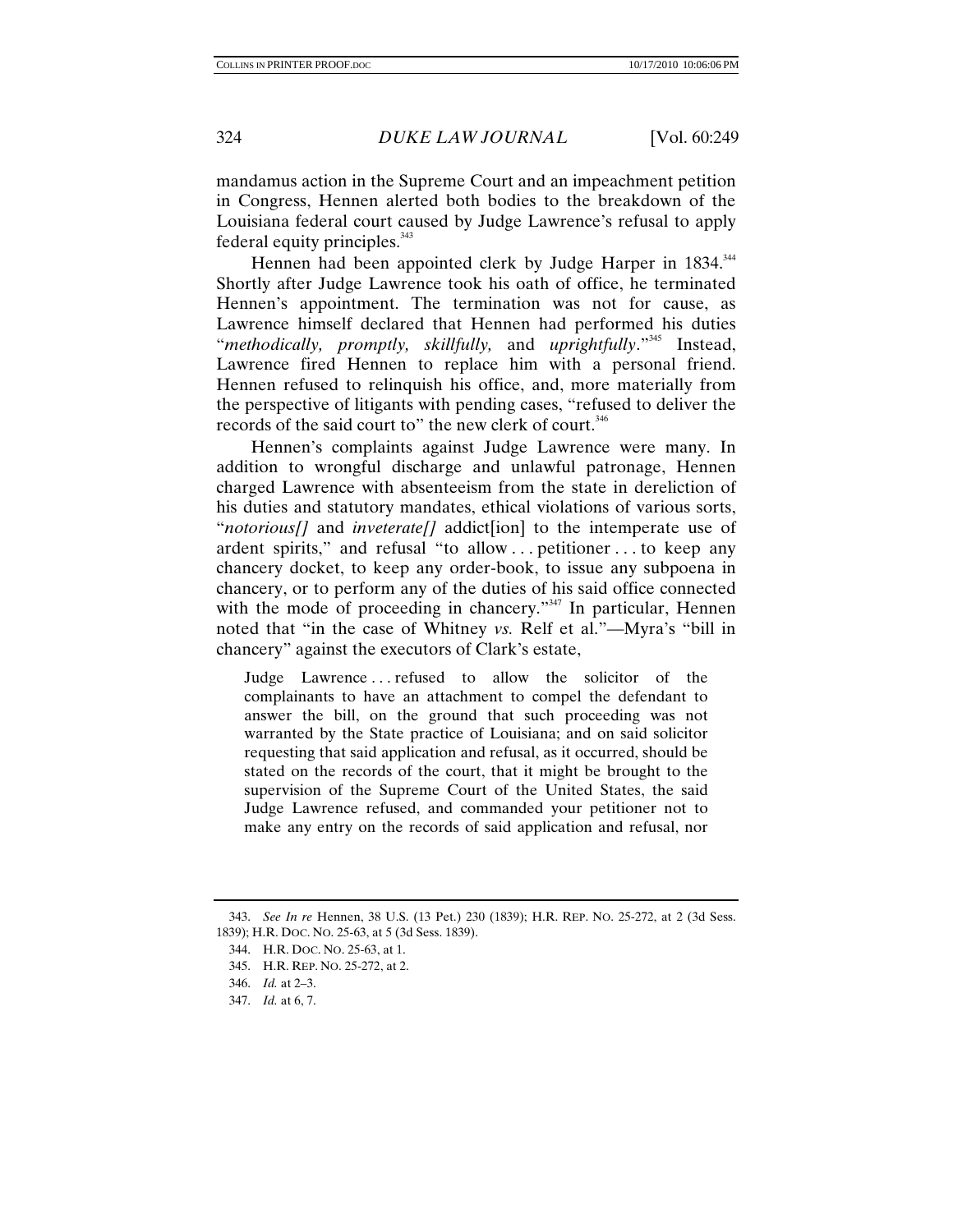any mention thereon of said proceeding, which took place in open court at said November session, 1837.<sup>348</sup>

The result, Hennen explained, was a complete breakdown of the federal court in Louisiana. "[T]he consequences of the said acts of Judge Lawrence have been to suspend the administration of justice for the period of one judicial year."349 Although a mandamus petition in the Supreme Court yielded no relief for Hennen,<sup>350</sup> a House select committee appointed to review Hennen's allegations recommended that the House impeach Lawrence "for high misdemeanors in office." $351$ 

Lawrence died before his impeachment was finally decided. But the dispute over equity in Louisiana federal court did not die with him. In 1841, while Myra's second appeal was pending before the Supreme Court, the Louisiana legislature petitioned Congress, "[a]sking the act of 1824 to be so amended as . . . to adopt the proceedings in civil cases for equity causes, and prevent the chancery law of Great Britain from being introduced in such causes."<sup>352</sup> The legislators complained about "repeated decisions of the Supreme Court of the United States" which have determined that "complicated and artificial modes of proceeding called the Chancery Practice, consisting of the rules prescribed by the Supreme Court *. . .* and the rules of proceedings of the Court of Chancery in England" apply in equity cases brought in Louisiana federal court.<sup>353</sup> The gravamen of their petition was that application of equity in Louisiana federal court made Louisiana citizens foreigners in their own federal courts: "[T]he whole of the chancery law of Great Britain is introduced among us, and established upon us contrary to the desires and interests of the State."<sup>354</sup> However forceful, the 1841 petition went nowhere. In 1844, the Louisiana legislature submitted a nearly identical petition.<sup>355</sup> This petition likewise fell on deaf ears.

<sup>348.</sup> *Id.* at 6.

<sup>349.</sup> *Id.* at 7.

<sup>350.</sup> *In re* Hennen, 38 U.S. (13 Pet.) 230, 262 (1839) (denying the relief requested by Hennen).

 <sup>351.</sup> H.R. REP. NO. 25-272, at 1.

 <sup>352.</sup> H.R. DOC. NO. 27-14, at 1 (1st Sess. 1841) (emphasis omitted); *see also* S. DOC. NO. 27- 14 (2d Sess. 1841) (presenting the same resolution to the Senate).

 <sup>353.</sup> H.R. DOC. NO. 27-14, at 1.

<sup>354.</sup> *Id.* (emphasis omitted).

<sup>355.</sup> *See* H.R. DOC. NO. 28-207 (1st Sess. 1844).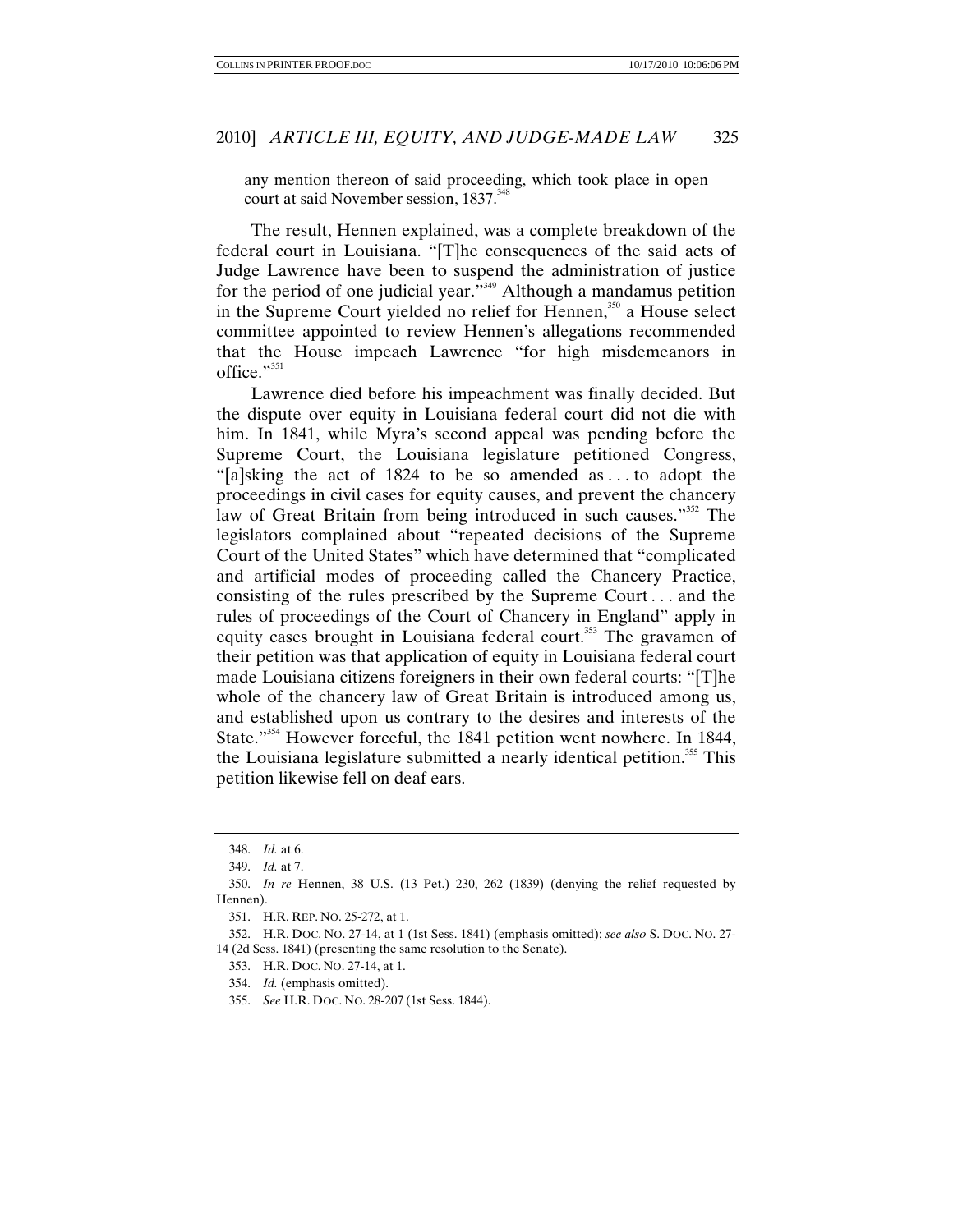Within a couple years, and at the height of the contest concerning the application of equity in the *Gaines* case, two other groups filed petitions in Congress objecting to federal equity power. In 1848, "judges and members of the bar of New Orleans"<sup>356</sup> filed a particularly bold petition in the Senate. They argued that by applying equity, the Court had "introduce[d] a new and extensive system of jurisprudence, unconnected, if not incompatible with the system of laws which prevail in this State."<sup>357</sup> If the Supreme Court continued on its path, explained the judges, "our State w[ould] present the singular spectacle of a country in which two distinct tribunals, *exercising a concurrent jurisdiction*, are governed by principles and forms essentially different."<sup>358</sup> This, they continued, would lead to what we now call forum shopping. Where equity is available in the federal courts but not the state courts, they observed that a "different measure of justice may frequently prevail" in the two forums, and "foreigners or citizens of other States have the privilege of selecting that court which is most favorable to themselves."<sup>359</sup>

In addition to creating a strategic advantage enjoyed by the outof-state litigant, this arrangement had overtones of the worst aspects of colonial rule. The judges predicted that the federal courts would be looked at "as a foreign tribunal sitting in their midst, trampling on their laws, overruling the decisions of their courts, and unsettling the titles to their property."360 Such an "intrusion" would be considered "worse than that of a country subjugated by war, whose conquerors rarely interfere with the laws affecting merely the pecuniary interests and civil relations of society."<sup>361</sup>

A ten-page report of the Committee of the Louisiana Bar submitted as part of the same 1848 petition took this line of criticism even further, arguing cogently and passionately that the application of uniform equity in Louisiana federal courts was simply unconstitutional. This report echoed the concern that the application of equity in Louisiana federal court would lead to the gradual extinction of Louisiana's distinctive—and superior—legal system: "[T]hat under the guise of mere forms of practice, a system of law

361. *Id.*

 <sup>356.</sup> S. MISC. DOC. NO. 30-144, at 1 (1st Sess. 1848).

<sup>357.</sup> *Id.* at 2.

<sup>358.</sup> *Id.* at 3.

<sup>359.</sup> *Id.*

<sup>360.</sup> *Id.*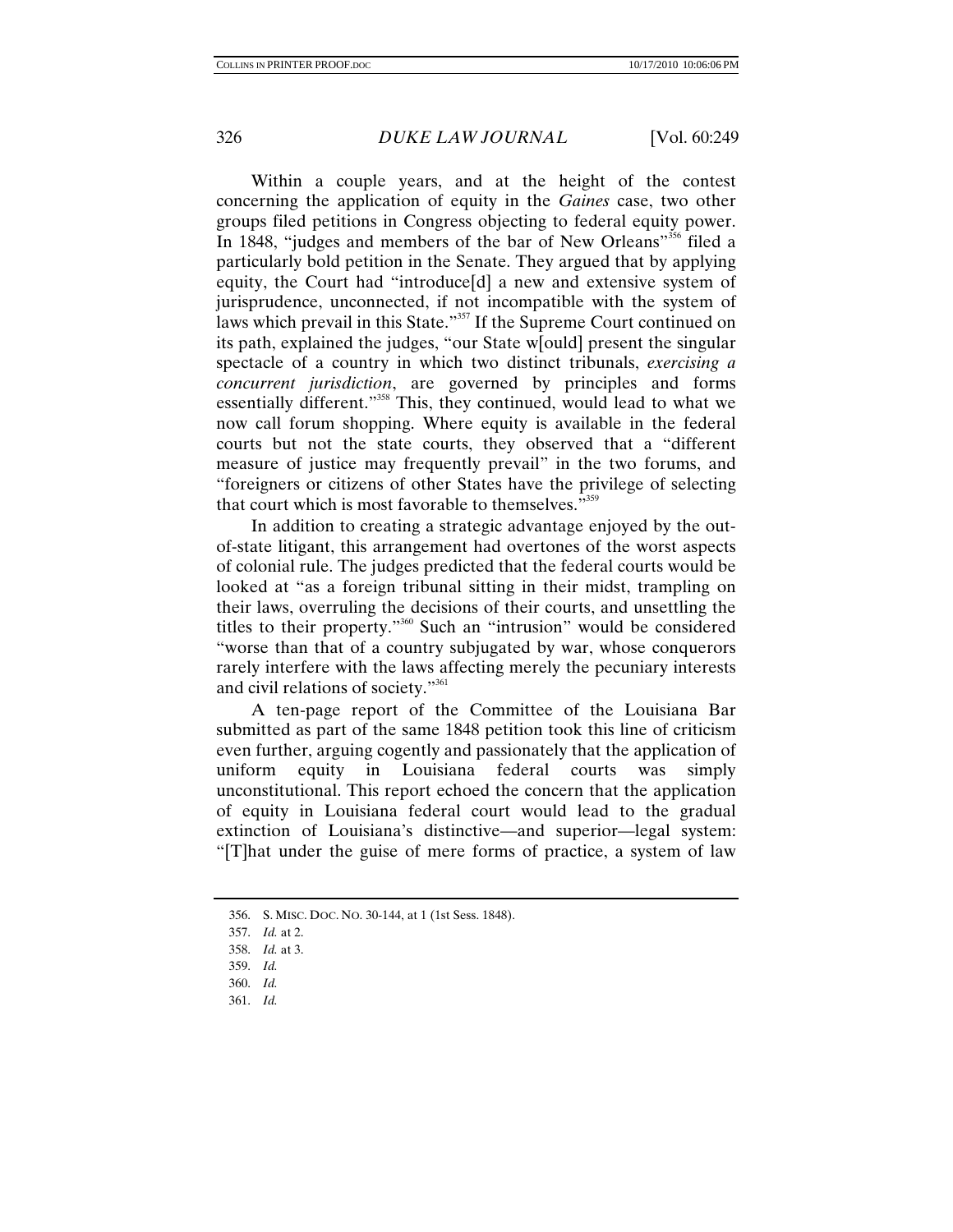wholly foreign to our habits and usages may supersede our own as far as it can be done by the authority of the federal courts *. . .* and the State laws [would] be abrogated without the authority or sanction of our legislature."<sup>362</sup> The report further argued that as long as equity principles were applied in Louisiana federal court, and,

as long as the rules enacted by ourselves for the equitable interpretation and enforcement of our own laws are cramped, controlled, and set at naught by others originally adopted some hundred years ago to govern the anti-jury tribunals, and enforce the feudal laws of a distant monarchy, so long will our rights be impaired, our property perilled, our very liberties rendered precarious, our territorial legislation converted into a solemn farce, and our system of jurisprudence itself be eventually jostled out of existence<sup>363</sup>

In 1849, a resolution was referred to the Senate Committee on the Judiciary in response to these petitions,<sup>364</sup> and the following year the committee introduced a bill that would have required federal judges to conform to Louisiana state law and judicial practice.<sup>365</sup> But the 1850 bill went nowhere and it seems to have generated little interest or debate. An 1851 report of the House Committee on the Judiciary that provided a negative recommendation on a similar bill sheds a little light on the lack of support for the Louisiana petitions. The House Committee's report is short and defers entirely to the Supreme Court: "[T]he court in the last resort having repeatedly decided that the distinction between law and equity, and to be exercised by the federal judiciary, is a constitutional one: the question is therefore settled against the proposed reform."<sup>366</sup>

The report's characterization of the Court's insistence on uniform exercise of federal equity power as a constitutional decision, and therefore insulated from legislative reform, seems overstated given that Congress already regulated the federal courts' equity powers in various ways. But the Committee's report intimated that its members understood there to be constitutional limits on the extent to

<sup>362.</sup> *Id.* at 13.

<sup>363.</sup> *Id.* at 15.

<sup>364.</sup> *See* S. JOURNAL, 30th Cong., 2d Sess. 179 (1849).

 <sup>365.</sup> S. 112, 31st Cong. (1st Sess. 1850). The bill passed to a second reading, S. JOURNAL, 31st Cong., 1st Sess. 156 (1850), but then disappeared.

 <sup>366.</sup> H. COMM. ON THE JUDICIARY, PRACTICE OF STATE COURTS, H.R. REP. NO. 31-67, at 1 (2d Sess. 1851).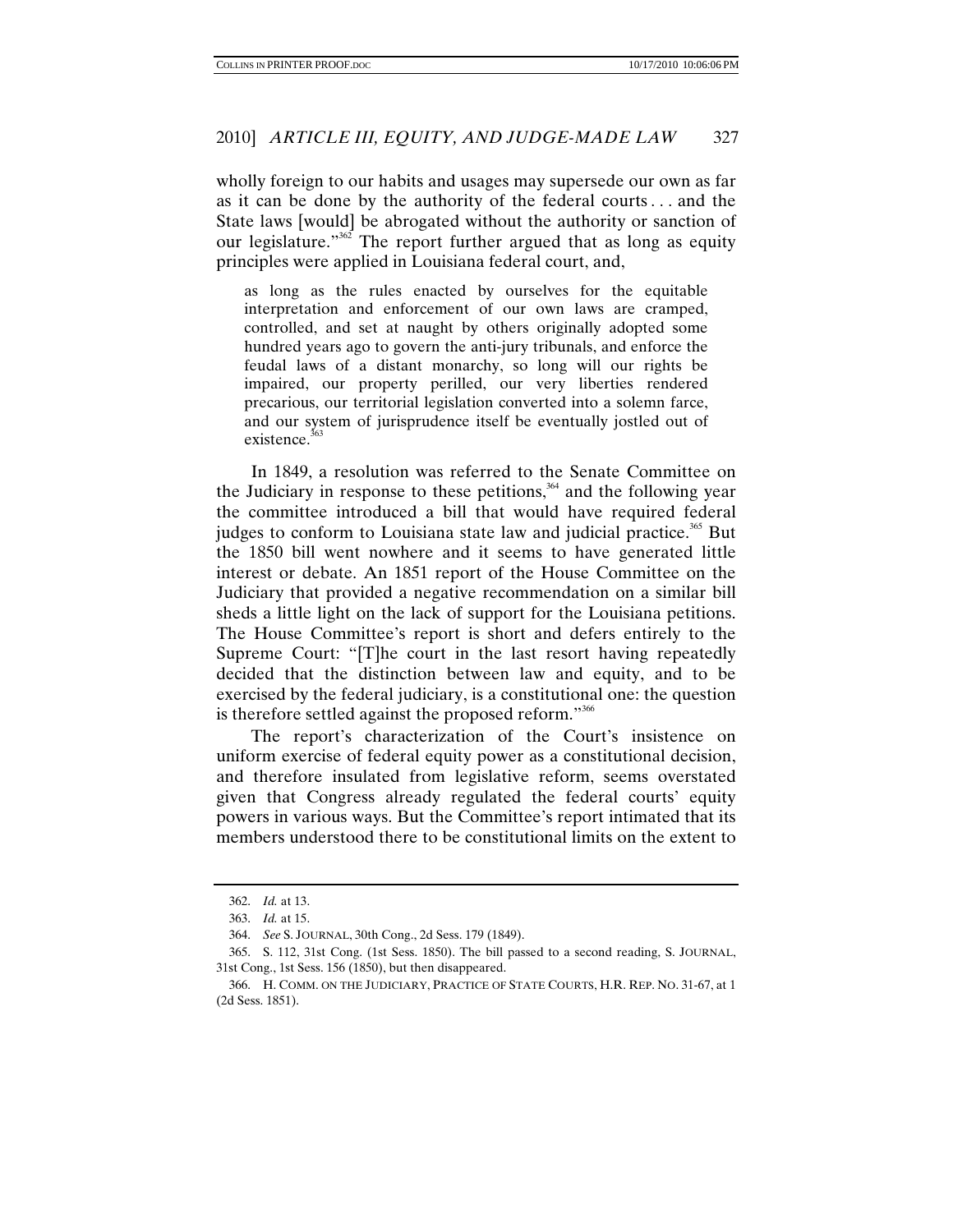which Congress could regulate the federal courts' equity powers because of Article III's extension of the judicial power to cases brought in equity.

Whatever the force of the theory that Article III restricted Congress's authority to restrict federal equity power, the suggestion of such limits at the very least indicates that there was no general sense that constitutional principles—such as federalism or separation of powers—*prevented* federal courts from applying uniform equity principles, even when those principles departed from state law or equity, as they often did.

3. *Federal Equity and Institutional Uniformity in Louisiana.* Careful reconstruction of debates regarding equity in Louisiana federal courts illustrates the underappreciated relevance of judicialreform debates to early-nineteenth-century attitudes toward the application of nonstate, judge-made law in federal equity cases. It also helps to explain why Louisianans' objections to the application of uniform equity principles had little influence in the early nineteenth century.

Federal equity's critics decried the Supreme Court's uniform equity doctrine as colonial in its aspirations. But the historical sources reveal that such criticism reflected an extreme states'-rights understanding of the limits of federal judicial power. Given the prevalent concern about disuniformity in, and the incapacity of, the federal judicial system, critics' complaints about federal equity's ill effects were unlikely to resonate with many national legislators or with members of the Supreme Court. With the *Gaines* case in the newspapers and a recent petition to impeach one of Louisiana's federal judges in part because of his rejection of federal equity, Congress's refusal in the 1840s and 1850s to take any further measures to protect Louisiana's legal system from alleged federal judicial overreaching is unsurprising. The temporary breakdown of the administration of justice in the Louisiana federal court over the issue of federal equity underscored the profound need for uniformity in the federal courts, helping to explain why the Supreme Court insisted upon, and Congress acquiesced to, application of uniform equity principles.

Considered in conjunction with Congressional debates concerning the Process Act of 1828, disagreement over the application of equity in Louisiana federal court also calls into question the relevance of an explanation frequently offered to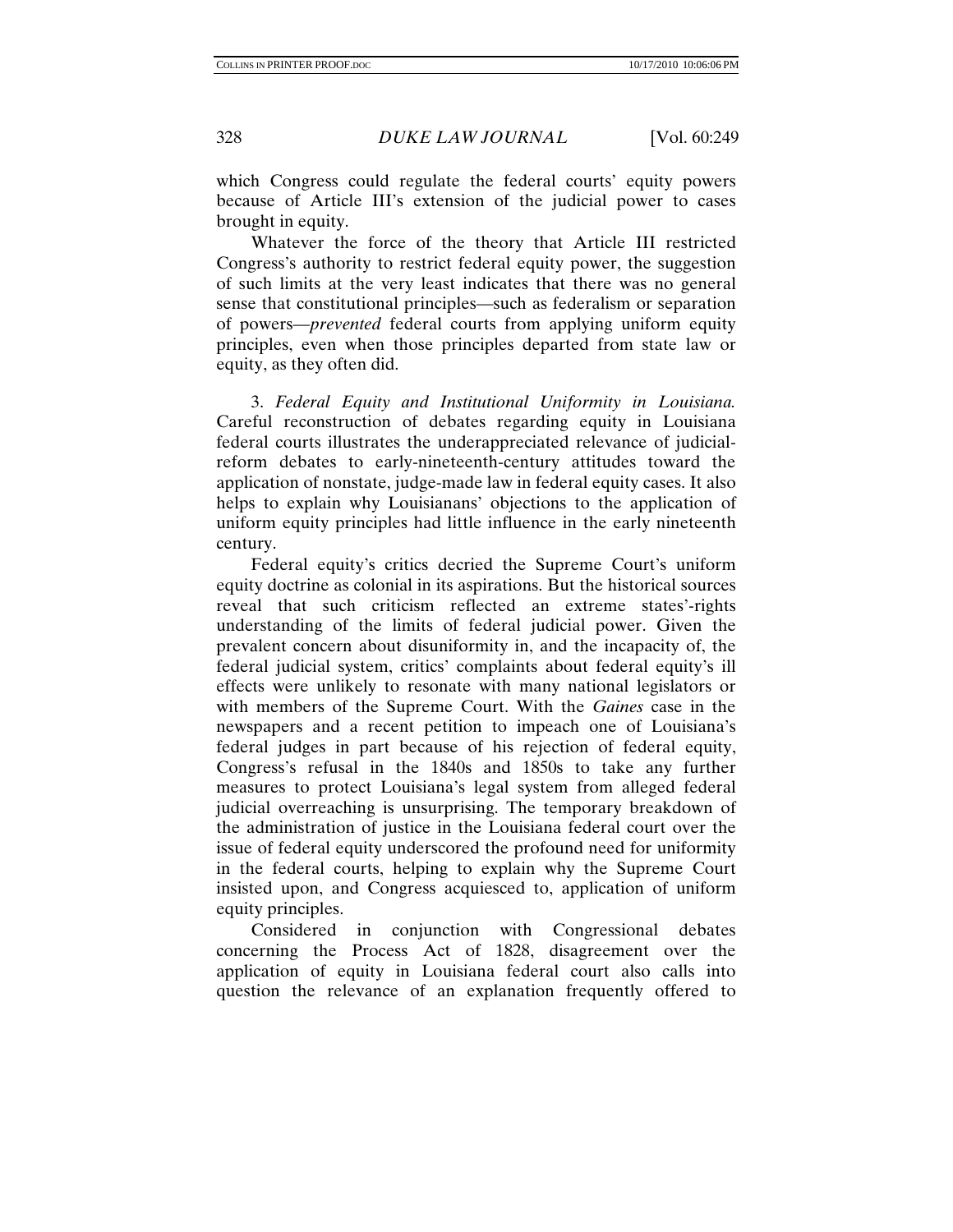account for the development of general common law. Earlynineteenth-century judges, the argument holds, simply did not understand themselves as engaged in lawmaking at all. Rather, when employing a common law rule of decision, they were declaring law, not making law. In such accounts, the *Swift* case is explained as the product of a radically different, prepositivist jurisprudential moment, and hence cannot be understood to have ratified judicial lawmaking as that concept is understood today.<sup>367</sup>

One could easily formulate a parallel account tailored to equity jurisprudence—a field of adjudication in which judges purportedly understood themselves to be applying a common reservoir of equitable procedures and remedies, not adjudicating substantive liabilities or making law. One finds such language in some earlynineteenth-century equity cases.<sup>368</sup> Under this theory, federal judges applying uniform equity principles were not making law at all. Hence, contemporaries would not have seen the federalism and separationof-powers problems posed by the federal uniform equity doctrine.

But one of the most interesting aspects of the early-nineteenthcentury debates over federal equity is their modern-sounding—even positivist—resonance. Critics of federal equity were under no illusion that federal courts sitting in equity were merely declaring the law, prescribing remedies, or drawing on general equitable principles that

 <sup>367.</sup> In *Swift*, Justice Story proclaimed that the decisions of courts "are, at most, only evidence of what the laws are; and are not of themselves laws." Swift v. Tyson, 41 U.S. (16 Pet.) 1, 18 (1842). Some modern commentators contend that this alternative jurisprudential understanding of the common law helps to explain why, during the *Swift* era, the general federal common law did not offend contemporary sensibilities about federalism and separation of powers. *See, e.g.*, Clark, *supra* note 10, at 1284–85 (explaining that, at the time it was decided, *Swift* offended neither federalism nor separation of powers principles, in part because the *Swift*  Court "ascertain[ed] the applicable rule of decision," and did not make law or policy). That theory of judicial role has been called into question by Morton Horwitz and William Nelson, both of whom contend that in the early nineteenth century, judges abandoned the declaratory understanding of the common law in favor of an "instrumentalist" or policy-oriented understanding. *See* HORWITZ, *supra* note 13, at 22; WILLIAM E. NELSON, AMERICANIZATION OF THE COMMON LAW: THE IMPACT OF LEGAL CHANGE ON MASSACHUSETTS SOCIETY, 1760– 1830, at 172 (Univ. of Ga. Press 1994) (1975).

 <sup>368.</sup> Chief Justice Taney drew this distinction when sitting as a Circuit Justice. *See* Meade v. Beale, 16 F. Cas. 1283, 1291 (C.C.D. Md. 1850) (No. 9371) (recognizing that equitable remedies in federal court would be supplied by English chancery practice, but insisting that "the right must be given by the law of the state, or of the United States"). Justice McClean also drew this distinction in the *Gaines* case. *See* Gaines v. Chew, 43 U.S. (2 How.) 619, 650–651 (1844) ("In deciding controversies in [Louisiana] the local law governs, the same as in every other state. . . . [The application of equity is] only a change of mode, which produces uniformity in the federal courts, throughout the Union.").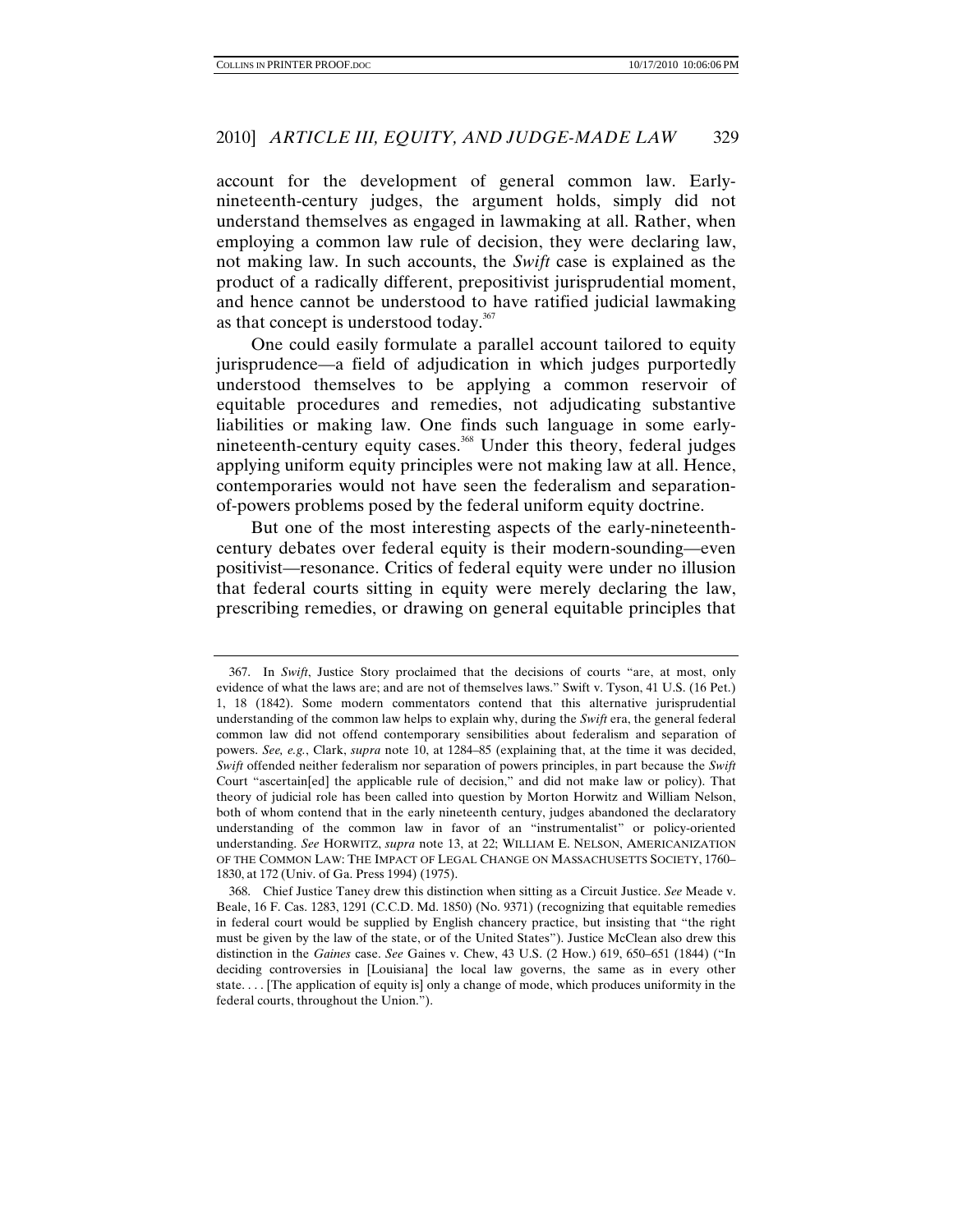were universally applicable. Instead, they were quick to observe that the federal courts were imposing new laws associated with other sovereigns on the people of Kentucky and Louisiana, thereby treading on the powers of state legislators and the rights of the people. Senator Rowan cogently urged that federal judges were improperly legislating from the bench: "We have been contending at the boundary line which separates the legislative from the judicial power . . . .<sup>3369</sup> The 1848 memorial from the judges and members of the New Orleans Bar made the same point. The application of uniform equity principles in Louisiana federal court would mean that "those courts may decide, not according to local law, but according to a system of laws foreign to our own laws and usages. . . . *[I]t would make them legislators*."<sup>370</sup>

In short, despite competing jurisprudential views concerning what, exactly, judges did when deciding cases in equity, this was not a situation in which contemporaries were unable to comprehend the potential separation-of-powers and federalism problems posed by federal equity power because they were schooled in a radically different jurisprudential philosophy. Yet, even though litigants and lawmakers very clearly articulated those concerns, such views garnered little support on the Supreme Court or in Congress. By reading the debates over federal equity in Louisiana as judicialreform debates, one can see that such arguments found little general support at least in part because conformity with Louisiana law in federal equity cases would have compromised the fragile institutional integrity of a fledgling federal judicial system.

## *D. Instituting the Federal Courts and Courting the Nation*

No single factor can explain a complex phenomenon like the development of the federal uniform equity doctrine in the early nineteenth century. And this Article makes no attempt to dismiss entirely the explanations frequently offered for the parallel phenomenon of the general common law, such as the need for a uniform commercial law or alternative jurisprudential theories of the judicial function. But careful attention to debates concerning federal equity power reveals other forces that shaped the uniform equity

 <sup>369. 4</sup> REG. DEB. 368 (1828) (statement of Sen. Rowan); *see also id.* at 363 ("Does the Chief Justice, do all the Judges together, possess legislative power?"); *id.* ("The Judges possess no legislative power.").

 <sup>370.</sup> S. MISC. DOC. NO. 30-144, at 10 (1st Sess. 1848) (emphasis added).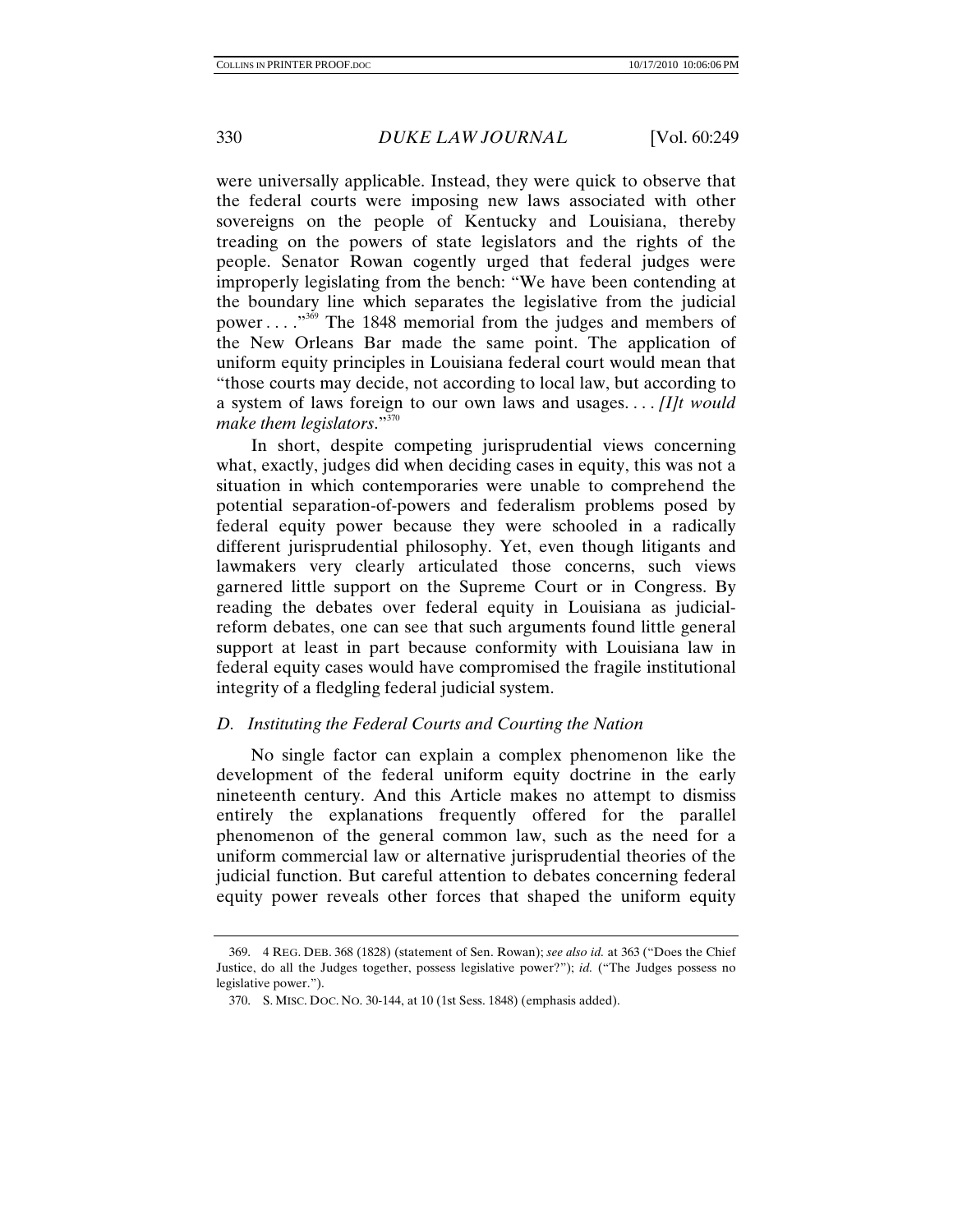doctrine, including institutional concerns and pressures. In this respect, the story of federal equity power can enrich and complicate modern scholars' and jurists' understanding of how ideological beliefs regarding federal and state power were informed and mediated by historically contingent institutional limitations and pressures.

Analyses of early-nineteenth-century federal judicial power account for particular institutional dynamics of the Supreme Court, largely by referring to its consolidationist ambitions at that time.<sup>371</sup> But as recent work by political scientists urges, and as the historical sources discussed in this Article confirm, students of the federal courts would do well to broaden and refine their conception of the institutional constraints and pressures that shaped and characterized judicial and legislative behavior in the early nineteenth century.<sup>372</sup>

First, laws are the result not only of societal interests or the ideological predisposition of government officials; they are also shaped by particular institutions.<sup>373</sup> As Professor Keith Whittington and others have argued, institutions constitute preferences in part by generating particular interests, incentives, and habits of mind in the people operating within those institutions. Thus, "justices are likely to think about and act on public problems differently as a consequence of their experiences and expectations on the Court."374 Second, institutions also largely determine the range of actions available to officials seeking to achieve a particular policy goal.<sup>375</sup>

We can see both of these institutional dynamics at play in the Supreme Court's insistence on uniformity in federal equity cases.

<sup>371.</sup> *See* White, *supra* note 194, at 673–77 (summarizing several authors' analyses of the Marshall Court); *cf.* Alison L. LaCroix, *Federalists, Federalism, and Federal Jurisdiction* 6 (Univ. of Chi. Law Sch., Pub. Law & Legal Theory Working Paper No. 297, 2010), *available at* http:// papers.ssrn.com/sol3/papers.cfm?abstract\_id=1558612 ("The Marshall Court's jurisdictional decisions emerged from a complex array of causes that cannot be attributed simply to an overarching nationalist project.").

 <sup>372.</sup> For example, Professor Paul Frymer cautions against conflating institutions with "a more porous and less analytically rigorous 'political context.'" Paul Frymer, *Law and American Political Development*, 33 LAW & SOC. INQUIRY 779, 781 (2008) (book review).

<sup>373.</sup> *See* Keith E. Whittington, *Once More unto the Breach: PostBehavioralist Approaches to Judicial Politics*, 25 LAW & SOC. INQUIRY 601, 608 (2000) (book review) (explaining the theory of "New Institutionalism," which claims that judges do not decide cases based solely on their "personal policy preferences"; rather, "[b]oth the internal procedures and norms of the Court and the external relationship between the Court and its larger political environment affect judicial outcomes").

<sup>374.</sup> *Id.* at 615; *see also* Frymer, *supra* note 372, at 785 ("[I]nstitutions create and shape the interests of those who work within them . . . .").

<sup>375.</sup> *See* Whittington, *supra* note 373, at 614.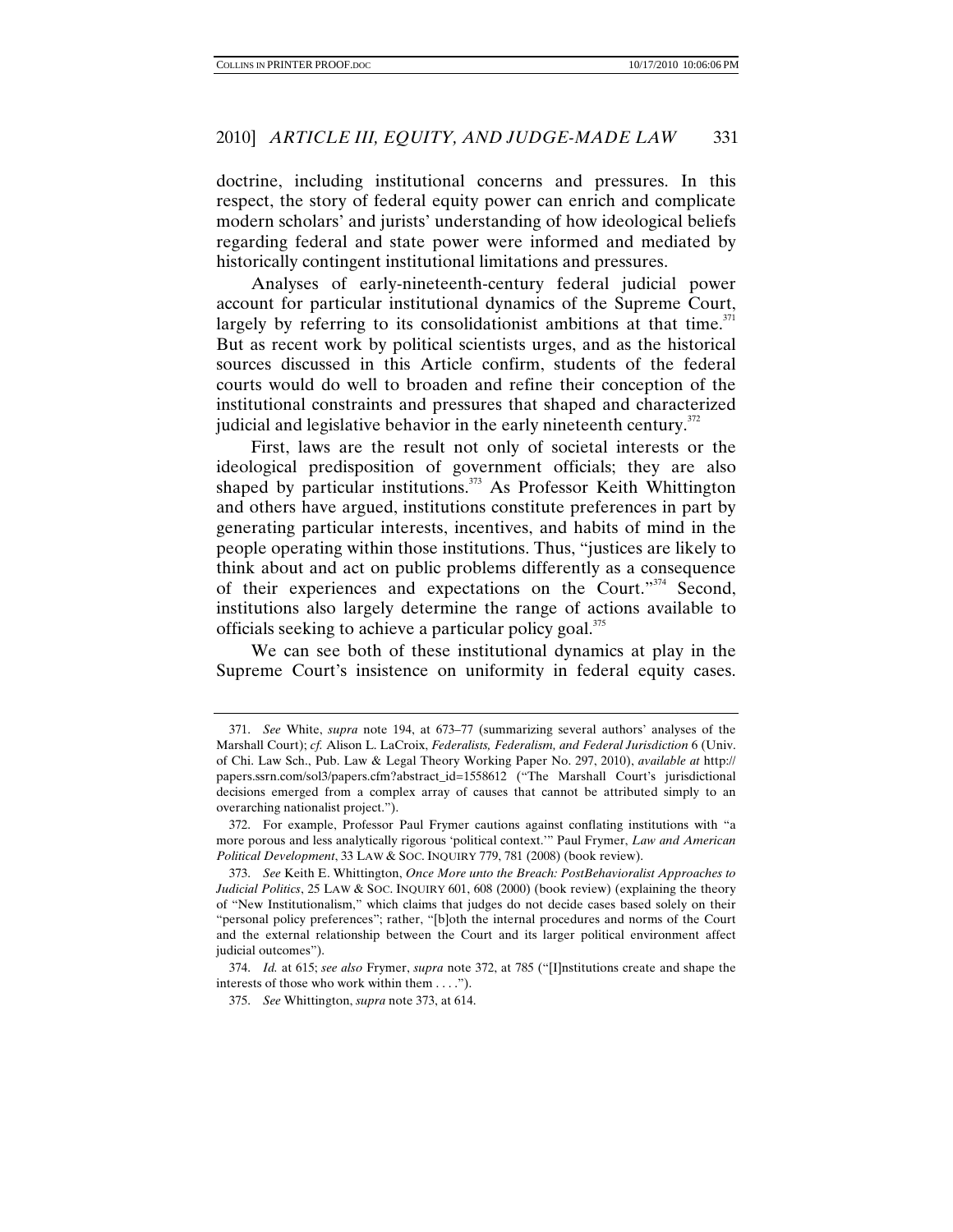Concerns about the lack of uniformity in the federal judiciary were not abstract. The Supreme Court Justices' particular institutional position within the federal judiciary sensitized them to concerns about disuniformity in the federal courts. Through circuit riding in particular, Justices experienced the failures of the system first hand. Originally, circuit riding was the primary way that the federal judicial system would bring federal justice "to every Man's Door," while also ensuring that the Justices stayed in touch with the mores of the people.<sup>376</sup> But circuit riding of the scope originally mandated quickly became implausible. By the 1810s, reliance on the circuit-riding system left many states without a Circuit Justice at all.<sup>377</sup> The Justices, more than other federal officials, were thus intimately aware of, and sensitive to, the ways that existing institutional arrangements were failing to ensure uniform administration of justice in the lower federal courts.

Though the Justices were personally aware of the disuniformity in the lower federal courts, their particular institutional position limited the manner by which they could effect change in the system. Justices petitioned Congress personally for judicial reform on numerous occasions, spelling out the crisis in terms familiar to litigants and western legislators. But they achieved little significant effect.<sup>378</sup> Although the Justices were powerless to directly influence judicial-reform legislation, they could shape the Court's jurisprudence in ways that would diminish the reliance on circuit riding and ensure that federal courts served the rudimentary function of providing a forum that would administer justice uniformly throughout the nation.<sup>379</sup> In short, by insisting on the application of a uniform body of

 <sup>376.</sup> John Jay's Charge to the Grand Jury of the Circuit Court for the District of New York (Apr. 12, 1790), *in* 2 The DOCUMENTARY HISTORY OF THE SUPREME COURT OF THE UNITED STATES, 1789–1800: THE JUSTICES ON CIRCUIT, 1790–1794, *supra* note 206, at 25, 27–28.

<sup>377.</sup> *See* sources cited *supra* notes 206–08.

<sup>378.</sup> *See* sources cited *supra* note 206. In addition to letters and petitions seeking to modify circuit-riding duties and the circuit system, the most overt effort by Supreme Court Justices to influence judicial legislation in the early nineteenth century was "The Judges' Bill," drafted by Justice Story in 1816 and endorsed by all of the sitting Justices. The bill would have granted the circuit courts the full scope of federal question jurisdiction allowed by Article III and raised judicial salaries. *See* 1 WARREN, *supra* note 225, at 442; 1 LIFE AND LETTERS OF JOSEPH STORY, *supra* note 251, at 300 (quoting a manuscript in which Story discusses the reception of the bill by the other Justices).

 <sup>379.</sup> Uniform federal equity was not the only doctrinal tool at the Justices' disposal. Insistent enforcement of Section 25 and recognition of federal question jurisdiction in certain, albeit limited, instances also evince the Court's effort to secure uniformity. For an insightful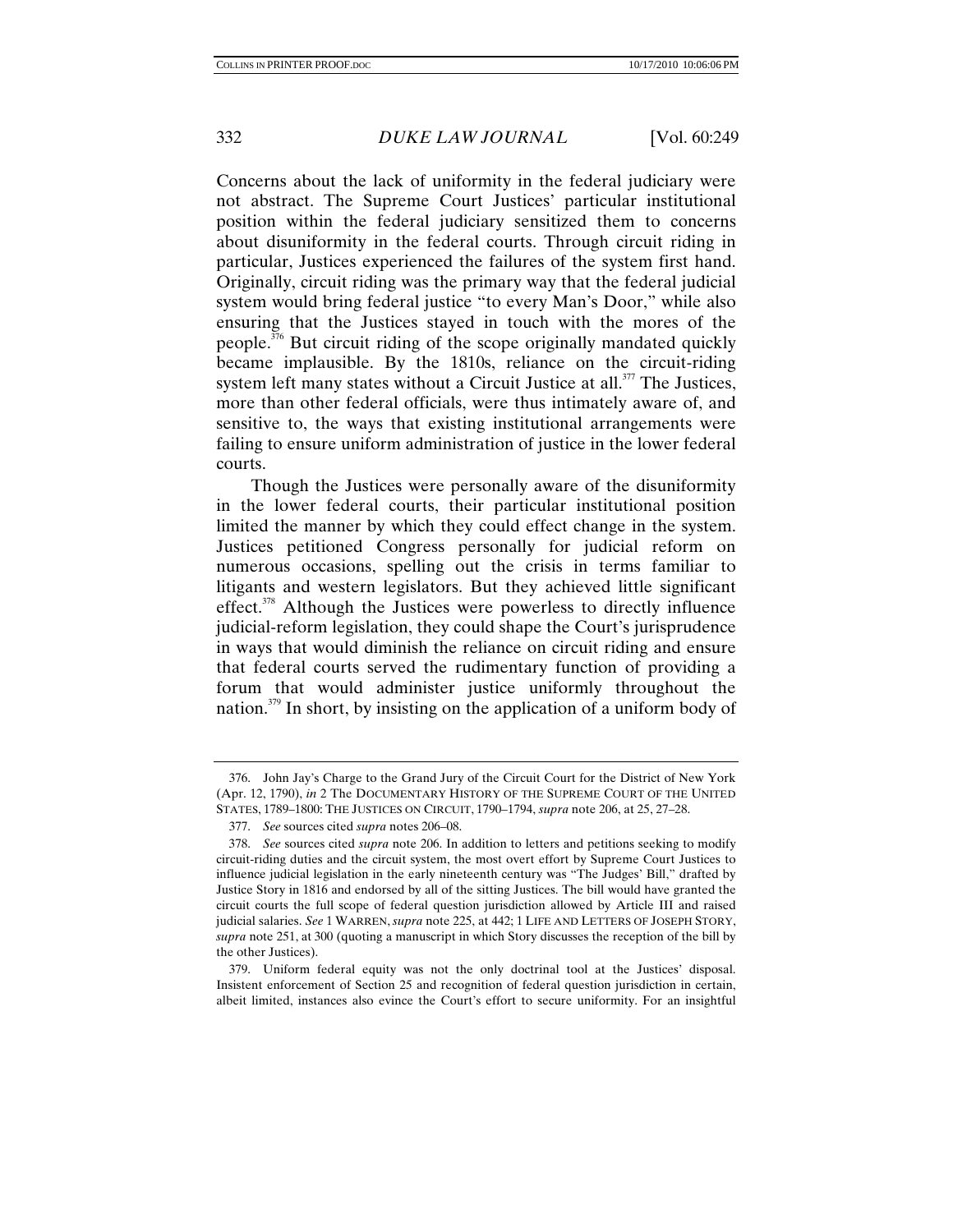equity principles in cases like the *Gaine*s case and myriad other mundane cases, the Justices crafted a doctrine that catered to a desire for uniformity in the federal courts.

Attentiveness to institutional dynamics—in particular the complex relationship between Congress and the federal courts—also helps explain Congress's role in the evolution and entrenchment of the uniform equity doctrine. On the one hand, one might expect that the objections to federal equity articulated by Senator Rowan and the Louisiana petitioners would have led Congress to restrict federal equity power as much as was constitutionally permissible. And at least hypothetically, national legislators would have had an interest in protecting the prerogative of federal and state legislators by constraining federal equity power. But Congress acquiesced to and even extended the geographic reach of the federal uniform equity doctrine in the aftermath of the Kentucky crisis, and despite substantial lobbying by Louisiana officials.

Once again, the shared concern about the need for federal judicial reform and the related concern about the uniform administration of justice provide an essential context for understanding Congress's failure to rein in the federal equity power. Congress knew that judicial reform was needed. But due to the legislative stalemate caused by fractious coalitions and the controversial nature of any federal judicial reform, significant legislative action was impossible.<sup>380</sup> For legislators who wanted to secure uniformity in the administration of the federal courts, but who were unable to do so directly through legislation, acquiescing to the uniform equity doctrine was one way to achieve a modicum of uniformity in the federal courts. Moreover, some national legislators may have been quite happy to turn judicial reform over to the courts to avoid any political consequences that might be associated with it. $381$ Again, the Supreme Court's uniform equity doctrine was by no means

analysis of the Marshall Court's effort to secure uniformity of federal law through federal question jurisdiction, see LaCroix, *supra* note 371, at 43–52.

<sup>380.</sup> *See supra* notes 212–26 and accompanying text.

 <sup>381.</sup> In this respect, my findings are consistent with Whittington's important analysis of the political operation of judicial review in the early national period and his observation that "structural characteristics of political systems such as the United States encourage cooperation between judges and political leaders to obtain common objectives." Keith E. Whittington, *"Interpose Your Friendly Hand": Political Support of Judicial Review by the United States Supreme Court*, 99 AM. POL. SCI. REV. 583, 584 (2005). *See generally* Mark A. Graber, *Constructing Judicial Review*, 8 ANN. REV. POL. SCI. 425 (2005) (discussing new research in political science that explores the relationship between judicial review and elected officials).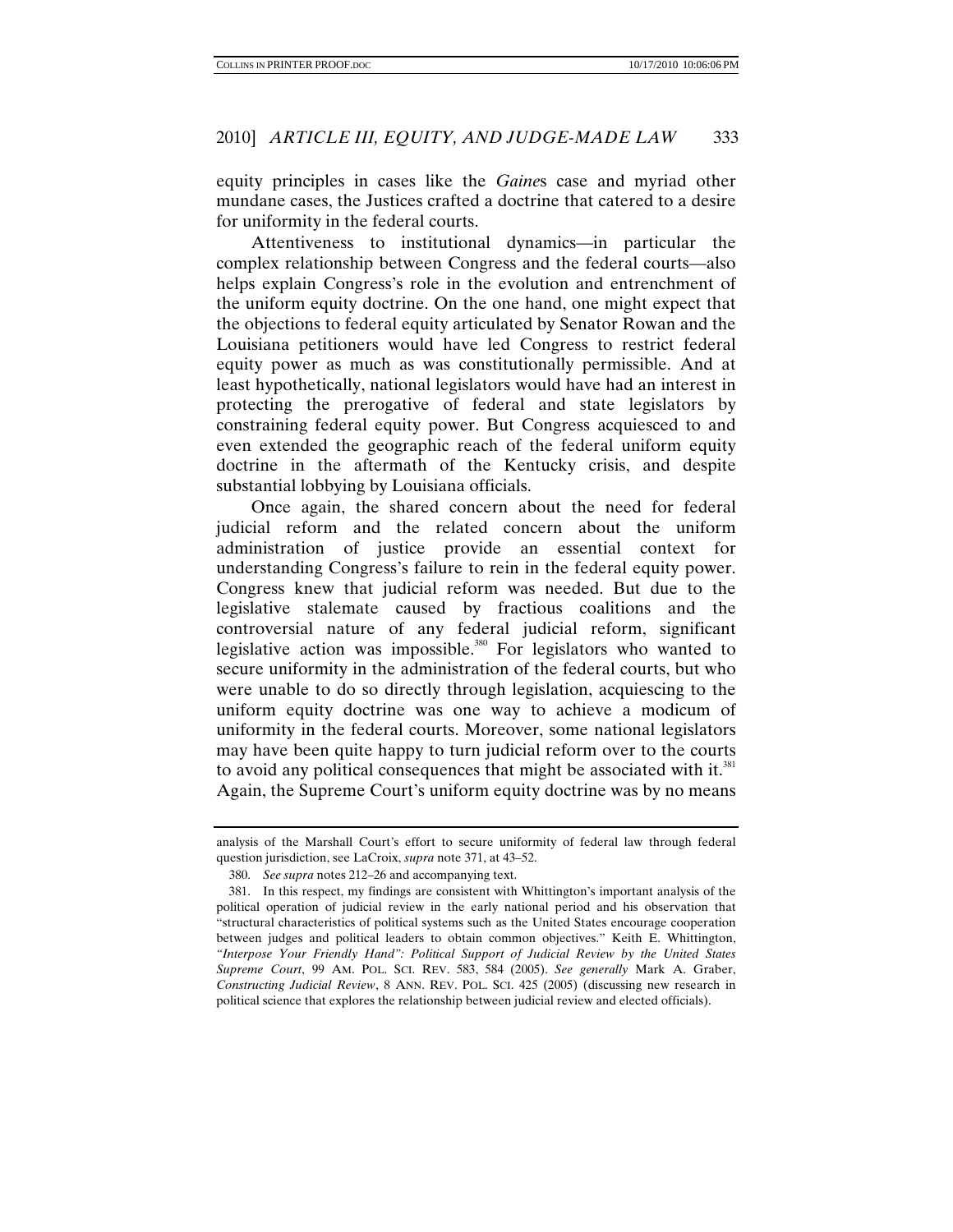an adequate substitute for substantial changes to the circuit-riding system or other necessary judicial reforms. But in a world of little legislative resolve and imperfect solutions, the crisis in the federal judiciary likely made acquiescence to, and even acceptance of, uniform equity a palatable alternative.

Constructing a federal judicial system that would simultaneously serve the country and respect state sovereignty was not a straightforward project. Individual actors undoubtedly brought partisanship and ideologically charged policy views regarding courts and commerce to the task. But they were also confronted with the practical governance problems that inevitably arose in a polity characterized by dual sovereignty, multiple states, concurrent jurisdiction, and vast geographic territory. These concerns shaped judicial-reform debates in Congress and animated the Court's response to the particularly acute disuniformity that would result if the federal courts attempted to conform to the various state equity systems. Seen in this light, the Court's effort to define and defend federal equity power appears as evidence less of its raw consolidationist ambitions than of the Court's institutional costewardship of the federal judicial system—a role it shared, albeit not always easily, with Congress.

## III. "A CONSIDERABLE SURGICAL OPERATION" AND THE ERASURE OF FEDERAL EQUITY

For some students of federal courts, the most significant aspect of the early-nineteenth-century federal uniform equity doctrine is not why it thrived but rather the fact that it existed at all. One of the stock historical narratives that continues to shape modern understanding of federal judicial power is that the application of nonstate, judge-made law was generally disapproved of in the early period and was extremely limited in scope. In this account, Section 34's apparent requirement that federal courts apply state law in the absence of governing positive federal law is held up as the general rule, with *Swift* and other departures marking aberrations that must be explained away or repudiated. *Erie* thus stands as a triumphant return to the true principles of separation of powers and federalism.<sup>382</sup>

 <sup>382.</sup> *See* Susan Bandes, Erie *and the History of the One True Federalism*, 110 YALE L.J. 829, 846 (2001) (reviewing EDWARD A. PURCELL, JR., BRANDEIS AND THE PROGRESSIVE CONSTITUTION: *ERIE*, THE JUDICIAL POWER, AND THE POLITICS OF THE FEDERAL COURTS IN TWENTIETH-CENTURY AMERICA (2000)).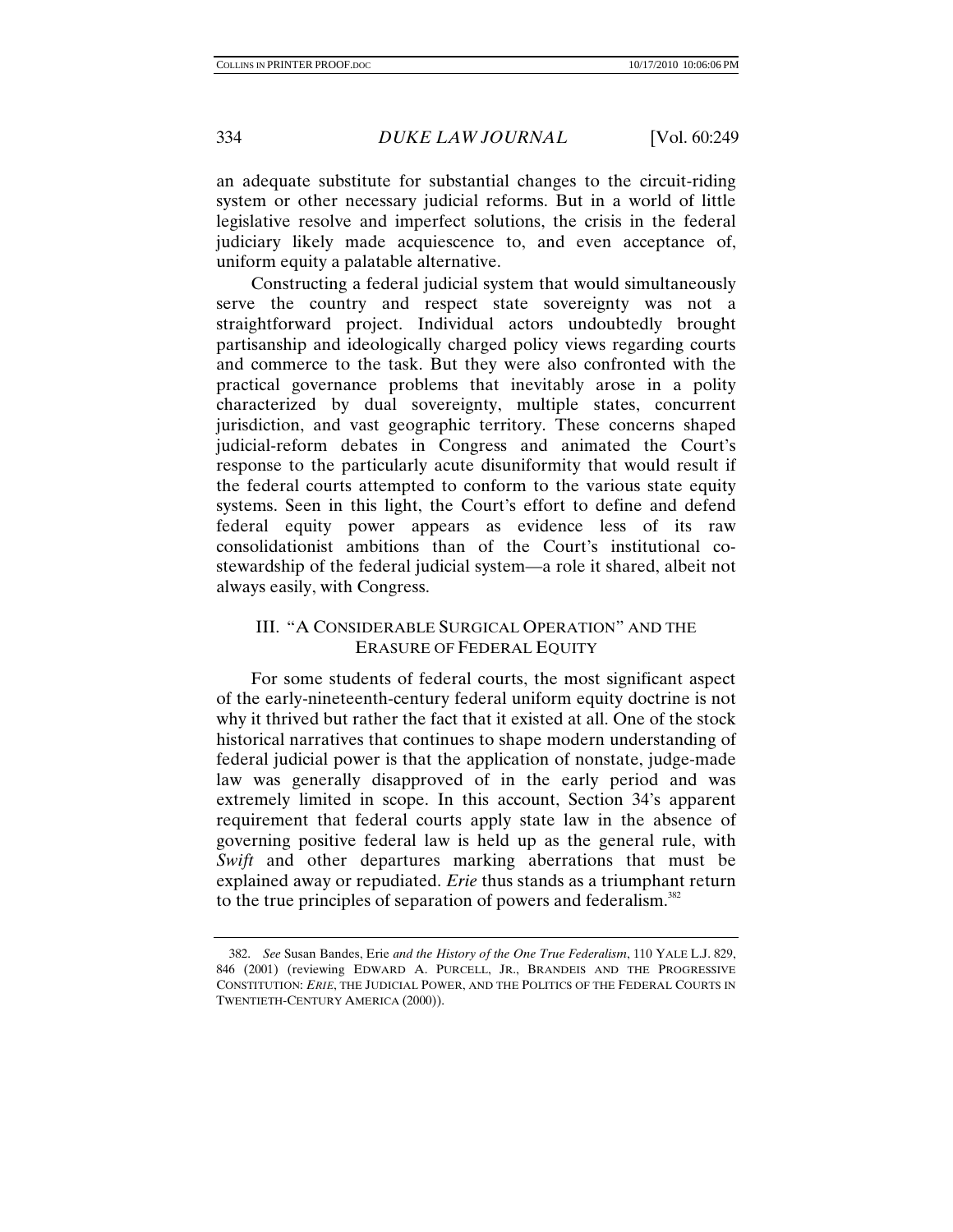Sosa v. Alvarez-Machain,<sup>383</sup> a case in which the majority of the Court recognized a narrow species of federal common law in the context of the Alien Tort Statute,<sup>384</sup> provides an example. Justice Scalia's dissenting proclamation reveals conflicting impulses to recognize the modernity of the *Erie* doctrine while also grounding it in founding-era principles: "Despite the avulsive change of *Erie*, the Framers who included reference to 'the Law of Nations' in *. . .* the Constitution would be . . . quite terrified by the 'discretion' endorsed by the Court."385 Sounding a similar chord, Professor Martin Redish explains Section 34 as an attempt by the first Congress "to preserve the political values of federalism by curbing the one branch of the federal government most feared as a threat to state power."386 The assumption underlying both of these statements is that during the founding era, there was a shared understanding of the profound limits on nonstate, judge-made law in the federal court—an understanding recognized and restored in *Erie*.

Telling the story of judge-made law in the federal courts through the lens of federal equity power calls that assumption into question. Regardless of whether *Swift* was consistent with contemporary practice,<sup>387</sup> any account that focuses exclusively on cases brought in law mistakes a part for the whole of federal adjudicative activity during the period. On the equity side of the docket, application of uniform, nonstate, judge-made law was the norm.<sup>388</sup> Viewed in light of the history of federal equity power, then, any analysis that attempts to draw an easy line connecting modern limitations on federal judgemade law and historical beliefs and practices deserves skeptical scrutiny.

This point is hardly noteworthy to legal historians, who have long lamented lawyers' and jurists' efforts to simplify the past for

 <sup>383.</sup> Sosa v. Alvarez-Machain, 542 U.S. 692 (2004).

 <sup>384.</sup> *Id.* at 724.

<sup>385.</sup> *Id.* at 749 (Scalia, J., concurring in part and concurring in the judgment).

 <sup>386.</sup> Martin H. Redish, *Federal Common Law, Political Legitimacy, and the Interpretive Process: An "Institutionalist" Perspective*, 83 NW. U. L. REV. 761, 792 (1989).

<sup>387.</sup> *See supra* note 367 and accompanying text.

 <sup>388.</sup> This is not to suggest that jurists were insensitive to the problems associated with judicial legislation. Concerns were raised in the context of federal equity power, even if they did not represent the dominant view in the early nineteenth century. *See supra* Part II.B–C. And the perils of federal criminal common law led to significant limitation of federal judicial lawmaking powers in criminal cases. *See* United States v. Hudson, 11 U.S. (7 Cranch) 32, 34 (1812) (holding that federal courts do not possess an implied power to exercise common law jurisdiction in criminal cases).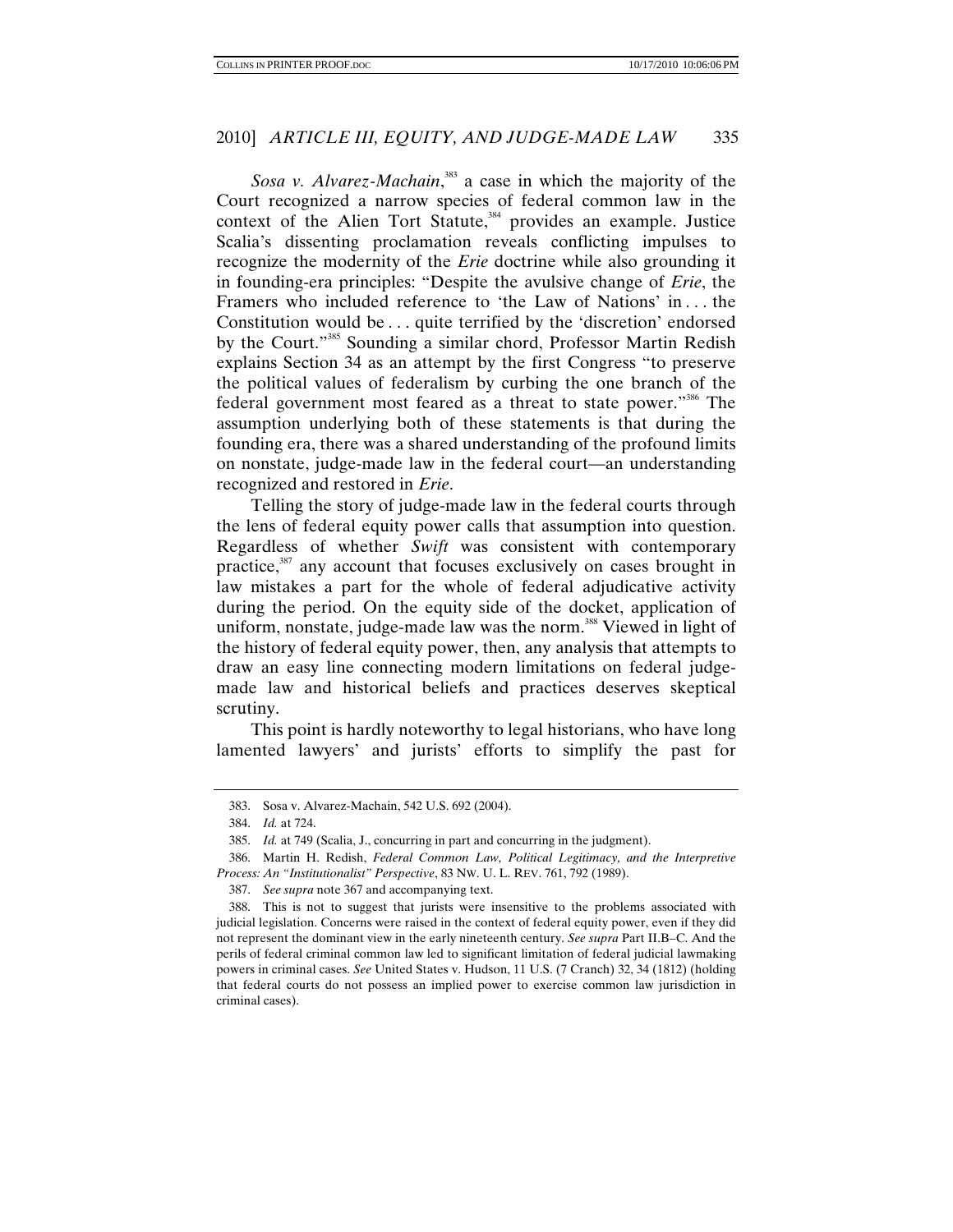expedient purposes.<sup>389</sup> Although it is well beyond the scope of this Article to examine the perils and possibilities of utilitarian invocations of the past in federal courts' jurisprudence generally, $390$  it is germane to consider how the pull of conventional legal reasoning has shaped modern understanding of the history of equity power. Such an inquiry illustrates why the history of uniform federal equity power has been minimized in modern doctrinal and scholarly accounts and highlights some of the costs of its erasure.

In 1945, Justice Frankfurter was faced with a problem: Seven years after *Erie* announced the end of general common law on the law side of the federal docket, the question of *Erie*'s status in equity cases remained unresolved.<sup>391</sup> By this point in time, law and equity had been officially merged by virtue of the Federal Rules of Civil Procedure.<sup>392</sup> Yet even after the merger, the long-standing norm of uniformity on the equity side of the docket weighed strongly against the wholesale application of the *Erie* principle in equity cases. Indeed, it remained so powerful that in *York v. Guaranty Trust*, 393 the Second Circuit found that *Erie* did not mandate the application of a state statute of limitations in a case in which equitable remedies were sought. In reaching this conclusion, the Second Circuit cited, at the top of a very long list of cases, *Robinson v. Campbell*. 394

394. *See id.* at 521–22 (citing Robinson v. Campbell, 16 U.S. (3 Wheat.) 212, 222 (1818)). The *York* court urged that in equity cases, federal courts were under no obligation to follow

<sup>389.</sup> *See generally* LAURA KALMAN, THE STRANGE CAREER OF LEGAL LIBERALISM 167– 90 (1996) (discussing the different practices of lawyers and historians and the differing ends to which they characteristically apply evidence).

 <sup>390.</sup> Moreover, Edward Purcell and Susan Bandes have each provided elegant discussions of that subject with particular attention to *Erie*. *See* PURCELL, *supra* note 382, at 3 (observing that *Erie* has been "widely misunderstood, in large part because judges and legal scholars have too often divorced it from its full and vital historical context"); Bandes, *supra* note 382, at 830 (discussing how principles like federalism are often cast into abstract terms, ignoring historical and social realities).

 <sup>391.</sup> Because the Rules of Decision Act did not apply in federal equity cases in any straightforward way, it was not clear whether or how *Erie* would apply in these cases. Immediately following *Erie*, the Court announced that the core *Erie* principle—that federal courts sitting in diversity must follow state substantive law—"applies though the construction arises not in an action at law, but in a suit in equity." Ruhlin v. N.Y. Life Ins. Co., 304 U.S. 202, 205 (1938). Two years later, however, the Court expressly left unanswered the question of whether, in federal equity cases, the *Erie* principle required conformity with state remedies. *See* Russell v. Todd, 309 U.S. 280, 294 (1940) ("[W]e have no occasion to consider the extent to which federal courts . . . are bound to follow state statutes and decisions affecting those remedies."); *see also* WRIGHT ET AL., *supra* note 112, §§ 4504 n.6 & 4513.

<sup>392.</sup> *See* FED. R. CIV. P. 2 (1938) ("There shall be one form of action known as 'civil action.'").

 <sup>393.</sup> York v. Guar. Trust Co., 143 F.2d 503 (2d Cir. 1944), *rev'd*, 326 U.S. 99 (1945).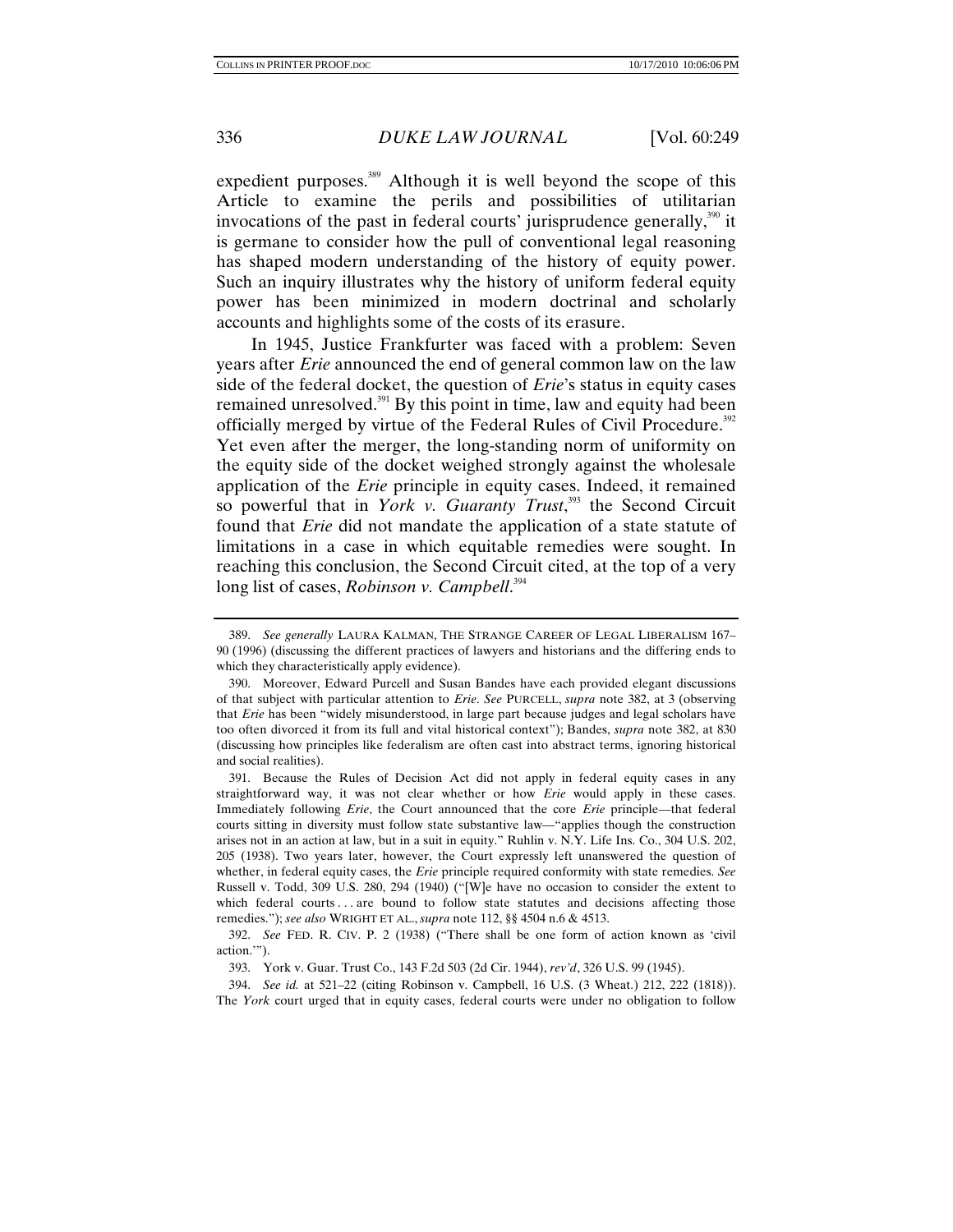The Supreme Court opinion reversing the Second Circuit is now a staple component of the *Erie* doctrine. In *Guaranty Trust v. York*, the Court announced the "outcome determinative" test,<sup>395</sup> which in its modified form remains an essential principle in vertical choice-of-law analysis today.396 But *Guaranty Trust* is important for another reason. In the first several pages of the opinion, Justice Frankfurter unequivocally extended the *Erie* principle to federal cases in which equitable remedies were sought.397 *Guaranty Trust* finally eviscerated the federal uniform equity doctrine, largely ending equity's reign as a distinctive site of nonstate, judge-made law in federal diversity jurisdiction cases.<sup>398</sup>

 396. The centrality of *Guaranty Trust* to the *Erie* doctrine has been acknowledged for some time. *See* Philip B. Kurland, *The Federal Courts and the Federal System*, 67 HARV. L. REV. 906, 907 (1954) (book review) (suggesting the renaming of the *Erie* doctrine to reflect the importance of *Guaranty Trust*).

397. *Guar. Trust Co.*, 326 U.S. at 99–108.

 398. The early-nineteenth-century federal equity cases are not completely without force, as they continue to animate modern interpretations of the Court's equity powers by defining the limits of the federal courts' remedial powers under FED. R. CIV. P. 64. *See* Grupo Mexicano de Desarrollo, S.A. v. Alliance Bond Fund, Inc., 527 U.S. 308, 332–33 (1999) ("Because such a remedy was historically unavailable from a court in equity, we hold that the District Court had no authority to issue a preliminary injunction preventing petitioners from disposing of their assets pending adjudication of respondents' contract claim for money damages."); Judith Resnik, *Constricting Remedies: The Rehnquist Judiciary, Congress, and Federal Power*, 78 IND. L.J. 223, 234–35 (2003) (discussing the *Grupo Mexicano de Desarrollo*, 527 U.S. 308 (1999), opinion and how the Court relied on history in forming its decision). Others have shown how traditional equity doctrines remain a powerful source of remedial authority in the context of federal question cases, and particularly in the context of constitutional litigation. *See, e.g.*, John Harrison, Ex Parte Young, 60 STAN. L. REV. 989, 990 (2008) ("Anti-suit injunctions have been a staple of equity for centuries, so the injunction approved in [*Ex parte Young*, 209 U.S. 123 (1908),] did not rest on a novel cause of action derived from the Fourteenth Amendment.").

state statutes or state decisions "with respect to equitable 'remedial rights.'" *Id.* With respect to substantive law, the court provided a more equivocal description, contending on the one hand that "as to substantive rights, a federal court sitting in equity, in a suit where jurisdiction rests on diversity of citizenship, must apply state statutes and, usually, state decisions," *id.*, and on the other hand that, under *Swift*, "federal courts, in diversity cases, [were required to] follow state decisions except where there is no pertinent state statute and where a question of 'general law' is involved," *id.* at 522. As described previously, the application of substantive nonstate equity principles in federal court predated *Swift—*as the *Swift* Court acknowledged—but by 1944, that was irrelevant, as the Supreme Court in *Ruhlin* had made clear that, with respect to substantive law, the *Erie* principle applied in federal equity cases. *See Ruhlin*, 304 U.S. at 205; *supra* Part I.B.2.c.

<sup>395.</sup> *See* Guar. Trust Co. v. York, 326 U.S. 99, 109 (1945) ("[T]he intent of [*Erie*] was to insure that, in all cases where a federal court is exercising jurisdiction solely because of the diversity of citizenship of the parties, the outcome of the litigation in the federal court should be substantially the same, so far as legal rules determine the outcome of a litigation, as it would be if tried in State court.").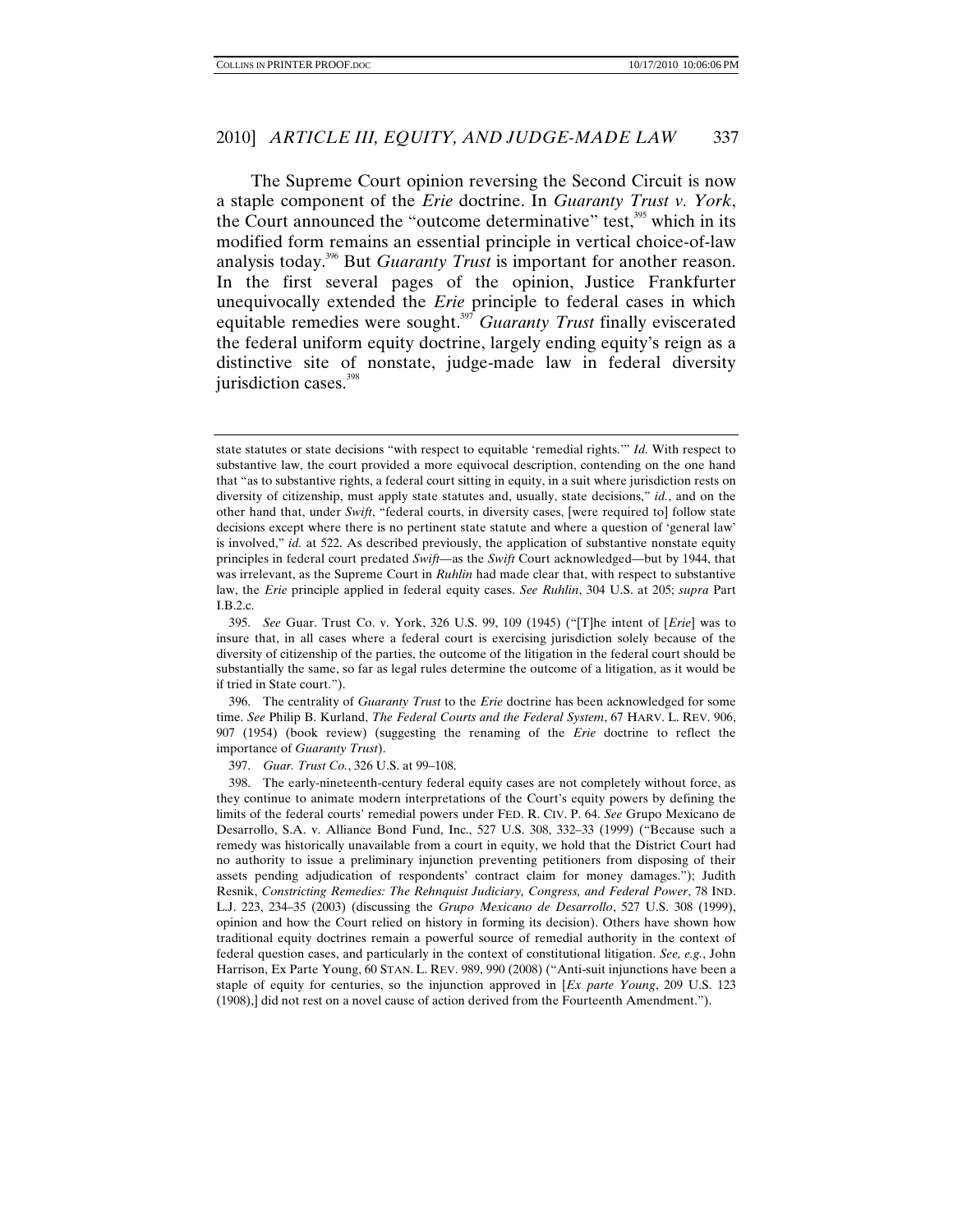It is unfortunate that the first portion of the *Guaranty Trust* opinion is generally given so little attention in casebooks and legal scholarship, as it illustrates rather starkly the problems facing jurists who strive to provide a seamless historical account of federal judicial power even as they abandon past practices. Rather than concede that the opinion marked a significant—even seismic—change, Justice Frankfurter disavowed the existence of a long history of federal judicial "power [in equity] to deny substantive rights created by State law or to create substantive rights denied by State law."<sup>399</sup> Instead, he explained, "federal courts, in the long course of their history, have not differentiated in their regard for State law between actions at law and suits in equity."<sup>400</sup> Frankfurter's rather liberal treatment of the history of federal equity power enabled him to craft a story of continuity concerning the metes and bounds of nonstate, judge-made law in the federal courts. In his account, the application of *Erie* to equity cases was a natural extension of "the Framers'" vision of the role of the federal courts<sup>401</sup> and hence a natural extension of *Erie*'s return to timeless limitations on federal judge-made law.

But just as Justice Brandeis's turn to history in *Erie* has been called into doubt,<sup>402</sup> Justice Frankfurter's account of early federal equity power is similarly suspect. $403$  It is practically impossible to ascertain what source of equity principles the Framers intended to be applied in federal court.<sup>404</sup> But in the early national period, federal courts routinely applied federal and English judge-made equity principles. This included, under certain circumstances, application of substantive principles in the form of equitable rights, and application of equitable remedies in ways that altered state-created rights. Archival evidence suggests that Frankfurter and at least one other

<sup>399.</sup> *Guar. Trust Co.*, 326 U.S. at 105.

<sup>400.</sup> *Id.* at 103; *see also id.* at 106–07 ("Whatever contradiction or confusion may be produced by a medley of judicial phrases severed from their environment, the body of adjudications concerning equitable relief in diversity cases leaves no doubt that federal courts enforced State-created substantive rights if the mode of proceeding and remedy were consonant with the traditional body of equitable remedies, practice and procedure, and in so doing they were enforcing rights created by the States and not arising under any inherent or statutory federal law.").

<sup>401.</sup> *Id.* at 111.

<sup>402.</sup> *See* text accompanying notes 55–62.

 <sup>403.</sup> Professors William Crosskey and Laura Fitzgerald have also observed Justice Frankfurter's liberal treatment of the history of federal equity power. *See* CROSSKEY, *supra*  note 17, at 878; Fitzgerald, *supra* note 151, at 1270–72.

<sup>404.</sup> *See supra* Part I.B.1.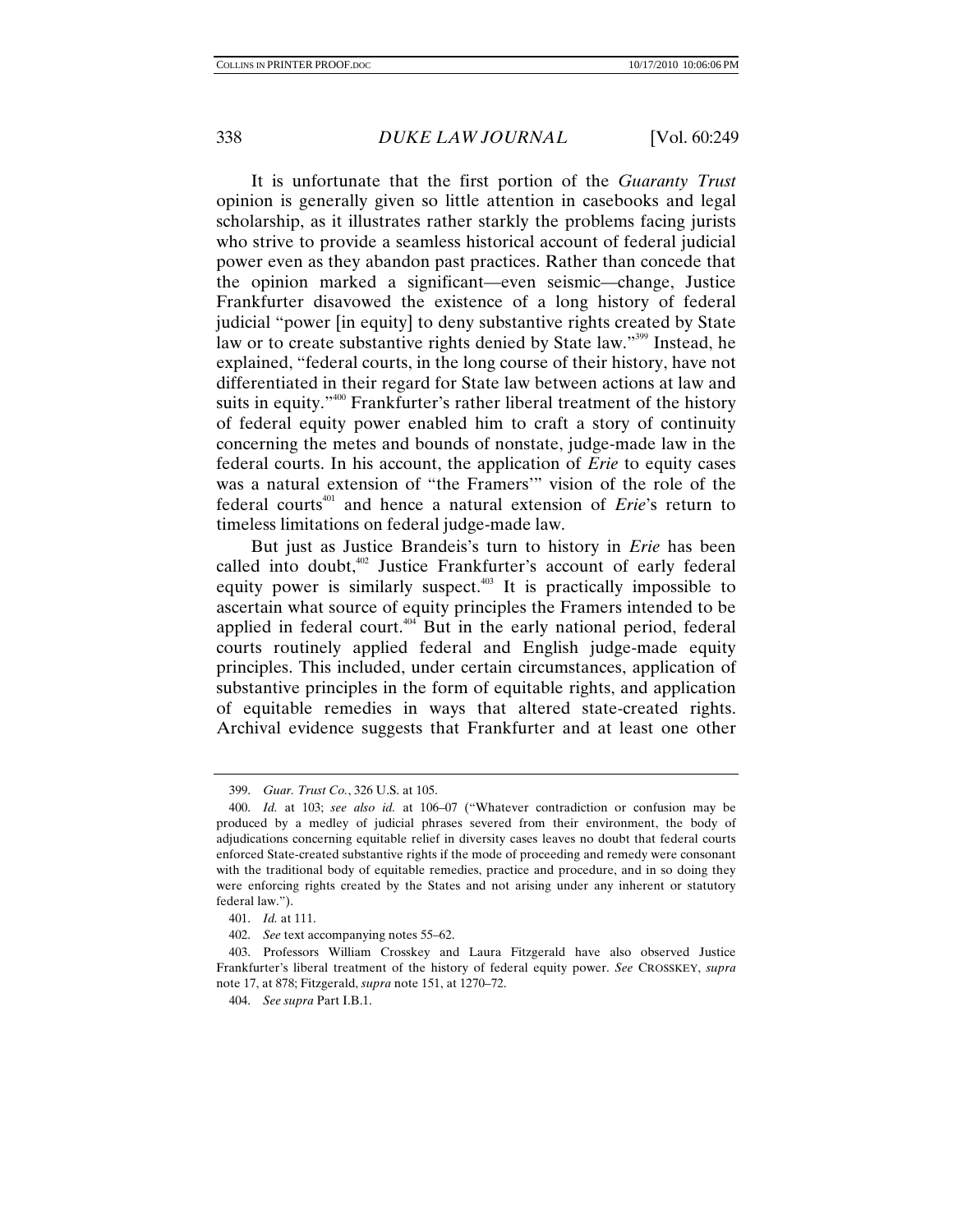Justice were well aware that the *Guaranty Trust* opinion took significant liberties with the historical sources. In his personal file on the case, Frankfurter saved a memorandum in which he carefully recorded a telephone conversation with Chief Justice Stone. Stone commended Frankfurter's opinion, and particularly his "surgical" approach to the historical record:

I have now read your opinion in the York case and I must say that you have performed a considerable surgical operation with great delicacy. I say considerable surgical operation because I think that there was a good deal more of historical material to clear away than the uninformed reader might realize—and you had to deal with it as delicately as you did if it was to be avoided in your decision.<sup>405</sup>

Chief Justice Stone's observation concerning Frankfurter's erasure of the history of federal equity power was an understatement. One can, however, understand why Justice Frankfurter, a member of the Court's Progressive wing, would seek to diminish federal equity's robust past.406 Faced with the seismic changes of the New Deal period, Frankfurter felt compelled to help minimize the federal judiciary's power to block Progressive legislation.<sup>407</sup> Not only had the "switch in time" ended the Court's *Lochner*-era penchant for invalidating economic regulation, but as Professor Edward Purcell has explained in elegant detail, *Erie* required federal judges to abandon general common law—which often favored corporate interests—for state common law—which tended to favor Progressive interests such as expanded tort liability for industrial employers and minimum-wage laws.<sup>408</sup> Given that equitable injunctions, in particular, had become a means of suppressing labor strikes and generally controlling organized labor—a fact that Frankfurter had chronicled in depth during his years as a law professor<sup>409</sup>—*Guaranty Trust* gave him an opportunity to limit such uses of federal equity power by requiring federal courts to conform to state law in equity cases. $410$ 

 <sup>405.</sup> Memorandum of Felix Frankfurter (Mar. 17, 1945), Papers of Felix Frankfurter, Harvard Law Library, Series 7, Subseries G, Paige Box #12, No. 264 (on file with the *Duke Law Journal*).

<sup>406.</sup> *See* PURCELL, *supra* note 390, at 208–09.

<sup>407.</sup> *See id.*

<sup>408.</sup> *See id.* at 141–64.

<sup>409.</sup> *See* FELIX FRANKFURTER & NATHAN GREEN, THE LABOR INJUNCTION (1930); *see also* PURCELL, *supra* note 390, at 70–77.

 <sup>410.</sup> Justice Frankfurter was by no means a solo actor in the effort to defeat federal equity power during the New Deal period. Other opponents of robust federal equity power were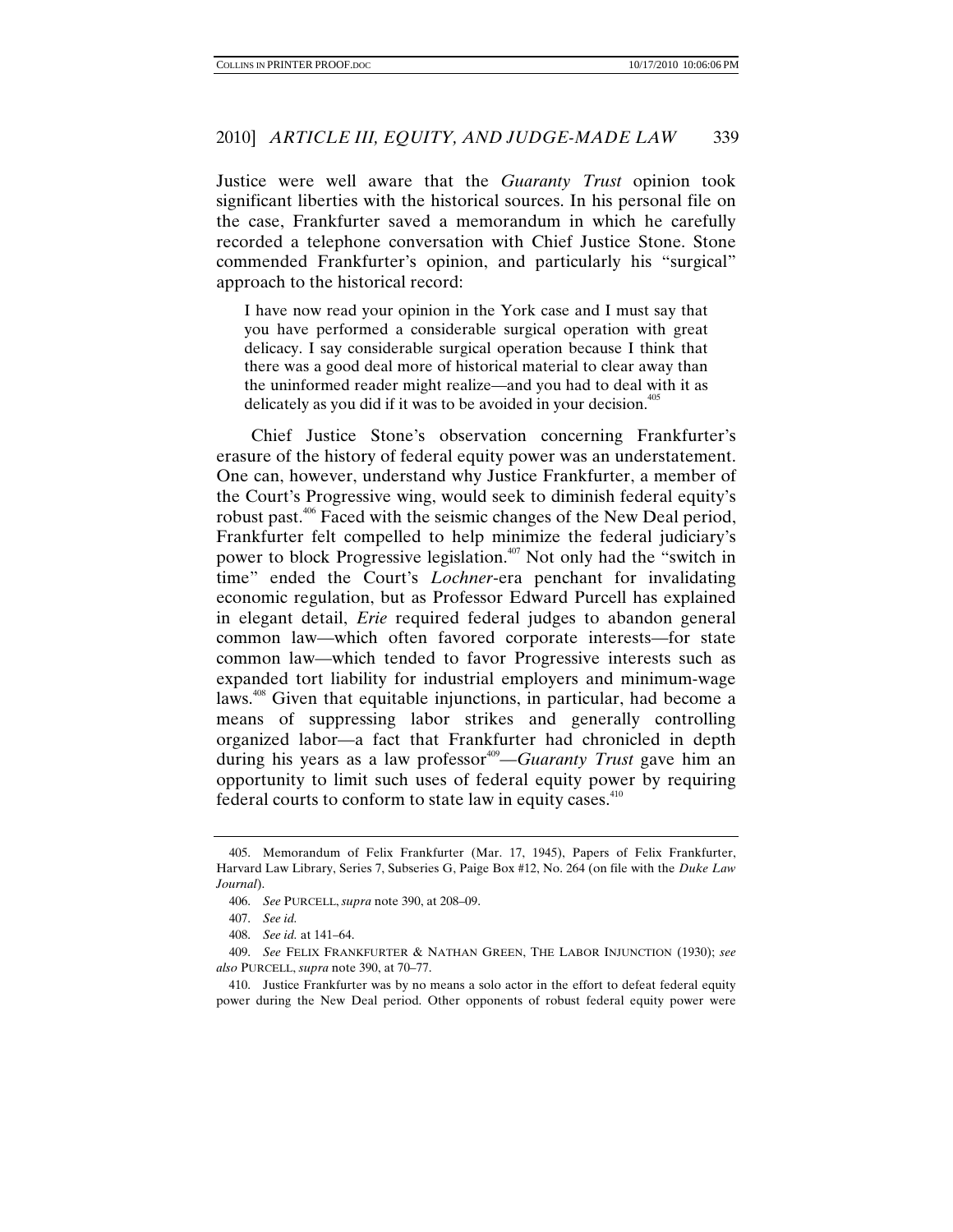In disclaiming the long history of federal uniform equity and the attendant authority to apply nonstate, judge-made decisional principles, Justice Frankfurter also made space for his particular vision of the federal courts. This vision was consistent with the modern institutional structure of the federal courts that Congress had finally anointed through important judicial-reform legislation. By 1945, the federal courts were no longer a fledgling system of far-flung federal emissaries and Supreme Court Justices navigating streams to bring justice to every man's door. In 1869 and 1891 Congress finally created several circuit judgeships to alleviate the circuit-riding burdens and improve access to federal circuit courts.411 Importantly, in 1875, Congress made the existence of a federal question an independent basis for subject matter jurisdiction.<sup>412</sup> In 1934, Congress enacted the Rules Enabling Act, endowing the Supreme Court with broad procedural rulemaking authority and creating a process by which such rules would be drafted and then ratified by Congress. $413$ And in 1938, the Supreme Court, empowered by Congress, approved the first Federal Rules of Civil Procedure.<sup>414</sup> When *Guaranty Trust* was decided, therefore, the federal courts were a highly organized and structured system of elite judges supported by significant staffs of lawyers and nonlawyers.<sup>415</sup>

Given this massive institutional transition from the early nineteenth century to the early twentieth century—a transition that Frankfurter and James Landis examined in great detail in *The* 

essential to the larger mission. For example, Woolhandler and Collins explain that Justice Hugo Black "campaigned relentlessly to reduce the role of federal equity in the area of economic regulation and elsewhere by developing abstention doctrines that required federal courts to dismiss suits that were clearly within their equitable jurisdiction." Woolhandler & Collins, *supra*  note 150, at 681. Unsurprisingly, Justice Black joined Frankfurter's opinion in *Guaranty Trust.*

<sup>411.</sup> *See* Act of Apr. 10, 1869, ch. 22, 16 Stat. 44 (creating nine circuit judgeships). In 1891, Congress established permanent federal courts of appeals. *See* Act of Mar. 3, 1891 (Evarts Act), ch. 517, 26 Stat. 826 (1891).

 <sup>412.</sup> Act of Mar. 3, 1875, ch. 137, § 1, 18 Stat. 470, 474.

 <sup>413.</sup> Rules Enabling Act of 1934, ch. 651, 48 Stat. 1064 (codified as amended at 28 U.S.C. §§ 2072–2074 (2006)). For a discussion of the Act's origins, see Stephen B. Burbank, *The Rules Enabling Act of 1934*, 130 U. PA. L. REV. 1015, 1043–98 (1982).

 <sup>414.</sup> Stephen N. Subrin, *How Equity Conquered Common Law: The Federal Rules of Civil Procedure in Historical Perspective*, 135 U. PA. L. REV. 909, 970–73 (1987).

 <sup>415.</sup> Professor Judith Resnik provides a searching examination of the growing organizational and lobbying capacity of the federal courts in the early twentieth century. *See* Judith Resnik, *Trial as Error, Jurisdiction as Injury: Transforming the Meaning of Article III*, 113 HARV. L. REV. 924, 959 (2000) ("With the creation of the Conference of Senior Appellate Judges in 1922, the potential for the judiciary to speak as an institution emerged.").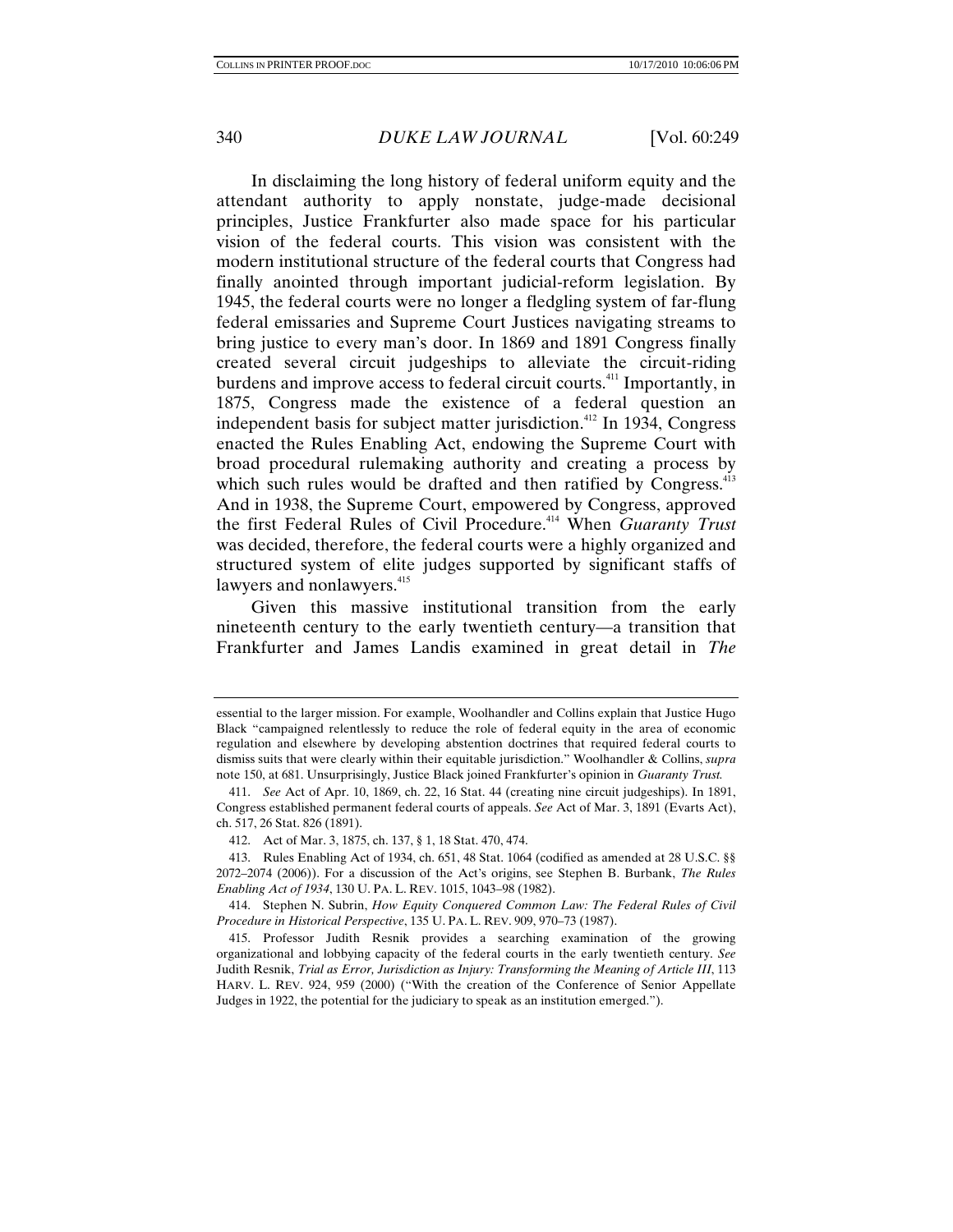*Business of the Supreme Court*<sup>416</sup>—there was no longer a pressing need to secure uniformity in the federal courts through uniform equity. Instead, every reason existed to push for federal equity's diminution. According to Frankfurter, diversity jurisdiction was becoming increasingly outmoded, especially when it allowed federal judges to meddle with matters that he considered to be reserved to state and federal legislatures. Well before *Erie* was decided, Frankfurter criticized *Swift* as "mischievous in its consequences, baffling in its application, untenable in theory, and . . . a perversion of the purposes of the framers of the First Judiciary Act."<sup>417</sup>

Seventeen years after writing those words, Justice Frankfurter was assigned to draft the opinion in *Guaranty Trust* and was thus given an opportunity to further erode the significance of diversity jurisdiction by fully extending the *Erie* principle in equity. Hence, in *Guaranty Trust*, Frankfurter dismissed a long line of precedent that suggested a different view of federal equity power and once again credited his vision of the limited role of federal courts to "the Framers."418 Frankfurter's invocation of the Framers in *Guaranty Trust* is particularly notable given that two years earlier he had accused other Justices of "finding in [their] own personal views the purposes of the Founders."419 But in *Guaranty Trust*, the Founders' purposes—as Frankfurter presented them—would help further minimize the significance of diversity jurisdiction and clear the way for the outcome determinative principle.<sup>420</sup>

Viewed in historical perspective, however, the outcomedeterminative analysis represented a complete inversion of the principles that had governed federal equity power in the early national period. As per the traditional restrictions on courts of equity, equity jurisdiction did not attach unless no adequate or complete

 <sup>416.</sup> FRANKFURTER & LANDIS, *supra* note 19.

 <sup>417.</sup> Felix Frankfurter, *Distribution of Judicial Power Between United States and State Courts*, 13 CORNELL L.Q. 499, 526 (1928); *see also* Edward A. Purcell, Jr., *Reconsidering the Frankfurterian Paradigm: Reflections on Histories of the Lower Federal Courts*, 24 LAW & SOC. INQUIRY 679, 700 (1999) (discussing "Frankfurter's well-known opposition to diversity and his powerful attacks on the doctrine of *Swift v. Tyson*").

 <sup>418.</sup> Guar. Trust Co. v. York, 326 U.S. 99, 111–12 (1945) ("The Framers of the Constitution . . . entertained apprehensions lest distant suitors be subjected to local bias in State courts . . . . And so Congress afforded out-of-State litigants another tribunal, not another body of law." (citation omitted) (internal quotation marks omitted)).

 <sup>419.</sup> W. Va. State Bd. of Educ. v. Barnette, 319 U.S. 624, 666 (1943) (Frankfurter, J., dissenting).

 <sup>420.</sup> Guar. Trust Co. v. York, 326 U.S. 99, 109 (1945).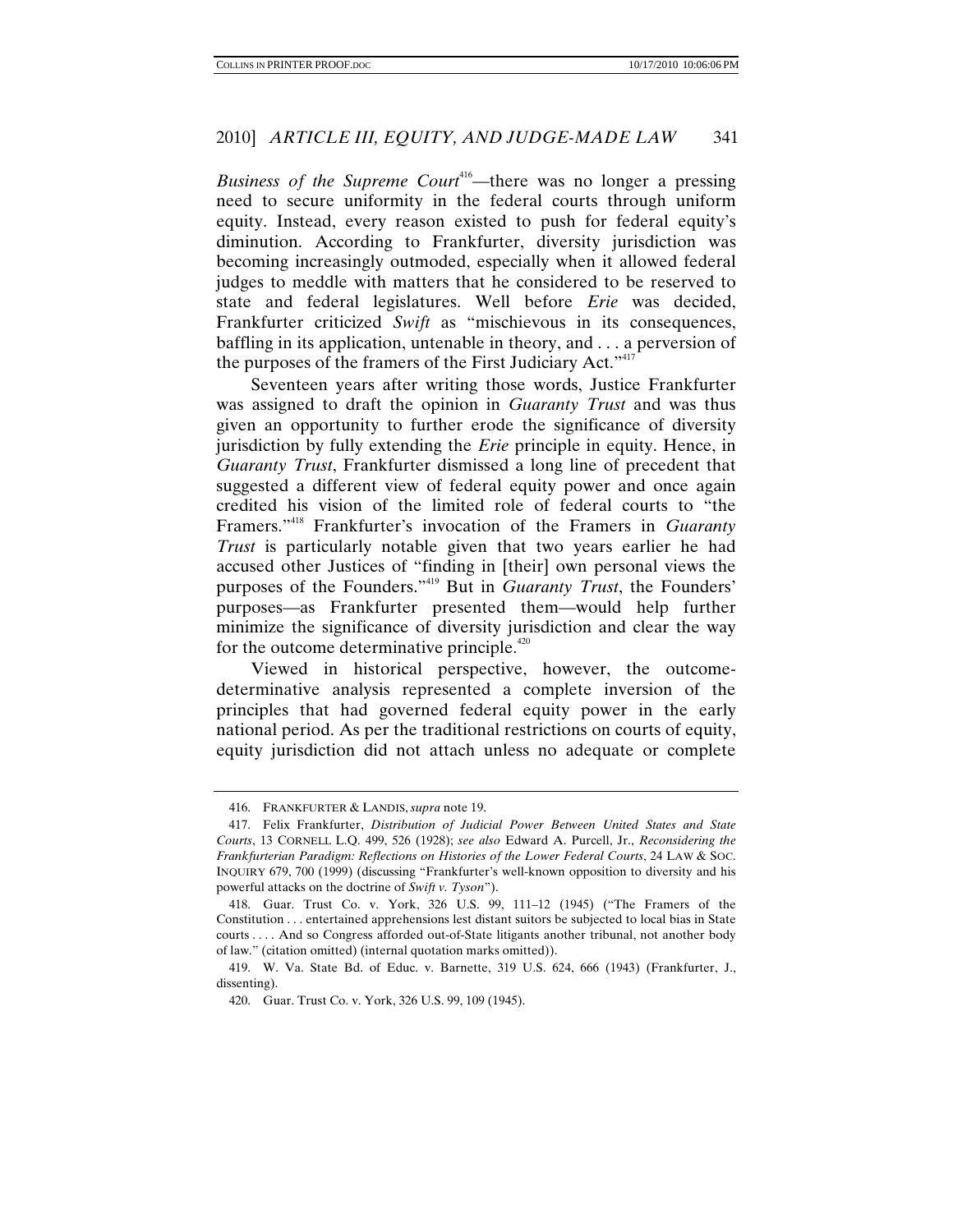legal remedy was available.<sup> $421$ </sup> And once the general principle was transposed into the federal system, equity was by its very nature outcome determinative vis-à-vis state law. Given this traditional function of federal equity power, Justice Frankfurter had a choice when explaining his new outcome determinative principle. He could either minimize the long history of uniform nonstate equity, or he could acknowledge *Guaranty Trust* as a dramatic break from precedent and past practice. The former was apparently the easier course of action.

The point to be made is not that *Guaranty Trust* was wrongly decided as a matter of modern judicial policy, or that Justice Frankfurter was disingenuous in drafting the opinion. Rather, the goal is to underscore the extent to which the intellectual and discursive conventions of legal practice push judges and lawyers to account for doctrinal development in ways that call on historical sources as authority, while simultaneously reconstituting those sources to reflect modern legal norms and policies.<sup>422</sup> The Framers, in this convention, often function not as a source of precedent, but as a source of "timeless elements out of a past that [are] assumed to be 'correct' or 'providential' . . . or 'clear,'" infusing a judicial opinion with the aura of inevitability and certitude. $423$ 

In the case of *Guaranty Trust*, as in judicial discourse generally, masking the transformative nature of certain judicial opinions has the salubrious effect of enhancing the appearance of law's stability and consistency.424 *Erie* and *Guaranty Trust* announced a return to the Framers' wise design, and *Swift* and its progeny were a departure from that design that resulted from institutional- and economic-power distortions and misguided jurisprudential thought. Seen in this light, *Erie* may have marked an "avulsive change," but it was a change that inevitably amounted to no change at all. Instead, it returned the

<sup>421.</sup> *See supra* note 90 and accompanying text.

 <sup>422.</sup> For an eloquent discussion of this general trend, coincidentally focusing on the judicial craftsmanship of Justice Frankfurter, see Robert A. Ferguson, *The Judicial Opinion as Literary Genre*, 2 YALE J.L. & HUMAN. 201 (1990), and see also Horwitz, *supra* note 23.

 <sup>423.</sup> Ferguson, *supra* note 422, at 215.

<sup>424.</sup> *See* KALMAN, *supra* note 389, at 180 ("[A]uthors of lawyers' legal history value text, continuity, and prescription."); Morton J. Horwitz, *The Historical Contingency of the Role of History*, 90 YALE L.J. 1057, 1057 (1981) ("By and large, the dominant tradition in Anglo-American legal scholarship today is unhistorical. It attempts to find universal rationalizing principles.").